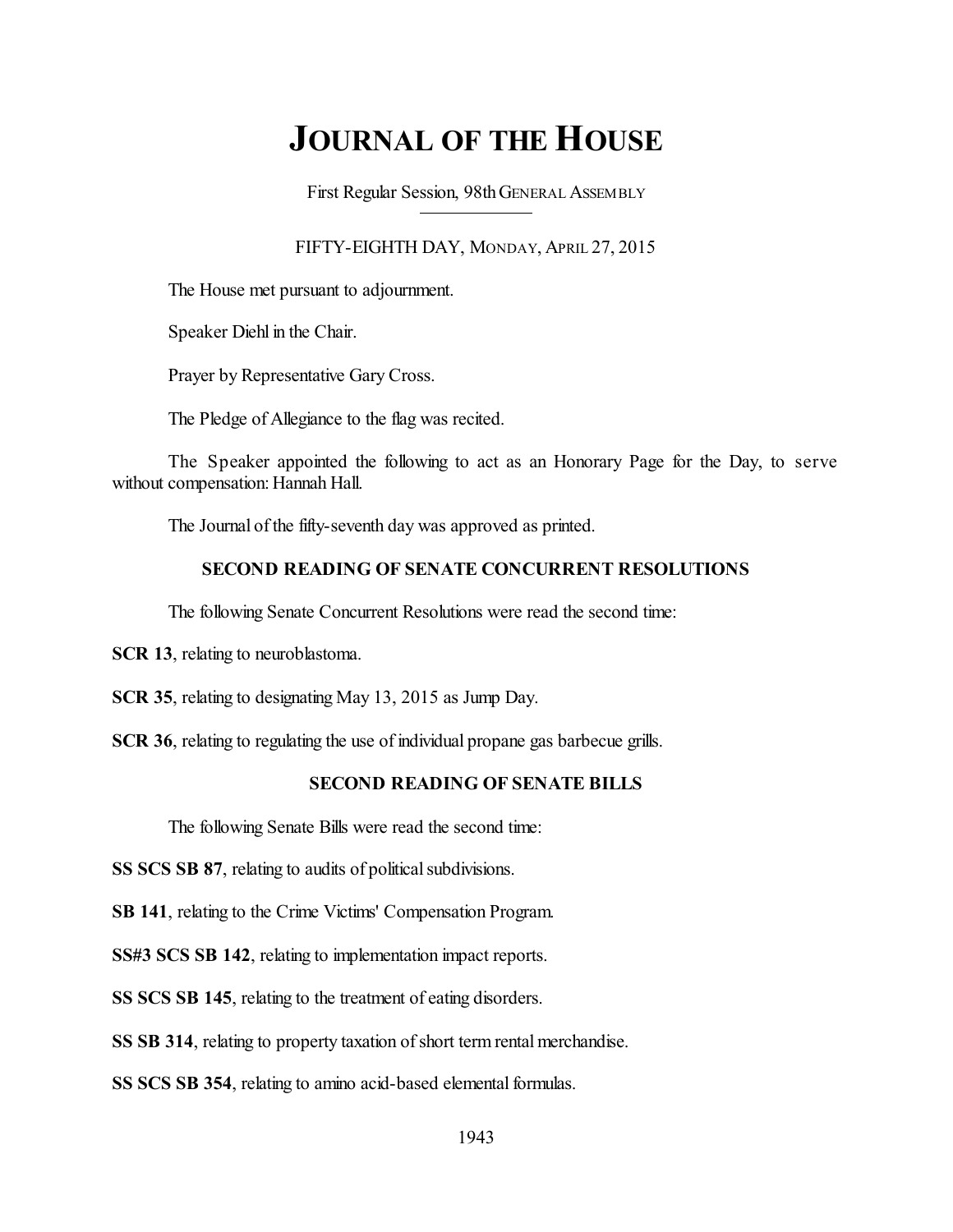**SS SB 366**, relating to the Missouri Higher Education Savings Program.

**SS#2 SB 386**, relating to hemp extract.

**SB 405**, relating to fees collected by the county collector.

**SS SB 416**, relating to the disposition of dead bodies.

**SS SB 476**, relating to the Department of Natural Resources.

**SB 488**, relating to mortgage loan originators.

**SS SCS SB 517**, relating to death certificates.

#### **MESSAGES FROM THE SENATE**

Mr. Speaker: I am instructed by the Senate to inform the House of Representatives that the Senate has taken up and passed **HB 515** entitled:

An act to repeal sections 86.200, 86.213, 86.237, 86.250, 86.251, 86.257, 86.263, 86.270, and 86.320, RSMo, and to enact in lieu thereof nine new sections relating to police retirement systems.

With Senate Amendment No. 1 and Senate Amendment No. 2.

#### *Senate Amendment No. 1*

AMEND House Bill No. 515, Page 1, In the Title, Line 3, by striking the word "police" and inserting in lieu thereof the following: "local government"; and

Further amend said bill, Page 4, Section 86.200, Line 114, by inserting immediately after said line the following:

"86.207. 1. **Except as provided herein,** all persons who become policemen and all policemen who enter or reenter the service of **[**the**] any** city **not within a county** after the first day of October, 1957, become members as a condition of their employment and shall receive no pensions or retirement allowance from any other pension or retirement systemsupported wholly or in part by the city **not within a county** or the state of Missouri, norshall they be required to make contributions under any other pension or retirement s ystem of the city **not within a county** or the state of Missouri **for the same period of service**, anything to the contrary notwithstanding. **Any employee of a** city not within a county who is earning creditable service in a retirement plan established by said city under **section 95.540 and subsequently becomes a policeman may elect to remain a member of said retirement plan** and shall not be required to become a member of a police retirement system established under section 86.200. However, an employee of a city not within a county who is earning creditable service in a retirement plan established by said city under section 95.540 and who subsequently becomes a policeman may elect to transfer **membership and creditable service to the police retirement s ystem created under section 86.200. Such** transfers are subject to the conditions and requirements contained in section 105.691 and are also subject to **any existing agreements between the said retirement plans; provided however, transfers completed prior to** January 1, 2016, shall occur without regard to the vesting requirements of the receiving plan contained in **section 105.691. As part of the transfer process described herein, the respective retirement plans may require** the employee to acknowledge and agree as a condition of transfer that any election made under this section is **irrevocable, constitutes a waiver of any right to receive retirement and disability benefits except as provided by the police retirementsystem, andthat plan terms may be modifiedin the future.**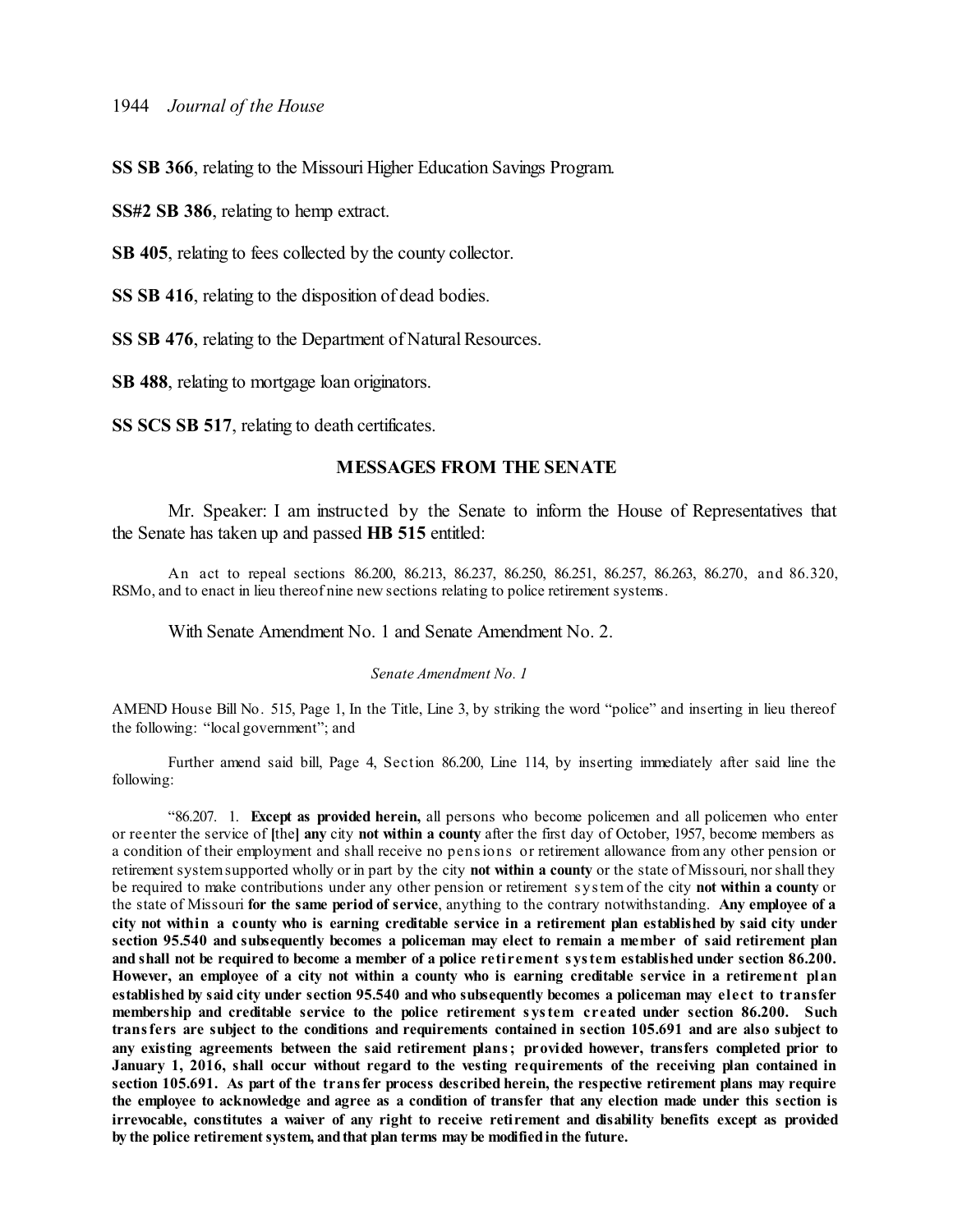2. If any member ceases to be in service for more than one year unless the member has attained the age of fifty-five or has twenty years or more of creditable service, or if the member withdraws the member's accumulated contributions or if the member receives benefits under the retirement systemor dies, the member thereupon ceases to be a member; except in the case of a member who has served in the Armed Forces of the United States and has subsequently been reinstated as a policeman. A member who has terminated employment as a police officer, has actually retired and is receiving retirement benefits under the systemshall be considered a retired member.

3. A reserve officer s hall not be considered a member of the system for the purpose of determining creditable service, norshall any contributions be due. A reserve officer shall not be entitled to any benefits fromthe system other than those awarded when the reserve officer originally retired under section 86.250, nor shall service as a reserve officer prohibit distribution of those benefits."; and

Further amend the title and enacting clause accordingly.

#### *Senate Amendment No. 2*

AMEND House Bill No. 515, Page 13, Section 86.320, Line 22, by inserting after all ofsaid line the following:

"86.1110. 1. Whenever a member is given a leave of absence for military service and returns to employment after discharge from the service, such member s hall be entitled to creditable service for the years of employment prior to the leave of absence.

2. Except as provided in subsection 3 of this section, a member who served on active duty in the Armed Forces of the United States and who became a member, or returned to membership, after discharge under honorable conditions, may elect prior to retirement to purchase creditable service equivalent to such service in the Armed Forces, not to exceed two years, provided the member is not receiving and is not eligible to receive retirement credits or benefits from any other public or private retirement plan for the service to be purchased, other than a United States military service retirement system or United States Social Security benefits attributable to such military service, and an affidavit so stating is filed by the member with the retirement system. A member electing to make such purchase shall pay to the retirement system an amount equal to the actuarial cost of the additional benefits attributable to the additionalservice credit to be purchased, as of the date the member elects to make such purchase. Payment in full of the amount due from a member electing to purchase creditable service under this subsection shall be made over a period not to exceed five years, measured from the date of election, or prior to the commencement date for payment of benefits to the member from the retirement s ystem, whichever is earlier, including interest on unpaid balances compounded annually at the interest rate assumed from time to time for actuarial valuations of the retirement system. If payment in full including interest is not made within the prescribed period, any partial payments made by the member shall be refunded, and no creditable service attributable to such election, or as a result of any such partial payments, shall be allowed; provided that if a benefit commencement date occurs because of the death or disability of a member who has made an election under this subsection and if the member is current in payments under an approved installment plan at the time of the death or disability, such election s hall be valid if the member, the surviving spouse, or other person entitled to benefit payments pays the entire balance of the remaining amount due, including interest to the date of such payment, within sixty days after the member's death or disability. The time of a disability shall be deemed to be the time when such member is retired by the board of police commissioners for reason of disability as provided in sections 86.900 to 86.1280.

3. Notwithstanding any other provision of sections 86.900 to 86.1280, **on or after August 28, 2015,** a member who **[**is on leave of absence for military service during any portion of which leave the United States is in a state of declared war, or a compulsory draft is in effect for any of the military branches of the United States, or any units of the military reserves of the United States, including the National Guard, are mobilized for combat military operations,**] returns to s ervice from a leave of absence for active duty military service** and who becomes entitled to reemployment rights and other employment benefits under Title 38, Chapter 43 of the U.S. Code, relating to employment and reemployment rights of members of the uniformed services by meeting the requirements for such rights and benefits under Section 4312 ofsaid chapter, or the corresponding provisions of any subsequent applicable federal statute, shall be entitled to service credit for the time s pent in such military service for all purposes of sections 86.900 to 86.1280 **[**and such member shall not be required to pay any member contributions for such time. If it becomes necessary for the years of such service to be included in the calculation of such member's compensation for any purpose, such member shall be deemed to have received the same compensation throughout such period of service as the member's base annual salary immediately prior to the commencement of such leave of absence; provided, however, that the foregoing provisions of this subsection shallapply only to such portion ofsuch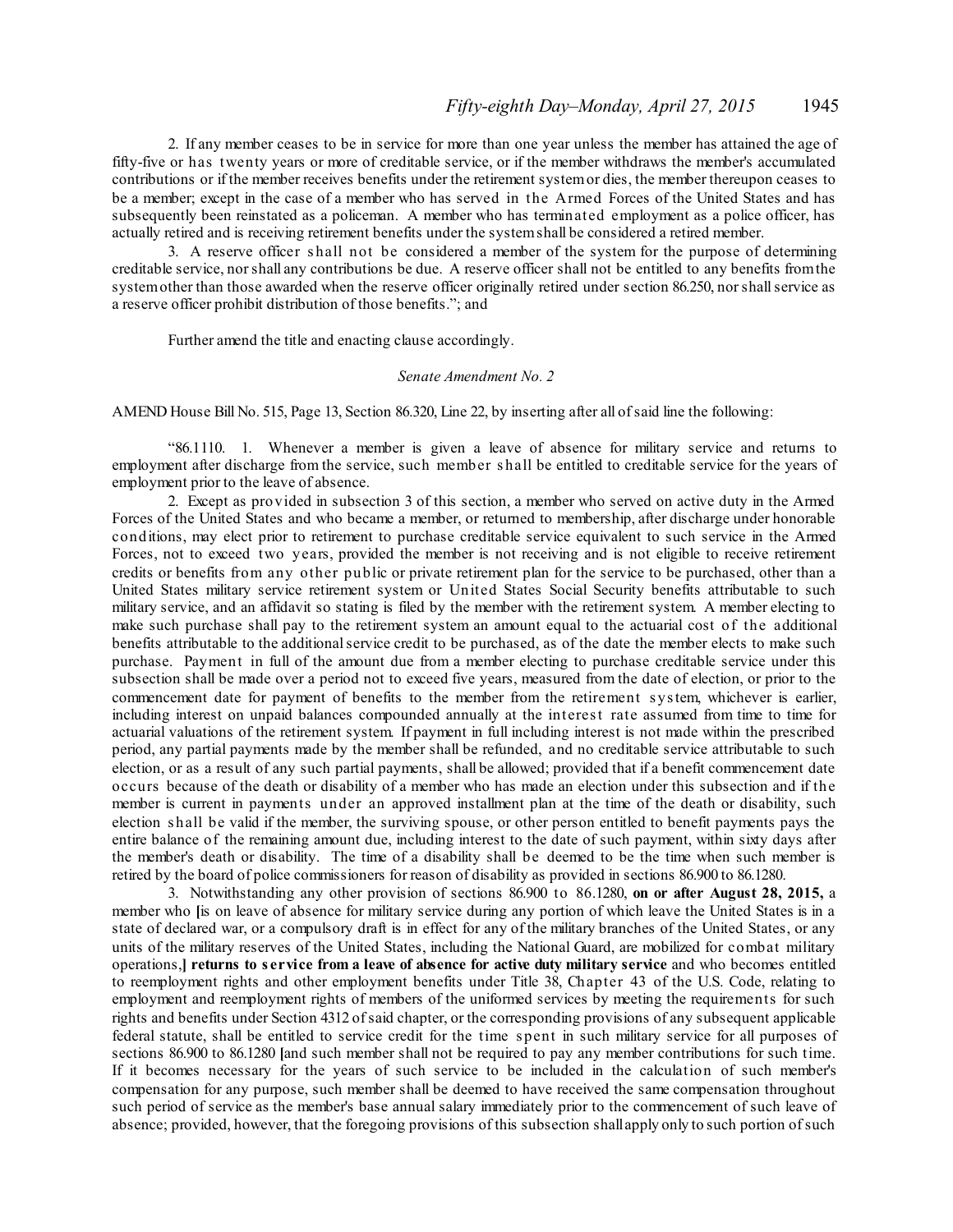leave with respect to which the cumulative length of the absence and of all previous absences from a position of employment with the employer by reason of service in the uniformed services does not exceed five years except for such period of any such excess as meets the requirements for exceptions to such five-year limitation set forth in the aforesaid Section 4312**] only to the extent such member pays any required member contributions for such time. The amount of required member contributions shall be calculated on the base compens ation the member would have received during such leave period. The total amount of service credit that will be** granted at the member contribution rate is limited to a maximum of five years. The retirement board may **waive the required contributions for military leave of absence, not to exceed three years of creditable service,** if the member provides duty orders under Title 10 or Title 32 U.S.C. and discharge from active duty **documentation in the form of a DD214 or NGB23**.

86.1270. 1. A retirement plan under sections 86.900 to 86.1280 is a qualified plan under the provisions of applicable federal law. The benefits and conditions of a retirement plan under s ections 86.900 to 86.1280 shall always be adjusted to ensure that the tax-exempt status is maintained.

2. The retirement board shall administer the retirement system in a manner as to retain at all times qualified status under Section 401(a) of the Internal Revenue Code.

3. The retirement board shall hold in trust the assets of the retirement system for the exclusive benefit of the members and their beneficiaries and for defraying reasonable administrative expenses of the system. No part of such assets shall, at any time prior to the satisfaction of all liabilities with respect to members and their beneficiaries, be used for or diverted to any purpose other than such exclusive benefit or to any purpose inconsistent with sections 86.900 to 86.1280.

4. A member's benefit shall be one hundred percent vested and nonforfeitable upon the member's attainment of normal retirement age, which shall be the earlier of:

(1) Completion of twenty-five years of service for Tier I members and twenty-seven years of service for Tier II members;

(2) Age sixty for any Tier I member who has completed at least ten years of creditable service or age sixty for any Tier II member who has completed at least fifteen years of creditable service;

(3) Age seventy without regard to years of service; or

(4) To the extent funded, upon the termination of the system established under sections 86.900 to 86.1280 or any partial termination which affects the members or any complete discontinuance of contributions by the city to the system. Amounts representing forfeited nonvested benefits of terminated members shall not be used to increase benefits payable fromthe systembut may be used to reduce contributions for future plan years.

5. Distribution of benefits shall begin not later than Aprilfirst of the year following the later of the calendar year during which the member becomes seventy and one-half years of age or the calendar year in which the member retires, and shall otherwise conformto Section 401(a)(9) of the Internal Revenue Code.

6. A member or beneficiary of a member shall not accrue a service retirement annuity, disability retirement annuity, death benefit, whether death occurs in the line of duty or otherwise, or any other benefit under sections 86.900 to 86.1280 in excess of the benefit limits applicable to the fund under Section 415 of the Internal Revenue Code. The retirement board shall reduce the amount of any benefit that exceeds those limits by the amount of the excess. If the total benefits under the retirement system and the benefits and contributions to which any member is entitled under any other qualified plan or plans maintained by the board of police commissioners that employs the member would otherwise exceed the applicable limits under Section 415 of the Internal Revenue Code, the benefits the member would otherwise receive from the retirement system shall be reduced to the extent necessary to enable the benefits to comply with Section 415 of the Internal Revenue Code.

7. The total salary taken into account for any purpose for any member of the retirement system shall not exceed two hundred thousand dollars per year, subject to periodic adjustments in accordance with guidelines provided by the United States Secretary of the Treasury, and shall not exceed such other limits as may be applicable at any given time under Section 401(a)(17) of the Internal Revenue Code.

8. If the amount of any benefit is to be determined on the basis of actuarial assumptions that are not otherwise specifically set forth for that purpose in sections 86.900 to 86.1280, the actuarial assumptions to be used are those earnings and mortality assumptions being used on the date of the determination by the retirement system's actuary and approved by the retirement board. The actuarial assumptions being used at any particular time shall be attached as an addendumto a copy of the retirement system's statute that is maintained by the retirement board and shall be treated for all purposes as a part of sections 86.900 to 86.1280. The actuarial assumptions may be changed by the retirement system's actuary annually if approved by the retirement board, but a change in actuarial assumptions shall not result in any decrease in benefits accrued as of the effective date of the change.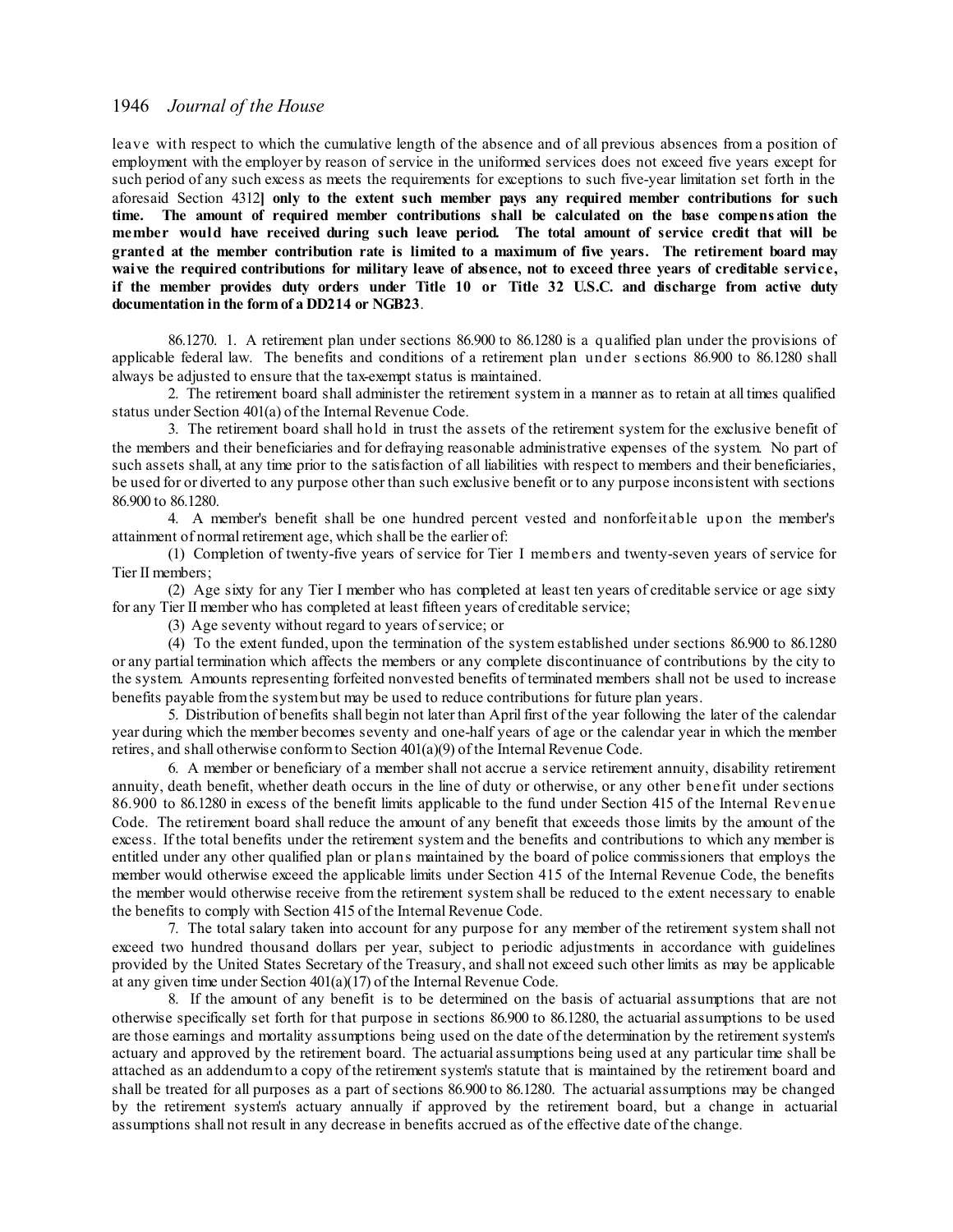9. Any member or beneficiary who is entitled to receive any distribution that is an eligible rollover distribution, as defined by Section 402(c)(4) of the Internal Revenue Code, is entitled to have that distribution transferred directly to another eligible retirement plan of the member's or beneficiary's choice upon providing direction to the secretary of this retirement system regarding the transfer in accordance with procedures established by the retirement board. **Effective for distributions made on or after January 1, 2010, a nonspouse beneficiary may elect to directly rollover an eligible rollover distribution to an individual retirement account under** Section 408(a) of the Internal Revenue Code of 1986, as amended: to an individual retirement annuity under **Section 408(b) of the Internal Revenue Code of 1986, as amended; or if the participant satisfies the requirements for making a Roth contribution under Section 408(A)(c)(3)(B) of the Internal Revenue Code of 1986, as amended, to a Roth individual retirement account.**

10. For all distributions made after December 31, 2001:

(1) For the purposes of subsection 9 of this section, an eligible retirement plan shall also mean an annuity contract described in Section 403(b) of the Internal Revenue Code and an eligible plan under Section 457(b) of the Internal Revenue Code which is maintained by the state, political subdivision of a state, or any agency or instrumentality of a state or political subdivision of a state and which agrees to separately account for amounts transferred into such plan from the retirement system. The definition of eligible retirement plan s hall also apply in the case of a distribution to a surviving spouse or to a spouse or former spouse who is the alternate payee under a qualified domestic relations order, as defined in Section 414(p) of the Internal Revenue Code; and

(2) For purposes of subsection 9 of this section, a portion of a distribution shall not fail to be an eligible rollover distribution merely because the portion consists of after-tax employee contributions which are not includable in gross income. However, such portion may be paid only to an individual retirement account or annuity described in Section 408(a) or 408(b) of the Internal Revenue Code, or to a qualified defined contribution plan described in Section 401(a) or 403(a) of the Internal Revenue Code that agrees to separately account for amounts so transferred, including separately accounting for the portion of such distribution that is includable in gross income and the portion of such distribution that is not so includable.

86.1500. 1. Whenever a member is given a leave of abs ence for military service and returns to employment after discharge from the service, such member shall be entitled to creditable service for the years of employment prior to the leave of absence.

2. Except as provided in subsection 3 of this section, a member who served on active duty in the Armed Forces of the United States and who became a member, or returned to membership, after discharge under honorable conditions, may elect prior to retirement to purchase creditable service equivalent to such service in the Armed Forces, not to exceed two years, provided the member is not receiving and is not eligible to receive retirement credits or benefits from any other public or private retirement plan for the service to be purchased, other than a United States military service retirement system or United States Social Security benefits attributable to such military service, and an affidavit so stating is filed by the member with the retirement system. A member electing to make such purchase shall pay to the retirement system an amount equal to the actuarial cost of the additional benefits attributable to the additional service credit to be purchased, as of the date the member elects to make such purchase. Payment in full of the amount due from a member electing to purchase creditable service under this subsection shall be made over a period not to exceed five years, measured from the date of election, or prior to the commencement date for payment of benefits to the member from the retirement system, whichever is earlier, including interest on unpaid balances compounded annually at the interest rate assumed from time to time for actuarial valuations of the retirement system. If payment in full including interest is not made within the prescribed period, any partial payments made by the member shall be refunded, and no creditable service attributable to such election, or as a result of any such partial payments, shall be allowed; provided that if a benefit commencement date occurs because of the death or disability of a member who has made an election under this subsection and if the member is current in payments under an approved installment plan at the time of the death or disability, such election shall be valid if the member, the s urviving spouse or other person entitled to benefit payments pays the entire balance of the remaining amount due, including interest to the date of such payment, within sixty days after the member's death or disability. The time of a disability shall be deemed to be the time when s uch member is determined by the retirement board to be totally and permanently disabled as provided in section 86.1560.

3. Notwithstanding any other provision of sections 86.1310 to 86.1640, **on or after August 28, 2015,** a member who **[**is on leave of absence for military service during any portion of which leave the United States is in a state of declared war, or a compulsory draft is in effect for any of the military branches of the United States, or any units of the military reserves of the United States, including the National Guard, are mobilized for combat military operations,**] returns to service from a leave of abs ence for active duty military service** and who becomes entitled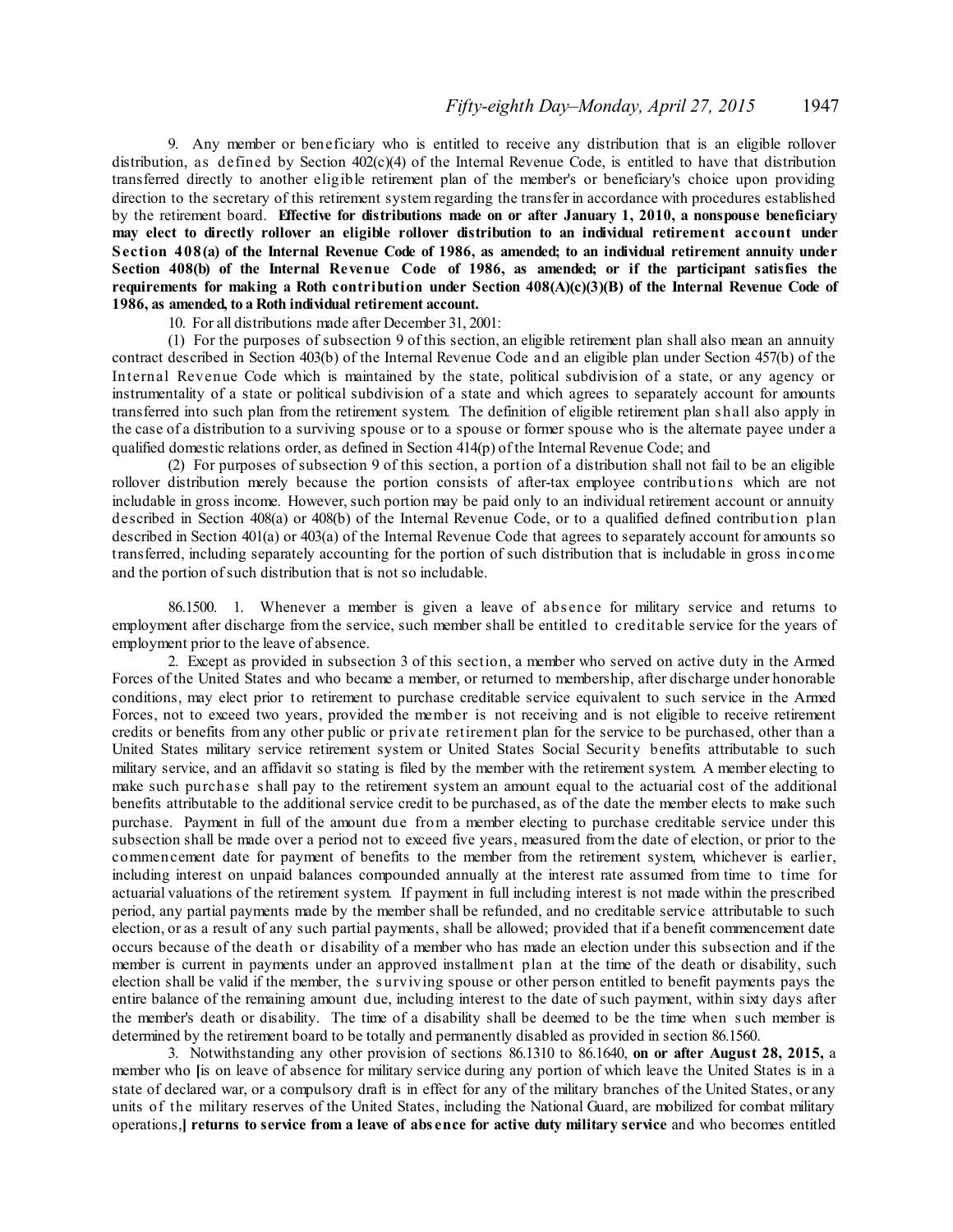to reemployment rights and other employment benefits under Title 38, Chapter 43 of the U.S. Code, relating to employment and reemployment rights of members of the uniformed services by meeting the requirements for such rights and benefits under Section 4312 ofsaid chapter, or the corresponding provisions of any subsequent applicable federal statute, shall be entitled to s ervice credit for the time spent in such military service for all purposes of sections 86.1310 to 86.1640 **[**and such member shall not be required to pay any member contributions for such time. If it becomes necessary for the years of such service to be included in the calculation of such member's compensation for any purpose, such member shall be deemed to have received the same compensation throughout such period of service as the member's base annual salary immediately prior to the commencement of such leave of absence; provided, however, that the foregoing provisions ofthis subsection shall apply only to such portion ofsuch leave with respect to which the cumulative length of the absence and of all previous absences from a position of employment with the employer by reason of service in the uniformed services does not exceed five years except for such period of any such excess as meets the requirements for exceptions to such five-year limitation set forth in the aforesaid Section 4312**] only to the extent such member pays any required member contributions for such time. The amount of required member contributions shall be calculated on the base compensation the member would have received during such leave period. The total amount of service credit that will be** granted at the member contribution rate is limited to a maximum of five years. The retirement board may waive the required contributions for military leave of absence, not to exceed three years of creditable service, if the member provides duty orders under Title 10 or Title 32 U.S.C. and discharge from active duty **documentation in the form of a DD214 or NGB23**.

86.1630. 1. A retirement plan under sections 86.1310 to 86.1640 is a qualified plan under the provisions of applicable federal law. The benefits and conditions of a retirement plan under sections 86.1310 to 86.1640 shall always be adjusted to ensure that the tax-exempt status is maintained.

2. The retirement board shall administer this retirement system in such manner as to retain at all times qualified status under Section 401(a) of the Internal Revenue Code.

3. The retirement board shall hold in trust the assets of the retirement system for the exclusive benefit of the members and their beneficiaries and for defraying reasonable administrative expenses of the system. No part of such assets shall, at any time prior to the satisfaction of all liabilities with respect to members and their beneficiaries, be used for or diverted to any purpose other than such exclusive benefit or to any purpose inconsistent with sections 86.1310 to 86.1640.

4. A member's benefit s hall be one hundred percent vested and nonforfeitable upon the member's attainment of normal retirement age, which shall be the earlier of:

(1) The attaining of the age of sixty-five or the member's tenth anniversary of employment, whichever is later for any Tier I member, or the attaining of the age of sixty-seven or the member's twentieth anniversary of employment, whichever is later for any Tier II member;

(2) For any Tier I member when the total sum of age and years of creditable service equals or exceeds eighty, or for any Tier II member when the total sum of age and years of creditable service equals or exceeds eighty-five; or

(3) To the extent funded, upon the termination of the system established under sections 86.1310 to 86.1640 or any partial termination which affects the member or any complete discontinuance of contributions by the city to the system. Amounts representing forfeited nonvested benefits of terminated members shall not be used to increase benefits payable fromthe systembut may be used to reduce contributions for future plan years.

5. Distribution of benefits shall begin not later than April first of the year following the later of the calendar year during which the member becomes seventy and one-half years of age or the calendar year in which the member retires, and shall otherwise conformto Section 401(a)(9) of the Internal Revenue Code.

6. A member or beneficiary of a member shall not accrue a service retirement annuity, disability retirement annuity, death benefit, whether death occurs in the line of duty or otherwise, or any other benefit under sections 86.1310 to 86.1640 in excess of the benefit limits applicable to the fund under Section 415 of the Internal Revenue Code. The retirement board shall reduce the amount of any benefit that exceeds the limits of this section by the amount of the excess. If the total benefits under the retirement system and the benefits and contributions to which any member is entitled under any other qualified plan or plans maintained by the board of police commissioners that employs the member would otherwise exceed the applicable limits under Section 415 of the Internal Revenue Code, the benefits the member would otherwise receive from the retirement system are reduced to the extent necessary to enable the benefits to comply with Section 415 of the Internal Revenue Code.

7. The total salary taken into account for any purpose for any member of the retirement system shall not exceed two hundred thousand dollars per year, subject to periodic adjustments in accordance with guidelines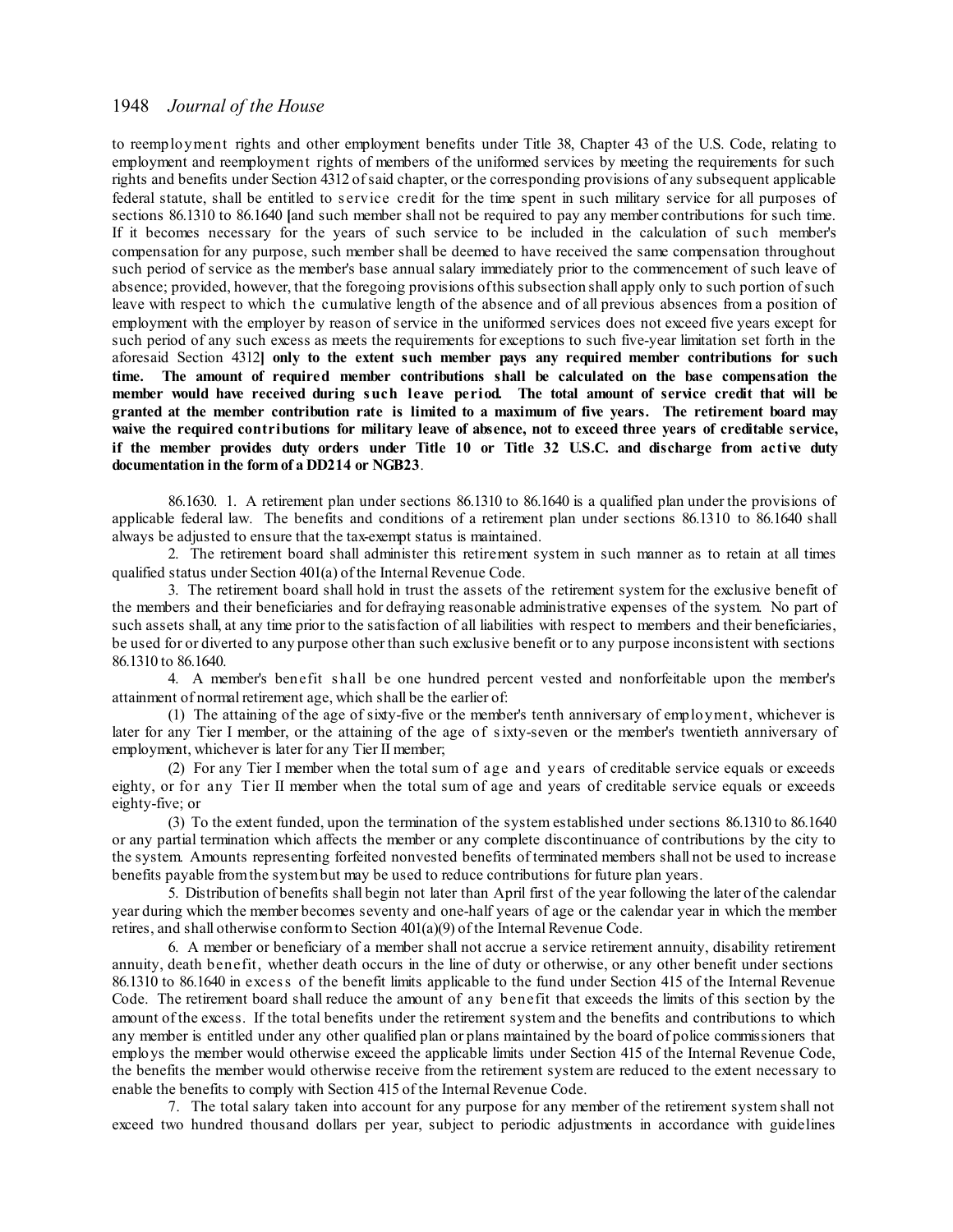provided by the United States Secretary of the Treasury and may not exceed such other limits as may be applicable at any given time under Section 401(a)(17) of the Internal Revenue Code.

8. If the amount of any benefit is determined on the basis of actuarial assumptions that are not specifically set forth for that purpose in sections 86.1310 to 86.1640, the actuarial assumptions to be used are those earnings and mortality assumptions used on the date of the determination by the retirement system's actuary and approved by the retirement board. The actuarial assumptions used at any particular time shall be attached as an addendum to a copy of the retirement system's statute maintained by the retirement board and shall be treated for all purposes as part of sections 86.1310 to 86.1640. The actuarial assumptions may be changed by the retirement system's actuary annually if approved by the retirement board, but a change in actuarial assumptions shall not result in any decrease in benefits accrued as of the effective date of the change.

9. Any member or beneficiary who is entitled to receive any distribution that is an eligible rollover distribution, as defined by Section 402(c)(4) of the Internal Revenue Code, is entitled to have that distribution transferred directly to another eligible retirement plan of the member's or beneficiary's choice upon providing direction to the secretary of the retirement system regarding the transfer in accordance with procedures established by the retirement board. **Effective for distributions made on or after January 1, 2010, a nonspouse beneficiary may elect to directly rollover an eligible rollover distribution to an individual retirement account under** Section 408(a) of the Internal Revenue Code of 1986, as amended; to an individual retirement annuity under Section 408(b) of the Internal Revenue Code of 1986, as amended; or if the participant satisfies the **requirements for making a Roth contribution under Section 408(A)(c)(3)(B) of the Internal Revenue Code of 1986, as amended, to a Roth individual retirement account.**

10. For all distributions made after December 31, 2001:

(1) For the purposes of subsection 9 of this section, an eligible retirement plan shall also mean an annuity described in Section 403(b) of the Internal Revenue Code and an eligible plan under Section 457(b) of the Internal Revenue Code that is maintained by a state, political subdivision of a state, or any agency or instrumentality of a state or political subdivision of a state and which agrees to separately account for amounts transferred into such plan fromthe retirement system. The definition for eligible retirement plan shall also apply in the case of a distribution to a surviving spouse or to a spouse or former spouse who is the alternate payee under a qualified domestic relations order, as defined in Section 414(p) of the Internal Revenue Code; and

(2) For the purposes ofsubsection 9 of this section, a portion of a distribution shall not fail to be an eligible rollover distribution merely because the portion consists of after-tax employee contributions which are not includable in gross income. However, such portion may be paid only to an individual retirement account or annuity described in Section 408(a) or 408(b) of the Internal Revenue Code, or to a qualified defined contribution plan described in Section 401(a) or 403(a) of the Internal Revenue Code that agrees to separately account for amounts so transferred, including separately accounting for the portion of such distribution that is includable in gross income and the portion of such distribution that is not so includable."; and

Further amend the title and enacting clause accordingly.

In which the concurrence of the House is respectfully requested.

Mr. Speaker: I am instructed by the Senate to inform the House of Representatives that the Senate has taken up and passed **SB 433** entitled:

An act to amend chapter 1, RSMo, by adding thereto one new section relating to the compact for a balanced budget, with an emergency clause.

Emergency clause adopted.

In which the concurrence of the House is respectfully requested.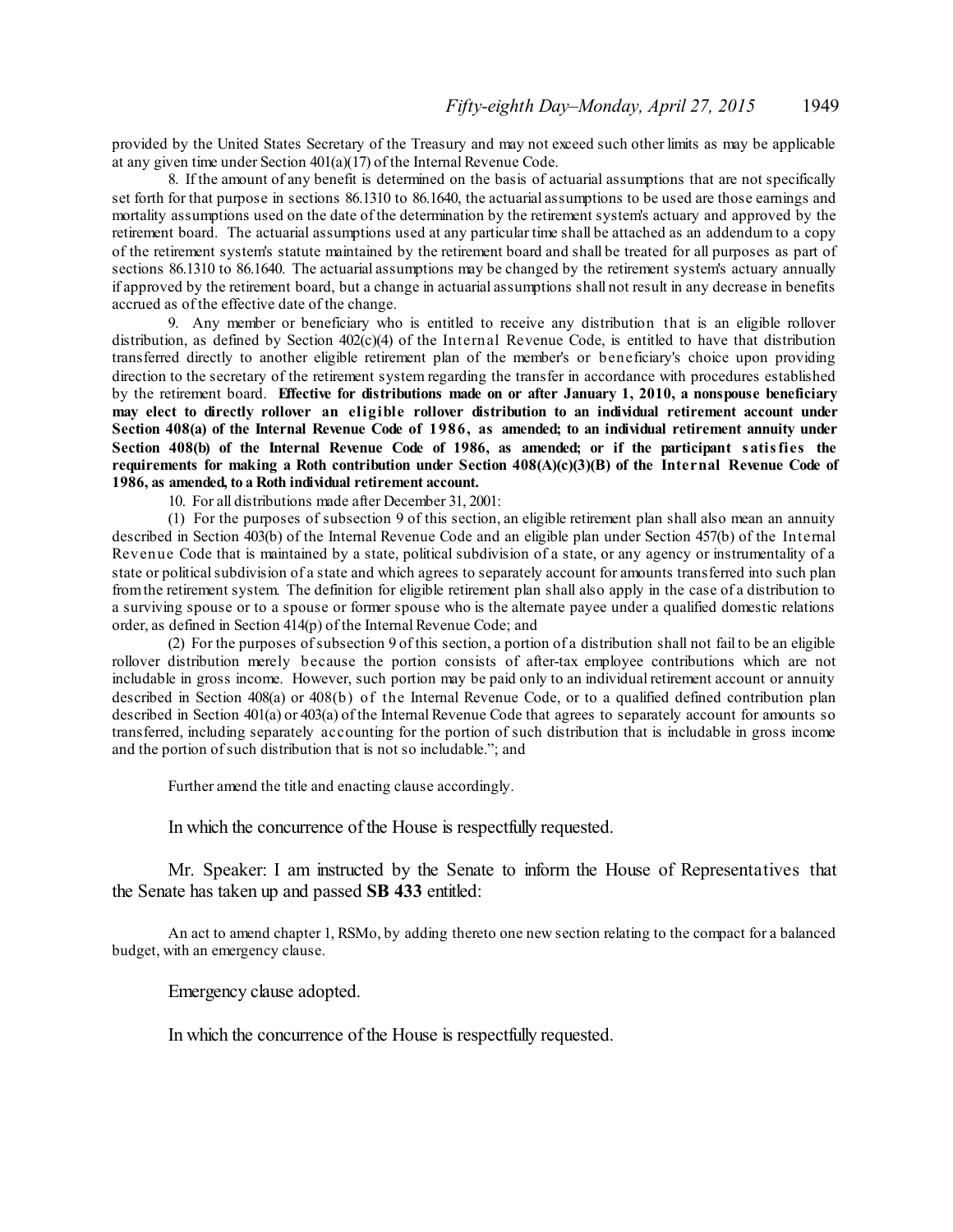### **THIRD READING OF HOUSE BILLS**

**HCS HB 1312**, relating to the classification of tax credits by the Department of Economic Development, was taken up by Representative Rowden.

On motion of Representative Rowden, **HCS HB 1312** was read the third time and passed by the following vote:

AYES: 148

| Adams                         | Alferman       | Allen              | Anders         | Anderson      |
|-------------------------------|----------------|--------------------|----------------|---------------|
| Andrews                       | Arthur         | Austin             | Bahr           | <b>Bames</b>  |
| <b>Basye</b>                  | Beard          | Berry              | <b>Black</b>   | Bondon        |
| <b>Brattin</b>                | Brown 94       | <b>Burlison</b>    | <b>Burns</b>   | <b>Butler</b> |
| Carpenter                     | Chipman        | Cierpiot           | Colona         | Conway 10     |
| Conway 104                    | Cookson        | Corlew             | Comejo         | Crawford      |
| Cross                         | Curtis         | Curtman            | Davis          | Dogan         |
| Dohrman                       | Dugger         | Dunn               | Eggleston      | Engler        |
| English                       | Entlicher      | Fitzwater 144      | Fitzwater 49   | Flanigan      |
| Fraker                        | Franklin       | Frederick          | Gannon         | Gardner       |
| Gosen                         | Green          | Haahr              | Haefner        | Hansen        |
| Harris                        | <b>Hicks</b>   | Higdon             | Hill           | Hinson        |
| Houghton                      | Hubbard        | Hubrecht           | Hummel         | Hurst         |
| Johnson                       | Jones          | Justus             | Keeney         | Kendrick      |
| Kidd                          | King           | Kirkton            | Koenig         | Kolkmeyer     |
| Korman                        | Kratky         | LaFaver            | Lair           | Lant          |
| Lauer                         | Lavender       | Leara              | Lichtenegger   | Love          |
| Lynch                         | <b>Mathews</b> | May                | McCaherty      | McCann Beatty |
| McCreery                      | McDaniel       | McGaugh            | McNeil         | Meredith      |
| Messenger                     | Miller         | Mims               | Mitten         | Montecillo    |
| Morgan                        | Morris         | Muntzel            | Neely          | Nichols       |
| Norr                          | Otto           | Pace               | Parkinson      | Peters        |
| Pfautsch                      | Phillips       | Pierson            | Pietzman       | Pike          |
| Pogue                         | Redmon         | Rehder             | Reiboldt       | Remole        |
| Rhoads                        | Richardson     | Rizzo              | Roden          | Roeber        |
| Rone                          | Ross           | Rowden             | Rowland        | Runions       |
| Ruth                          | Shaul          | <b>Shull</b>       | Shumake        | Smith         |
| Solon                         | Sommer         | Spencer            | Swan           | Taylor        |
| <b>Vescovo</b>                | Walker         | <b>Walton Gray</b> | White          | Wiemann       |
| Wilson                        | Zerr           | Mr. Speaker        |                |               |
| <b>NOES: 003</b>              |                |                    |                |               |
| Marshall                      | Moon           | Newman             |                |               |
| PRESENT: 000                  |                |                    |                |               |
| <b>ABSENT WITH LEAVE: 011</b> |                |                    |                |               |
| Bernskoetter                  | Brown 57       | Ellington          | Fitzpatrick    | Hoskins       |
| Hough<br>Wood                 | Kelley         | McDonald           | <b>McManus</b> | Webber        |

VACANCIES: 001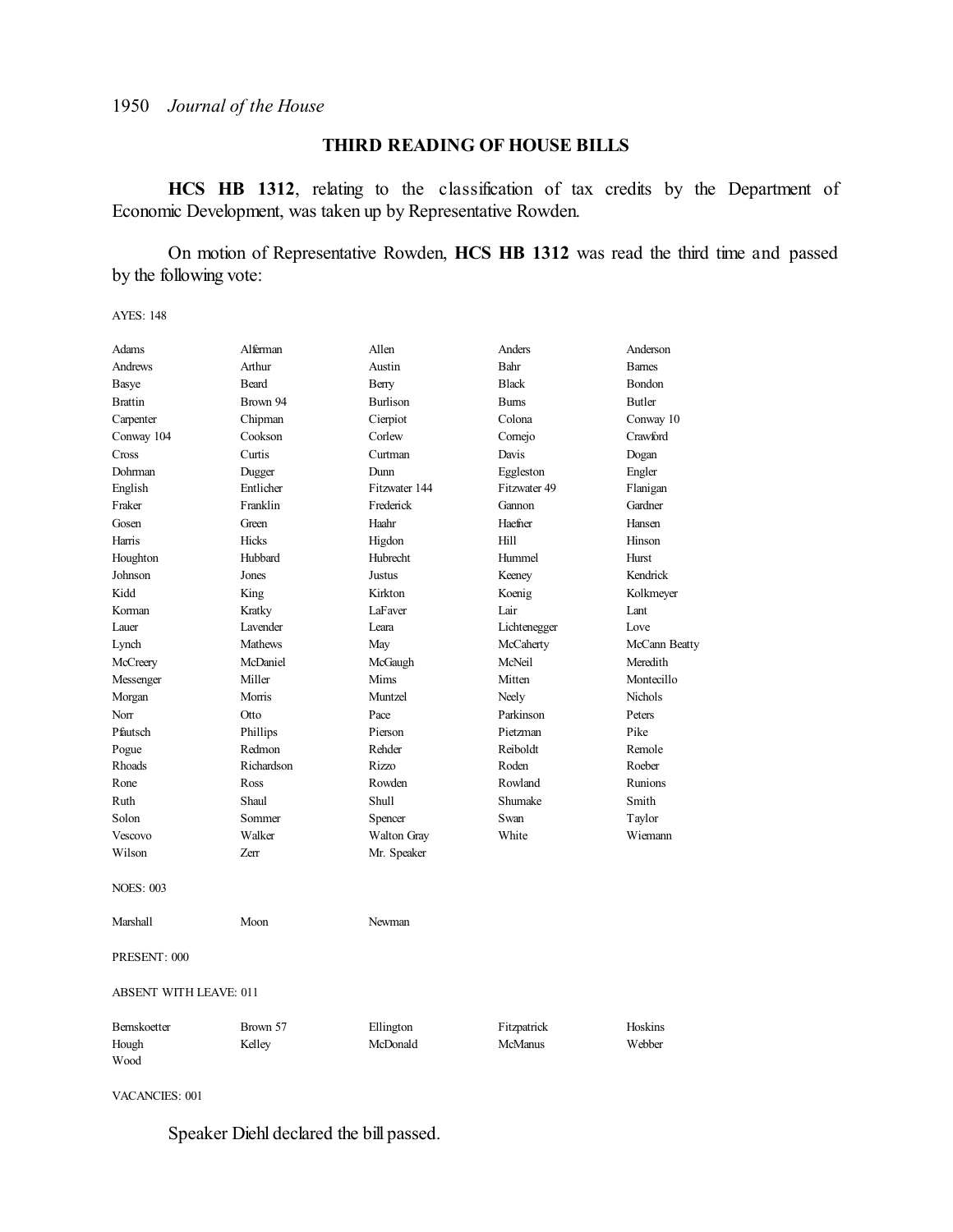**HCS HB 884**, relating to investments made by county hospitals, was taken up by Representative Rowden.

On motion of Representative Rowden, **HCS HB 884** was read the third time and passed by the following vote:

AYES: 137

| Adams                         | Alferman      | Allen           | Anderson        | Andrews        |
|-------------------------------|---------------|-----------------|-----------------|----------------|
| Arthur                        | Austin        | Bahr            | Basye           | <b>Beard</b>   |
| <b>Bernskoetter</b>           | Berry         | <b>Black</b>    | <b>Bondon</b>   | <b>Brattin</b> |
| Brown 57                      | Brown 94      | <b>Burlison</b> | <b>Bums</b>     | Carpenter      |
| Chipman                       | Cierpiot      | Conway 10       | Conway 104      | Cookson        |
| Corlew                        | Comejo        | Crawford        | Cross           | Curtis         |
| Curtman                       | Davis         | Dogan           | Dohrman         | Dugger         |
| Dunn                          | Eggleston     | Engler          | English         | Entlicher      |
| Fitzpatrick                   | Fitzwater 144 | Fitzwater 49    | Flanigan        | Fraker         |
| Franklin                      | Frederick     | Gannon          | Gosen           | Haahr          |
| Haefner                       | Hansen        | Harris          | <b>Hicks</b>    | Higdon         |
| Hill                          | Hinson        | Houghton        | Hubbard         | Hubrecht       |
| Hummel                        | Hurst         | Johnson         | Jones           | Justus         |
| Keeney                        | Kelley        | Kendrick        | Kidd            | King           |
| Koenig                        | Kolkmeyer     | Korman          | Kratky          | LaFaver        |
| Lair                          | Lant          | Lauer           | <b>Lavender</b> | Lichtenegger   |
| Love                          | Lynch         | <b>Mathews</b>  | May             | McCaherty      |
| McCann Beatty                 | McDaniel      | McGaugh         | McNeil          | Meredith       |
| Messenger                     | Miller        | Mims            | Moon            | Morgan         |
| Morris                        | Muntzel       | Neely           | <b>Nichols</b>  | Norr           |
| Otto                          | Pace          | Parkinson       | Peters          | Pfautsch       |
| Phillips                      | Pierson       | Pietzman        | Pike            | Rehder         |
| Reiboldt                      | Remole        | Rhoads          | Richardson      | Roden          |
| Roeber                        | Rone          | Ross            | Rowden          | Rowland        |
| Runions                       | Ruth          | Shaul           | Shull           | Shumake        |
| Solon                         | Sommer        | Spencer         | Swan            | Taylor         |
| Vescovo                       | Walker        | White           | Wiemann         | Wilson         |
| Zerr                          | Mr. Speaker   |                 |                 |                |
| <b>NOES: 016</b>              |               |                 |                 |                |
| Anders                        | Butler        | Colona          | Ellington       | Gardner        |
| Kirkton                       | Leara         | <b>Marshall</b> | McCreery        | Mitten         |
| Montecillo                    | Newman        | Pogue           | Rizzo           | Smith          |
| Walton Gray                   |               |                 |                 |                |
| PRESENT: 000                  |               |                 |                 |                |
| <b>ABSENT WITH LEAVE: 009</b> |               |                 |                 |                |
| <b>Barnes</b>                 | Green         | Hoskins         | Hough           | McDonald       |
| <b>McManus</b>                | Redmon        | Webber          | Wood            |                |

VACANCIES: 001

Speaker Diehl declared the bill passed.

Representative Keeney assumed the Chair.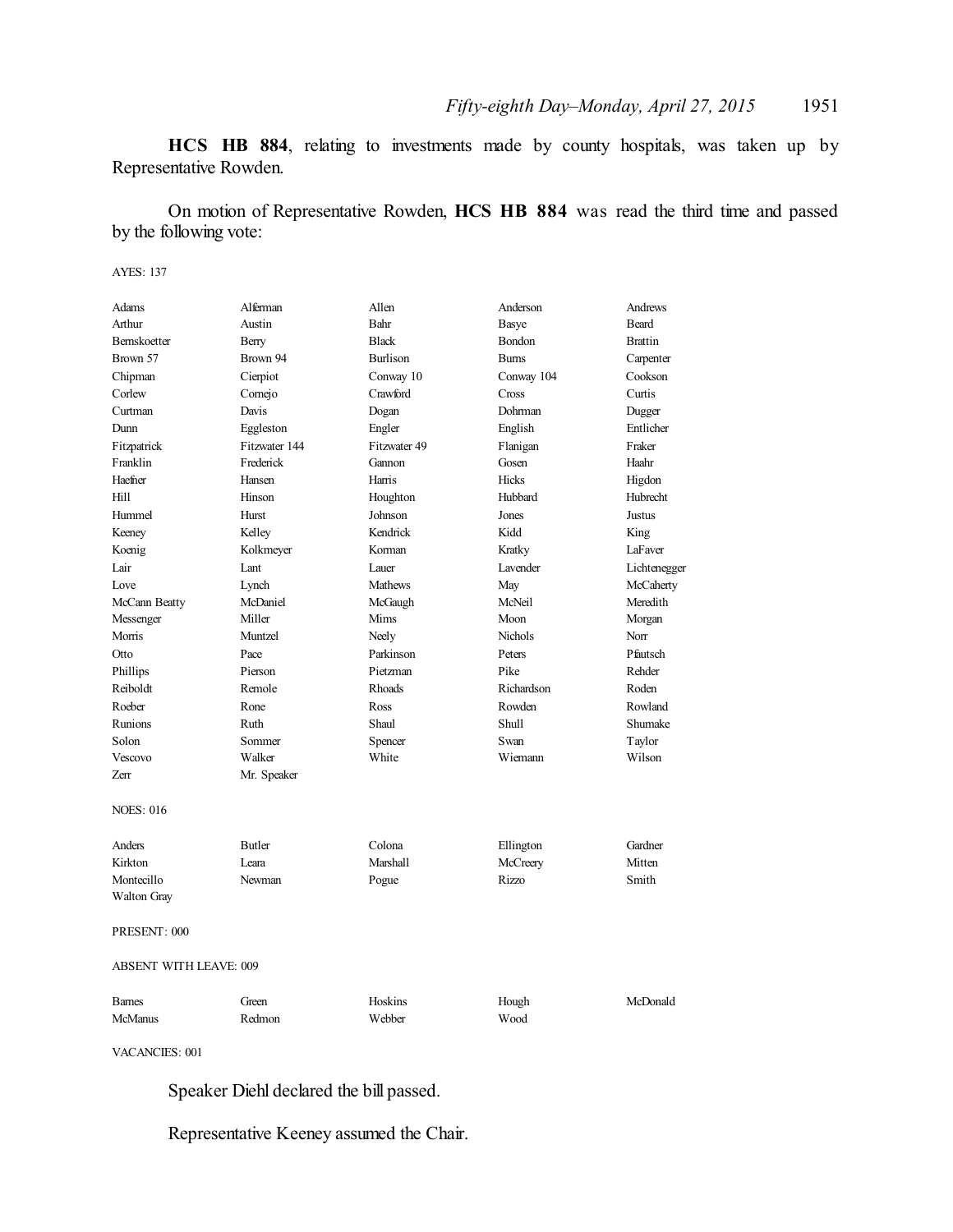**HCS HB 519**, relating to administrative leave for state employees, was taken up by Representative Vescovo.

Representative Richardson moved the previous question.

Which motion was adopted by the following vote:

### AYES: 115

| Alferman             | Allen           | Anderson      | <b>Andrews</b> | Austin              |
|----------------------|-----------------|---------------|----------------|---------------------|
| Bahr                 | <b>Barnes</b>   | Basye         | <b>Beard</b>   | <b>Bernskoetter</b> |
| Berry                | <b>Black</b>    | Bondon        | <b>Brattin</b> | Brown 57            |
| Brown 94             | <b>Burlison</b> | Chipman       | Cierpiot       | Conway 104          |
| Cookson              | Corlew          | Cornejo       | Crawford       | Cross               |
| Curtman              | Davis           | Dogan         | Dohrman        | Dugger              |
| Eggleston            | Engler          | English       | Entlicher      | Fitzpatrick         |
| Fitzwater 144        | Fitzwater 49    | Flanigan      | Fraker         | Franklin            |
| Frederick            | Gannon          | Gosen         | Haahr          | Haefner             |
| Hansen               | Hicks           | Higdon        | Hill           | Hinson              |
| Hough                | Houghton        | Hubrecht      | Hurst          | Johnson             |
| Justus               | Keeney          | Kelley        | King           | Koenig              |
| Kolkmeyer            | Korman          | Lair          | Lant           | Lauer               |
| Leara                | Lichtenegger    | Love          | Lynch          | Marshall            |
| <b>Mathews</b>       | McCaherty       | McDaniel      | McGaugh        | Messenger           |
| Miller               | Moon            | Morris        | Muntzel        | Neely               |
| Parkinson            | Pfautsch        | Phillips      | Pietzman       | Pike                |
| Pogue                | Redmon          | Rehder        | Reiboldt       | Remole              |
| Rhoads               | Richardson      | Roden         | Roeber         | Rone                |
| Ross                 | Rowden          | Rowland       | Ruth           | Shaul               |
| <b>Shull</b>         | Shumake         | Solon         | Sommer         | Spencer             |
| Swan                 | Taylor          | Vescovo       | Walker         | White               |
| Wiemann              | Wilson          | Wood          | Zerr           | Mr. Speaker         |
| <b>NOES: 041</b>     |                 |               |                |                     |
| Adams                | Anders          | Arthur        | <b>Burns</b>   | <b>Butler</b>       |
| Carpenter            | Colona          | Conway 10     | Curtis         | Dunn                |
| Ellington            | Gardner         | Green         | Harris         | Hubbard             |
| Hummel               | Kendrick        | Kirkton       | Kratky         | LaFaver             |
| L <sub>avender</sub> | May             | McCann Beatty | McCreery       | McNeil              |
| Meredith             | Mims            | Mitten        | Montecillo     | Morgan              |
| Newman               | <b>Nichols</b>  | Norr          | Otto           | Pace                |
| Peters               | Pierson         | <b>Rizzo</b>  | Runions        | Smith               |
| Walton Gray          |                 |               |                |                     |
|                      |                 |               |                |                     |

PRESENT: 000

ABSENT WITH LEAVE: 006

| Hoskins | Jones | Kidd | McDonald | <b>McManus</b> |
|---------|-------|------|----------|----------------|
| Webber  |       |      |          |                |

VACANCIES: 001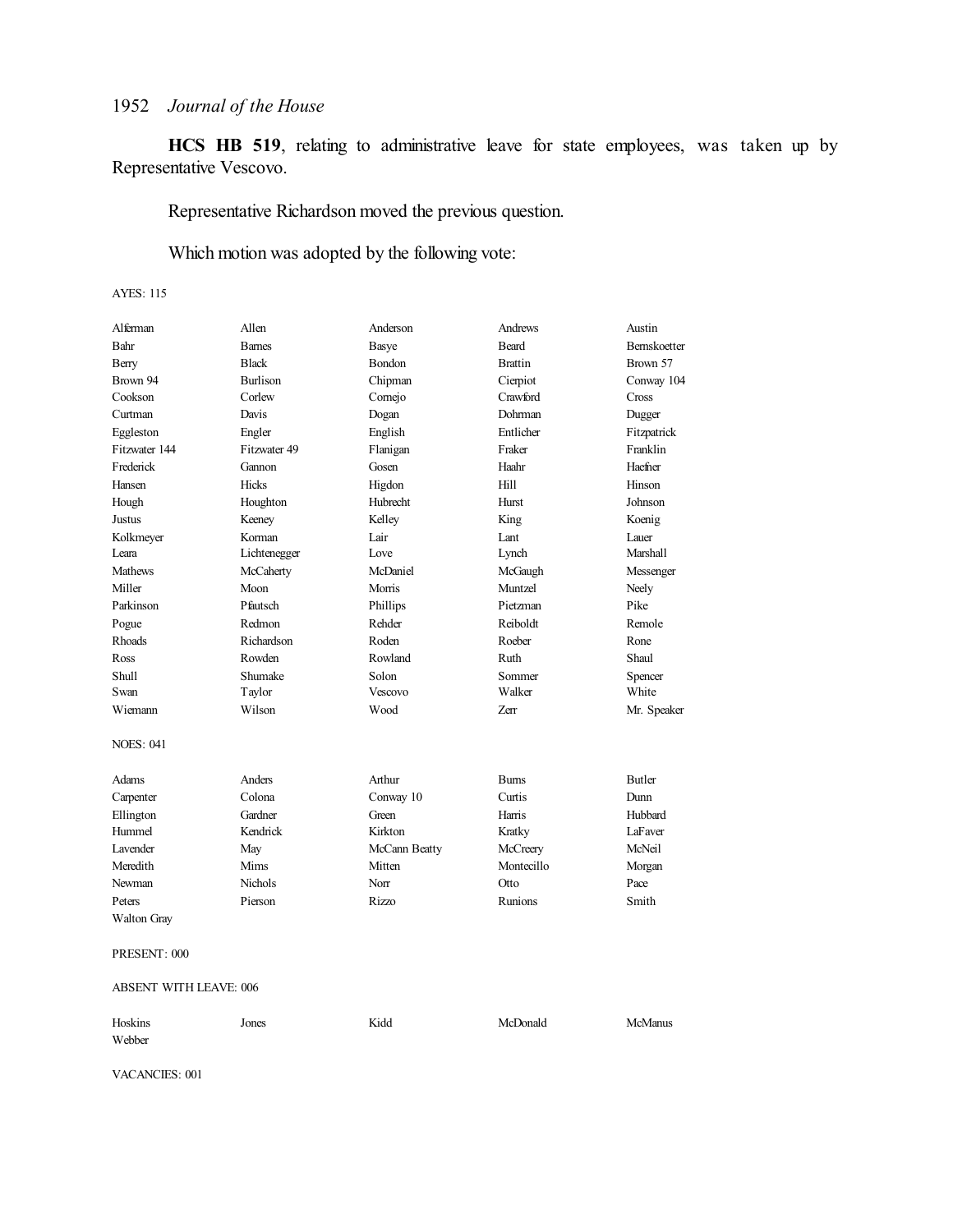On motion of Representative Vescovo, **HCS HB 519** was read the third time and passed by the following vote:

AYES: 118

| Adams                  | Alferman       | Allen           | Anderson      | Andrews            |
|------------------------|----------------|-----------------|---------------|--------------------|
| Austin                 | Bahr           | <b>Barnes</b>   | Basye         | <b>Beard</b>       |
| <b>Bernskoetter</b>    | Berry          | <b>Black</b>    | Bondon        | <b>Brattin</b>     |
| Brown 57               | Brown 94       | <b>Burlison</b> | Chipman       | Conway 104         |
| Cookson                | Corlew         | Comejo          | Crawford      | Cross              |
| Curtman                | Davis          | Dogan           | Dohrman       | Dugger             |
| Eggleston              | Engler         | English         | Entlicher     | Fitzwater 144      |
| Fitzwater 49           | Flanigan       | Fraker          | Franklin      | Frederick          |
| Gannon                 | Gosen          | Green           | Haahr         | Haefner            |
| Hansen                 | Harris         | Hicks           | Higdon        | Hill               |
| Hinson                 | Hough          | Houghton        | Hubbard       | Hubrecht           |
| Hurst                  | Johnson        | Justus          | Keeney        | Kelley             |
| King                   | Koenig         | Kolkmeyer       | Korman        | LaFaver            |
| Lair                   | Lant           | Lauer           | Leara         | Lichtenegger       |
| Love                   | Lynch          | Marshall        | Mathews       | McCaherty          |
| McDaniel               | McGaugh        | Messenger       | Miller        | Mims               |
| Moon                   | Morris         | Muntzel         | Neely         | Otto               |
| Parkinson              | Pfautsch       | Phillips        | Pietzman      | Pike               |
| Redmon                 | Rehder         | Reiboldt        | Remole        | Rhoads             |
| Richardson             | Roden          | Roeber          | Ross          | Rowden             |
| Rowland                | Ruth           | Shaul           | Shull         | Shumake            |
| Solon                  | Sommer         | Spencer         | Swan          | Taylor             |
| Vescovo                | Walker         | White           | Wiemann       | Wilson             |
| Wood                   | Zerr           | Mr. Speaker     |               |                    |
| <b>NOES: 035</b>       |                |                 |               |                    |
| Anders                 | Arthur         | <b>Burns</b>    | <b>Butler</b> | Carpenter          |
| Colona                 | Conway 10      | Curtis          | Dunn          | Ellington          |
| Gardner                | Hummel         | Kendrick        | Kirkton       | Kratky             |
| <b>Lavender</b>        | May            | McCann Beatty   | McCreery      | McNeil             |
| Meredith               | Mitten         | Montecillo      | Morgan        | <b>Newman</b>      |
| <b>Nichols</b>         | Norr           | Pace            | Peters        | Pierson            |
| Pogue                  | Rizzo          | Runions         | Smith         | <b>Walton Gray</b> |
| PRESENT: 000           |                |                 |               |                    |
| ABSENT WITH LEAVE: 009 |                |                 |               |                    |
| Cierpiot               | Fitzpatrick    | Hoskins         | Jones         | Kidd               |
| McDonald               | <b>McManus</b> | Rone            | Webber        |                    |
|                        |                |                 |               |                    |

VACANCIES: 001

Representative Keeney declared the bill passed.

**HCS HB 375**, relating to liability for landowners, was taken up by Representative McGaugh.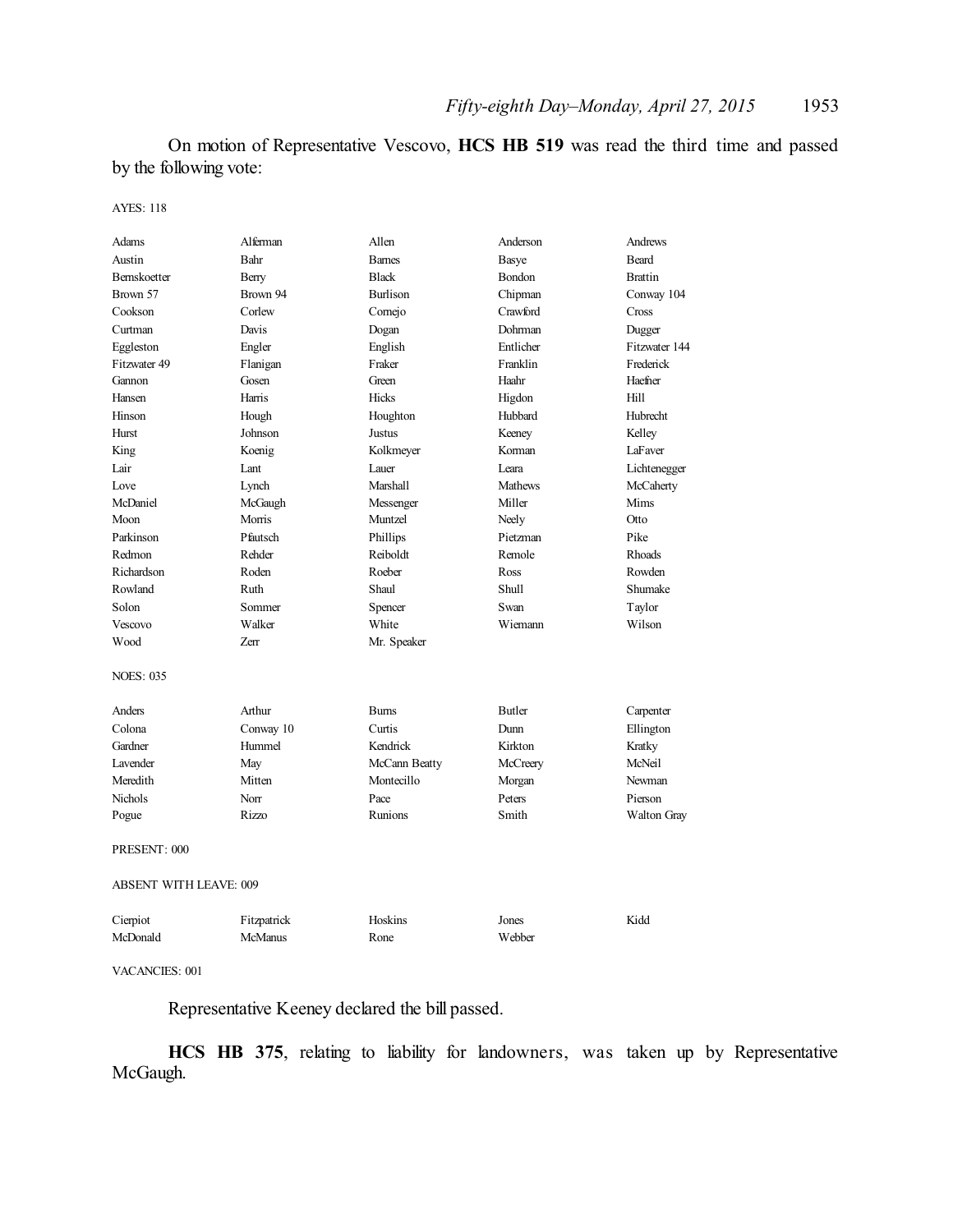On motion of Representative McGaugh, **HCS HB 375** was read the third time and passed by the following vote:

#### AYES: 140

| Adams                         | Alferman       | Allen           | Anders          | Anderson      |
|-------------------------------|----------------|-----------------|-----------------|---------------|
| <b>Andrews</b>                | Arthur         | Austin          | Bahr            | Basye         |
| Beard                         | Bernskoetter   | Berry           | <b>Black</b>    | Bondon        |
| <b>Brattin</b>                | Brown 57       | Brown 94        | <b>Burlison</b> | <b>Burns</b>  |
| Butler                        | Carpenter      | Chipman         | Conway 10       | Conway 104    |
| Cookson                       | Corlew         | Cornejo         | Crawford        | Curtis        |
| Curtman                       | Dogan          | Dohrman         | Dugger          | Dunn          |
| Eggleston                     | Engler         | English         | Entlicher       | Fitzpatrick   |
| Fitzwater 144                 | Fitzwater 49   | Flanigan        | Fraker          | Franklin      |
| Frederick                     | Gannon         | Gosen           | Haahr           | Haefner       |
| Hansen                        | Harris         | <b>Hicks</b>    | Higdon          | Hill          |
| Hinson                        | Hough          | Houghton        | Hubbard         | Hubrecht      |
| Hummel                        | Hurst          | Johnson         | <b>Justus</b>   | Keeney        |
| Kelley                        | Kendrick       | Kidd            | King            | Koenig        |
| Kolkmeyer                     | Korman         | Kratky          | LaFaver         | Lair          |
| Lant                          | Lauer          | <b>Lavender</b> | I eara          | Lichtenegger  |
| Love                          | Lynch          | Mathews         | May             | McCann Beatty |
| McCreery                      | McDaniel       | McGaugh         | McNeil          | Meredith      |
| Messenger                     | Miller         | Mims            | Moon            | Morgan        |
| Morris                        | Muntzel        | Neely           | <b>Nichols</b>  | Norr          |
| Otto                          | Pace           | Peters          | Pfautsch        | Phillips      |
| Pierson                       | Pietzman       | Pike            | Pogue           | Redmon        |
| Rehder                        | Reiboldt       | Remole          | <b>Rhoads</b>   | Richardson    |
| Rizzo                         | Roden          | Rone            | Ross            | Rowden        |
| Rowland                       | <b>Runions</b> | Ruth            | Shaul           | Shull         |
| Shumake                       | Solon          | Sommer          | Spencer         | Swan          |
| Taylor                        | Vescovo        | Walker          | Walton Gray     | White         |
| Wiemann                       | Wilson         | Wood            | Zerr            | Mr. Speaker   |
| <b>NOES: 010</b>              |                |                 |                 |               |
| Colona                        | Ellington      | Gardner         | Kirkton         | Marshall      |
| McCaherty                     | Mitten         | Montecillo      | Newman          | Smith         |
| PRESENT: 000                  |                |                 |                 |               |
| <b>ABSENT WITH LEAVE: 012</b> |                |                 |                 |               |
| <b>Barnes</b>                 | Cierpiot       | Cross           | Davis           | Green         |
| Hoskins                       | Jones          | McDonald        | McManus         | Parkinson     |
| Roeber                        | Webber         |                 |                 |               |

#### VACANCIES: 001

Representative Keeney declared the bill passed.

**HB 1039**, relating to filing fees for presidential elections, was taken up by Representative Dugger.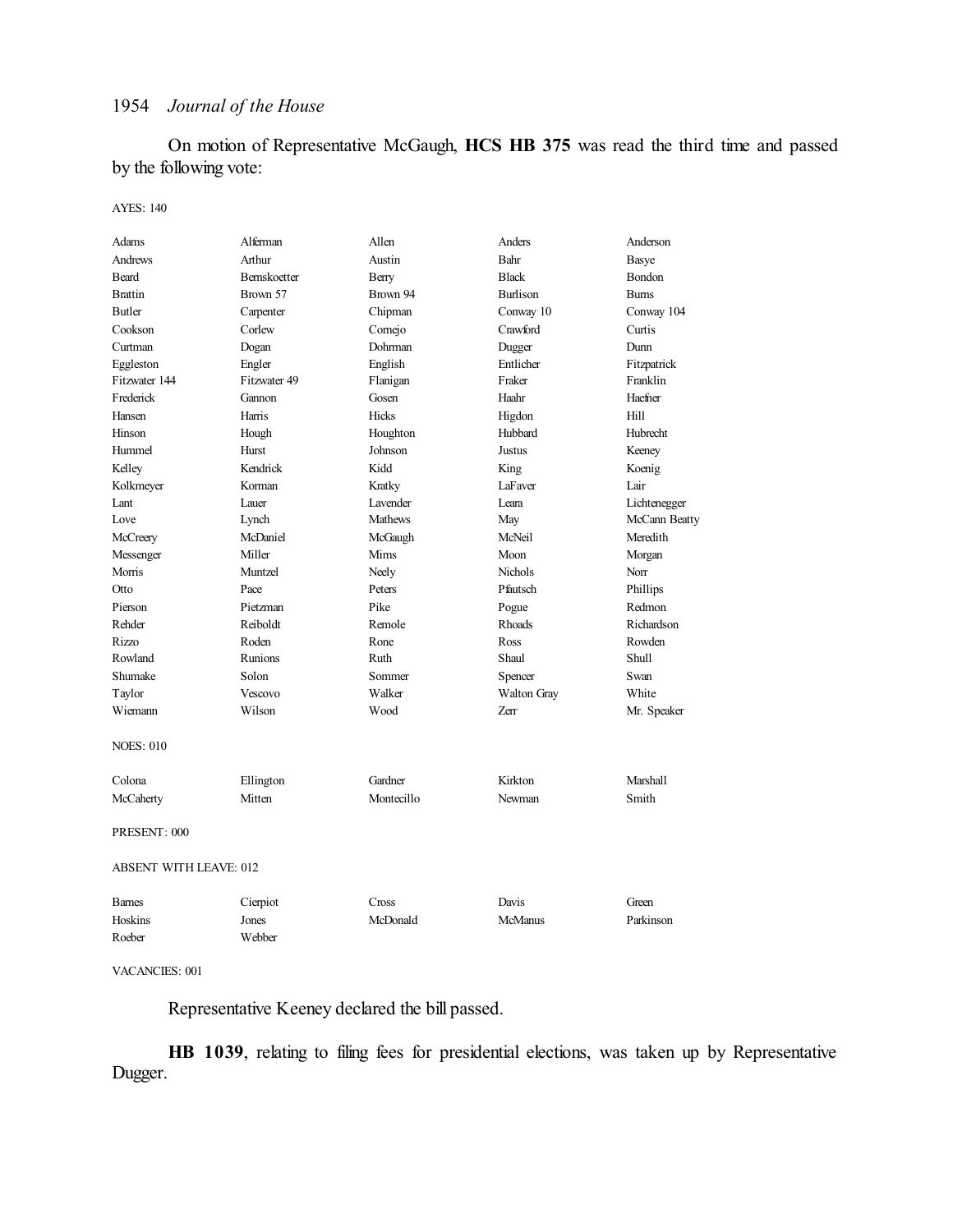On motion of Representative Dugger, **HB 1039** was read the third time and passed by the following vote:

AYES: 117

| Adams                         | Alferman     | Allen         | Anderson       | Andrews        |
|-------------------------------|--------------|---------------|----------------|----------------|
| Arthur                        | Austin       | Bahr          | <b>Bames</b>   | Basye          |
| Beard                         | Bernskoetter | Berry         | <b>Black</b>   | <b>Brattin</b> |
| Brown 57                      | Brown 94     | Burlison      | Carpenter      | Chipman        |
| Cierpiot                      | Conway 10    | Conway 104    | Cookson        | Corlew         |
| Cornejo                       | Crawford     | Davis         | Dogan          | Dohrman        |
| Dugger                        | Eggleston    | Engler        | English        | Entlicher      |
| Fitzwater 144                 | Flanigan     | Fraker        | Franklin       | Frederick      |
| Gannon                        | Gosen        | Haahr         | Haefner        | Hansen         |
| Harris                        | <b>Hicks</b> | Higdon        | Hinson         | Hough          |
| Houghton                      | Hubrecht     | Jones         | Justus         | Keeney         |
| Kelley                        | Kidd         | King          | Koenig         | Kolkmeyer      |
| Korman                        | Kratky       | Lair          | Lant           | Lauer          |
| Leara                         | Lichtenegger | Love          | Lynch          | <b>Mathews</b> |
| May                           | McCaherty    | McCann Beatty | McCreery       | McDaniel       |
| McDonald                      | McGaugh      | McNeil        | Messenger      | Miller         |
| Mitten                        | Morris       | Muntzel       | Neely          | Newman         |
| Parkinson                     | Pfautsch     | Phillips      | Pietzman       | Pike           |
| Redmon                        | Rehder       | Reiboldt      | Remole         | Rhoads         |
| Richardson                    | Roden        | Roeber        | Rone           | Rowland        |
| Ruth                          | Shaul        | Shull         | Shumake        | Smith          |
| Solon                         | Sommer       | Spencer       | Swan           | Taylor         |
| Vescovo                       | Walker       | Wiemann       | Wilson         | Wood           |
| <b>Zerr</b>                   | Mr. Speaker  |               |                |                |
| <b>NOES: 038</b>              |              |               |                |                |
| Anders                        | Bondon       | <b>Burns</b>  | <b>Butler</b>  | Colona         |
| Curtis                        | Curtman      | Dunn          | Ellington      | Fitzpatrick    |
| Fitzwater 49                  | Gardner      | Hill          | Hubbard        | Hummel         |
| Hurst                         | Johnson      | Kendrick      | Kirkton        | LaFaver        |
| Lavender                      | Marshall     | Meredith      | Mims           | Montecillo     |
| Moon                          | Morgan       | Nichols       | Norr           | Otto           |
| Pace                          | Peters       | Pierson       | Pogue          | Rizzo          |
| Ross                          | Runions      | Walton Gray   |                |                |
| PRESENT: 000                  |              |               |                |                |
| <b>ABSENT WITH LEAVE: 007</b> |              |               |                |                |
| Cross                         | Green        | Hoskins       | <b>McManus</b> | Rowden         |

VACANCIES: 001

Webber White

Representative Keeney declared the bill passed.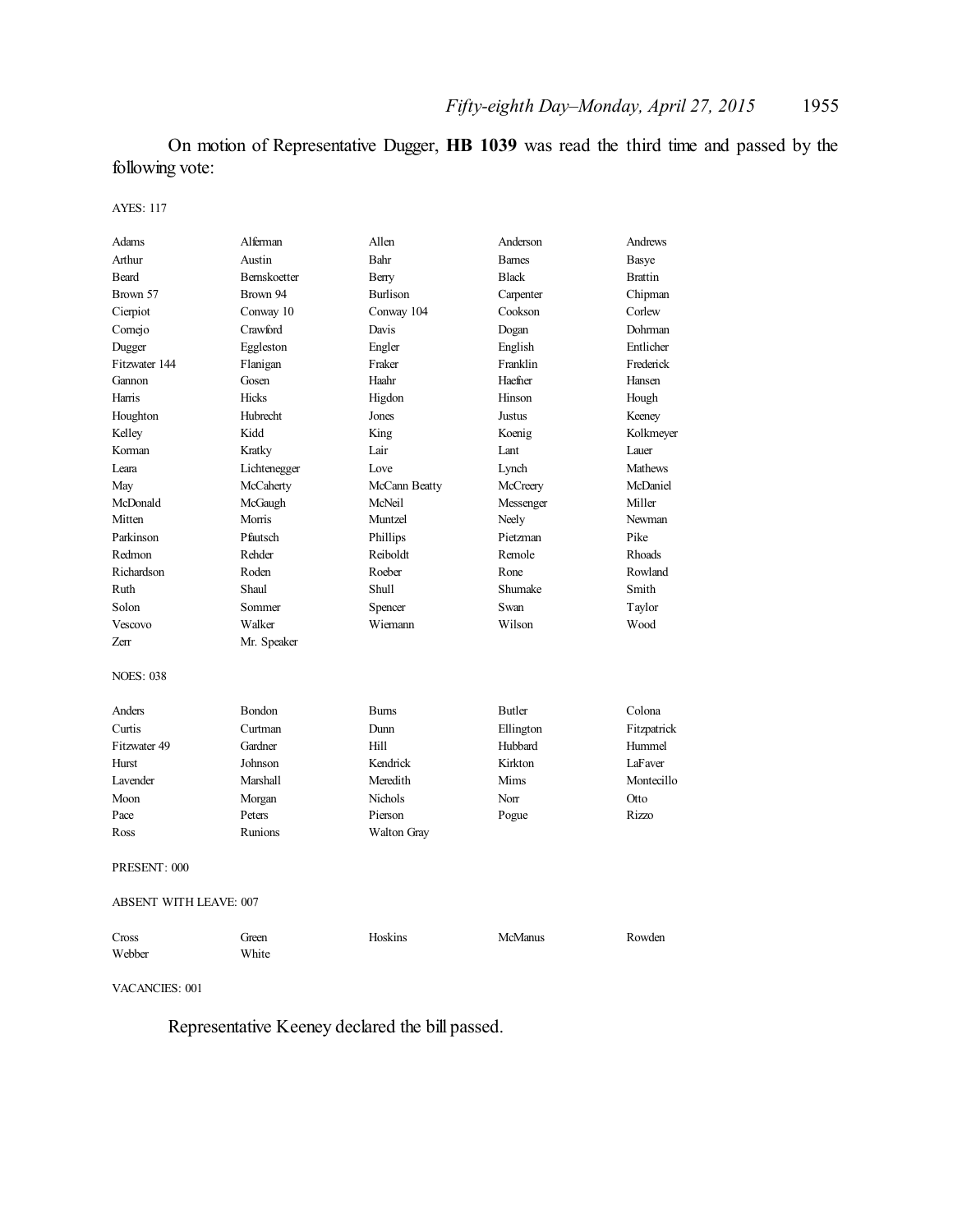**HCS HB 422**, relating to opinions issued by boards or commissions under the Division of Professional Registration, was taken up by Representative Burlison.

On motion of Representative Burlison, **HCS HB 422** was read the third time and passed by the following vote:

#### AYES: 154

| Adams          | Alferman            | Anders          | Anderson       | Andrews        |
|----------------|---------------------|-----------------|----------------|----------------|
| Arthur         | Austin              | Bahr            | <b>Bames</b>   | Basye          |
| <b>Beard</b>   | <b>Bernskoetter</b> | Berry           | <b>Black</b>   | <b>Bondon</b>  |
| <b>Brattin</b> | Brown 94            | <b>Burlison</b> | <b>Burns</b>   | <b>Butler</b>  |
| Carpenter      | Chipman             | Cierpiot        | Colona         | Conway 10      |
| Conway 104     | Cookson             | Corlew          | Comejo         | Crawford       |
| Cross          | Curtis              | Curtman         | Davis          | Dogan          |
| Dohrman        | Dugger              | Dunn            | Eggleston      | Engler         |
| English        | Entlicher           | Fitzpatrick     | Fitzwater 144  | Fitzwater 49   |
| Fraker         | Franklin            | Frederick       | Gannon         | Gardner        |
| Gosen          | Green               | Haahr           | Haefner        | Hansen         |
| Harris         | Hicks               | Higdon          | Hill           | Hinson         |
| Hough          | Houghton            | Hubbard         | Hubrecht       | Hummel         |
| <b>Hurst</b>   | Johnson             | Justus          | Keeney         | Kelley         |
| Kendrick       | Kidd                | King            | Kirkton        | Koenig         |
| Kolkmeyer      | Korman              | Kratky          | LaFaver        | Lair           |
| Lant           | Lauer               | <b>Lavender</b> | Leara          | Lichtenegger   |
| Love           | Lynch               | Marshall        | <b>Mathews</b> | May            |
| McCaherty      | McCann Beatty       | McCreery        | McDaniel       | McDonald       |
| McGaugh        | McNeil              | Meredith        | Messenger      | Miller         |
| Mims           | Mitten              | Montecillo      | Moon           | Morgan         |
| Morris         | Muntzel             | Neely           | Newman         | <b>Nichols</b> |
| Norr           | Otto                | Pace            | Parkinson      | Peters         |
| Pfautsch       | Phillips            | Pierson         | Pietzman       | Pike           |
| Pogue          | Redmon              | Rehder          | Reiboldt       | Remole         |
| <b>Rhoads</b>  | Richardson          | Rizzo           | Roden          | Roeber         |
| Rone           | Ross                | Rowden          | Rowland        | <b>Runions</b> |
| Ruth           | Shaul               | Shull           | Shumake        | Smith          |
| Solon          | Sommer              | Spencer         | Swan           | Taylor         |
| Vescovo        | Walker              | Walton Gray     | White          | Wiemann        |
| Wilson         | Wood                | Zerr            | Mr. Speaker    |                |

NOES: 000

PRESENT: 000

#### ABSENT WITH LEAVE: 008

| Allen | Brown 57 | Ellington | Flanigan | Hoskins |
|-------|----------|-----------|----------|---------|
| Jones | McManus  | Webber    |          |         |

VACANCIES: 001

Representative Keeney declared the bill passed.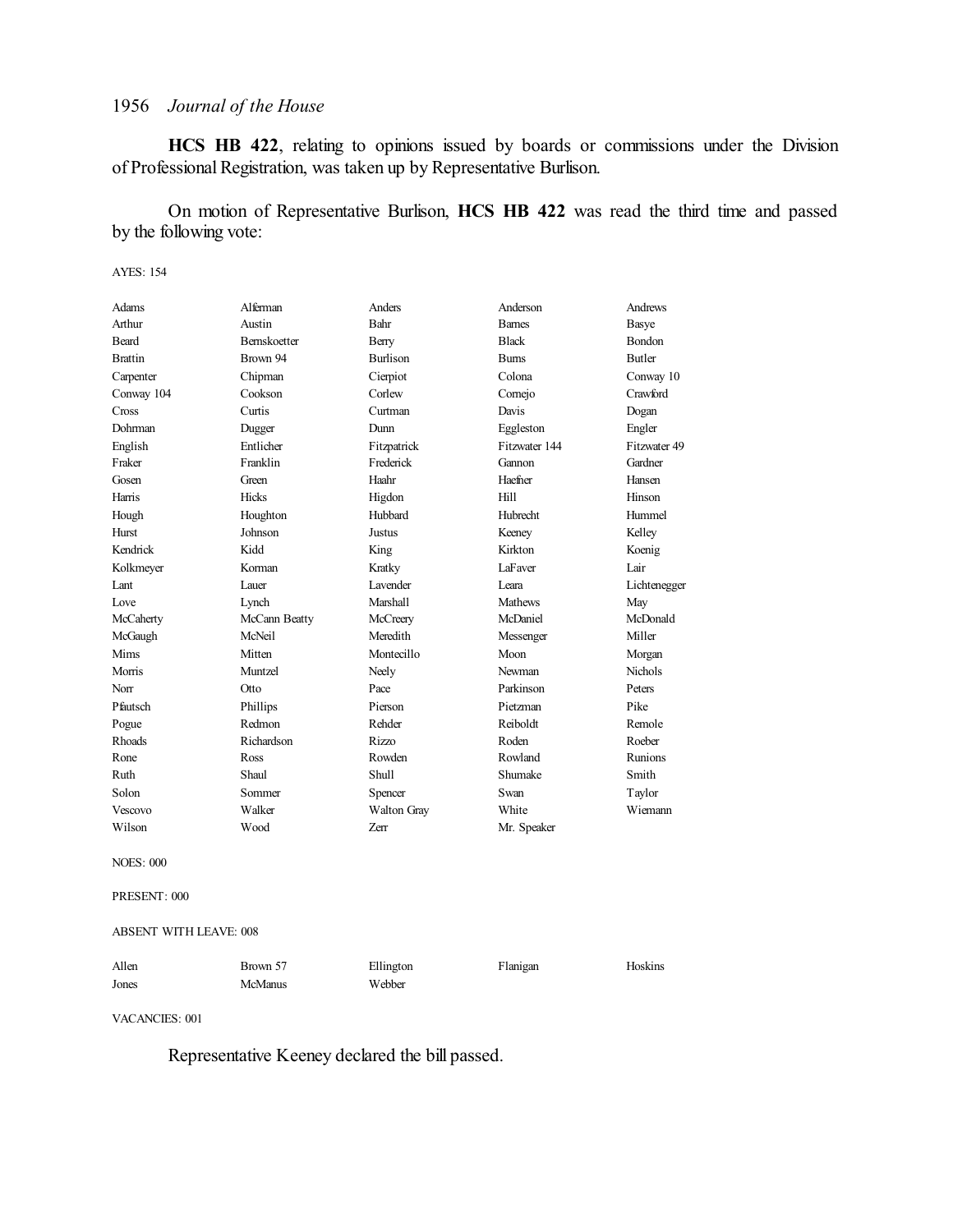### **HB 571**, relating to tenant security deposits, was taken up by Representative Burlison.

Representative Richardson moved the previous question.

Which motion was adopted by the following vote:

#### AYES: 111

| Alferman<br><b>Barnes</b>     | Anderson       | Andrews<br>Beard | Austin<br>Bernskoetter | Bahr          |
|-------------------------------|----------------|------------------|------------------------|---------------|
| <b>Black</b>                  | Basye          | <b>Brattin</b>   | Brown 57               | Berry         |
|                               | Bondon         |                  |                        | Brown 94      |
| Burlison                      | Chipman        | Cookson          | Corlew                 | Cornejo       |
| Crawford                      | Cross          | Curtman          | Davis                  | Dogan         |
| Dohrman                       | Dugger         | Eggleston        | Engler                 | English       |
| Entlicher                     | Fitzpatrick    | Fitzwater 144    | Fitzwater 49           | Fraker        |
| Franklin                      | Frederick      | Gannon           | Gosen                  | Haahr         |
| Haefner                       | Hansen         | Hicks            | Higdon                 | Hill          |
| Hinson                        | Hough          | Houghton         | Hubrecht               | Hurst         |
| Johnson                       | Justus         | Keeney           | Kelley                 | Kidd          |
| King                          | Koenig         | Kolkmeyer        | Korman                 | Lair          |
| Lant                          | Lauer          | Leara            | Lichtenegger           | Love          |
| Lynch                         | <b>Mathews</b> | McCaherty        | McDaniel               | McGaugh       |
| Messenger                     | Miller         | Moon             | Morris                 | Muntzel       |
| Neely                         | Parkinson      | Pfautsch         | Phillips               | Pietzman      |
| Pike                          | Pogue          | Redmon           | Rehder                 | Reiboldt      |
| Remole                        | Rhoads         | Richardson       | Roden                  | Roeber        |
| Rone                          | Ross           | Rowden           | Rowland                | Ruth          |
| Shaul                         | Shull          | Shumake          | Solon                  | Sommer        |
| Spencer                       | Swan           | Taylor           | Vescovo                | Walker        |
| White                         | Wiemann        | Wilson           | Wood                   | Zerr          |
| Mr. Speaker                   |                |                  |                        |               |
| <b>NOES: 042</b>              |                |                  |                        |               |
| <b>Adams</b>                  | Anders         | Arthur           | <b>Burns</b>           | <b>Butler</b> |
| Carpenter                     | Colona         | Conway 10        | Curtis                 | Dunn          |
| Ellington                     | Gardner        | Green            | Harris                 | Hubbard       |
| Hummel                        | Kendrick       | Kirkton          | Kratky                 | LaFaver       |
| <b>Lavender</b>               | Marshall       | May              | McCann Beatty          | McCreery      |
| McDonald                      | McNeil         | Meredith         | Mims                   | Mitten        |
| Montecillo                    | Morgan         | Nichols          | Norr                   | Otto          |
| Pace                          | Peters         | Pierson          | <b>Rizzo</b>           | Runions       |
| Smith                         | Walton Gray    |                  |                        |               |
| PRESENT: 001                  |                |                  |                        |               |
| Conway 104                    |                |                  |                        |               |
| <b>ABSENT WITH LEAVE: 008</b> |                |                  |                        |               |
| Allen                         | Cierpiot       | Flanigan         | Hoskins                | Jones         |

VACANCIES: 001

McManus Newman Webber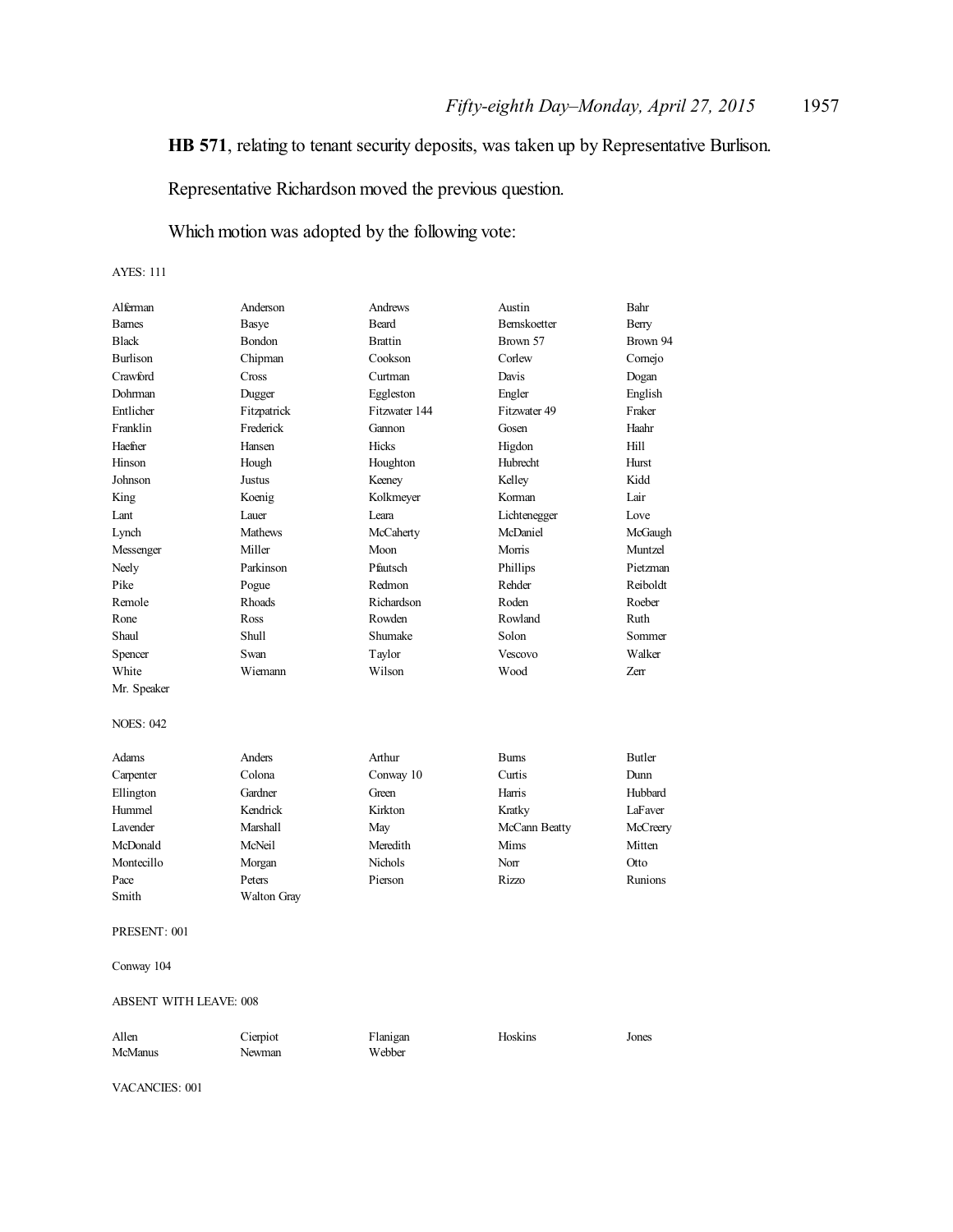On motion of Representative Burlison, **HB 571** was read the third time and passed by the following vote:

#### AYES: 105

| Alferman                      | Anderson       | Andrews        | Austin       | Bahr            |
|-------------------------------|----------------|----------------|--------------|-----------------|
| <b>Barnes</b>                 | Basye          | Beard          | Bernskoetter | Berry           |
| Bondon                        | <b>Brattin</b> | Brown 57       | Brown 94     | <b>Burlison</b> |
| Chipman                       | Cookson        | Corlew         | Crawford     | Cross           |
| Curtman                       | Davis          | Dogan          | Dohrman      | Dugger          |
| Eggleston                     | Engler         | Entlicher      | Fitzpatrick  | Fitzwater 144   |
| Fitzwater 49                  | Fraker         | Franklin       | Frederick    | Gannon          |
| Gosen                         | Haahr          | Haefner        | Hansen       | Hicks           |
| Higdon                        | Hill           | Houghton       | Hubrecht     | Hurst           |
| Johnson                       | Justus         | Keeney         | Kelley       | Kidd            |
| King                          | Koenig         | Kolkmeyer      | Korman       | Lair            |
| Lant                          | Lauer          | Leara          | Lichtenegger | Love            |
| Lynch                         | Marshall       | <b>Mathews</b> | McDaniel     | McGaugh         |
| Messenger                     | Miller         | Moon           | Morris       | Muntzel         |
| Neely                         | Parkinson      | Pfautsch       | Phillips     | Pietzman        |
| Pike                          | Pogue          | Redmon         | Rehder       | Reiboldt        |
| Remole                        | Rhoads         | Richardson     | Roden        | Roeber          |
| Rone                          | Ross           | Rowden         | Rowland      | Ruth            |
| Shaul                         | Shull          | Shumake        | Sommer       | Spencer         |
| Swan                          | Taylor         | Vescovo        | Walker       | White           |
| Wiemann                       | Wilson         | Wood           | Zerr         | Mr. Speaker     |
| <b>NOES: 046</b>              |                |                |              |                 |
| Adams                         | Anders         | Arthur         | <b>Black</b> | <b>Burns</b>    |
| <b>Butler</b>                 | Carpenter      | Colona         | Conway 10    | Curtis          |
| Dunn                          | Ellington      | Gardner        | Green        | Harris          |
| Hinson                        | Hough          | Hubbard        | Hummel       | Kendrick        |
| Kirkton                       | Kratky         | LaFaver        | Lavender     | May             |
| McCaherty                     | McCann Beatty  | McCreery       | McDonald     | McNeil          |
| Meredith                      | Mims           | Montecillo     | Morgan       | Newman          |
| Nichols                       | Norr           | Otto           | Pace         | Peters          |
| Pierson                       | Rizzo          | Runions        | Smith        | Solon           |
| Walton Gray                   |                |                |              |                 |
| PRESENT: 003                  |                |                |              |                 |
| Conway 104                    | Comejo         | English        |              |                 |
| <b>ABSENT WITH LEAVE: 008</b> |                |                |              |                 |
| Allen                         | Cierpiot       | Flanigan       | Hoskins      | Jones           |
| McManus                       | Mitten         | Webber         |              |                 |

VACANCIES: 001

Representative Keeney declared the bill passed.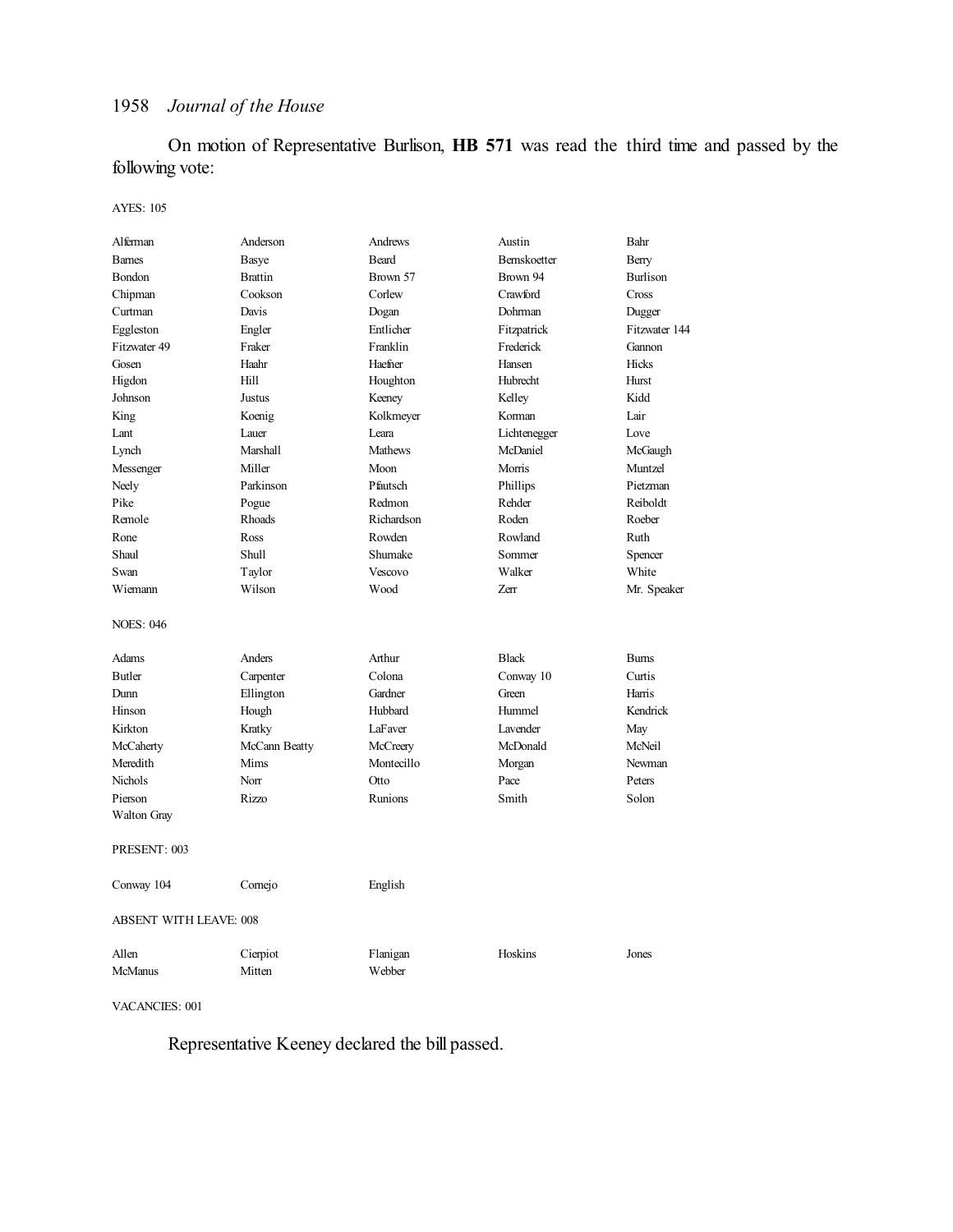**HCS HB 634**, relating to the Division of Professional Registration, was taken up by Representative Burlison.

On motion of Representative Burlison, **HCS HB 634** was read the third time and passed by the following vote:

#### AYES: 117

| Alferman               | Allen              | Anderson        | Andrews        | Arthur         |
|------------------------|--------------------|-----------------|----------------|----------------|
| Austin                 | Bahr               | <b>Barnes</b>   | <b>Basye</b>   | <b>Beard</b>   |
| Bernskoetter           | Berry              | <b>Black</b>    | Bondon         | <b>Brattin</b> |
| Brown 57               | Brown 94           | <b>Burlison</b> | Carpenter      | Chipman        |
| Cierpiot               | Conway 104         | Cookson         | Corlew         | Comejo         |
| Crawford               | Cross              | Curtman         | Davis          | Dogan          |
| Dohrman                | Eggleston          | Engler          | English        | Entlicher      |
| Fitzpatrick            | Fitzwater 144      | Fitzwater 49    | Flanigan       | Franklin       |
| Frederick              | Gannon             | Gosen           | Haahr          | Haefner        |
| Hansen                 | Harris             | Hicks           | Higdon         | Hill           |
| Hough                  | Houghton           | Hubrecht        | Hurst          | Johnson        |
| Jones                  | Justus             | Keeney          | Kelley         | Kidd           |
| King                   | Koenig             | Kolkmeyer       | Korman         | LaFaver        |
| Lair                   | Lant               | Lauer           | Lavender       | Leara          |
| Love                   | Lynch              | Marshall        | Mathews        | McCaherty      |
| McDaniel               | McGaugh            | Messenger       | Miller         | Moon           |
| Morris                 | Muntzel            | Neely           | Norr           | Parkinson      |
| Peters                 | Pfautsch           | Phillips        | Pietzman       | Pike           |
| Redmon                 | Rehder             | Reiboldt        | Remole         | Rhoads         |
| Richardson             | Roden              | Roeber          | Rone           | Ross           |
| Rowden                 | Rowland            | Ruth            | Shaul          | <b>Shull</b>   |
| Shumake                | Sommer             | Spencer         | Taylor         | Vescovo        |
| Walker                 | White              | Wiemann         | Wilson         | Wood           |
| Zerr                   | Mr. Speaker        |                 |                |                |
| <b>NOES: 037</b>       |                    |                 |                |                |
| <b>Adams</b>           | <b>Bums</b>        | <b>Butler</b>   | Colona         | Conway 10      |
| Curtis                 | Dunn               | Ellington       | Gardner        | Green          |
| Hinson                 | Hubbard            | Hummel          | Kendrick       | Kirkton        |
| Kratky                 | May                | McCann Beatty   | McCreery       | McDonald       |
| McNeil                 | Meredith           | Mims            | Mitten         | Montecillo     |
| Morgan                 | Newman             | <b>Nichols</b>  | Otto           | Pace           |
| Pierson                | Pogue              | Rizzo           | <b>Runions</b> | Solon          |
| Swan                   | <b>Walton Gray</b> |                 |                |                |
| PRESENT: 000           |                    |                 |                |                |
| ABSENT WITH LEAVE: 008 |                    |                 |                |                |
| Anders                 | Dugger             | Fraker          | Hoskins        | Lichtenegger   |
| <b>McManus</b>         | Smith              | Webber          |                |                |

VACANCIES: 001

Representative Keeney declared the bill passed.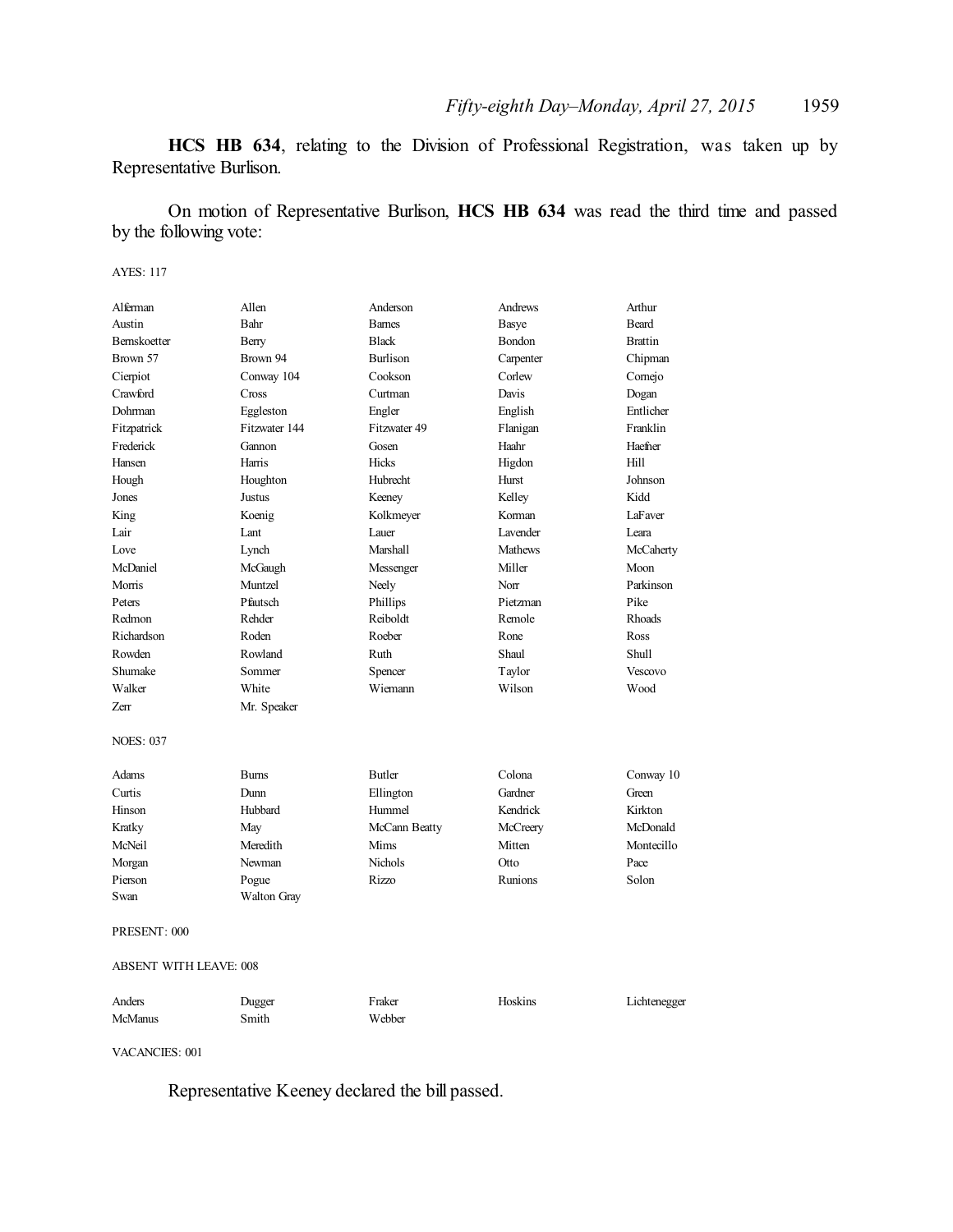**HCS HB 658**, relating to recognition for student participation in the Constitution Project of the Missouri Supreme Court, was taken up by Representative Ross.

On motion of Representative Ross, **HCS HB 658** was read the third time and passed by the following vote:

#### AYES: 154

| Adams            | Alferman       | Allen        | Anders        | Anderson        |
|------------------|----------------|--------------|---------------|-----------------|
| <b>Andrews</b>   | Arthur         | Austin       | Bahr          | <b>Bames</b>    |
| Basye            | Beard          | Bernskoetter | Berry         | <b>Black</b>    |
| <b>Bondon</b>    | <b>Brattin</b> | Brown 57     | Brown 94      | <b>Burlison</b> |
| <b>Burns</b>     | <b>Butler</b>  | Carpenter    | Chipman       | Cierpiot        |
| Conway 10        | Conway 104     | Cookson      | Corlew        | Comejo          |
| Crawford         | Cross          | Curtman      | Davis         | Dogan           |
| Dohrman          | Dugger         | Dunn         | Eggleston     | Ellington       |
| Engler           | English        | Entlicher    | Fitzpatrick   | Fitzwater 144   |
| Fitzwater 49     | Fraker         | Franklin     | Frederick     | Gannon          |
| Gardner          | Gosen          | Green        | Haahr         | Haefner         |
| Hansen           | Harris         | Hicks        | Higdon        | Hill            |
| Hinson           | Hough          | Houghton     | Hubbard       | Hubrecht        |
| Hummel           | Hurst          | Johnson      | Jones         | <b>Justus</b>   |
| Keeney           | Kelley         | Kendrick     | Kidd          | King            |
| Kirkton          | Koenig         | Kolkmeyer    | Korman        | Kratky          |
| LaFaver          | Lair           | Lant         | Lauer         | Lavender        |
| Leara            | Lichtenegger   | Love         | Lynch         | Marshal1        |
| <b>Mathews</b>   | May            | McCaherty    | McCann Beatty | McCreery        |
| McDaniel         | McDonald       | McGaugh      | McNeil        | Meredith        |
| Messenger        | Miller         | Mims         | Mitten        | Montecillo      |
| Moon             | Morgan         | Morris       | Muntzel       | Neely           |
| Newman           | <b>Nichols</b> | Norr         | Otto          | Pace            |
| Parkinson        | Peters         | Pfautsch     | Phillips      | Pierson         |
| Pietzman         | Pike           | Rehder       | Reiboldt      | Remole          |
| <b>Rhoads</b>    | Richardson     | Rizzo        | Roden         | Roeber          |
| Rone             | Ross           | Rowden       | Rowland       | <b>Runions</b>  |
| Ruth             | Shaul          | Shull        | Shumake       | Smith           |
| Solon            | Sommer         | Spencer      | Swan          | Taylor          |
| Vescovo          | Walker         | Walton Gray  | White         | Wiemann         |
| Wilson           | Wood           | Zerr         | Mr. Speaker   |                 |
| <b>NOES: 000</b> |                |              |               |                 |
| PRESENT: 001     |                |              |               |                 |

Pogue

ABSENT WITH LEAVE: 007

| Colona | Curtis | Flanigan | Hoskins | McManus |
|--------|--------|----------|---------|---------|
| Redmon | Webber |          |         |         |

VACANCIES: 001

Representative Keeney declared the bill passed.

Speaker Diehl resumed the Chair.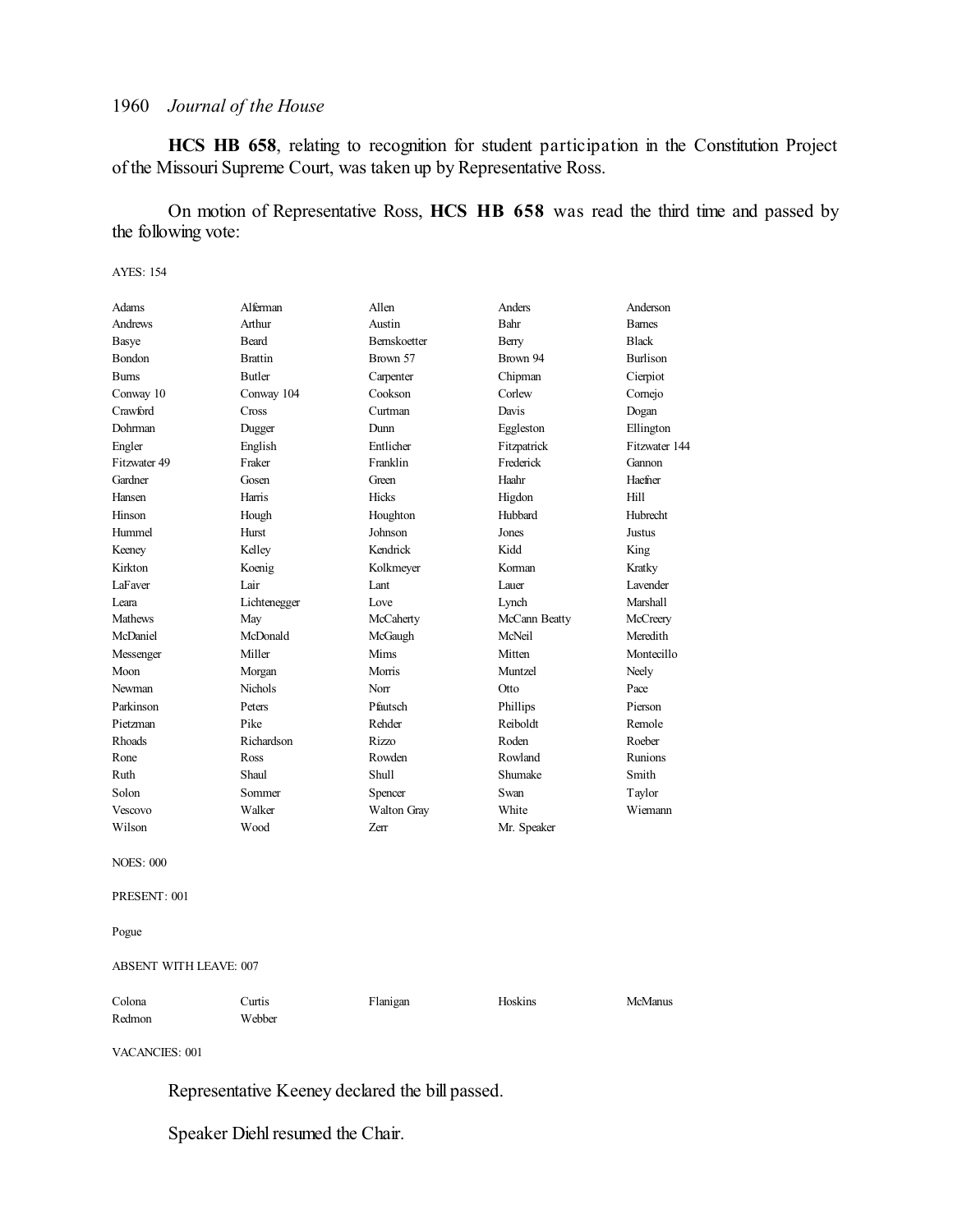**HCS HB 1184**, relating to the Farm-to-Table Act, was taken up by Representative Hummel.

On motion of Representative Hummel, **HCS HB 1184** was read the third time and passed by the following vote:

#### AYES: 153

| Adams                         | Alferman           | Allen        | Anders         | Anderson        |  |
|-------------------------------|--------------------|--------------|----------------|-----------------|--|
| Andrews                       | Arthur             | Austin       | Bahr           | <b>Barnes</b>   |  |
| Basye                         | Beard              | Bernskoetter | Berry          | <b>Black</b>    |  |
| Bondon                        | <b>Brattin</b>     | Brown 57     | Brown 94       | <b>Burlison</b> |  |
| <b>Bums</b>                   | <b>Butler</b>      | Carpenter    | Chipman        | Cierpiot        |  |
| Colona                        | Conway 10          | Conway 104   | Cookson        | Corlew          |  |
| Comejo                        | Crawford           | Cross        | Davis          | Dogan           |  |
| Dohrman                       | Dugger             | Dunn         | Eggleston      | Ellington       |  |
| Engler                        | English            | Entlicher    | Fitzpatrick    | Fitzwater 144   |  |
| Fitzwater 49                  | Flanigan           | Fraker       | Franklin       | Frederick       |  |
| Gannon                        | Gardner            | Gosen        | Green          | Haahr           |  |
| Haefner                       | Hansen             | Harris       | Hicks          | Higdon          |  |
| Hill                          | Hinson             | Hough        | Houghton       | Hubbard         |  |
| Hubrecht                      | Hummel             | Hurst        | Johnson        | Jones           |  |
| Justus                        | Keeney             | Kelley       | Kendrick       | Kidd            |  |
| King                          | Kirkton            | Koenig       | Kolkmeyer      | Korman          |  |
| Kratky                        | LaFaver            | Lair         | Lant           | Lauer           |  |
| Lavender                      | I eara             | Lichtenegger | Love           | Lynch           |  |
| Mathews                       | May                | McCaherty    | McCann Beatty  | McCreery        |  |
| McDaniel                      | McDonald           | McGaugh      | McNeil         | Meredith        |  |
| Messenger                     | Miller             | <b>Mims</b>  | Mitten         | Montecillo      |  |
| Moon                          | Morgan             | Morris       | Muntzel        | Neely           |  |
| Newman                        | <b>Nichols</b>     | Norr         | Otto           | Pace            |  |
| Parkinson                     | Peters             | Pfautsch     | Phillips       | Pierson         |  |
| Pietzman                      | Pike               | Rehder       | Reiboldt       | Remole          |  |
| Rhoads                        | Richardson         | Rizzo        | Roden          | Roeber          |  |
| Rone                          | Ross               | Rowland      | <b>Runions</b> | Ruth            |  |
| Shaul                         | Shull              | Shumake      | Smith          | Solon           |  |
| Sommer                        | Spencer            | Swan         | Taylor         | Vescovo         |  |
| Walker                        | <b>Walton Gray</b> | White        | Wiemann        | Wilson          |  |
| Wood                          | Zerr               | Mr. Speaker  |                |                 |  |
| <b>NOES: 003</b>              |                    |              |                |                 |  |
| Curtman                       | Marshall           | Pogue        |                |                 |  |
| PRESENT: 001                  |                    |              |                |                 |  |
| Curtis                        |                    |              |                |                 |  |
| <b>ABSENT WITH LEAVE: 005</b> |                    |              |                |                 |  |
| Hoskins                       | <b>McManus</b>     | Redmon       | Rowden         | Webber          |  |

VACANCIES: 001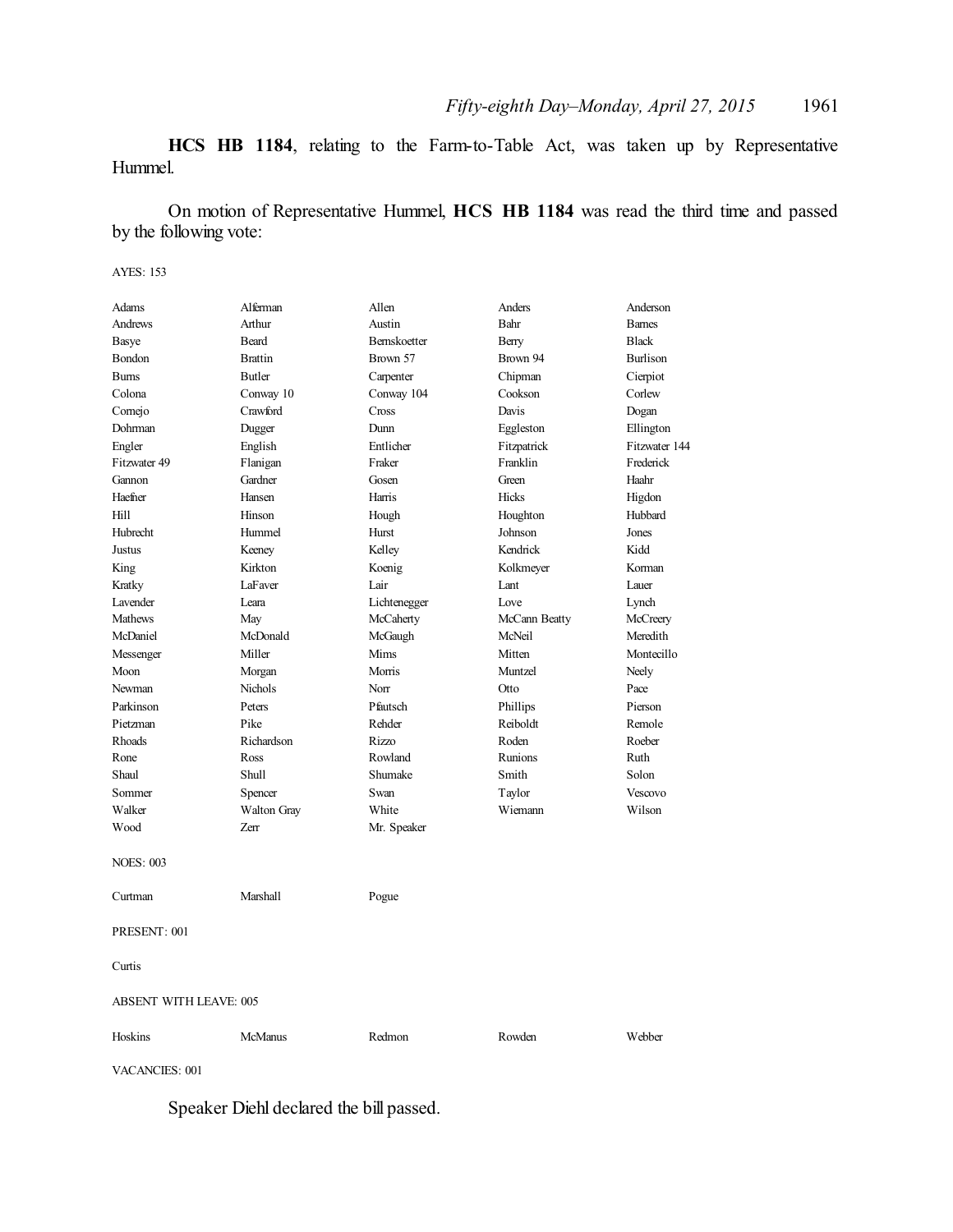**HCS HB 1243**, relating to health exchange navigator licensing, was taken up by Representative English.

Representative Richardson moved the previous question.

Which motion was adopted by the following vote:

### AYES: 114

| Alferman         | Allen           | Anderson     | Andrews        | Austin              |
|------------------|-----------------|--------------|----------------|---------------------|
| Bahr             | <b>Barnes</b>   | Basye        | <b>Beard</b>   | <b>Bernskoetter</b> |
| Berry            | <b>Black</b>    | Bondon       | <b>Brattin</b> | Brown 57            |
| Brown 94         | <b>Burlison</b> | Chipman      | Cierpiot       | Conway 104          |
| Cookson          | Corlew          | Cornejo      | Crawford       | Cross               |
| Curtman          | Davis           | Dogan        | Dohrman        | Dugger              |
| Eggleston        | Engler          | English      | Entlicher      | Fitzpatrick         |
| Fitzwater 144    | Fitzwater 49    | Flanigan     | Fraker         | Franklin            |
| Frederick        | Gannon          | Gosen        | Haahr          | Haefner             |
| Hansen           | Hicks           | Higdon       | Hill           | Hinson              |
| Hough            | Houghton        | Hubrecht     | Hurst          | Johnson             |
| Justus           | Keeney          | Kelley       | Kidd           | King                |
| Koenig           | Kolkmeyer       | Korman       | Lair           | Lant                |
| Lauer            | Leara           | Lichtenegger | Love           | Lynch               |
| <b>Mathews</b>   | McCaherty       | McDaniel     | McGaugh        | Messenger           |
| Miller           | Moon            | Morris       | Muntzel        | Neely               |
| Parkinson        | Pfautsch        | Phillips     | Pietzman       | Pike                |
| Pogue            | Rehder          | Reiboldt     | Remole         | <b>Rhoads</b>       |
| Richardson       | Roden           | Roeber       | Rone           | Ross                |
| Rowden           | Rowland         | Ruth         | Shaul          | Shull               |
| Shumake          | Solon           | Sommer       | Spencer        | Swan                |
| Taylor           | Vescovo         | Walker       | White          | Wiemann             |
| Wilson           | Wood            | Zerr         | Mr. Speaker    |                     |
| <b>NOES: 043</b> |                 |              |                |                     |
| Adams            | Anders          | Arthur       | <b>Burns</b>   | <b>Butler</b>       |
| Carpenter        | Colona          | Conway 10    | Curtis         | Dunn                |
| Ellington        | Gardner         | Green        | Harris         | Hubbard             |
| Hummel           | Kendrick        | Kirkton      | Kratky         | LaFaver             |
| Lavender         | Marshall        | May          | McCann Beatty  | McCreery            |
| McDonald         | McNeil          | Meredith     | Mims           | Mitten              |
| Montecillo       | Morgan          | Newman       | <b>Nichols</b> | Norr                |
| Otto             | Pace            | Peters       | Pierson        | Rizzo               |
| Runions          | Smith           | Walton Gray  |                |                     |
| PRESENT: 000     |                 |              |                |                     |

ABSENT WITH LEAVE: 005

| Hoskins | Jones | <b>McManus</b> | Redmon | Webber |
|---------|-------|----------------|--------|--------|
|         |       |                |        |        |

VACANCIES: 001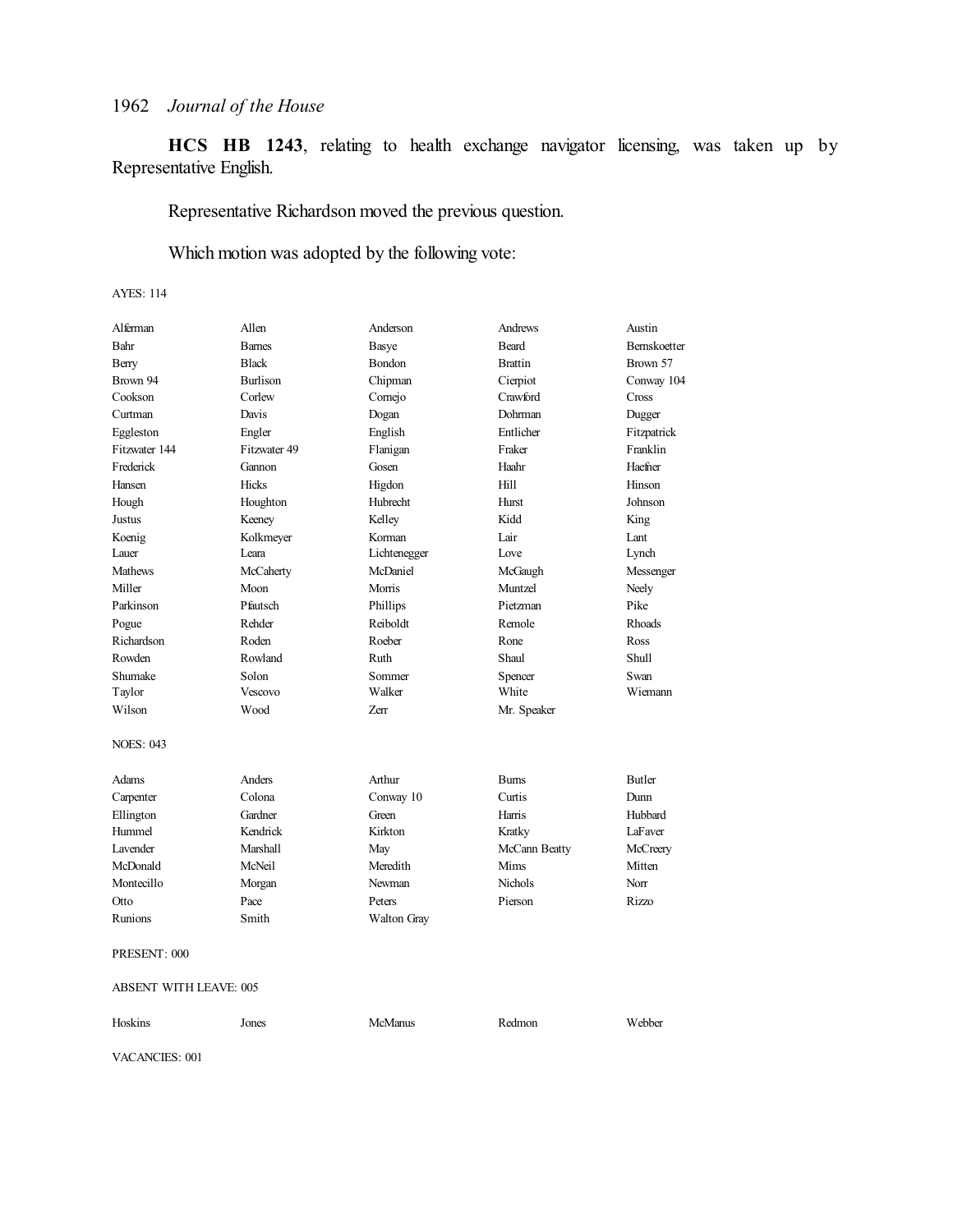On motion of Representative English, **HCS HB 1243** was read the third time and passed by the following vote:

AYES: 115

| Alferman                      | Allen         | Anderson       | Andrews        | Austin       |
|-------------------------------|---------------|----------------|----------------|--------------|
| Bahr                          | <b>Barnes</b> | Basye          | Beard          | Bernskoetter |
| Berry                         | <b>Black</b>  | Bondon         | Brown 57       | Brown 94     |
| <b>Burlison</b>               | Chipman       | Cierpiot       | Conway 10      | Conway 104   |
| Cookson                       | Corlew        | Comejo         | Crawford       | Cross        |
| Curtman                       | Davis         | Dogan          | Dohrman        | Dugger       |
| Eggleston                     | Engler        | English        | Entlicher      | Fitzpatrick  |
| Fitzwater 144                 | Fitzwater 49  | Flanigan       | Fraker         | Franklin     |
| Frederick                     | Gannon        | Gosen          | Haahr          | Haefner      |
| Hansen                        | Harris        | Hicks          | Higdon         | Hill         |
| Hinson                        | Hough         | Houghton       | Hubrecht       | Hurst        |
| Johnson                       | Justus        | Keeney         | Kelley         | Kidd         |
| King                          | Koenig        | Kolkmeyer      | Korman         | Kratky       |
| Lair                          | Lant          | Lauer          | Leara          | Lichtenegger |
| Love                          | Lynch         | <b>Mathews</b> | McCaherty      | McDaniel     |
| McGaugh                       | Messenger     | Miller         | Morris         | Muntzel      |
| Neely                         | Parkinson     | Pfautsch       | Phillips       | Pietzman     |
| Pike                          | Redmon        | Rehder         | Reiboldt       | Remole       |
| Rhoads                        | Richardson    | Roden          | Roeber         | Rone         |
| Ross                          | Rowden        | Rowland        | <b>Runions</b> | Ruth         |
| Shaul                         | Shull         | Shumake        | Solon          | Sommer       |
| Spencer                       | Swan          | Taylor         | Vescovo        | Walker       |
| White                         | Wiemann       | Wood           | Zerr           | Mr. Speaker  |
| <b>NOES: 041</b>              |               |                |                |              |
| Adams                         | Anders        | Arthur         | <b>Brattin</b> | <b>Burns</b> |
| <b>Butler</b>                 | Carpenter     | Colona         | Curtis         | Dunn         |
| Ellington                     | Gardner       | Green          | Hubbard        | Hummel       |
| Kendrick                      | Kirkton       | LaFaver        | Lavender       | Marshall     |
| May                           | McCann Beatty | McCreery       | McDonald       | McNeil       |
| Meredith                      | Mims          | Mitten         | Montecillo     | Moon         |
| Morgan                        | Newman        | Nichols        | Pace           | Peters       |
| Pierson                       | Pogue         | Rizzo          | Smith          | Walton Gray  |
| Wilson                        |               |                |                |              |
| PRESENT: 001                  |               |                |                |              |
| Otto                          |               |                |                |              |
| <b>ABSENT WITH LEAVE: 005</b> |               |                |                |              |
| Hoskins                       | Jones         | <b>McManus</b> | Norr           | Webber       |

VACANCIES: 001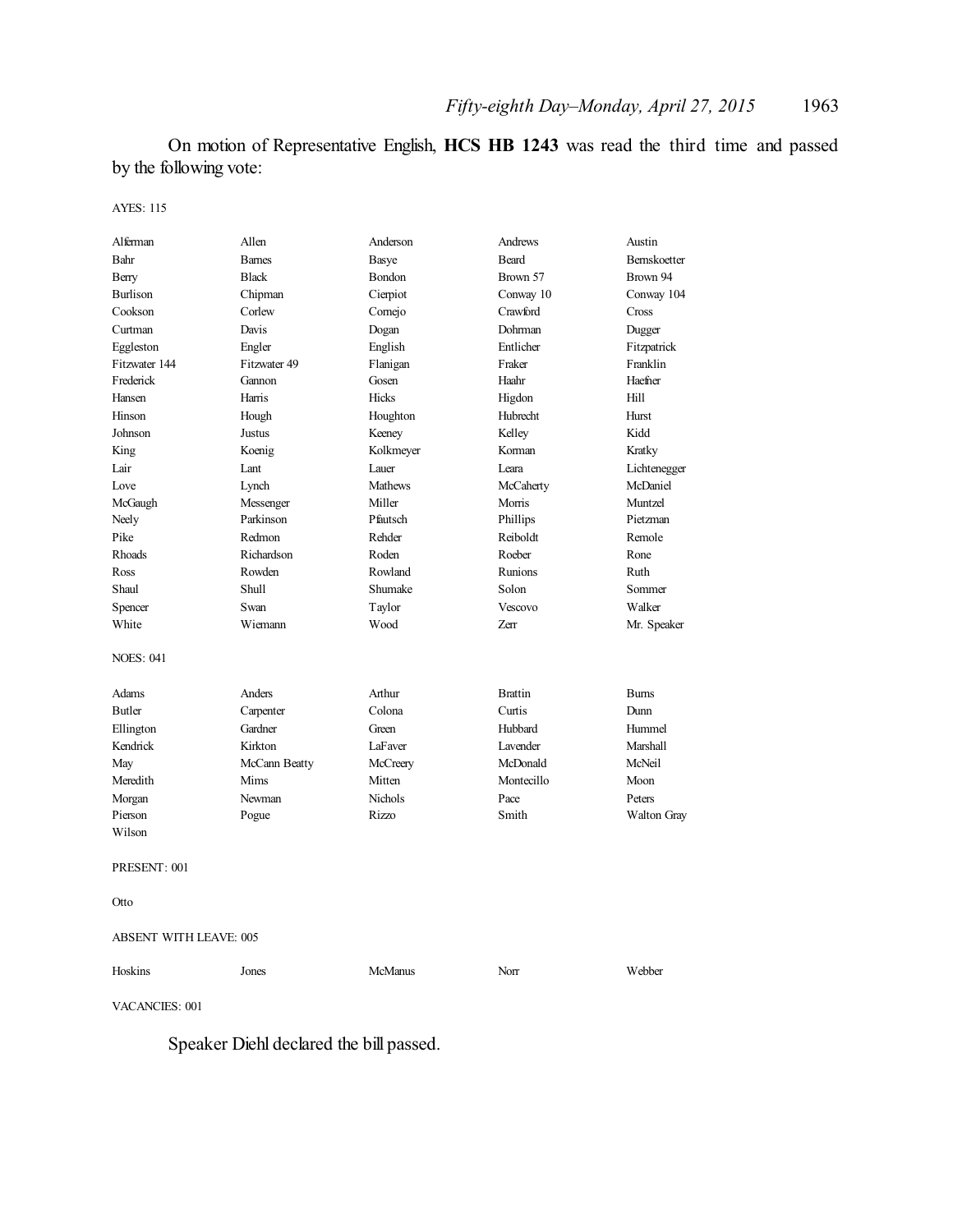### **MESSAGES FROM THE SENATE**

Mr. Speaker: I am instructed by the Senate to inform the House of Representatives that the Senate refuses to concur in **HCS SS SCS SB 5, as amended**, and requests the House to recede from its position and failing to do so grant the Senate a conference thereon.

### **THIRD READING OF HOUSE JOINT RESOLUTIONS**

**HCS HJR 7**, relating to bingo, was taken up by Representative Engler.

On motion of Representative Engler, **HCS HJR 7** was read the third time and passed by the following vote:

AYES: 144

| Adams            | Alferman       | Allen               | Anders         | Anderson        |
|------------------|----------------|---------------------|----------------|-----------------|
| <b>Andrews</b>   | Arthur         | Austin              | Bahr           | <b>Barnes</b>   |
| Basye            | <b>Beard</b>   | <b>Bernskoetter</b> | Berry          | <b>Black</b>    |
| Bondon           | <b>Brattin</b> | Brown 57            | Brown 94       | <b>Burlison</b> |
| <b>Burns</b>     | <b>Butler</b>  | Carpenter           | Chipman        | Cierpiot        |
| Colona           | Conway 10      | Conway 104          | Cookson        | Corlew          |
| Crawford         | Cross          | Curtis              | Curtman        | Davis           |
| Dogan            | Dohrman        | Dugger              | Dunn           | Eggleston       |
| Engler           | English        | Entlicher           | Fitzpatrick    | Fitzwater 144   |
| Fitzwater 49     | Flanigan       | Fraker              | Franklin       | Frederick       |
| Gannon           | Gosen          | Green               | Haefner        | Hansen          |
| Harris           | <b>Hicks</b>   | Hill                | Hinson         | Hough           |
| Houghton         | Hubbard        | Hubrecht            | Hummel         | Hurst           |
| Johnson          | Justus         | Keeney              | Kelley         | Kendrick        |
| Kidd             | King           | Koenig              | Kolkmeyer      | Korman          |
| Kratky           | LaFaver        | Lair                | Lant           | Lauer           |
| <b>Lavender</b>  | Leara          | Lichtenegger        | Love           | Lynch           |
| Marshall         | <b>Mathews</b> | May                 | McCaherty      | McCann Beatty   |
| McCreery         | McDaniel       | McGaugh             | Meredith       | Messenger       |
| Miller           | Mims           | Mitten              | Moon           | Morgan          |
| Morris           | Muntzel        | Neely               | <b>Nichols</b> | Norr            |
| Otto             | Pace           | Parkinson           | Peters         | Pfautsch        |
| Phillips         | Pierson        | Pietzman            | Pike           | Rehder          |
| Reiboldt         | Remole         | <b>Rhoads</b>       | Richardson     | Rizzo           |
| Roden            | Roeber         | Rone                | Ross           | Rowland         |
| Runions          | Ruth           | Shaul               | Shull          | Shumake         |
| Solon            | Sommer         | Spencer             | Swan           | Taylor          |
| Vescovo          | Walker         | Walton Gray         | White          | Wiemann         |
| Wilson           | Wood           | Zerr                | Mr. Speaker    |                 |
| <b>NOES: 009</b> |                |                     |                |                 |
| Ellington        | Gardner        | Kirkton             | McDonald       | McNeil          |
| Montecillo       | Newman         | Pogue               | Smith          |                 |

PRESENT: 000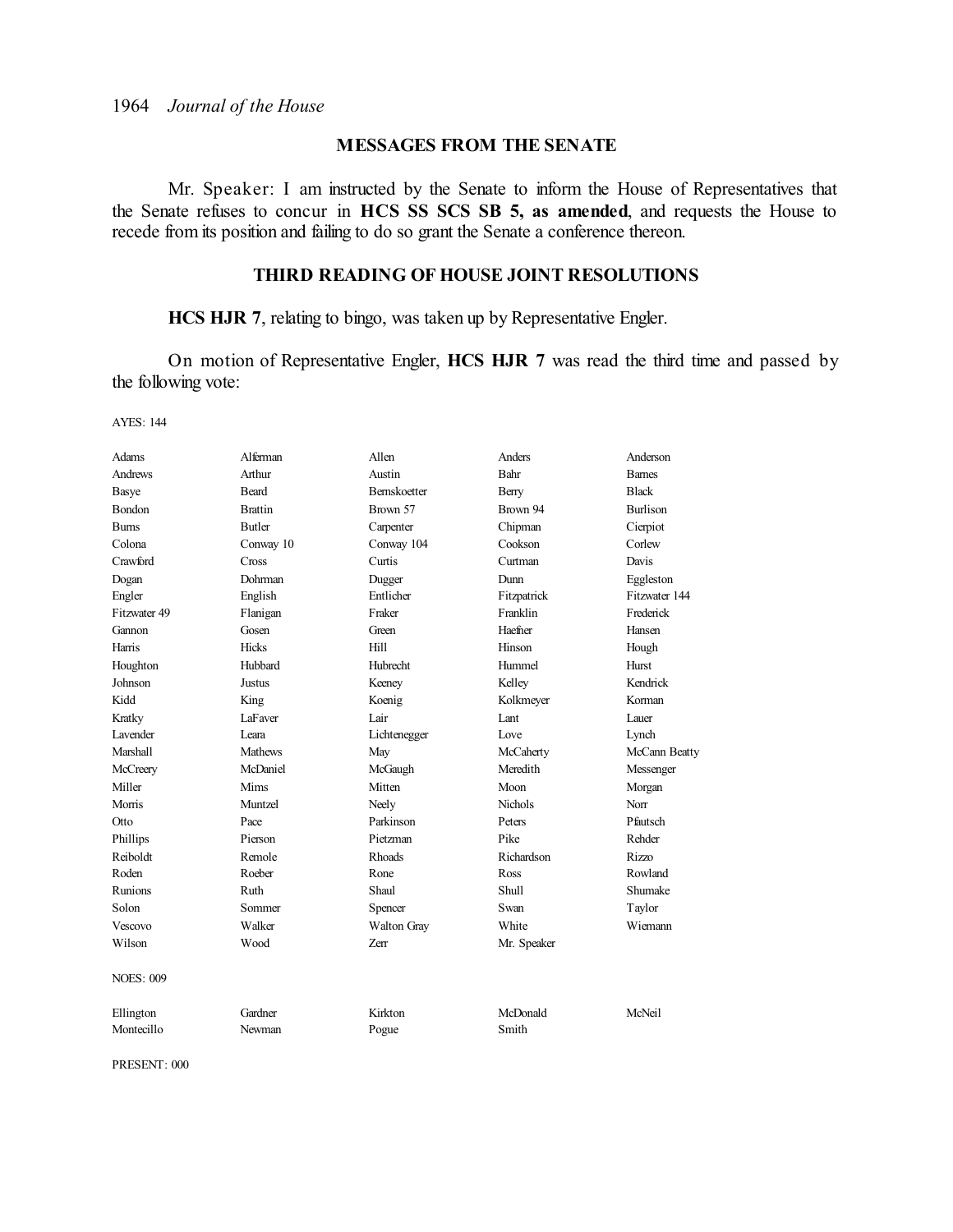ABSENT WITH LEAVE: 009

| Comejo         | Haahr  | Higdon | <b>Hoskins</b> | Jones |
|----------------|--------|--------|----------------|-------|
| <b>McManus</b> | Redmon | Rowden | Webber         |       |

VACANCIES: 001

Speaker Diehl declared the bill passed.

### **THIRD READING OF HOUSE BILLS**

**HCS HB 1318**, relating to bingo, was taken up by Representative Brown (57).

Representative Richardson moved the previous question.

Which motion was adopted by the following vote:

#### AYES: 108

| Alferman         | Allen              | Anderson       | Andrews      | Austin              |
|------------------|--------------------|----------------|--------------|---------------------|
| Bahr             | <b>Barnes</b>      | Basye          | <b>Beard</b> | <b>Bernskoetter</b> |
| Berry            | <b>Bondon</b>      | <b>Brattin</b> | Brown 57     | Brown 94            |
| <b>Burlison</b>  | Chipman            | Cierpiot       | Conway 104   | Cookson             |
| Corlew           | Cornejo            | Crawford       | Cross        | Curtman             |
| Davis            | Dogan              | Dohrman        | Dugger       | Eggleston           |
| Engler           | English            | Entlicher      | Fitzpatrick  | Fitzwater 49        |
| Flanigan         | Fraker             | Franklin       | Frederick    | Gannon              |
| Gosen            | Haefner            | Hansen         | <b>Hicks</b> | Higdon              |
| Hill             | Hinson             | Hough          | Houghton     | Hubrecht            |
| Hurst            | Johnson            | <b>Justus</b>  | Keeney       | Kelley              |
| Kidd             | King               | Koenig         | Kolkmeyer    | Korman              |
| Lair             | Lant               | Lauer          | Leara        | Lichtenegger        |
| Love             | Lynch              | McCaherty      | McDaniel     | McGaugh             |
| Messenger        | Miller             | Moon           | Morris       | Muntzel             |
| Neely            | Parkinson          | Pfautsch       | Phillips     | Pietzman            |
| Pogue            | Redmon             | Rehder         | Reiboldt     | Remole              |
| Richardson       | Roden              | Roeber         | Rone         | Ross                |
| Rowden           | Rowland            | Ruth           | Shaul        | Shull               |
| Shumake          | Solon              | Sommer         | Spencer      | Taylor              |
| Vescovo          | Walker             | White          | Wiemann      | Wilson              |
| Wood             | Zerr               | Mr. Speaker    |              |                     |
| <b>NOES: 042</b> |                    |                |              |                     |
| Adams            | Anders             | Arthur         | <b>Burns</b> | <b>Butler</b>       |
| Carpenter        | Conway 10          | Curtis         | Dunn         | Ellington           |
| Gardner          | Green              | Harris         | Hubbard      | Hummel              |
| Kendrick         | Kirkton            | Kratky         | LaFaver      | <b>L</b> avender    |
| Marshall         | May                | McCann Beatty  | McCreery     | McDonald            |
| McNeil           | Meredith           | Mims           | Mitten       | Montecillo          |
| Morgan           | Newman             | <b>Nichols</b> | Norr         | Otto                |
| Pace             | Peters             | Pierson        | Rizzo        | Runions             |
| Smith            | <b>Walton Gray</b> |                |              |                     |

PRESENT: 000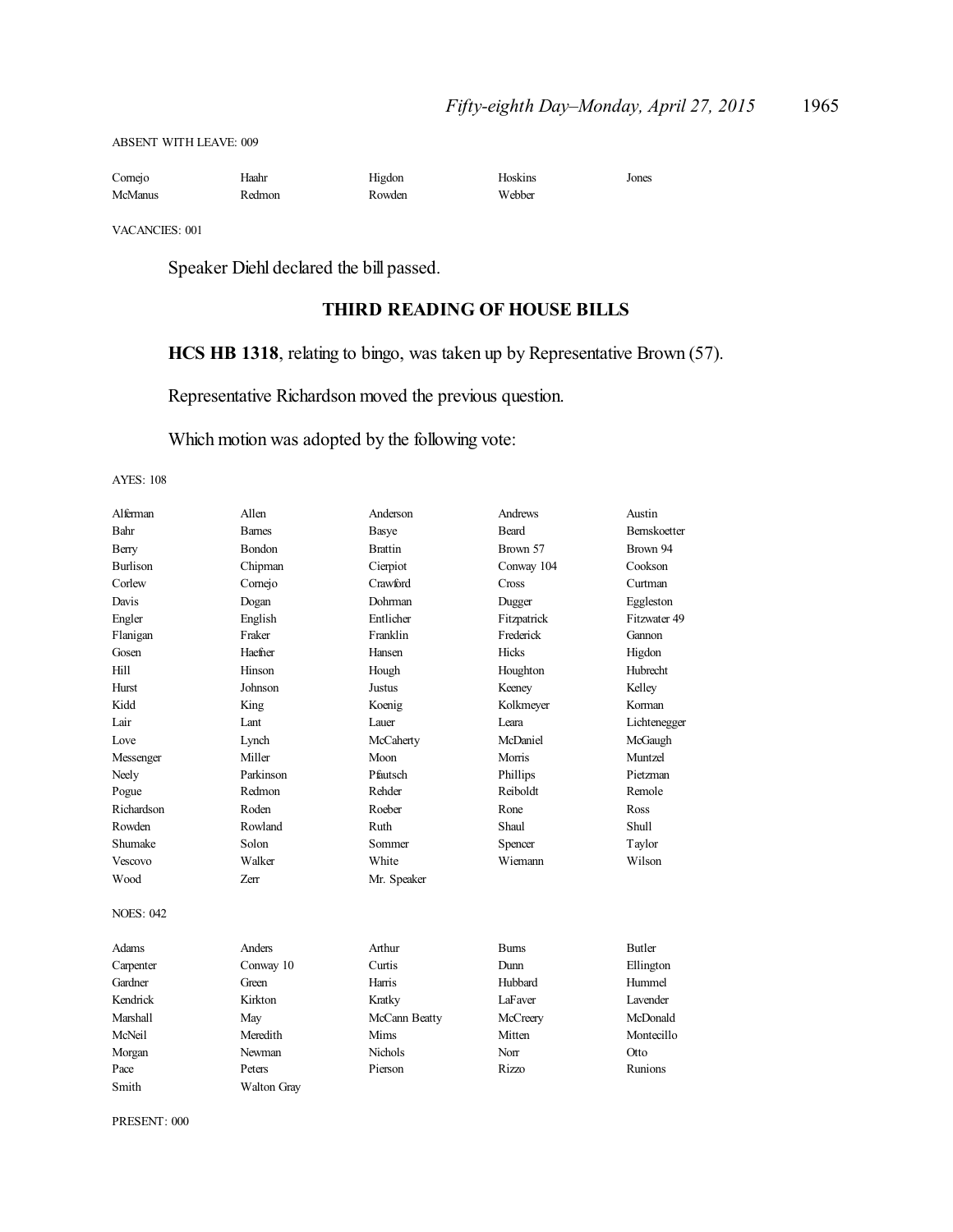#### ABSENT WITH LEAVE: 012

| <b>Black</b> | Colona  | Fitzwater 144 | Haahr | Hoskins |
|--------------|---------|---------------|-------|---------|
| Jones        | Mathews | McManus       | Pike  | Rhoads  |
| Swan         | Webber  |               |       |         |

VACANCIES: 001

On motion of Representative Brown (57), **HCS HB 1318** was read the third time and passed by the following vote:

#### AYES: 118

| Alferman                      | Allen           | Anderson     | Andrews        | Austin        |
|-------------------------------|-----------------|--------------|----------------|---------------|
| Bahr                          | <b>Barnes</b>   | Basye        | Beard          | Bernskoetter  |
| Berry                         | <b>Black</b>    | Bondon       | <b>Brattin</b> | Brown 57      |
| Brown 94                      | <b>Burlison</b> | Chipman      | Cierpiot       | Conway 10     |
| Conway 104                    | Cookson         | Corlew       | Comejo         | Crawford      |
| Cross                         | Curtman         | Davis        | Dogan          | Dohrman       |
| Dugger                        | Eggleston       | Engler       | English        | Entlicher     |
| Fitzpatrick                   | Fitzwater 144   | Fitzwater 49 | Flanigan       | Fraker        |
| Franklin                      | Frederick       | Gannon       | Gosen          | Haahr         |
| Haefner                       | Hansen          | Harris       | <b>Hicks</b>   | Higdon        |
| Hill                          | Hinson          | Hough        | Houghton       | Hubbard       |
| Hubrecht                      | Hurst           | Johnson      | Jones          | Justus        |
| Keeney                        | Kelley          | Kidd         | King           | Koenig        |
| Kolkmeyer                     | Korman          | Lair         | Lant           | Lauer         |
| Leara                         | Lichtenegger    | Love         | Lynch          | Marshall      |
| McCaherty                     | McDaniel        | McGaugh      | Messenger      | Miller        |
| Moon                          | Morris          | Muntzel      | Neely          | Parkinson     |
| Pfautsch                      | Phillips        | Pietzman     | Pike           | Redmon        |
| Rehder                        | Reiboldt        | Rhoads       | Richardson     | Roden         |
| Roeber                        | Rone            | Ross         | Rowden         | Rowland       |
| Runions                       | Ruth            | Shaul        | Shull          | Shumake       |
| Solon                         | Sommer          | Spencer      | Swan           | Taylor        |
| Vescovo                       | Walker          | White        | Wiemann        | Wilson        |
| Wood                          | <b>Zerr</b>     | Mr. Speaker  |                |               |
| <b>NOES: 040</b>              |                 |              |                |               |
| Adams                         | Anders          | Arthur       | <b>Burns</b>   | <b>Butler</b> |
| Carpenter                     | Colona          | Curtis       | Dunn           | Ellington     |
| Gardner                       | Green           | Hummel       | Kendrick       | Kirkton       |
| Kratky                        | LaFaver         | Lavender     | May            | McCann Beatty |
| McCreery                      | McDonald        | McNeil       | Meredith       | Mims          |
| Mitten                        | Montecillo      | Morgan       | Newman         | Nichols       |
| Norr                          | Otto            | Pace         | Peters         | Pierson       |
| Pogue                         | Remole          | Rizzo        | Smith          | Walton Gray   |
| PRESENT: 000                  |                 |              |                |               |
| <b>ABSENT WITH LEAVE: 004</b> |                 |              |                |               |

Hoskins Mathews McManus Webber

VACANCIES: 001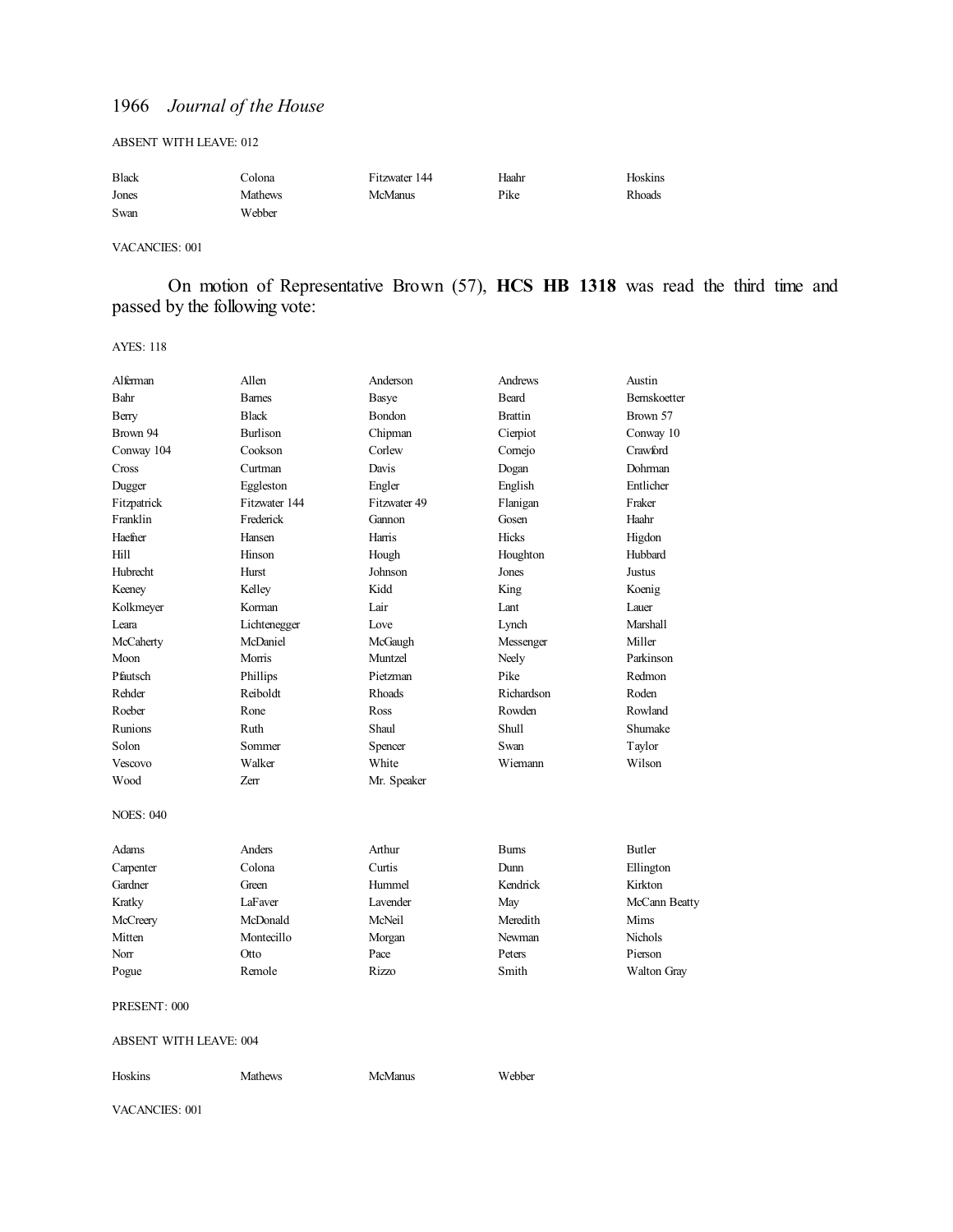Speaker Diehl declared the bill passed.

**HCS HB 120**, relating to employee password protection, was taken up by Representative Davis.

Representative Keeney resumed the Chair.

Representative Richardson moved the previous question.

Which motion was adopted by the following vote:

AYES: 114

| Alferman         | Allen                         | Anderson           | Andrews        | Austin        |  |
|------------------|-------------------------------|--------------------|----------------|---------------|--|
| Bahr             | <b>Barnes</b>                 | Basye              | <b>Beard</b>   | Bernskoetter  |  |
| Berry            | <b>Black</b>                  | Bondon             | Brown 57       | Brown 94      |  |
| <b>Burlison</b>  | Chipman                       | Cierpiot           | Conway 104     | Cookson       |  |
| Corlew           | Comejo                        | Crawford           | Cross          | Curtman       |  |
| Davis            | Dogan                         | Dohrman            | Dugger         | Eggleston     |  |
| Engler           | English                       | Entlicher          | Fitzpatrick    | Fitzwater 144 |  |
| Fitzwater 49     | Flanigan                      | Fraker             | Franklin       | Frederick     |  |
| Gannon           | Gosen                         | Haefner            | Hansen         | Hicks         |  |
| Higdon           | Hill                          | Hinson             | Hough          | Houghton      |  |
| Hubrecht         | Hurst                         | Johnson            | Jones          | Justus        |  |
| Keeney           | Kelley                        | Kidd               | King           | Koenig        |  |
| Kolkmeyer        | Korman                        | Lair               | Lant           | Lauer         |  |
| Leara            | Lichtenegger                  | Love               | Lynch          | Mathews       |  |
| McCaherty        | McDaniel                      | McGaugh            | Messenger      | Miller        |  |
| Moon             | Morris                        | Muntzel            | Neely          | Parkinson     |  |
| Pfautsch         | Phillips                      | Pietzman           | Pike           | Pogue         |  |
| Redmon           | Rehder                        | Reiboldt           | Remole         | Rhoads        |  |
| Richardson       | Roden                         | Roeber             | Rone           | Ross          |  |
| Rowden           | Rowland                       | Ruth               | Shaul          | Shull         |  |
| Shumake          | Solon                         | Sommer             | Spencer        | Swan          |  |
| Taylor           | Vescovo                       | Walker             | White          | Wiemann       |  |
| Wilson           | Wood                          | Zerr               | Mr. Speaker    |               |  |
| <b>NOES: 043</b> |                               |                    |                |               |  |
| Adams            | Anders                        | Arthur             | <b>Burns</b>   | <b>Butler</b> |  |
| Carpenter        | Colona                        | Conway 10          | Curtis         | Dunn          |  |
| Ellington        | Gardner                       | Green              | Harris         | Hubbard       |  |
| Hummel           | Kendrick                      | Kirkton            | Kratky         | LaFaver       |  |
| Lavender         | Marshall                      | May                | McCann Beatty  | McCreery      |  |
| McDonald         | McNeil                        | Meredith           | Mims           | Mitten        |  |
| Montecillo       | Morgan                        | Newman             | <b>Nichols</b> | Norr          |  |
| Otto             | Pace                          | Peters             | Pierson        | Rizzo         |  |
| Runions          | Smith                         | <b>Walton Gray</b> |                |               |  |
| PRESENT: 000     |                               |                    |                |               |  |
|                  | <b>ABSENT WITH LEAVE: 005</b> |                    |                |               |  |
| <b>Brattin</b>   | Haahr                         | Hoskins            | <b>McManus</b> | Webber        |  |
| VACANCIES: 001   |                               |                    |                |               |  |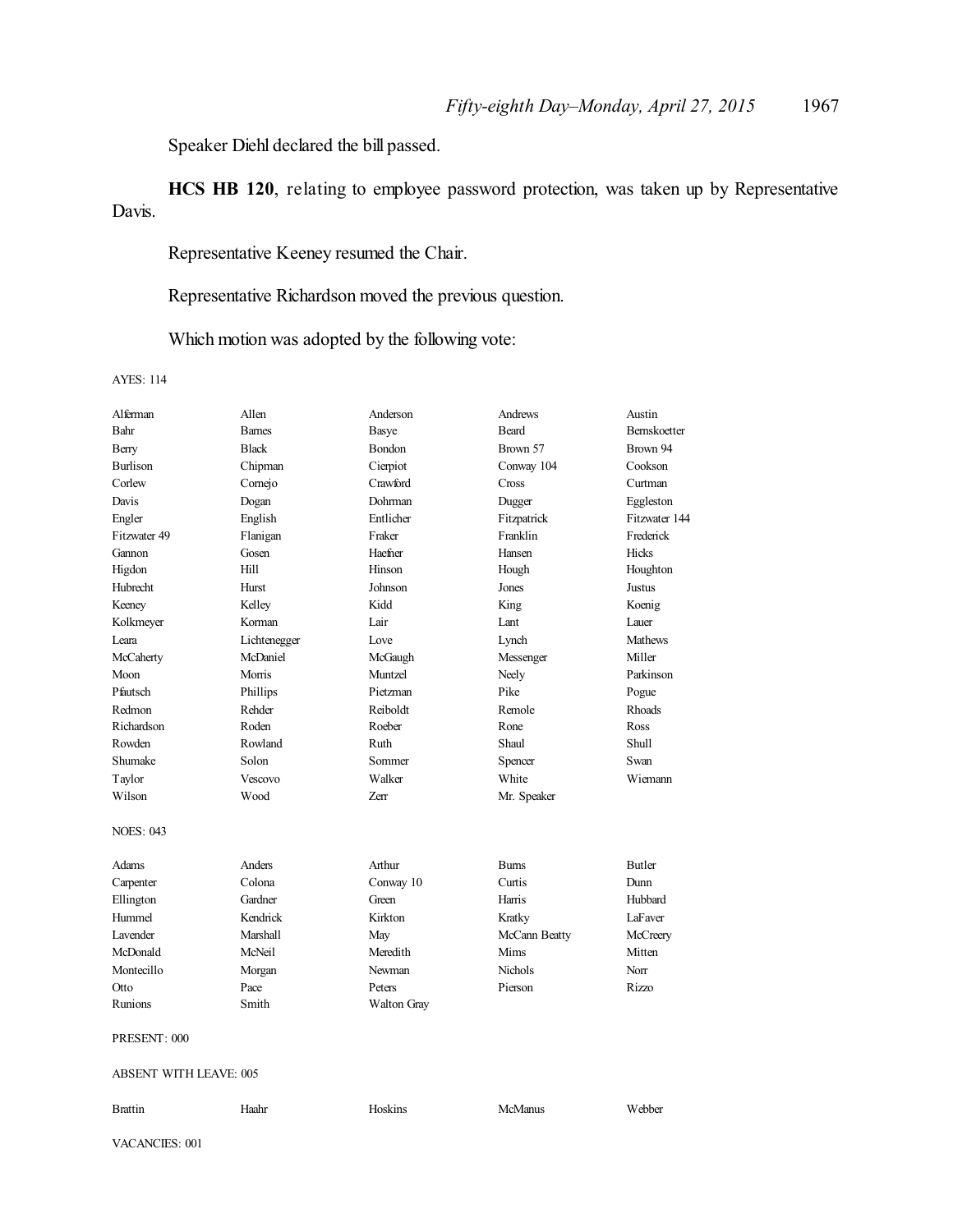On motion of Representative Davis, **HCS HB 120** was read the third time and passed by the following vote:

#### AYES: 144

| Adams                         | Alferman            | Allen              | Anders         | Anderson     |  |
|-------------------------------|---------------------|--------------------|----------------|--------------|--|
| Andrews                       | Arthur              | Austin             | Bahr           | Basye        |  |
| <b>Beard</b>                  | <b>Bernskoetter</b> | Berry              | <b>Black</b>   | Bondon       |  |
| Brown 57                      | Brown 94            | <b>Burlison</b>    | <b>Bums</b>    | Carpenter    |  |
| Chipman                       | Cierpiot            | Conway 10          | Conway 104     | Cookson      |  |
| Corlew                        | Comejo              | Crawford           | Cross          | Curtis       |  |
| Curtman                       | Davis               | Dogan              | Dohrman        | Dugger       |  |
| Dunn                          | Eggleston           | Ellington          | Engler         | English      |  |
| Entlicher                     | Fitzpatrick         | Fitzwater 144      | Fitzwater 49   | Flanigan     |  |
| Fraker                        | Franklin            | Frederick          | Gannon         | Gosen        |  |
| Green                         | Haahr               | Haefner            | Hansen         | Harris       |  |
| <b>Hicks</b>                  | Higdon              | Hi11               | Hinson         | Hough        |  |
| Houghton                      | Hubbard             | Hubrecht           | Hummel         | Hurst        |  |
| Johnson                       | Jones               | Justus             | Keeney         | Kelley       |  |
| Kendrick                      | Kidd                | King               | Kirkton        | Koenig       |  |
| Kolkmeyer                     | Korman              | Kratky             | LaFaver        | Lair         |  |
| Lant                          | Lauer               | Lavender           | Leara          | Lichtenegger |  |
| Love                          | Lynch               | <b>Mathews</b>     | May            | McCaherty    |  |
| McCann Beatty                 | McCreery            | McDaniel           | McGaugh        | Meredith     |  |
| Messenger                     | Miller              | Montecillo         | Moon           | Morgan       |  |
| Morris                        | Muntzel             | Neely              | Otto           | Pace         |  |
| Parkinson                     | Peters              | Pfautsch           | Phillips       | Pierson      |  |
| Pietzman                      | Pike                | Redmon             | Rehder         | Reiboldt     |  |
| Remole                        | Rhoads              | Richardson         | Rizzo          | Roden        |  |
| Roeber                        | Rone                | Ross               | Rowden         | Rowland      |  |
| Runions                       | Ruth                | Shaul              | <b>Shull</b>   | Shumake      |  |
| Smith                         | Solon               | Sommer             | Spencer        | Swan         |  |
| Taylor                        | Vescovo             | Walker             | White          | Wiemann      |  |
| Wilson                        | Wood                | Zerr               | Mr. Speaker    |              |  |
| <b>NOES: 013</b>              |                     |                    |                |              |  |
| <b>Butler</b>                 | Colona              | Gardner            | Marshall       | McDonald     |  |
| McNeil                        | Mims                | Mitten             | Newman         | Nichols      |  |
| Norr                          | Pogue               | <b>Walton Gray</b> |                |              |  |
| PRESENT: 000                  |                     |                    |                |              |  |
| <b>ABSENT WITH LEAVE: 005</b> |                     |                    |                |              |  |
| <b>Barnes</b>                 | <b>Brattin</b>      | Hoskins            | <b>McManus</b> | Webber       |  |

VACANCIES: 001

Representative Keeney declared the bill passed.

Speaker Diehl resumed the Chair.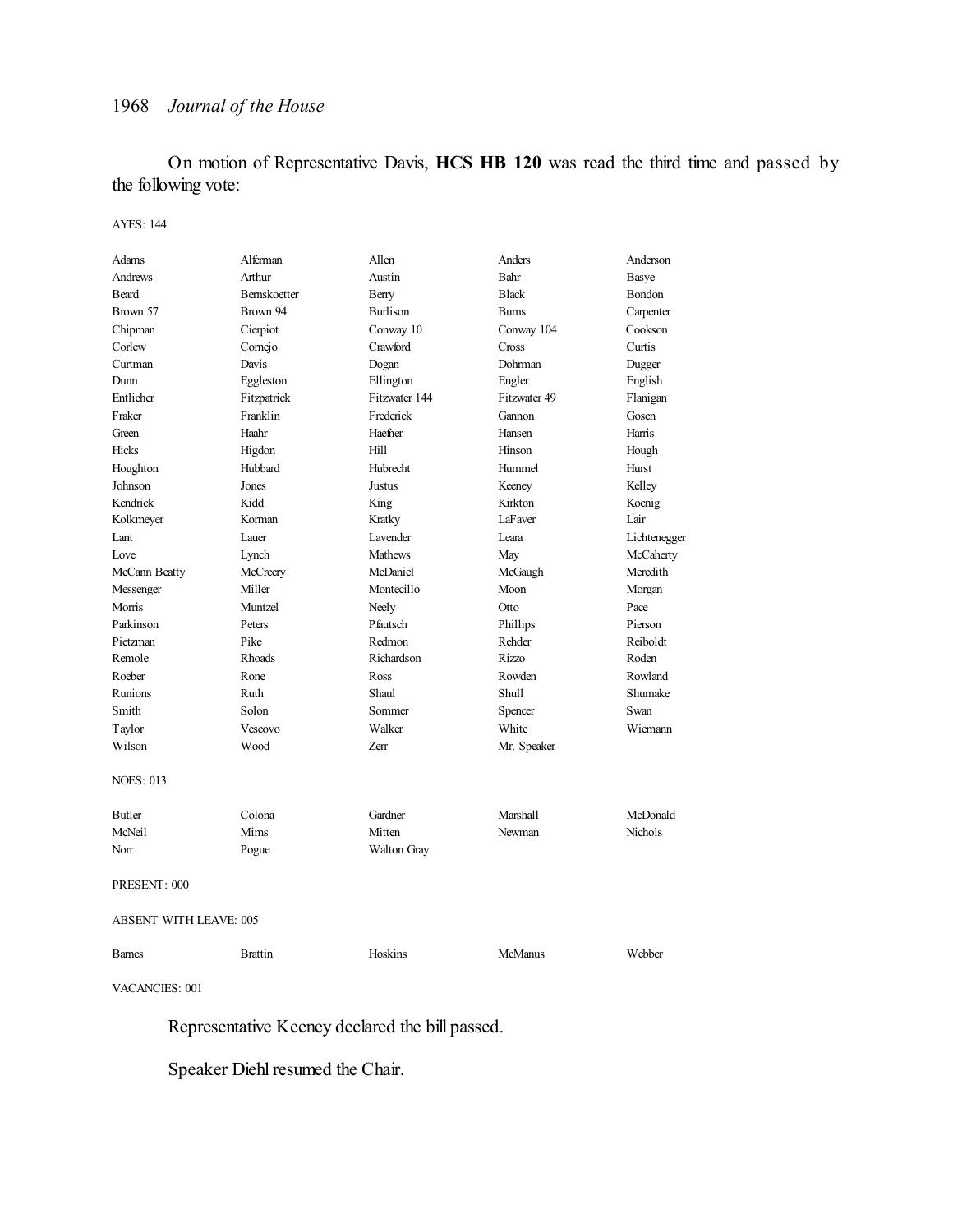**HCS HB 844**, relating to construction management, was taken up by Representative Hough.

On motion of Representative Hough, **HCS HB 844** was read the third time and passed by the following vote:

#### AYES: 111

| Adams                         | Alferman      | Allen          | Anderson           | Andrews        |
|-------------------------------|---------------|----------------|--------------------|----------------|
| Austin                        | <b>Barnes</b> | Basye          | <b>Beard</b>       | Bernskoetter   |
| Berry                         | <b>Black</b>  | Bondon         | Brown 57           | Brown 94       |
| <b>Burlison</b>               | Carpenter     | Cierpiot       | Conway 104         | Cookson        |
| Corlew                        | Cornejo       | Crawford       | Cross              | Curtman        |
| Davis                         | Dogan         | Dohrman        | Dugger             | Eggleston      |
| Engler                        | English       | Entlicher      | Fitzpatrick        | Fitzwater 144  |
| Fitzwater 49                  | Fraker        | Franklin       | Frederick          | Gannon         |
| Gosen                         | Haahr         | Haefner        | Hansen             | Hicks          |
| Higdon                        | Hill          | Hinson         | Hough              | Houghton       |
| Hubrecht                      | Hurst         | Johnson        | Jones              | Justus         |
| Keeney                        | Kelley        | Kidd           | King               | Koenig         |
| Kolkmeyer                     | Korman        | <b>LaFaver</b> | Lair               | Lant           |
| Lauer                         | Lichtenegger  | Love           | Lynch              | <b>Mathews</b> |
| McDaniel                      | McDonald      | McGaugh        | Messenger          | Moon           |
| Morris                        | Muntzel       | Neely          | Parkinson          | Pfautsch       |
| Phillips                      | Pietzman      | Pike           | Redmon             | Rehder         |
| Reiboldt                      | Remole        | Rhoads         | Richardson         | Roden          |
| Roeber                        | Rone          | Ross           | Rowden             | Rowland        |
| Ruth                          | Shaul         | Shull          | Shumake            | Solon          |
| Sommer                        | Spencer       | Swan           | Taylor             | Vescovo        |
| Walker                        | Wiemann       | Wilson         | Wood               | Zerr           |
| Mr. Speaker                   |               |                |                    |                |
|                               |               |                |                    |                |
| <b>NOES: 045</b>              |               |                |                    |                |
| Anders                        | Arthur        | Bahr           | <b>Burns</b>       | Butler         |
| Chipman                       | Colona        | Conway 10      | Curtis             | Dunn           |
| Ellington                     | Gardner       | Green          | Harris             | Hubbard        |
| Hummel                        | Kendrick      | Kirkton        | Kratky             | Lavender       |
| Marshall                      | May           | McCaherty      | McCann Beatty      | McCreery       |
| McNeil                        | Meredith      | Miller         | Mims               | Mitten         |
| Montecillo                    | Morgan        | Newman         | <b>Nichols</b>     | Norr           |
| Otto                          | Pace          | Peters         | Pierson            | Pogue          |
| Rizzo                         | Runions       | Smith          | <b>Walton Gray</b> | White          |
| PRESENT: 000                  |               |                |                    |                |
| <b>ABSENT WITH LEAVE: 006</b> |               |                |                    |                |
| <b>Brattin</b>                | Flanigan      | Hoskins        | Leara              | <b>McManus</b> |
| Webber                        |               |                |                    |                |

VACANCIES: 001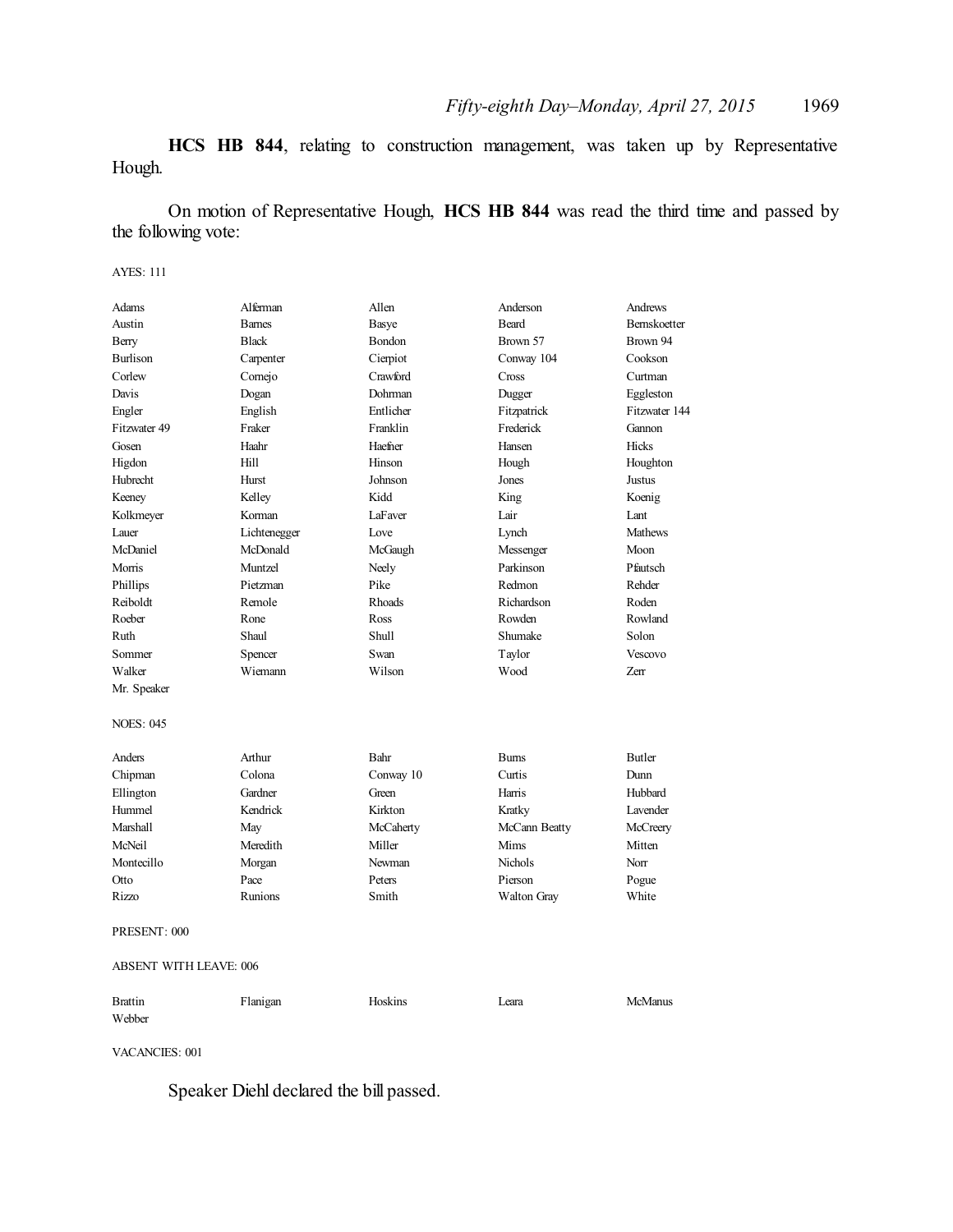**HCS HB 742**, relating to elementary and secondary education, was taken up by Representative Bahr.

On motion of Representative Bahr, **HCS HB 742** was read the third time and passed by the following vote:

#### AYES: 152

| <b>Adams</b>                  | Alferman       | Allen         | Anders      | Anderson        |  |
|-------------------------------|----------------|---------------|-------------|-----------------|--|
| Andrews                       | Arthur         | Austin        | Bahr        | <b>Bames</b>    |  |
| Basye                         | <b>Beard</b>   | Bernskoetter  | Berry       | <b>Black</b>    |  |
| Bondon                        | <b>Brattin</b> | Brown 57      | Brown 94    | <b>Burlison</b> |  |
| <b>Burns</b>                  | Butler         | Carpenter     | Chipman     | Cierpiot        |  |
| Conway 10                     | Conway 104     | Cookson       | Corlew      | Comejo          |  |
| Crawford                      | Cross          | Curtis        | Curtman     | Davis           |  |
| Dogan                         | Dohrman        | Dugger        | Dunn        | Eggleston       |  |
| Engler                        | English        | Entlicher     | Fitzpatrick | Fitzwater 144   |  |
| Fitzwater 49                  | Flanigan       | Fraker        | Franklin    | Frederick       |  |
| Gannon                        | Gosen          | Green         | Haahr       | Haefner         |  |
| Hansen                        | Harris         | Hicks         | Higdon      | Hill            |  |
| Hinson                        | Hough          | Houghton      | Hubbard     | Hubrecht        |  |
| Hummel                        | Hurst          | Johnson       | Jones       | Justus          |  |
| Keeney                        | Kelley         | Kendrick      | Kidd        | King            |  |
| Kirkton                       | Koenig         | Kolkmeyer     | Korman      | Kratky          |  |
| LaFaver                       | Lair           | Lant          | Lauer       | Lavender        |  |
| Leara                         | Lichtenegger   | Love          | Lynch       | <b>Mathews</b>  |  |
| May                           | McCaherty      | McCann Beatty | McCreery    | McDaniel        |  |
| McDonald                      | McGaugh        | McNeil        | Meredith    | Messenger       |  |
| Miller                        | Mims           | Mitten        | Montecillo  | Moon            |  |
| Morgan                        | Morris         | Muntzel       | Neely       | <b>Nichols</b>  |  |
| Norr                          | Otto           | Pace          | Parkinson   | Peters          |  |
| Pfautsch                      | Phillips       | Pierson       | Pietzman    | Pike            |  |
| Redmon                        | Rehder         | Reiboldt      | Remole      | <b>Rhoads</b>   |  |
| Richardson                    | Rizzo          | Roden         | Roeber      | Rone            |  |
| Ross                          | Rowden         | Rowland       | Runions     | Ruth            |  |
| Shaul                         | Shull          | Shumake       | Solon       | Sommer          |  |
| Spencer                       | Swan           | Taylor        | Vescovo     | Walker          |  |
| <b>Walton Gray</b>            | White          | Wiemann       | Wilson      | Wood            |  |
| Zerr                          | Mr. Speaker    |               |             |                 |  |
| <b>NOES: 005</b>              |                |               |             |                 |  |
| Colona                        | Ellington      | Marshall      | Pogue       | Smith           |  |
| PRESENT: 001                  |                |               |             |                 |  |
| Gardner                       |                |               |             |                 |  |
| <b>ABSENT WITH LEAVE: 004</b> |                |               |             |                 |  |
| Hoskins                       | McManus        | Newman        | Webber      |                 |  |

VACANCIES: 001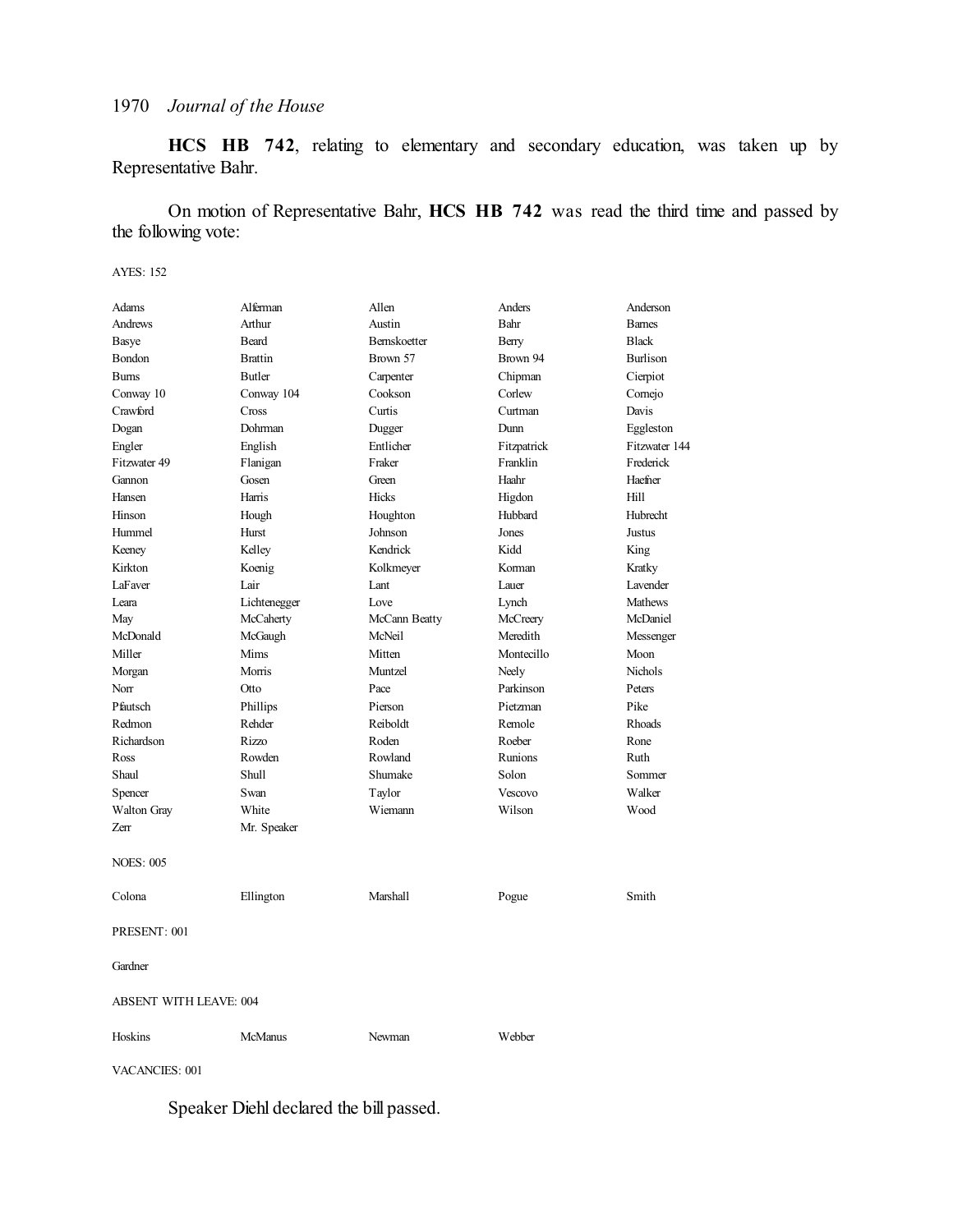**HCS HB 867**, relating to health care, was taken up by Representative Frederick.

Representative Frederick offered **House Perfecting Amendment No. 1**.

*House Perfecting Amendment No. 1*

AMEND House Committee Substitute for House Bill No. 867, Page 6, Section 191.596, Line 37, by inserting after the word "**section.**" the words "**The reportshall be**"; and

Further amend said bill by amending the title, enacting clause, and intersectional references accordingly.

On motion of Representative Frederick, **House Perfecting Amendment No. 1** was adopted.

On motion of Representative Frederick, **HCS HB 867, as amended,** was read the third time and passed by the following vote:

AYES: 150

| Adams            | Alferman       | Allen               | Anders        | Anderson        |
|------------------|----------------|---------------------|---------------|-----------------|
| <b>Andrews</b>   | Arthur         | Austin              | Bahr          | <b>Barnes</b>   |
| Basye            | <b>Beard</b>   | <b>Bernskoetter</b> | Berry         | <b>Black</b>    |
| <b>Bondon</b>    | <b>Brattin</b> | Brown 57            | Brown 94      | <b>Burlison</b> |
| <b>Burns</b>     | <b>Butler</b>  | Carpenter           | Chipman       | Cierpiot        |
| Colona           | Conway 10      | Conway 104          | Cookson       | Corlew          |
| Cornejo          | Crawford       | Cross               | Curtis        | Curtman         |
| Davis            | Dogan          | Dohrman             | Dugger        | Dunn            |
| Eggleston        | Ellington      | Engler              | English       | Entlicher       |
| Fitzpatrick      | Fitzwater 144  | Fitzwater 49        | Fraker        | Franklin        |
| Frederick        | Gannon         | Gosen               | Green         | Haahr           |
| Haefner          | Hansen         | Harris              | Hicks         | Higdon          |
| Hill             | Hinson         | Hough               | Houghton      | Hubbard         |
| Hummel           | <b>Hurst</b>   | Johnson             | <b>Justus</b> | Keeney          |
| Kelley           | Kendrick       | Kidd                | King          | Kirkton         |
| Koenig           | Kolkmeyer      | Korman              | Kratky        | LaFaver         |
| Lair             | Lant           | Lauer               | Lavender      | Lichtenegger    |
| Love             | Lynch          | <b>Mathews</b>      | May           | McCaherty       |
| McCann Beatty    | McCreery       | McDaniel            | McDonald      | McGaugh         |
| McNeil           | Meredith       | Messenger           | Miller        | Mitten          |
| Montecillo       | Moon           | Morgan              | Morris        | Muntzel         |
| Neely            | Newman         | <b>Nichols</b>      | Norr          | Otto            |
| Pace             | Parkinson      | Peters              | Pfautsch      | Phillips        |
| Pierson          | Pietzman       | Pike                | Rehder        | Reiboldt        |
| Remole           | Rhoads         | Richardson          | Rizzo         | Roden           |
| Roeber           | Rone           | Ross                | Rowden        | Rowland         |
| Runions          | Ruth           | Shaul               | Shull         | Shumake         |
| Smith            | Solon          | Sommer              | Spencer       | Swan            |
| Taylor           | Vescovo        | Walker              | Walton Gray   | White           |
| Wiemann          | Wilson         | Wood                | Zerr          | Mr. Speaker     |
| <b>NOES: 004</b> |                |                     |               |                 |
| Hubrecht         | Marshall       | Mims                | Pogue         |                 |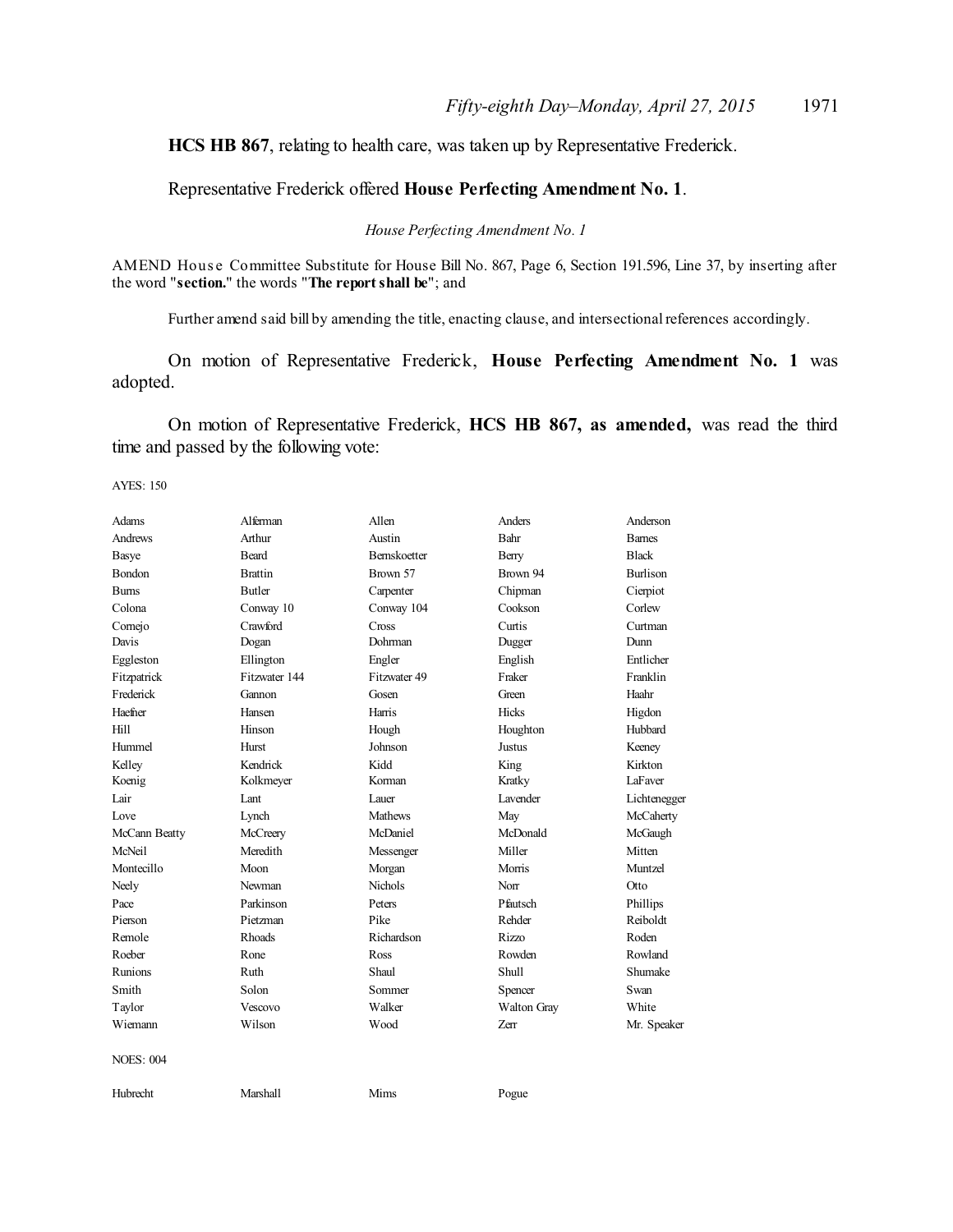PRESENT: 001

Gardner

### ABSENT WITH LEAVE: 007

| Flanigan | Hoskins | Jones | Leara | McManus |
|----------|---------|-------|-------|---------|
| Redmon   | Webber  |       |       |         |

VACANCIES: 001

Speaker Diehl declared the bill passed.

# The emergency clause was adopted by the following vote:

### AYES: 132

| Adams            | Alferman        | Allen          | Anders         | Anderson     |
|------------------|-----------------|----------------|----------------|--------------|
| Andrews          | Arthur          | Austin         | <b>Barnes</b>  | <b>Basye</b> |
| Beard            | Bernskoetter    | <b>Black</b>   | <b>Brattin</b> | Brown 57     |
| Brown 94         | <b>Burlison</b> | <b>Bums</b>    | Carpenter      | Chipman      |
| Cierpiot         | Conway 10       | Cookson        | Corlew         | Crawford     |
| Cross            | Curtis          | Curtman        | Davis          | Dogan        |
| Dohrman          | Dugger          | Dunn           | Engler         | English      |
| Entlicher        | Fitzwater 144   | Fitzwater 49   | Flanigan       | Fraker       |
| Franklin         | Frederick       | Gannon         | Gosen          | Green        |
| Haahr            | Haefner         | Hansen         | Harris         | Hicks        |
| Higdon           | Hill            | Hinson         | Hough          | Houghton     |
| Hubbard          | Hummel          | Hurst          | Johnson        | Justus       |
| Keeney           | Kendrick        | King           | Kirkton        | Koenig       |
| Kolkmeyer        | Korman          | Kratky         | <b>LaFaver</b> | Lair         |
| Lant             | Lauer           | Lavender       | Leara          | Lichtenegger |
| Love             | Lynch           | <b>Mathews</b> | May            | McCaherty    |
| McCann Beatty    | McDaniel        | McDonald       | McGaugh        | McNeil       |
| Meredith         | Messenger       | Montecillo     | Morgan         | Morris       |
| Muntzel          | Neely           | Norr           | Otto           | Peters       |
| Pfautsch         | Phillips        | Pierson        | Pietzman       | Pike         |
| Redmon           | Rehder          | Reiboldt       | Remole         | Rhoads       |
| Richardson       | <b>Rizzo</b>    | Roden          | Roeber         | Rone         |
| Ross             | Rowden          | Rowland        | <b>Runions</b> | Ruth         |
| Shaul            | Shull           | Shumake        | Solon          | Sommer       |
| Spencer          | Swan            | Taylor         | Vescovo        | Walker       |
| Walton Gray      | White           | Wiemann        | Wilson         | Wood         |
| Zerr             | Mr. Speaker     |                |                |              |
| <b>NOES: 022</b> |                 |                |                |              |
| Bahr             | Berry           | Bondon         | <b>Butler</b>  | Colona       |
| Conway 104       | Eggleston       | Ellington      | Gardner        | Hubrecht     |
| Kidd             | Marshall        | McCreery       | Mims           | Mitten       |
| Moon             | Newman          | <b>Nichols</b> | Pace           | Parkinson    |
| Pogue            | Smith           |                |                |              |

PRESENT: 000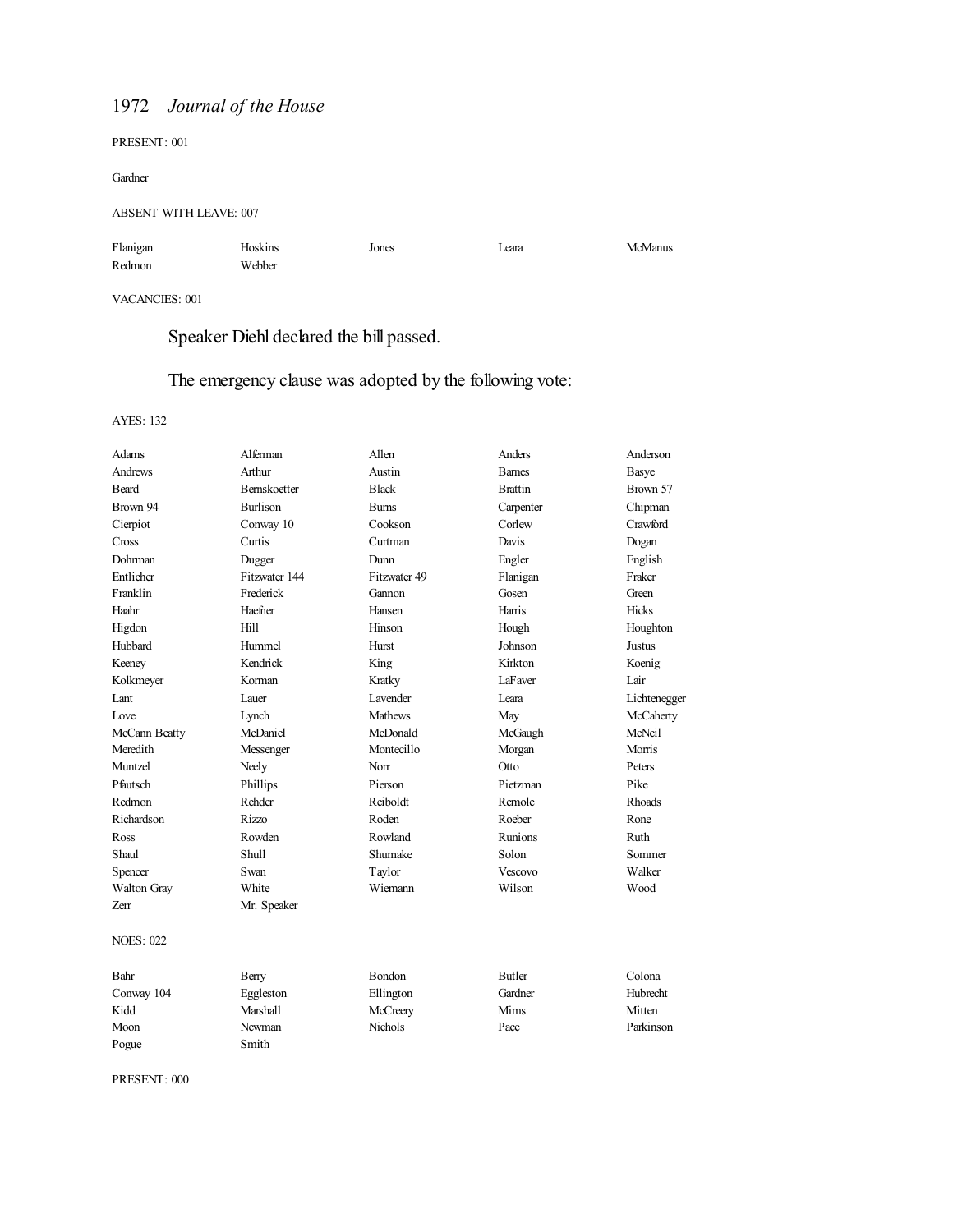ABSENT WITH LEAVE: 008

| Cornejo        | Fitzpatrick | Hoskins | Jones | Kelley |
|----------------|-------------|---------|-------|--------|
| <b>McManus</b> | Miller      | Webber  |       |        |

VACANCIES: 001

**HCS HB 694**, relating to registration of motor vehicles, was taken up by Representative Brattin.

Representative Cierpiot moved the previous question.

Which motion was adopted by the following vote:

AYES: 112

| Alferman         | Allen           | Anderson       | Andrews        | Austin          |
|------------------|-----------------|----------------|----------------|-----------------|
| Bahr             | <b>Barnes</b>   | <b>Basye</b>   | Beard          | Bernskoetter    |
| Berry            | <b>Black</b>    | Bondon         | <b>Brattin</b> | Brown 57        |
| Brown 94         | <b>Burlison</b> | Chipman        | Cierpiot       | Conway 104      |
| Cookson          | Corlew          | Crawford       | Cross          | Curtman         |
| Davis            | Dogan           | Dohrman        | Dugger         | Eggleston       |
| Engler           | English         | Entlicher      | Fitzpatrick    | Fitzwater 144   |
| Fitzwater 49     | Franklin        | Frederick      | Gannon         | Gosen           |
| Haahr            | Haefner         | Hansen         | Hicks          | Higdon          |
| Hill             | Hinson          | Hough          | Houghton       | <b>Hubrecht</b> |
| Hurst            | Johnson         | Jones          | Justus         | Keeney          |
| Kelley           | Kidd            | King           | Koenig         | Kolkmeyer       |
| Korman           | Lair            | Lant           | Lauer          | Lichtenegger    |
| Love             | Lynch           | <b>Mathews</b> | McCaherty      | McDaniel        |
| McGaugh          | Messenger       | Miller         | Moon           | Morris          |
| Muntzel          | Neely           | Parkinson      | Pfautsch       | Phillips        |
| Pietzman         | Pike            | Pogue          | Redmon         | Rehder          |
| Reiboldt         | Remole          | <b>Rhoads</b>  | Richardson     | Roden           |
| Roeber           | Rone            | Ross           | Rowden         | Rowland         |
| Ruth             | Shaul           | Shull          | Shumake        | Solon           |
| Sommer           | Spencer         | Swan           | Taylor         | Vescovo         |
| Walker           | White           | Wiemann        | Wilson         | Wood            |
| Zerr             | Mr. Speaker     |                |                |                 |
| <b>NOES: 042</b> |                 |                |                |                 |
| Adams            | Anders          | Arthur         | <b>Burns</b>   | <b>Butler</b>   |
| Carpenter        | Colona          | Conway 10      | Curtis         | Dunn            |
| Ellington        | Gardner         | Green          | Harris         | Hubbard         |
| Hummel           | Kendrick        | Kirkton        | Kratky         | LaFaver         |
| Lavender         | Marshall        | May            | McCann Beatty  | McCreery        |
| McDonald         | McNeil          | Meredith       | Mims           | Mitten          |
| Montecillo       | Morgan          | Newman         | <b>Nichols</b> | Norr            |
| Otto             | Pace            | Peters         | Pierson        | Rizzo           |
| Runions          | Walton Grav     |                |                |                 |

PRESENT: 000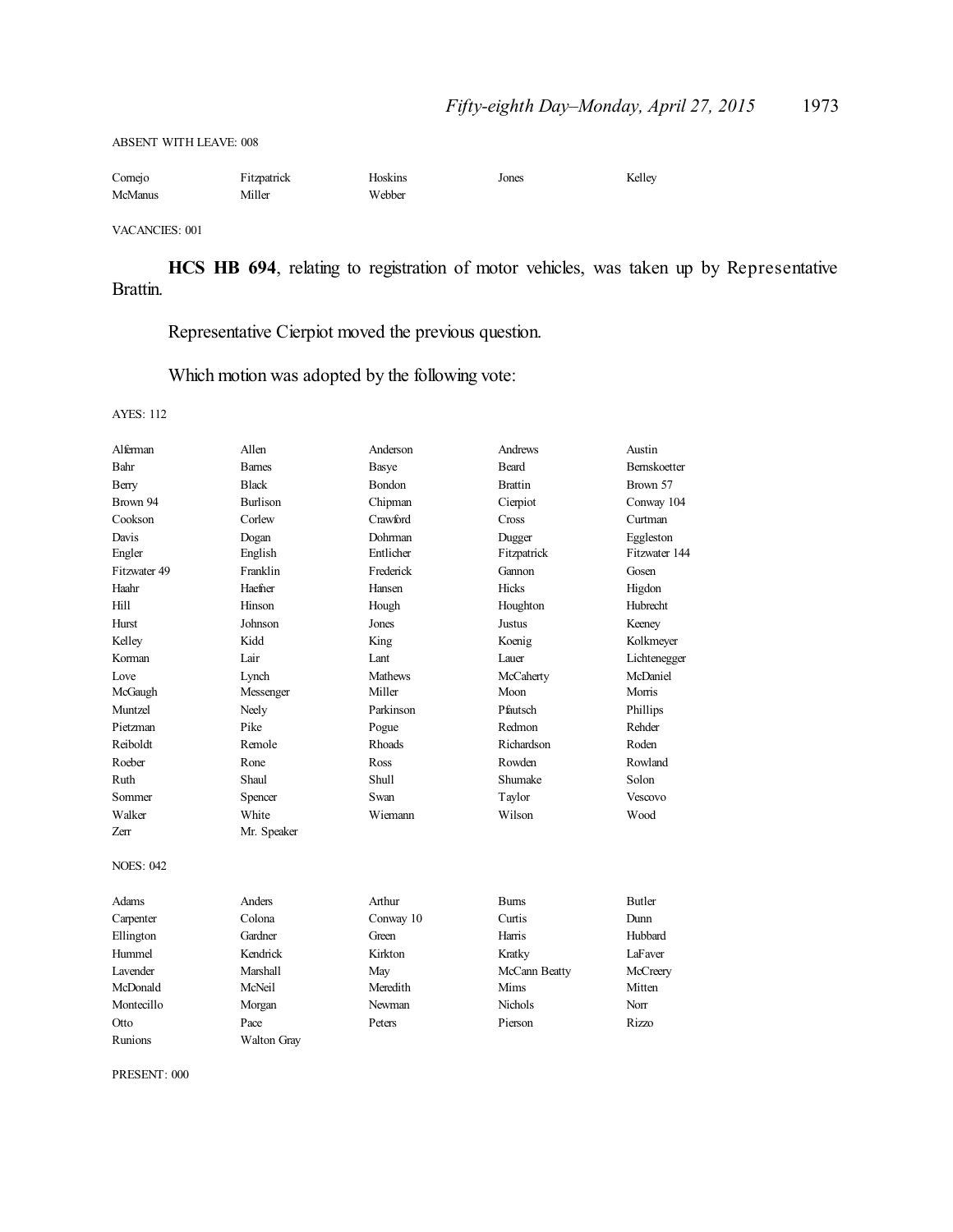#### ABSENT WITH LEAVE: 008

| Cornejo | Flanigan | Fraker | Hoskins | Leara |
|---------|----------|--------|---------|-------|
| McManus | Smith    | Webber |         |       |

#### VACANCIES: 001

On motion of Representative Brattin, **HCS HB 694** was read the third time and passed by the following vote:

#### AYES: 120

| Alferman         | Allen                         | Anderson       | Andrews      | Austin         |  |
|------------------|-------------------------------|----------------|--------------|----------------|--|
| Bahr             | <b>Barnes</b>                 | Basye          | Beard        | Bernskoetter   |  |
| <b>Black</b>     | <b>Bondon</b>                 | <b>Brattin</b> | Brown 57     | Brown 94       |  |
| <b>Burlison</b>  | <b>Burns</b>                  | Chipman        | Cierpiot     | Conway 10      |  |
| Conway 104       | Cookson                       | Corlew         | Comejo       | Crawford       |  |
| Cross            | Curtis                        | Curtman        | Davis        | Dogan          |  |
| Dohrman          | Dugger                        | Eggleston      | Engler       | English        |  |
| Entlicher        | Fitzpatrick                   | Fitzwater 144  | Fitzwater 49 | Franklin       |  |
| Frederick        | Gannon                        | Gosen          | Green        | Haahr          |  |
| Haefner          | Hansen                        | Harris         | Hicks        | Higdon         |  |
| Hill             | Hinson                        | Hough          | Houghton     | Hubrecht       |  |
| Hurst            | Johnson                       | Jones          | Justus       | Keeney         |  |
| Kelley           | Kidd                          | King           | Koenig       | Kolkmeyer      |  |
| Korman           | LaFaver                       | Lair           | Lant         | Lauer          |  |
| Lavender         | Lichtenegger                  | Love           | Lynch        | <b>Mathews</b> |  |
| May              | McCaherty                     | McDaniel       | McGaugh      | Messenger      |  |
| Miller           | Moon                          | Morris         | Muntzel      | Neely          |  |
| Otto             | Parkinson                     | Pfautsch       | Phillips     | Pietzman       |  |
| Pike             | Redmon                        | Rehder         | Reiboldt     | Remole         |  |
| Rhoads           | Richardson                    | Roden          | Roeber       | Rone           |  |
| Ross             | Rowden                        | Rowland        | Ruth         | Shaul          |  |
| Shull            | Shumake                       | Solon          | Sommer       | Spencer        |  |
| Swan             | Taylor                        | Vescovo        | Walker       | White          |  |
| Wiemann          | Wilson                        | Wood           | <b>Zerr</b>  | Mr. Speaker    |  |
| <b>NOES: 035</b> |                               |                |              |                |  |
| Adams            | Anders                        | Arthur         | Berry        | Butler         |  |
| Carpenter        | Colona                        | Dunn           | Ellington    | Gardner        |  |
| Hubbard          | Hummel                        | Kendrick       | Kirkton      | Kratky         |  |
| Marshall         | McCann Beatty                 | McCreery       | McDonald     | McNeil         |  |
| Meredith         | Mims                          | Mitten         | Montecillo   | Morgan         |  |
| Newman           | <b>Nichols</b>                | Norr           | Pace         | Peters         |  |
| Pierson          | Pogue                         | <b>Rizzo</b>   | Runions      | Walton Gray    |  |
| PRESENT: 000     |                               |                |              |                |  |
|                  | <b>ABSENT WITH LEAVE: 007</b> |                |              |                |  |
| Flanigan         | Fraker                        | Hoskins        | Leara        | <b>McManus</b> |  |
| Smith            | Webber                        |                |              |                |  |

VACANCIES: 001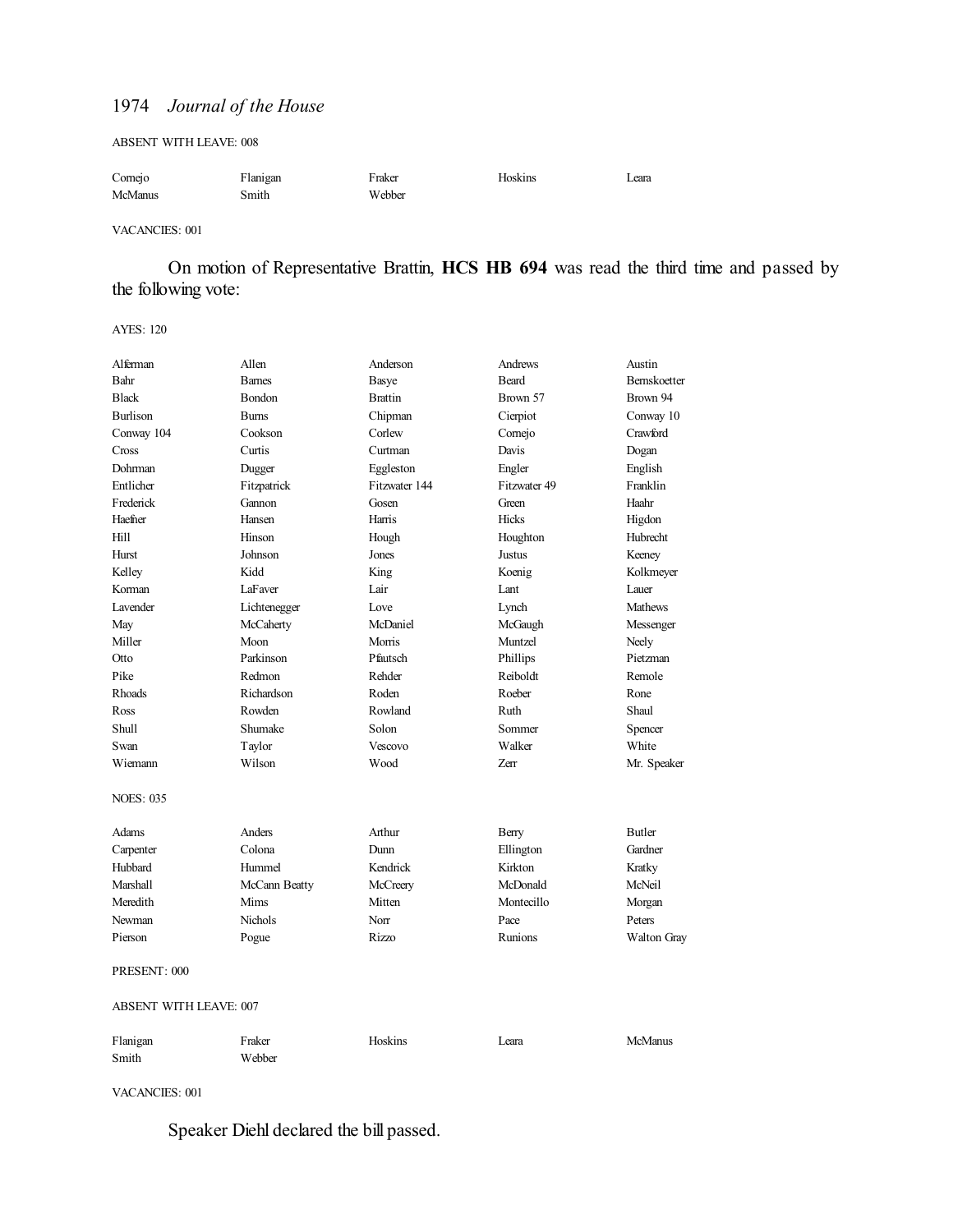**HB 322**, relating to criminal background checks, was taken up by Representative Shumake.

On motion of Representative Shumake, **HB 322** was read the third time and passed by the following vote:

#### AYES: 148

| Adams                         | Alferman       | Allen               | Anders       | Anderson        |  |
|-------------------------------|----------------|---------------------|--------------|-----------------|--|
| Andrews                       | Arthur         | Austin              | Bahr         | <b>Barnes</b>   |  |
| <b>Basye</b>                  | <b>Beard</b>   | <b>Bernskoetter</b> | Berry        | <b>Black</b>    |  |
| Bondon                        | <b>Brattin</b> | Brown 57            | Brown 94     | <b>Burlison</b> |  |
| <b>Burns</b>                  | Carpenter      | Chipman             | Cierpiot     | Colona          |  |
| Conway 10                     | Conway 104     | Cookson             | Corlew       | Cornejo         |  |
| Crawford                      | Cross          | Curtman             | Davis        | Dogan           |  |
| Dohrman                       | Dugger         | Dunn                | Eggleston    | Engler          |  |
| Entlicher                     | Fitzpatrick    | Fitzwater 144       | Fitzwater 49 | Franklin        |  |
| Frederick                     | Gannon         | Gardner             | Gosen        | Green           |  |
| Haahr                         | Haefner        | Hansen              | Harris       | Hicks           |  |
| Higdon                        | Hill           | Hinson              | Hough        | Houghton        |  |
| Hubbard                       | Hubrecht       | Hummel              | Hurst        | Johnson         |  |
| Jones                         | Justus         | Keeney              | Kelley       | Kendrick        |  |
| Kidd                          | King           | Kirkton             | Koenig       | Kolkmeyer       |  |
| Korman                        | Kratky         | Lair                | Lant         | Lauer           |  |
| Lavender                      | Lichtenegger   | Love                | Lynch        | <b>Mathews</b>  |  |
| May                           | McCaherty      | McCann Beatty       | McCreery     | McDaniel        |  |
| McDonald                      | McGaugh        | McNeil              | Meredith     | Messenger       |  |
| Miller                        | Mims           | Mitten              | Montecillo   | Moon            |  |
| Morgan                        | Morris         | Muntzel             | Neely        | Newman          |  |
| <b>Nichols</b>                | Norr           | Otto                | Pace         | Parkinson       |  |
| Peters                        | Pfautsch       | Phillips            | Pierson      | Pietzman        |  |
| Pike                          | Pogue          | Redmon              | Rehder       | Reiboldt        |  |
| Remole                        | Rhoads         | <b>Rizzo</b>        | Roden        | Roeber          |  |
| Rone                          | Ross           | Rowden              | Rowland      | <b>Runions</b>  |  |
| Ruth                          | Shaul          | <b>Shull</b>        | Shumake      | Solon           |  |
| Sommer                        | Spencer        | Swan                | Taylor       | Vescovo         |  |
| Walker                        | Walton Gray    | White               | Wiemann      | Wilson          |  |
| Wood                          | Zerr           | Mr. Speaker         |              |                 |  |
| <b>NOES: 005</b>              |                |                     |              |                 |  |
| <b>Butler</b>                 | Curtis         | Ellington           | LaFaver      | Marshall        |  |
| PRESENT: 000                  |                |                     |              |                 |  |
| <b>ABSENT WITH LEAVE: 009</b> |                |                     |              |                 |  |
| English                       | Flanigan       | Fraker              | Hoskins      | Leara           |  |
| <b>McManus</b>                | Richardson     | Smith               | Webber       |                 |  |

VACANCIES: 001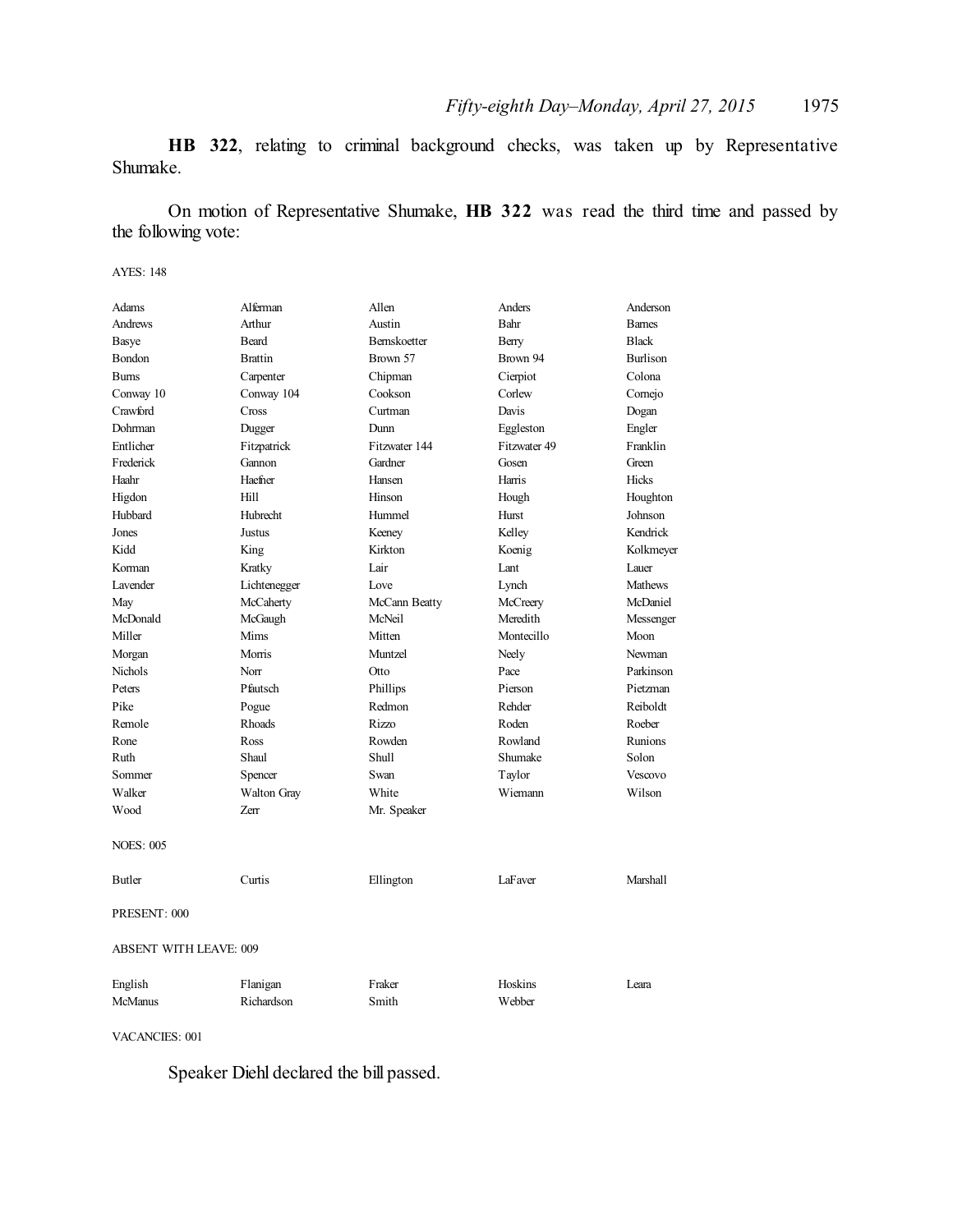**HB 1024**, relating to the Commission on Capitol Security Infrastructure, was taken up by Representative Higdon.

On motion of Representative Higdon, **HB 1024** was read the third time and passed by the following vote:

#### AYES: 124

| Alferman               | Anderson    | Andrews        | Arthur        | Austin       |  |
|------------------------|-------------|----------------|---------------|--------------|--|
| Bahr                   | Basye       | <b>Beard</b>   | Bernskoetter  | Berry        |  |
| <b>Black</b>           | Bondon      | <b>Brattin</b> | Brown 57      | Brown 94     |  |
| <b>Burlison</b>        | <b>Bums</b> | <b>Butler</b>  | Carpenter     | Chipman      |  |
| Cierpiot               | Conway 104  | Cookson        | Corlew        | Cornejo      |  |
| Crawford               | Cross       | Curtis         | Curtman       | Davis        |  |
| Dogan                  | Dohrman     | Dugger         | Eggleston     | Ellington    |  |
| Engler                 | Entlicher   | Fitzpatrick    | Fitzwater 144 | Fitzwater 49 |  |
| Franklin               | Frederick   | Gannon         | Gosen         | Green        |  |
| Haahr                  | Haefner     | Hansen         | Harris        | <b>Hicks</b> |  |
| Higdon                 | Hill        | Hinson         | Hough         | Houghton     |  |
| Hubbard                | Hubrecht    | Hurst          | Johnson       | Jones        |  |
| Justus                 | Keeney      | Kelley         | Kidd          | King         |  |
| Koenig                 | Kolkmeyer   | Korman         | LaFaver       | Lair         |  |
| Lant                   | Lauer       | Lichtenegger   | Love          | Lynch        |  |
| <b>Mathews</b>         | May         | McCaherty      | McCreery      | McDaniel     |  |
| McGaugh                | Messenger   | Miller         | Moon          | Morris       |  |
| Muntzel                | Neely       | Nichols        | Parkinson     | Peters       |  |
| Pfautsch               | Phillips    | Pietzman       | Pike          | Redmon       |  |
| Rehder                 | Reiboldt    | Remole         | <b>Rhoads</b> | Richardson   |  |
| Roden                  | Roeber      | Rone           | Ross          | Rowden       |  |
| Rowland                | Runions     | Ruth           | Shaul         | Shull        |  |
| Shumake                | Solon       | Sommer         | Spencer       | Swan         |  |
| Taylor                 | Vescovo     | Walker         | White         | Wiemann      |  |
| Wilson                 | Wood        | Zerr           | Mr. Speaker   |              |  |
| <b>NOES: 028</b>       |             |                |               |              |  |
| Adams                  | Anders      | <b>Barnes</b>  | Colona        | Dunn         |  |
| Gardner                | Hummel      | Kendrick       | Kirkton       | Kratky       |  |
| Lavender               | Marshall    | McCann Beatty  | McDonald      | McNeil       |  |
| Meredith               | Mims        | Mitten         | Montecillo    | Morgan       |  |
| Newman                 | Norr        | Otto           | Pace          | Pierson      |  |
| Pogue                  | Rizzo       | Walton Gray    |               |              |  |
| PRESENT: 000           |             |                |               |              |  |
| ABSENT WITH LEAVE: 010 |             |                |               |              |  |

| Allen   | Conway 10 | English | Flanigan | Fraker |
|---------|-----------|---------|----------|--------|
| Hoskins | Leara     | McManus | Smith    | Webber |

VACANCIES: 001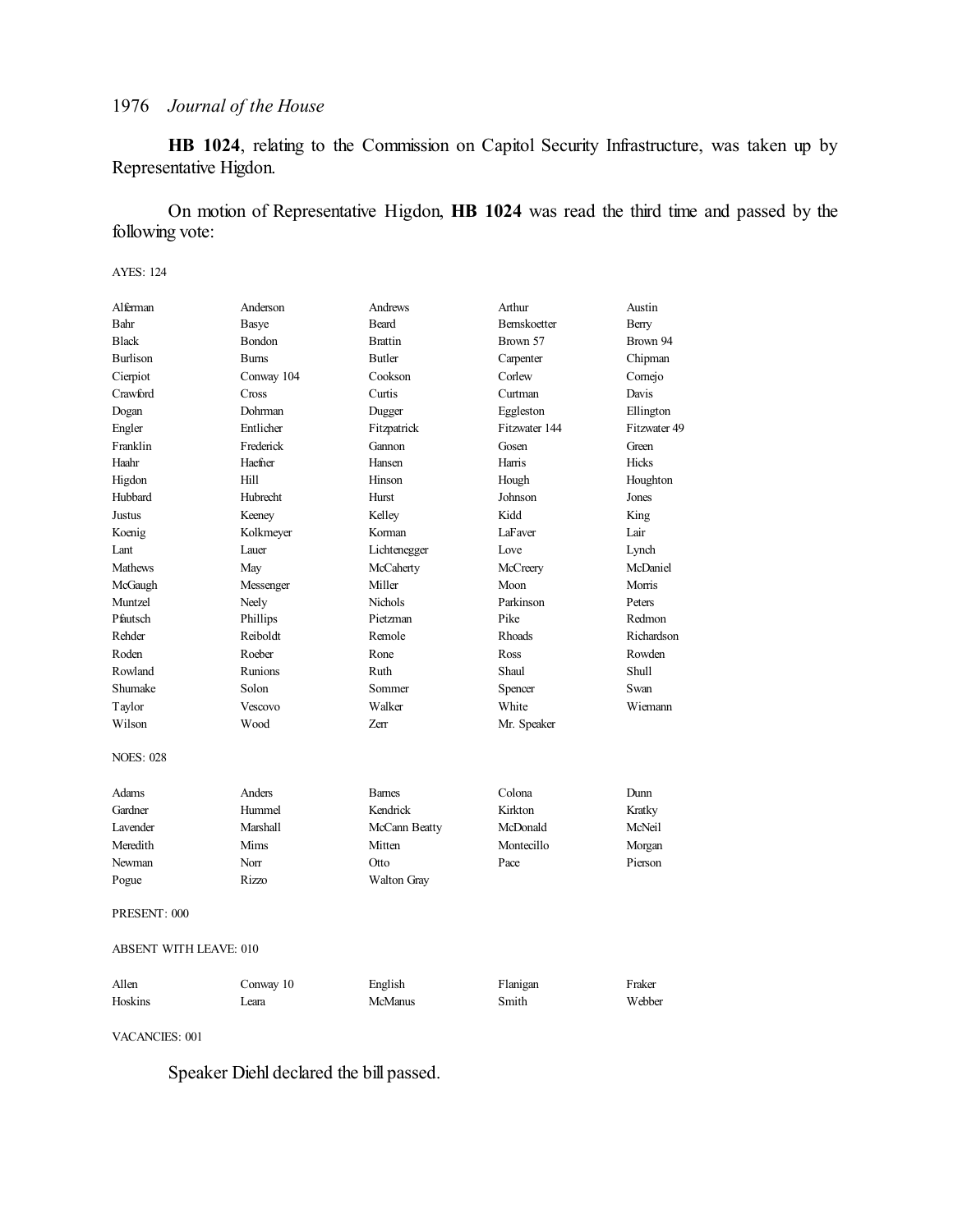### **MESSAGES FROM THE SENATE**

Mr. Speaker: I am instructed by the Senate to inform the House of Representatives that the Senate has taken up and passed **SS SCS HB 458** entitled:

An act to repeal s ection 160.775, RSMo, and to enact in lieu thereof one new section relating to school safety.

With Senate Amendment No. 1, Senate Amendment No. 2, Senate Amendment No. 3, and Senate Amendment No. 5.

#### *Senate Amendment No. 1*

AMEND Senate Substitute for Senate Committee Substitute for House Bill 458, Page 6, Section 160.775, Line 10, by inserting after the word "personnel" the following: ", **students**,".

#### *Senate Amendment No. 2*

AMEND Senate Substitute for Senate Committee Substitute for House Bill No. 458, Page 6, Section 160.775, Line 76, by inserting immediately aftersaid line the following:

**170.047. 1. Beginning in the 2016-2017 school year, any licensed educator may annually complete up** to two hours of training or professional development in youth suicide awareness and prevention as part of the **professional development hours requiredfor state boardof education certification.**

**2. The department of elementary and secondary education shall develop guidelines suitable for training or professional development in youth suicide awareness and prevention. The department shall developmaterials that may be usedfor such training or professional development.**

**3. For purposes of this section, the term "licensed educator" shall refer to any teacher with a** certificate of license to teach issued by the state board of education or any other educator or administrator **requiredto maintain a professional license issuedby the state boardof education.**

**4. The department of elementary and s econdary education may promulgate rules and regulations to implement this section.**

5. Any rule or portion of a rule, as that term is defined in section 536.010 that is created under the authority delegated in this section shall become effective only if it complies with and is subject to all of the **provisions of chapter 536, and, if applicable, section 536.028. This section and chapter 536 are nonseverable** and if any of the powers vested with the general assembly pursuant to chapter 536, to review, to delay the effective date, or to disapprove and annul a rule are subsequently held unconstitutional, then the grant of **rulemaking authority andany rule proposedor adoptedafter August 28, 2015,shall be invalidandvoid.**

**170.048. 1. By July 1, 2017, each district shall adopt a policy for youth suicide awareness and prevention, including the training andeducation of district employees.**

**2. Each district's policy shall address, but neednot be limitedto the following:**

**(1) Strategies that can helpidentify students who are at possible risk ofsuicide;**

**(2) Strategies andprotocols for helping students at possible risk ofsuicide; and**

**(3) Protocols for responding to a suicide death.**

**3. By July 1, 2016, the department of elementary and secondary education shall develop a model policy that districts may adopt. When developing the model policy, the department shall cooperate, consult** with, and seek input from organizations that have expertise in youth suicide awareness and prevention. By July 1, 2020, and at least every three years thereafter, the department shall request information and seek **feedback from districts on their experience with the policy for youth suicide awareness and prevention. The department shall review this information and may use it to adapt the department's model policy. The** department shall post any information on its website that it has received from districts that it deems relevant. **The department shall not post any confidential information or any information that personally identifies any student or school employee."**; and

Further amend the title and enacting clause accordingly.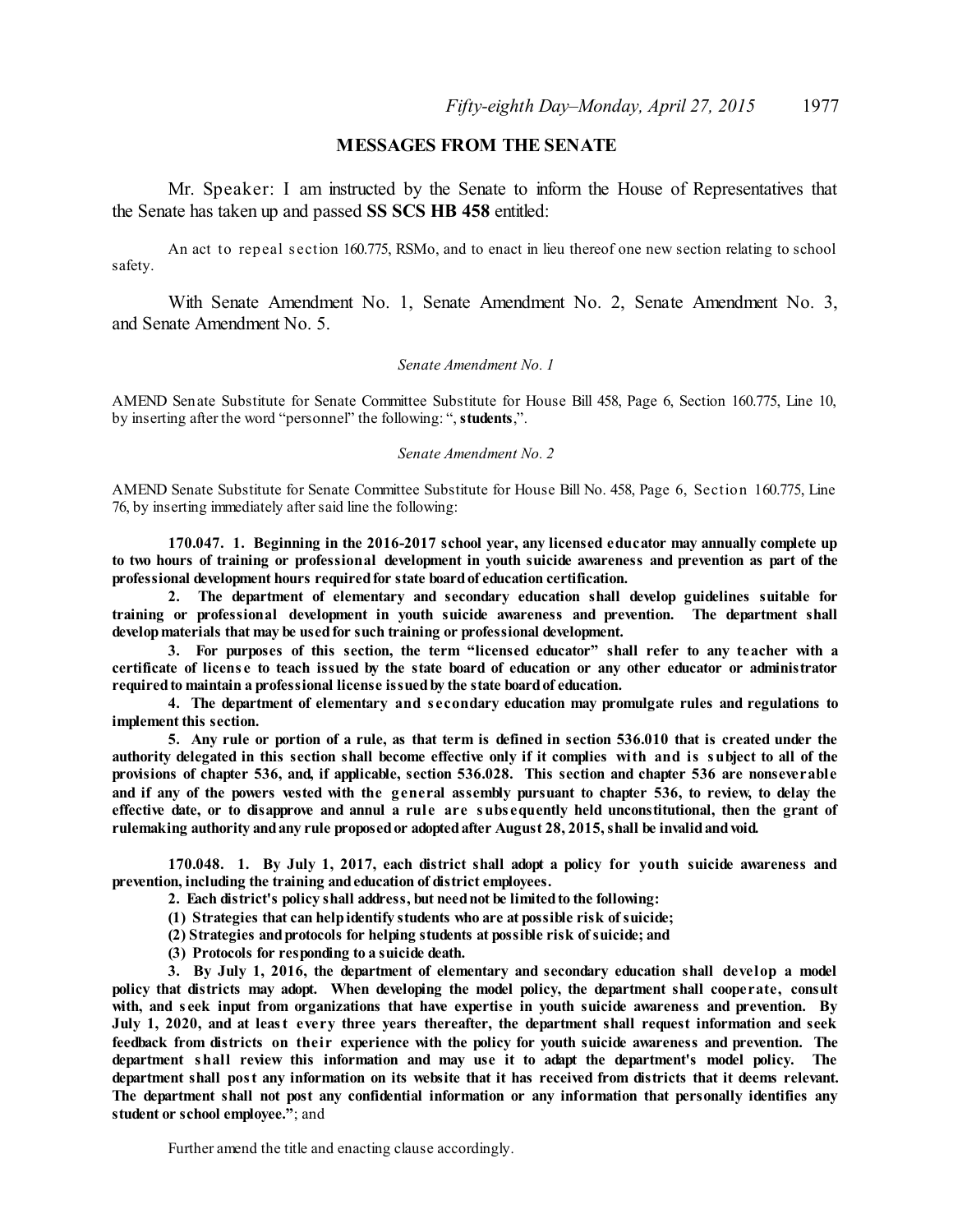#### *Senate Amendment No. 3*

AMEND Senate Substitute for Senate Committee Substitute for House Bill No. 458, Page 1, Section 160.775, Line 14, by inserting immediately after the word "Bullying" the following: "**by students**"; and further amend said line by striking "by students".

#### *Senate Amendment No. 5*

AMEND Senate Substitute for Senate Committee Substitute for House Bill No. 458, Page 6 , Section 160.775, Line 26, by inserting after all ofsaid line the following:

"210.861. 1. When the tax prescribed by section 210.860 or section 67.1775 is established, the governing body of the city or county or city not within a county shall appoint a board of directors consisting of nine members, who shall be residents of the city or county or city not within a county. All board members shall be appointed to s erve for a term of three years, except that of the first board appointed, three members shall be appointed for one-year terms, three members for two-year terms and three members for three-year terms. Board members may be reappointed. In a city not within a county, or any county of the first classification with a charter formof government with a population not less than nine hundred thousand inhabitants, or any county of the first classification with a charter formof government with a population not less than two hundred thousand inhabitants and not more than six hundred thousand inhabitants, or any noncharter county of the first classification with a population not less than one hundred seventy thousand and not more than two hundred thousand inhabitants,or any noncharter county of the first classification with a population not less than eighty thousand and not more than eighty-three thousand inhabitants, or any third classification county with a population not less than twenty-eight thousand and not more than thirty thousand inhabitants, or any county of the third classification with a population not less than nineteen thousand five hundred and not more than twenty thousand inhabitants the members of the community mental health board of trustees appointed pursuant to the provisions of sections 205.975 to 205.990 shall be the board members for the community children's services fund. The directors shall not receive compens ation for their services, but may be reimbursed for their actual and necessary expenses.

2. The board shall elect a chairman, vice chairman, treasurer, and such other officers as it deems necessary for its membership. Before taking office, the treasurer shall furnish a surety bond, in an amount to be determined and in a form to be approved by the board, for the faithful performance of his or her duties and faithful accounting of all moneys that may come into his or her hands. The treasurer shall enter into the surety bond with a surety company authorized to do business in Missouri, and the cost ofsuch bond shall be paid by the board of directors. The board shall administer and expend all funds generated pursuant to section 210.860 or section 67.1775 in a manner consistent with this section.

3. The board may contract with public or not-for-profit agencies licensed or certified where appropriate to provide qualified services and may place conditions on the use ofsuch funds. The board shall reserve the right to audit the expenditure of any and allfunds. The board and any agency with which the board contracts may establish eligibility standards for the use of such funds and the receipt of services. No member of the board shall serve on the governing body, have any financial interest in, or be employed by any agency which is a recipient of funds generated pursuant to section 210.860 or section 67.1775.

4. Revenues collected and deposited in the community children's services fund may be expended for the purchase of the following services:

(1) Up to thirty days of temporary shelter for abused, neglected, runaway, homeless or emotionally disturbed youth; respite care services; and services to unwed mothers;

(2) Outpatient chemical dependency and psychiatric treatment programs; counseling and related services as a part of transitional living programs; home-bas ed and community-based family intervention programs; unmarried parent services; crisis intervention services, inclusive of telephone hotlines; and prevention programs which promote healthy lifestyles among children and youth and strengthen families;

(3) Individual, group, or family professional counseling and therapy services; psychological evaluations; and mental health screenings.

5. Revenues collected and deposited in the community children's services fund may not be expended for inpatient medical, psychiatric, and chemical dependency services, or for transportation services.

6. (1) In fiscal years 2016 and 2017, in any county with a charter form of government and with more than nine hundred fifty thousand inhabitants that contains all or any portion of a school district that has been designated as unaccredited or provisionally accredited by the state board of education, up to five percent of **the service fund's yearly revenues, based on the total dollar amount needed to provide services as determined**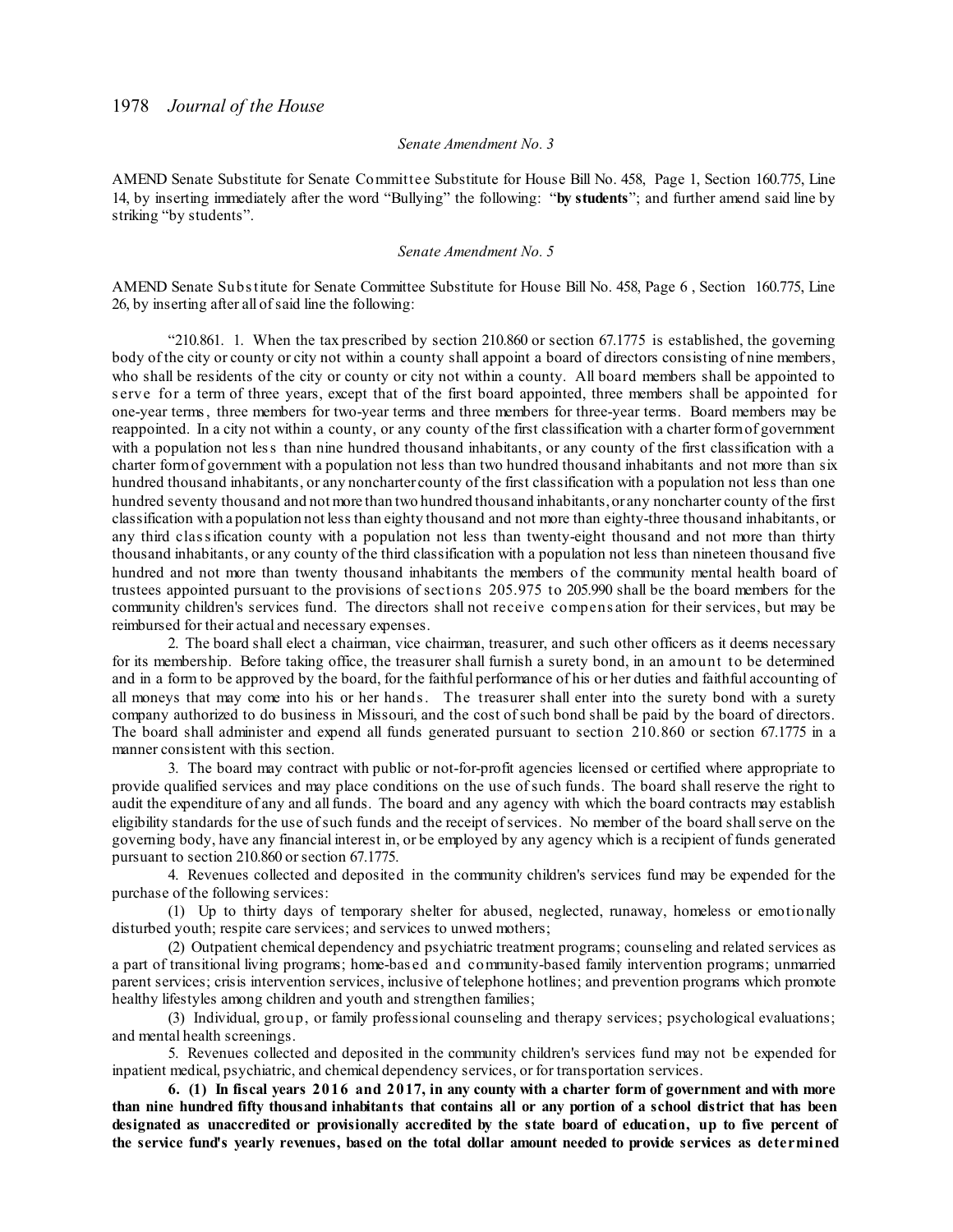by a needs assessment, shall be devoted to a grant program that delivers services directly to schools in such districts according to the procedure in this subsection. The president of the school board shall notify the board of directors within five business days after such designation. The board shall, in its budget process for the following fiscal year, ensure that the total amount of funds needed to provide services based on the needs assessment is allocated according to this subsection, not to exceed five percent of the service fund's yearly revenues. If the total amount of funds needed to provide such services exceeds five percent of the service fund's yearly revenues, the funds shall be distributed in an order based on the greatest need for each district. **Any moneys distributedfrom the fundto a districtshall be subject to an annual audit.**

**(2) The board shall undertake a needs assessment for any such school district within ninety days** after receipt of the notice under this subsection. The needs assessment shall be used as a basis for **comprehensive mental health wraparound services delivery for which the board shall contract as provided under subsection 3 of this section.**

**(3) The board shall appoint one of its members to a direct school service coordinating committee, which is hereby created. The board may appoint an additional one of its members to serve as an ex-officio** member. The board shall appoint a social worker to the committee. The school board of each affected district shall appoint two parents with a child enrolled in a public school in the district based on school **district identification numbers from the department of elementary and secondary education, rotating year to** vear from highest number to lowest number. The school board of each affected district shall appoint a school **s ervices staff member. The superintendent of each affected district shall serve on the committee. An additional member from each affecteddistrict may be appointedto serve as an ex-officio member.**

**(4) The direct school service coordinating committee shall provide recommendations and oversight to the program of contractedservices under this subsection.**

**(5) If an additional district becomes unaccredited or provisionally accredited in the service area of the children's services fund, the general assembly shall review the percentage of revenue dedicated to the grant program for a possible increase.**

**(6) The provisions of this subsection shall terminate on June 30, 2017.**"; and

Further amend the title and enacting clause accordingly.

In which the concurrence of the House is respectfully requested.

## **THIRD READING OF HOUSE JOINT RESOLUTIONS**

**HCS HJR 24**, relating to term limits for statewide offices, was taken up by Representative Cierpiot.

Representative Richardson moved the previous question.

Which motion was adopted by the following vote:

| Alferman        | Anderson      | Andrews        | Austin              | Bahr           |
|-----------------|---------------|----------------|---------------------|----------------|
| <b>Barnes</b>   | Basye         | Beard          | <b>Bernskoetter</b> | Berry          |
| <b>Black</b>    | <b>Bondon</b> | <b>Brattin</b> | Brown 57            | Brown 94       |
| <b>Burlison</b> | Chipman       | Cierpiot       | Conway 104          | Cookson        |
| Corlew          | Comejo        | Crawford       | Cross               | Curtman        |
| Davis           | Dogan         | Dohrman        | Dugger              | Eggleston      |
| Engler          | Entlicher     | Fitzpatrick    | Fitzwater 144       | Fitzwater 49   |
| Fraker          | Franklin      | Frederick      | Gannon              | Gosen          |
| Haefner         | Hansen        | <b>Hicks</b>   | Higdon              | Hill           |
| Hough           | Houghton      | Hubrecht       | Hurst               | Johnson        |
| Justus          | Keeney        | Kelley         | Kidd                | King           |
| Koenig          | Kolkmeyer     | Korman         | Lair                | Lant           |
| Lauer           | Lichtenegger  | Love           | Lynch               | <b>Mathews</b> |
| McCaherty       | McDaniel      | McGaugh        | Messenger           | Miller         |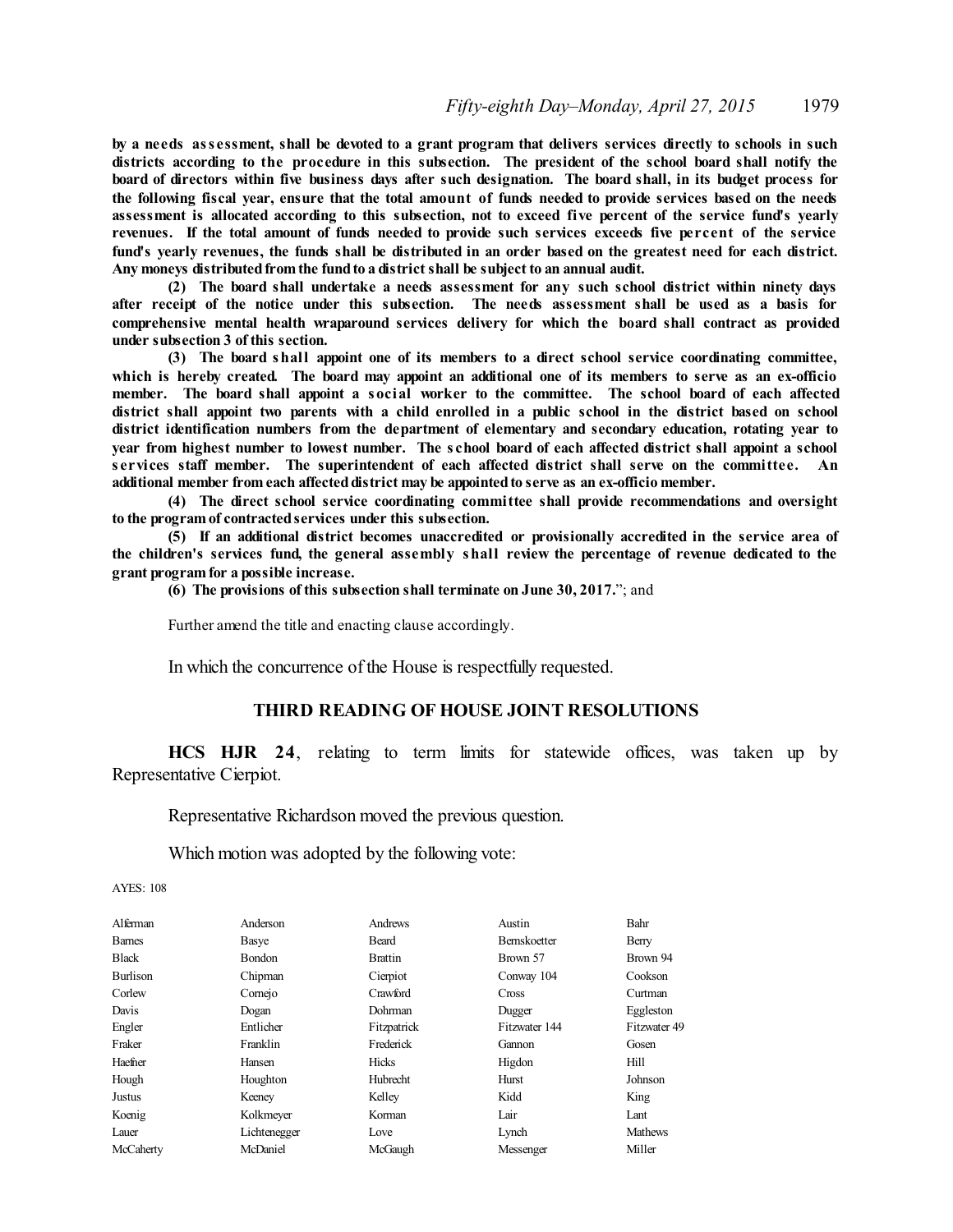| Moon               | Morris   | Muntzel     | Neely         | Parkinson  |
|--------------------|----------|-------------|---------------|------------|
| Pfautsch           | Phillips | Pietzman    | Pike          | Pogue      |
| Rehder             | Reiboldt | Remole      | Rhoads        | Richardson |
| Roden              | Roeber   | Rone        | Ross          | Rowden     |
| Rowland            | Ruth     | Shaul       | Shull         | Shumake    |
| Solon              | Sommer   | Spencer     | Swan          | Taylor     |
| Vescovo            | Walker   | White       | Wiemann       | Wilson     |
| Wood               | Zerr     | Mr. Speaker |               |            |
| <b>NOES: 041</b>   |          |             |               |            |
| Adams              | Anders   | Arthur      | <b>Burns</b>  | Butler     |
| Carpenter          | Colona   | Conway 10   | Curtis        | Dunn       |
| Ellington          | Gardner  | Green       | Harris        | Hubbard    |
| Hummel             | Kendrick | Kirkton     | Kratky        | LaFaver    |
| Lavender           | Marshall | May         | McCann Beatty | McCreery   |
| McDonald           | McNeil   | Meredith    | Mims          | Mitten     |
| Montecillo         | Morgan   | Newman      | Nichols       | Norr       |
| Otto               | Pace     | Peters      | Rizzo         | Runions    |
| <b>Walton Gray</b> |          |             |               |            |
|                    |          |             |               |            |

## PRESENT: 000

#### ABSENT WITH LEAVE: 013

| Allen   | English | Flanigan | Haahr   | Hinson  |
|---------|---------|----------|---------|---------|
| Hoskins | Jones   | _eara    | McManus | Pierson |
| Redmon  | Smith   | Webber   |         |         |

#### VACANCIES: 001

On motion of Representative Cierpiot, **HCS HJR 24** was read the third time and passed by the following vote:

| Alferman      | Anderson       | Andrews        | Arthur        | Austin          |
|---------------|----------------|----------------|---------------|-----------------|
| <b>Barnes</b> | Basye          | <b>Beard</b>   | Bernskoetter  | Berry           |
| Bondon        | <b>Brattin</b> | Brown 57       | Brown 94      | <b>Burlison</b> |
| Carpenter     | Cierpiot       | Cookson        | Corlew        | Comejo          |
| Crawford      | Cross          | Curtis         | Curtman       | Davis           |
| Dogan         | Dohrman        | Dugger         | Eggleston     | Engler          |
| English       | Entlicher      | Fitzpatrick    | Fitzwater 144 | Fitzwater 49    |
| Fraker        | Franklin       | Frederick      | Gannon        | Gosen           |
| Haahr         | Haefner        | Hansen         | Harris        | Hicks           |
| Higdon        | Hill           | Hinson         | Hough         | Houghton        |
| Hubrecht      | Hurst          | Johnson        | <b>Justus</b> | Keeney          |
| Kelley        | Kidd           | Koenig         | Kolkmeyer     | Korman          |
| LaFaver       | Lair           | Lant           | Lauer         | Lichtenegger    |
| Love          | Lynch          | <b>Mathews</b> | McCaherty     | McCreery        |
| McDaniel      | McGaugh        | Messenger      | Miller        | Morris          |
| Muntzel       | Neely          | Pfautsch       | Phillips      | Pietzman        |
| Pike          | Rehder         | Reiboldt       | Remole        | <b>Rhoads</b>   |
| Richardson    | <b>Rizzo</b>   | Roden          | Roeber        | Rone            |
| Rowden        | Rowland        | Ruth           | Shaul         | Shull           |
| Shumake       | Solon          | Sommer         | Spencer       | Swan            |
| Taylor        | <b>Vescovo</b> | Walker         | White         | Wiemann         |
| Wood          | Zerr           | Mr. Speaker    |               |                 |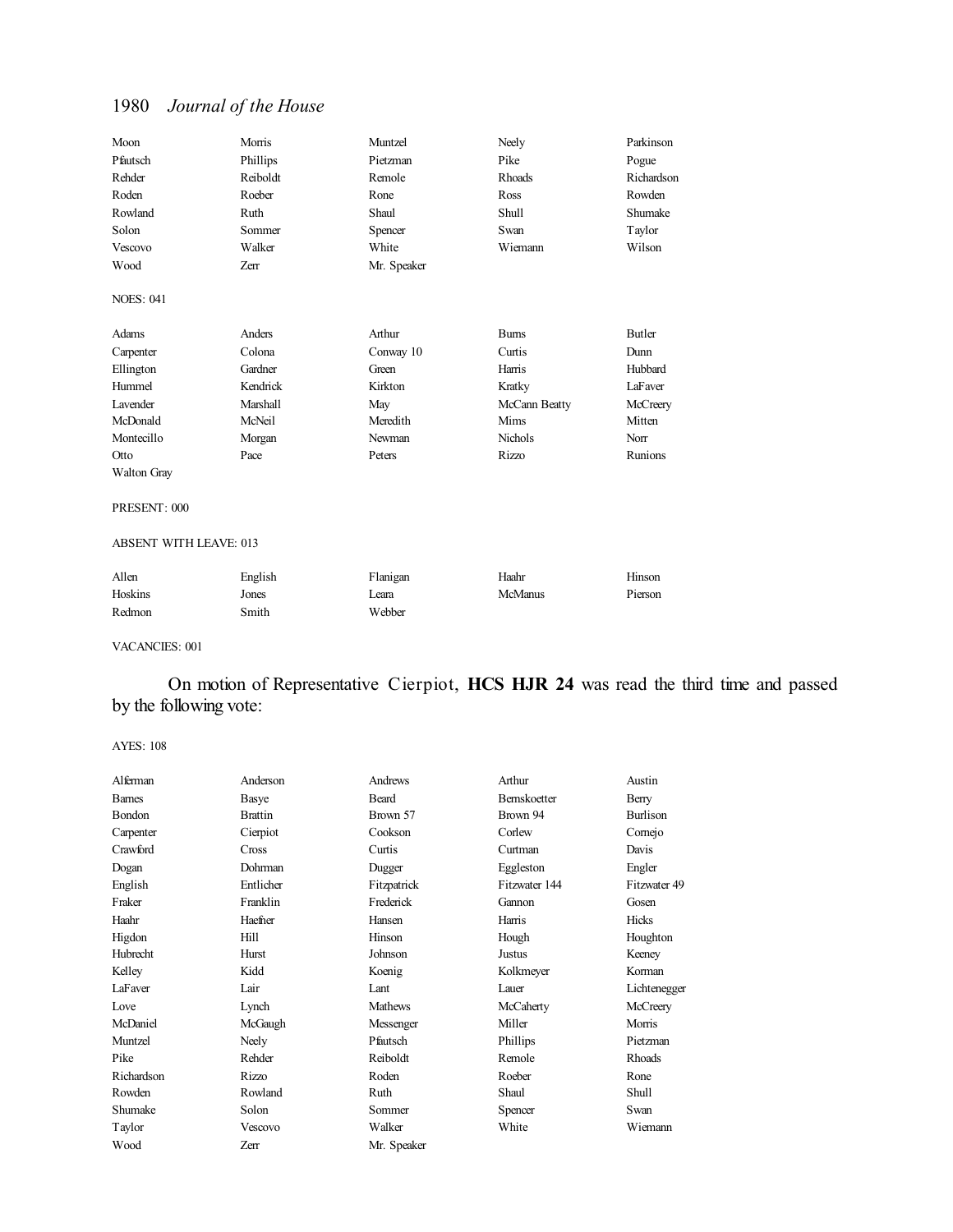# *Fifty-eighth Day–Monday, April 27, 2015* 1981

NOES: 045

| Adams                         | Anders    | Bahr      | <b>Black</b>       | <b>Burns</b> |
|-------------------------------|-----------|-----------|--------------------|--------------|
| Butler                        | Chipman   | Colona    | Conway 10          | Conway 104   |
| Dunn                          | Ellington | Gardner   | Green              | Hubbard      |
| Hummel                        | Kendrick  | King      | Kirkton            | Kratky       |
| Lavender                      | Marshall  | May       | McCann Beatty      | McDonald     |
| McNeil                        | Meredith  | Mims      | Mitten             | Montecillo   |
| Moon                          | Morgan    | Newman    | <b>Nichols</b>     | Norr         |
| Otto                          | Pace      | Parkinson | Peters             | Pierson      |
| Pogue                         | Ross      | Runions   | <b>Walton Gray</b> | Wilson       |
| PRESENT: 000                  |           |           |                    |              |
| <b>ABSENT WITH LEAVE: 009</b> |           |           |                    |              |
| Allen                         | Flanigan  | Hoskins   | Jones              | Leara        |
| <b>McManus</b>                | Redmon    | Smith     | Webber             |              |

VACANCIES: 001

Speaker Diehl declared the bill passed.

## **PERFECTION OF HOUSE BILLS**

**HCS HB 1048**, relating to design-build contracts, was taken up by Representative Kidd.

Representative Keeney resumed the Chair.

Representative Richardson moved the previous question.

Which motion was adopted by the following vote:

| Anderson       | Andrews      | Austin        | Bahr            |
|----------------|--------------|---------------|-----------------|
| Basye          | Beard        | Bernskoetter  | Berry           |
| <b>Brattin</b> | Brown 57     | Brown 94      | <b>Burlison</b> |
| Cierpiot       | Conway 104   | Cookson       | Corlew          |
| Crawford       | Cross        | Curtman       | Davis           |
| Dohrman        | Eggleston    | Engler        | Entlicher       |
| Fitzwater 144  | Fitzwater 49 | Fraker        | Franklin        |
| Gannon         | Gosen        | Haahr         | Haefner         |
| Higdon         | Hill         | Hinson        | Hough           |
| Hubrecht       | Hurst        | Johnson       | Jones           |
| Keeney         | Kelley       | Kidd          | King            |
| Kolkmeyer      | Korman       | Lair          | Lant            |
| Leara          | Lichtenegger | Love          | Lynch           |
| McCaherty      | McGaugh      | Messenger     | Miller          |
| Morris         | Muntzel      | Neely         | Parkinson       |
| Phillips       | Pietzman     | Pike          | Pogue           |
| Reiboldt       | Remole       | <b>Rhoads</b> | Richardson      |
| Roeber         | Rone         | Ross          | Rowden          |
| Ruth           | Shaul        | Shull         | Shumake         |
| Sommer         | Spencer      | Swan          | Taylor          |
| Walker         | White        | Wiemann       | Wilson          |
| Mr. Speaker    |              |               |                 |
|                |              |               |                 |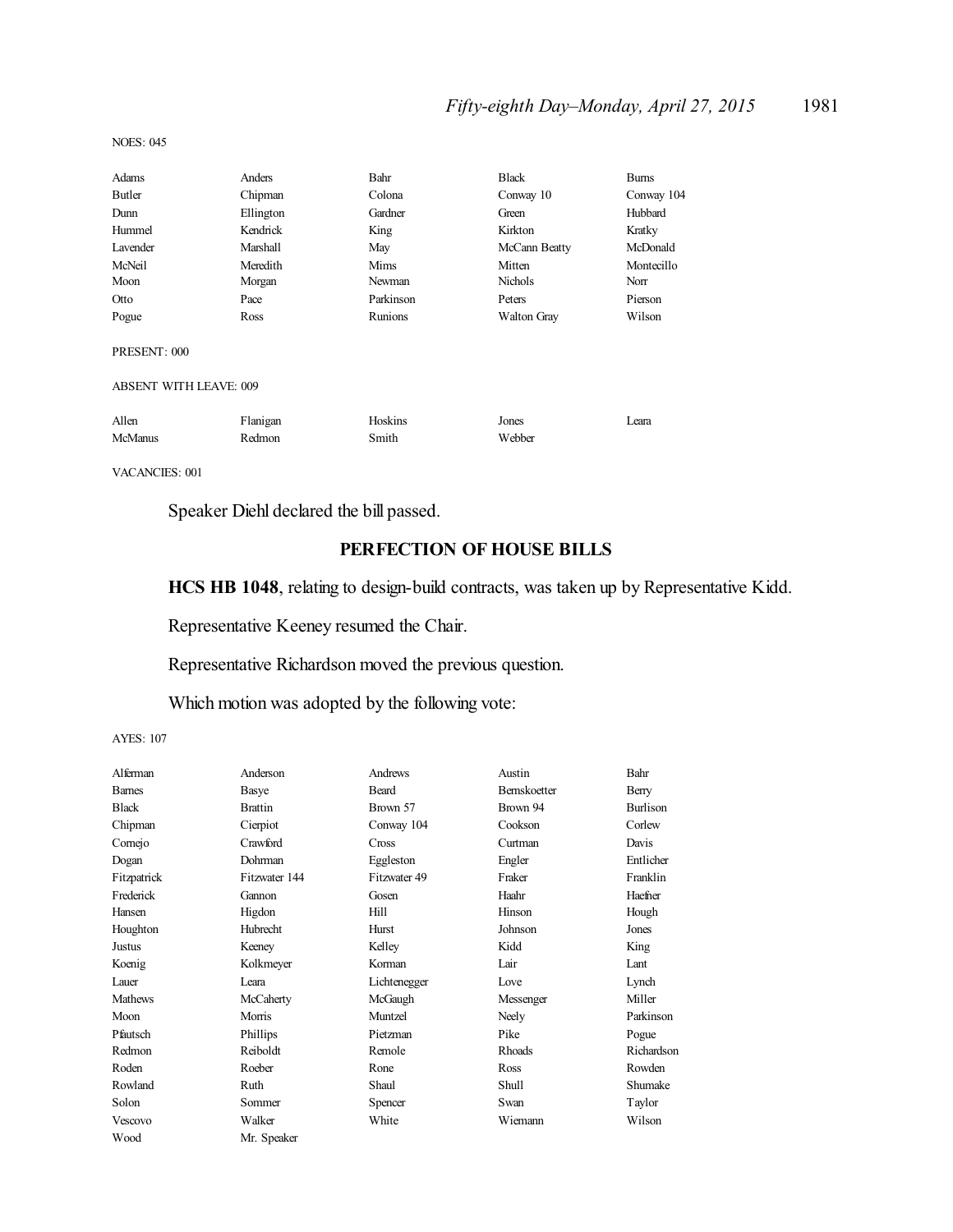NOES: 039

| Adams                         | Anders        | Arthur    | <b>Burns</b>       | Butler   |
|-------------------------------|---------------|-----------|--------------------|----------|
| Carpenter                     | Colona        | Conway 10 | Curtis             | Dunn     |
| Ellington                     | Gardner       | Green     | Harris             | Hubbard  |
| Hummel                        | Kirkton       | Kratky    | LaFaver            | Lavender |
| May                           | McCann Beatty | McCreery  | McDonald           | McNeil   |
| Meredith                      | Mims          | Mitten    | Montecillo         | Morgan   |
| Newman                        | Nichols       | Norr      | Otto               | Pace     |
| Peters                        | Pierson       | Runions   | <b>Walton Gray</b> |          |
| PRESENT: 000                  |               |           |                    |          |
| <b>ABSENT WITH LEAVE: 016</b> |               |           |                    |          |
| Allen                         | <b>Bondon</b> | Dugger    | English            | Flanigan |
| Hicks                         | Hoskins       | Kendrick  | Marshall           | McDaniel |
| <b>McManus</b>                | Rehder        | Rizzo     | Smith              | Webber   |
| Zerr                          |               |           |                    |          |

VACANCIES: 001

On motion of Representative Kidd, **HCS HB 1048** was adopted.

On motion of Representative Kidd, **HCS HB 1048** was ordered perfected and printed.

**HB 202**, relating to fees for optometric and ophthalmic services, was taken up by Representative Morris.

Representative Richardson moved the previous question.

Which motion was adopted by the following vote:

| Alferman      | Anderson       | Andrews    | Austin       | Bahr            |
|---------------|----------------|------------|--------------|-----------------|
| <b>Barnes</b> | Basye          | Beard      | Bernskoetter | Berry           |
| <b>Black</b>  | Bondon         | Brown 57   | Brown 94     | <b>Burlison</b> |
| Chipman       | Cierpiot       | Conway 104 | Cookson      | Corlew          |
| Comejo        | Crawford       | Cross      | Curtman      | Davis           |
| Dogan         | Dohrman        | Eggleston  | Engler       | Entlicher       |
| Fitzpatrick   | Fitzwater 49   | Fraker     | Franklin     | Frederick       |
| Gannon        | Gosen          | Haahr      | Haefner      | Hansen          |
| Hill          | Hinson         | Hough      | Houghton     | <b>Hubrecht</b> |
| Hurst         | Johnson        | Jones      | Justus       | Keeney          |
| Kelley        | Kidd           | King       | Koenig       | Kolkmeyer       |
| Korman        | Lair           | Lant       | Lauer        | Love            |
| Lynch         | <b>Mathews</b> | McCaherty  | McDaniel     | McGaugh         |
| Messenger     | Moon           | Morris     | Muntzel      | Neely           |
| Parkinson     | Pfautsch       | Phillips   | Pietzman     | Pike            |
| Pogue         | Redmon         | Reiboldt   | Remole       | <b>Rhoads</b>   |
| Richardson    | Roden          | Roeber     | Rone         | Rowden          |
| Rowland       | Ruth           | Shaul      | Shull        | Shumake         |
| Solon         | Sommer         | Spencer    | Swan         | Taylor          |
| Vescovo       | Walker         | White      | Wiemann      | Wood            |
| Zerr          |                |            |              |                 |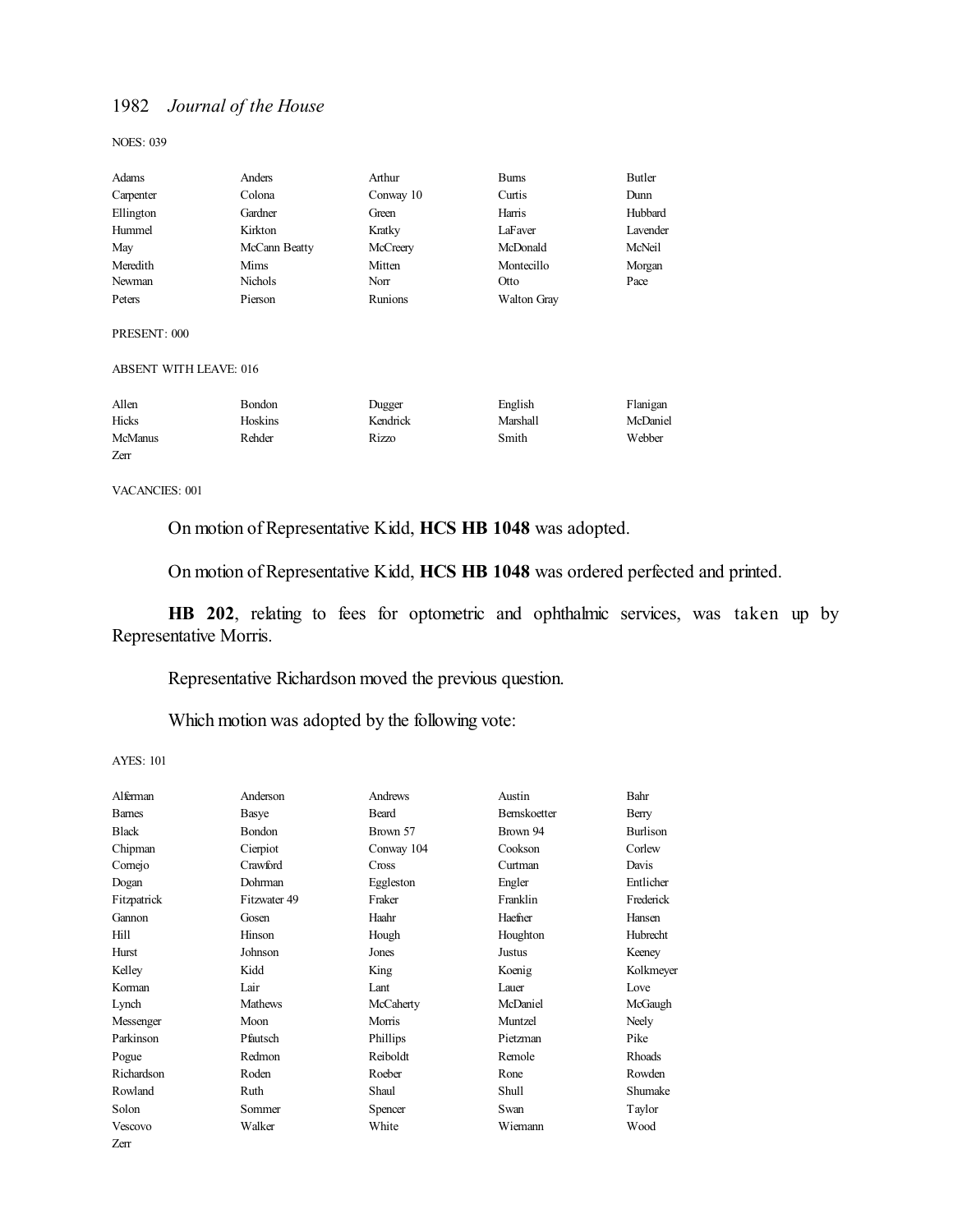## *Fifty-eighth Day–Monday, April 27, 2015* 1983

| Adams                         | Anders         | Arthur       | <b>Burns</b> | Carpenter      |
|-------------------------------|----------------|--------------|--------------|----------------|
| Colona                        | Curtis         | Dunn         | Ellington    | Gardner        |
| Green                         | Harris         | Hubbard      | Hummel       | Kendrick       |
| Kirkton                       | Kratky         | LaFaver      | Lavender     | May            |
| McCann Beatty                 | McCreery       | McDonald     | McNeil       | Mims           |
| Mitten                        | Montecillo     | Morgan       | Newman       | <b>Nichols</b> |
| Norr                          | Otto           | Pace         | Peters       | Pierson        |
| Rizzo                         | Runions        | Walton Gray  |              |                |
| PRESENT: 000                  |                |              |              |                |
| <b>ABSENT WITH LEAVE: 023</b> |                |              |              |                |
| Allen                         | <b>Brattin</b> | Butler       | Conway 10    | Dugger         |
| English                       | Fitzwater 144  | Flanigan     | Hicks        | Higdon         |
| Hoskins                       | Leara          | Lichtenegger | Marshall     | <b>McManus</b> |
| Meredith                      | Miller         | Rehder       | Ross         | Smith          |
| Webber                        | Wilson         | Mr. Speaker  |              |                |
| VACANCIFS.001                 |                |              |              |                |

On motion of Representative Morris, **HB 202** was ordered perfected and printed.

**HCS HB 565**, relating to the establishment of the Missouri course access program, was taken up by Representative Spencer.

On motion of Representative Spencer, **HCS HB 565** was adopted.

On motion of Representative Spencer, **HCS HB 565** was ordered perfected and printed.

## **COMMITTEE REPORTS**

## **Committee on Emerging Issues in Education**, Chairman Rowland reporting:

Mr. Speaker: Your Committee on Emerging Issues in Education, to which was referred **SCS SB 328**, begs leave to report it has examined the same and recommends that it **Do Pass**, and pursuant to Rule 27(5) be referred to the Select Committee on Education.

### **Committee on Government Efficiency**, Chairman Curtman reporting:

Mr. Speaker: Your Committee on Government Efficiency, to which was referred **HRB 666**, begs leave to report it has examined the same and recommends that it **Do Pass**, and pursuant to Rule 27(7) be referred to the Select Committee on General Laws.

**Committee on Health and Mental Health Policy**, Chairman Frederick reporting:

Mr. Speaker: Your Committee on Health and Mental Health Policy, to which was referred **SCS SB 230**, begs leave to report it has examined the same and recommends that it **Do Pass with House Committee Amendment No. 1** and **House Committee Amendment No. 3**, and pursuant to Rule 27(12) be referred to the Select Committee on Social Services.

NOES: 038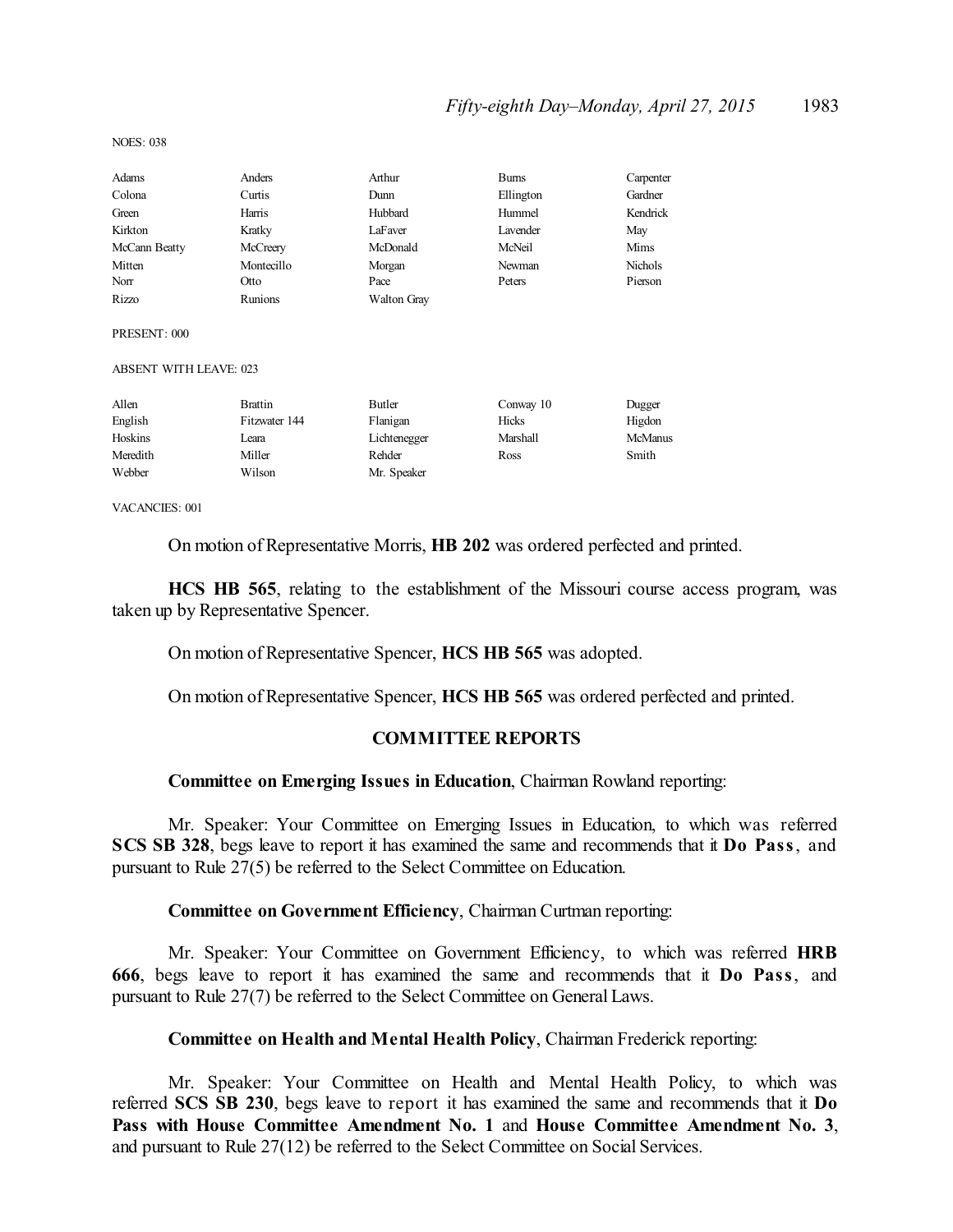#### *House Committee Amendment No. 1*

AMEND Senate Committee Substitute for Senate Bill No. 230, Page 2, Section 208.671, Lines 29 through 30, by deleting the words "**medical services or mental health services**" and inserting in lieu thereof the words "**medical services, mental health services, or dental services**"; and

Further amend said bill and section, Page 4, Lines 77 through 80, by deleting the words "**Reimbursement for such asynchronous store-and-forward services shall be made so that the total payment for the consultation shall be dividedbetween the treating provider andthe consulting provider.**"; and

Further amend said bill and page, Section 208.673, Line 17, by deleting the word "**provider**" and inserting in lieu thereof the word "**physician**"; and

Further amend said bill, page, and section, Line 19, by deleting the word "**provider**" and inserting in lieu thereof the word "**physician**"; and

Further amend said bill, Page 5, Section 208.675, Line 5, by deleting the words " **registered nurse practitioners**" and inserting in lieu thereof the words "**practice registerednurses**"; and

Further amend said bill, page, and s ection, Line 8, by deleting the words "**provisionally licensed psychologists**" and inserting in lieu thereof the words "**provisional licensees**"; and

Further amend said bill, Page 6, Section 208.677, Line 1, by inserting immediately after the number "**208.677.**" the number "**1.**"; and

Further amend said bill, page, and section, Line 24, by inserting immediately after the word "**division**" the word "**(CD)**"; and

Further amend said bill, page, and section, Line 25, by deleting the words "**children's division**" and inserting in lieu thereof the word "**CD**"; and

Further amend said bill, page, and section, Line 28, by deleting the words "**registered nurse practitioners**" and inserting in lieu thereof the words "**practice registerednurses**"; and

Further amend said bill, page, and section, Line 34, by deleting the word "**and**" and inserting in lieu thereof the word "**or**"; and

Further amend said bill, page, and section, Line 35, by inserting after all ofsaid line the following:

#### "**2. If the originating site is a school, the school shall obtain permission from the parent or guardian of any student receiving telehealth services prior to each provision ofservice.**"; and

Further amend said bill by amending the title, enacting clause, and intersectional references accordingly.

#### *House Committee Amendment No. 3*

AMEND Senate Committee Substitute for Senate Bill No. 230, Page 1, Section A, Line 3, by inserting after all of said section and line the following:

"191.332. 1. By January 1, 2002, the department of health and s enior services shall, subject to appropriations, expand the newborn screening requirements in section 191.331 to include potentially treatable or manageable disorders, which may include but are not limited to cystic fibrosis, galactosemia, biotinidase deficiency, congenital adrenal hyperplasia, maple syrup urine disease (MSUD) and other amino acid disorders, glucose-6 phosphate dehydrogenase deficiency (G-6-PD), MCAD and other fatty acid oxidation disorders, methylmalonic acidemia, propionic acidemia, isovaleric acidemia and glutaric acidemia Type I.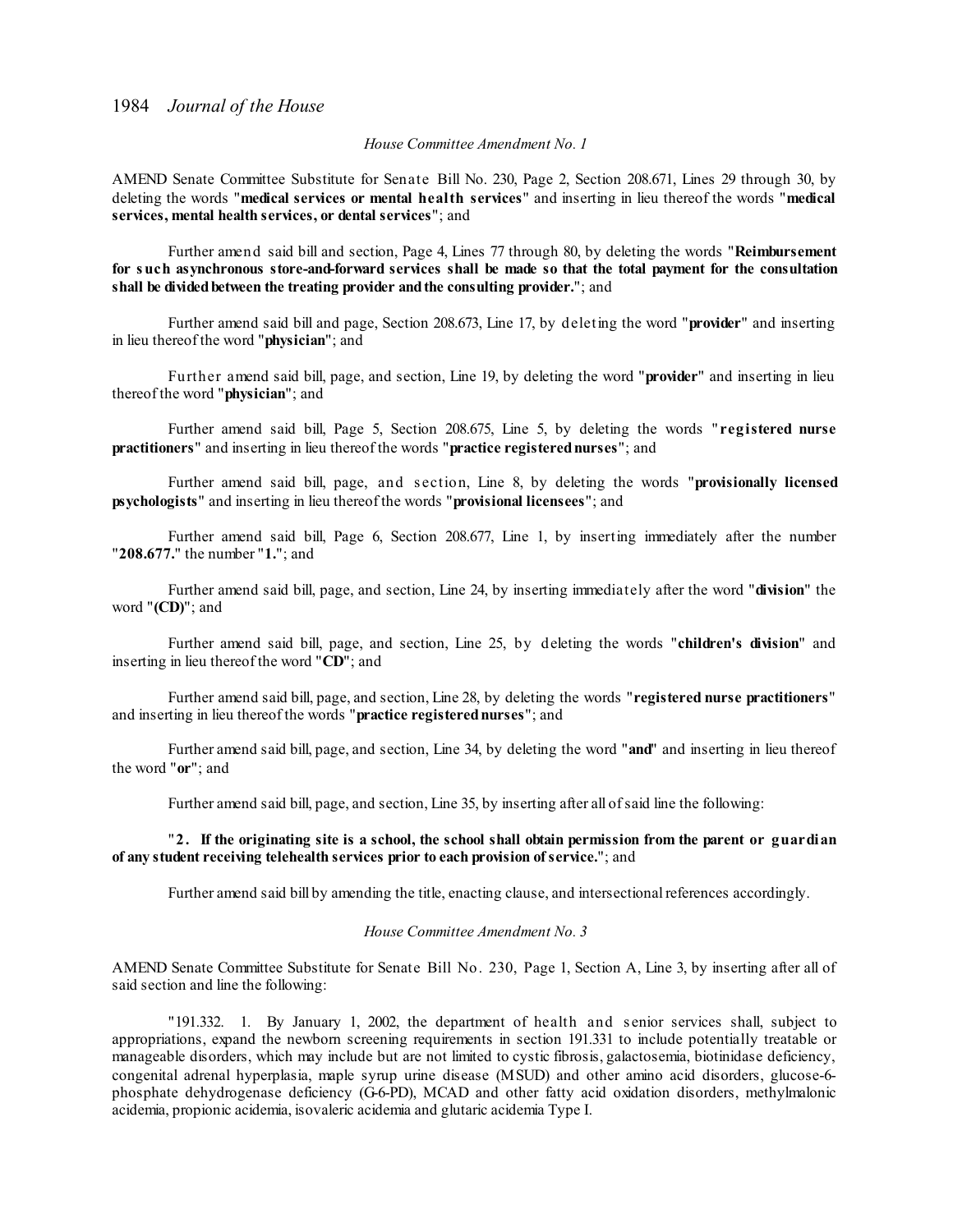### 2. **By January 1, 2016, the department of health and senior services shall, subject to appropriations, expand the newborn screening requirements in section 191.331 to include severe combined immunodeficiency (SCID), also known as bubble boy disease.**

**3.** The department of health and senior services may promulgate rules to implement the provisions of this section. No rule or portion of a rule promulgated pursuant to the authority of this section shall become effective unless it has been promulgated pursuant to chapter 536."; and

Further amend said bill by amending the title, enacting clause, and intersectional references accordingly.

## **Committee on Public Safety and Emergency Preparedness**, Chairman Rhoads reporting:

Mr. Speaker: Your Committee on Public Safety and Emergency Preparedness, to which was referred **SB 561**, begs leave to report it has examined the same and recommends that it **Do Pass with House Committee Amendment No. 2** and **House Committee Amendment No. 3**, and pursuant to Rule 27(13) be referred to the Select Committee on State and Local Governments.

#### *House Committee Amendment No. 2*

AMEND Senate Bill No. 561, Page 1, In the Title, Line 3, by deleting the words "the county in which certain offenses are prosecuted" and inserting in lieu thereof the words "public safety"; and

Further amend said bill and page, Section A, Line 2, by inserting immediately after all of s aid line the following:

"43.545. The state highway patrolshall include **[**in its voluntary system of reporting for compilation in the "Crime in Missouri"**]** all reported incidents of domestic violence**,** as defined in section 455.010, whether or not an arrest is made**, in its system of reporting for compilation in the annual crime report published under section 43.505**. All incidents shall be reported on forms provided by the highway patrol and in a manner prescribed by the patrol.

195.010. The following words and phrases as us ed in this chapter and chapter 579, unless the context otherwise requires, mean:

(1) "Addict", a person who habitually uses one or more controlled substances to such an extent as to create a tolerance forsuch drugs, and who does not have a medical need forsuch drugs, or who is so far addicted to the use ofsuch drugs as to have lost the power ofself-control with reference to his or her addiction;

(2) "Administer", to apply a controlled substance, whether by injection, inhalation, ingestion, or any other means, directly to the body of a patient or research subject by:

- (a) A practitioner (or, in his or her presence, by his or her authorized agent); or
- (b) The patient or research subject at the direction and in the presence of the practitioner;

(3) "Agent", an authorized person who acts on behalf of or at the direction of a manufacturer, distributor, or dispenser. The term does not include a common or contract carrier, public warehouseman, or employee of the carrier or warehouseman while acting in the usual and lawful course of the carrier's or warehouseman's business;

(4) "Attorney for the state", any prosecuting attorney, circuit attorney, or attorney general authorized to investigate, commence and prosecute an action under this chapter;

(5) "Controlled substance" , a drug, substance, or immediate precursor in Schedules I through V listed in this chapter. The term includes an altered state of a drug or substance listed in Schedules I through V **absorbedinto the human body**;

(6) "Controlled substance analogue", a substance the chemicalstructure of which is substantially similar to the chemical structure of a controlled substance in Schedule I or II and:

(a) Which has a stimulant, depressant, or hallucinogenic effect on the central nervous systemsubstantially similar to the stimulant, depressant, or hallucinogenic effect on the central nervous system of a controlled substance included in Schedule I or II; or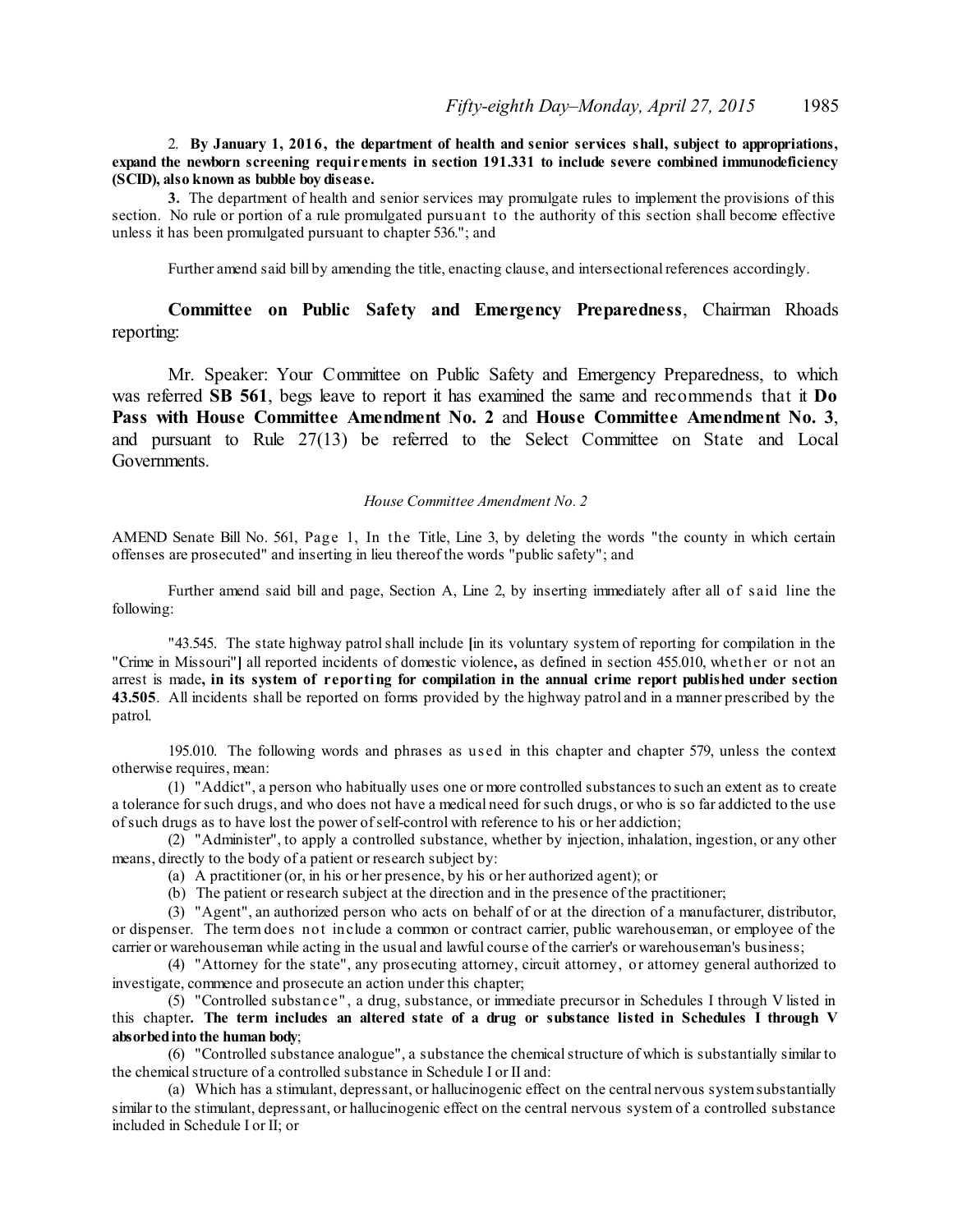(b) With respect to a particular individual, which that individual represents or intends to have a stimulant, depressant, or hallucinogenic effect on the central nervous systemsubstantially similar to the stimulant, depressant, or hallucinogenic effect on the central nervous system of a controlled substance included in Schedule I or II. The term does not include a controlled substance; any substance for which there is an approved new drug application; any substance for which an exemption is in effect for investigational use, for a particular person, under Section 505 of the federal Food, Drug and Cosmetic Act (21 U.S.C. Section 355) to the extent conduct with res pect to the substance is pursuant to the exemption; or any substance to the extent not intended for human consumption before such an exemption takes effect with respect to the substance;

(7) "Counterfeit substance", a controlled substance which, or the container or labeling of which, without authorization, bears the trademark, trade name, or other identifying mark, imprint, number or device, or any likeness thereof, of a manufacturer, distributor, or dispenser other than the person who in fact manufactured, distributed, or dispensed the substance;

(8) "Deliver" or "delivery", the actual, constructive, or attempted transfer from one pers on to another of drug paraphernalia or of a controlled substance, or an imitation controlled substance, whether or not there is an agency relationship, and includes a sale;

(9) "Dentist", a person authorized by law to practice dentistry in this state;

(10) "Depressant orstimulant substance":

(a) A drug containing any quantity of barbituric acid or any of the salts of barbituric acid or any derivative of barbituric acid which has been designated by the United States Secretary of Health and Human Services as habit forming under 21 U.S.C. Section 352(d);

(b) A drug containing any quantity of:

a. Amphetamine or any of its isomers;

b. Any salt of amphetamine or any salt of an isomer of amphetamine; or

c. Any substance the United States Attorney General, after investigation, has found to be, and by regulation designated as, habit forming because of its stimulant effect on the central nervous system;

(c) Lysergic acid diethylamide; or

(d) Any drug containing any quantity of a substance that the United States Attorney General, after investigation, has found to have, and by regulation designated as having, a potential for abus e because of its depressant orstimulant effect on the central nervous systemor its hallucinogenic effect;

(11) "Dispense", to deliver a narcotic or controlled dangerous drug to an ultimate user or research subject by or pursuant to the lawful order of a practitioner including the prescribing, administering, packaging, labeling, or compounding necessary to prepare the substance for such delivery. "Dispenser" means a practitioner who dispenses;

(12) "Distribute", to deliver other than by administering or dispensing a controlled substance;

- (13) "Distributor", a person who distributes;
- (14) "Drug":

(a) Substances recognized as drugs in the official United States Pharmacopoeia, Official Homeopathic Pharmacopoeia of the United States, or Official National Formulary, or any supplement to any of them;

(b) Substances intended for use in the diagnosis, cure, mitigation, treatment or prevention of disease in humans or animals;

(c) Substances, other than food, intended to affect the structure or any function of the body of humans or animals; and

(d) Substances intended for use as a component of any article specified in this subdivision. It does not include devices or their components, parts or accessories;

(15) "Drug-dependent person", a person who is using a controlled substance and who is in a state of psychic or physical dependence, or both, arising from the use of such substance on a continuous basis. Drug dependence is characterized by behavioral and other responses which include a strong compulsion to take the substance on a continuous basis in order to experience its psychic effects or to avoid the discomfort caused by its absence;

(16) "Drug enforcement agency", the Drug Enforcement Administration in the United States Department ofJustice, or its successor agency;

(17) "Drug paraphernalia", all equipment, products, substances and materials of any kind which are used, intended for use, or designed for use, in planting, propagating, cultivating, growing, harvesting, manufacturing, compounding, converting, producing, processing, preparing, storing, containing, concealing, injecting, ingesting, inhaling, or otherwise introducing into the human body a controlled substance or an imitation controlled substance in violation of this chapter or chapter 579. It includes, but is not limited to: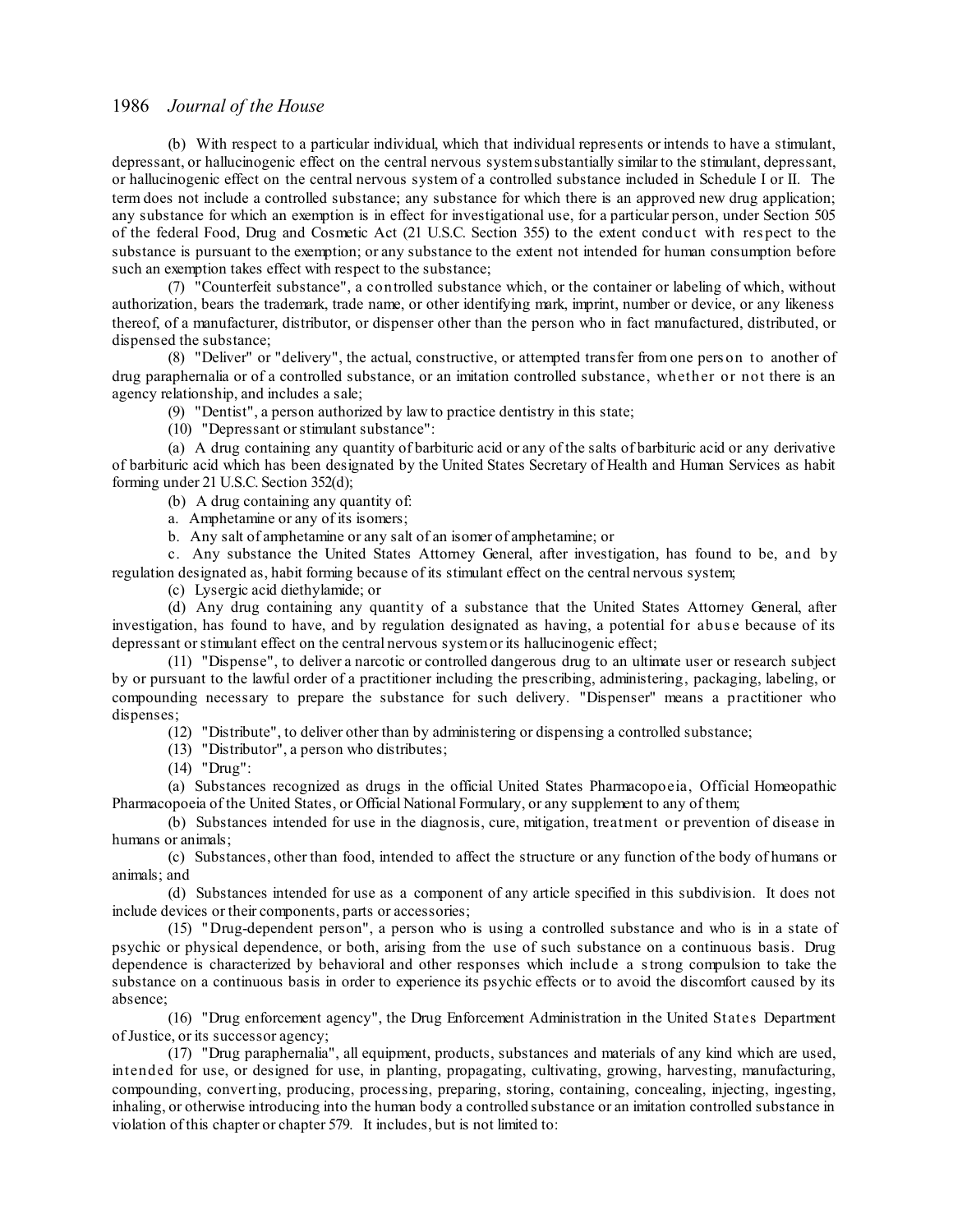(a) Kits used, intended for use, or designed for use in planting, propagating, cultivating, growing or harvesting of any species of plant which is a controlled substance or from which a controlled substance can be derived;

(b) Kits used, intended for use, or designed for use in manufacturing, compounding, converting, producing, processing, or preparing controlled substances or imitation controlled substances;

(c) Isomerization devices used, intended for use, or designed for use in increasing the potency of any species of plant which is a controlled substance or an imitation controlled substance:

(d) Testing equipment used, intended for use, or designed for use in identifying, or in analyzing the strength, effectiveness or purity of controlled substances or imitation controlled substances;

(e) Scales and balances used, intended for use, or designed for use in weighing or measuring controlled substances or imitation controlled substances;

(f) Dilutents and adulterants, such as quinine hydrochloride, mannitol, mannite, dextrose and lactose, used, intended for use, or designed for use in cutting controlled substances or imitation controlled substances;

(g) Separation gins and sifters used, intended for use, or designed for use in removing twigs and seeds from, or in otherwise cleaning or refining, marijuana;

(h) Blenders, bowls, containers,spoons and mixing devices used, intended for use, or designed for use in compounding controlled substances or imitation controlled substances;

(i) Capsules, balloons, envelopes and other containers used, intended for use, or designed for use in packaging small quantities of controlled substances or imitation controlled substances;

(j) Containers and other objects used, intended for use, or designed for use in storing or concealing controlled substances or imitation controlled substances;

(k) Hypodermic syringes, needles and other objects used, intended for use, or designed for use in parenterally injecting controlled substances or imitation controlled substances into the human body;

(l) Objects used, intended for use, or designed for use in ingesting, inhaling, or otherwise introducing marijuana, cocaine, hashish, or hashish oil into the human body, such as:

a. Metal, wooden, acrylic, glass, stone, plastic, or ceramic pipes with or without screens, permanent screens, hashish heads, or punctured metal bowls;

b. Water pipes;

- c. Carburetion tubes and devices;
- d. Smoking and carburetion masks;

e. Roach clips meaning objects used to hold burning material, such as a marijuana cigarette, that has become too small or too short to be held in the hand;

f. Miniature cocaine spoons and cocaine vials;

- g. Chamber pipes;
- h. Carburetor pipes;
- i. Electric pipes;
- j. Air-driven pipes;
- k. Chillums;

l. Bongs;

m. Ice pipes or chillers;

(m) Substances used, intended for use, or designed for use in the manufacture of a controlled substance; In determining whether an object, product, substance or material is drug paraphernalia, a court or other authority should consider, in addition to all other logically relevant factors, the following:

a. Statements by an owner or by anyone in control of the object concerning its use;

b. Prior convictions, if any, of an owner, or of anyone in control of the object, under any state or federal law relating to any controlled substance or imitation controlled substance;

c. The proximity of the object, in time and space, to a direct violation of this chapter or chapter 579;

d. The proximity of the object to controlled substances or imitation controlled substances;

e. The existence of any residue of controlled substances or imitation controlled substances on the object;

f. Direct or circumstantial evidence of the intent of an owner, or of anyone in control of the object, to deliver it to persons who he or she knows, or should reasonably know, intend to use the object to facilitate a violation of this chapter or chapter 579; the innocence of an owner, or of anyone in control of the object, as to direct violation of this chapter or chapter 579 shall not prevent a finding that the object is intended for use, or designed for use as drug paraphernalia;

g. Instructions, oral or written, provided with the object concerning its use;

h. Descriptive materials accompanying the object which explain or depict its use;

i. National or local advertising concerning its use;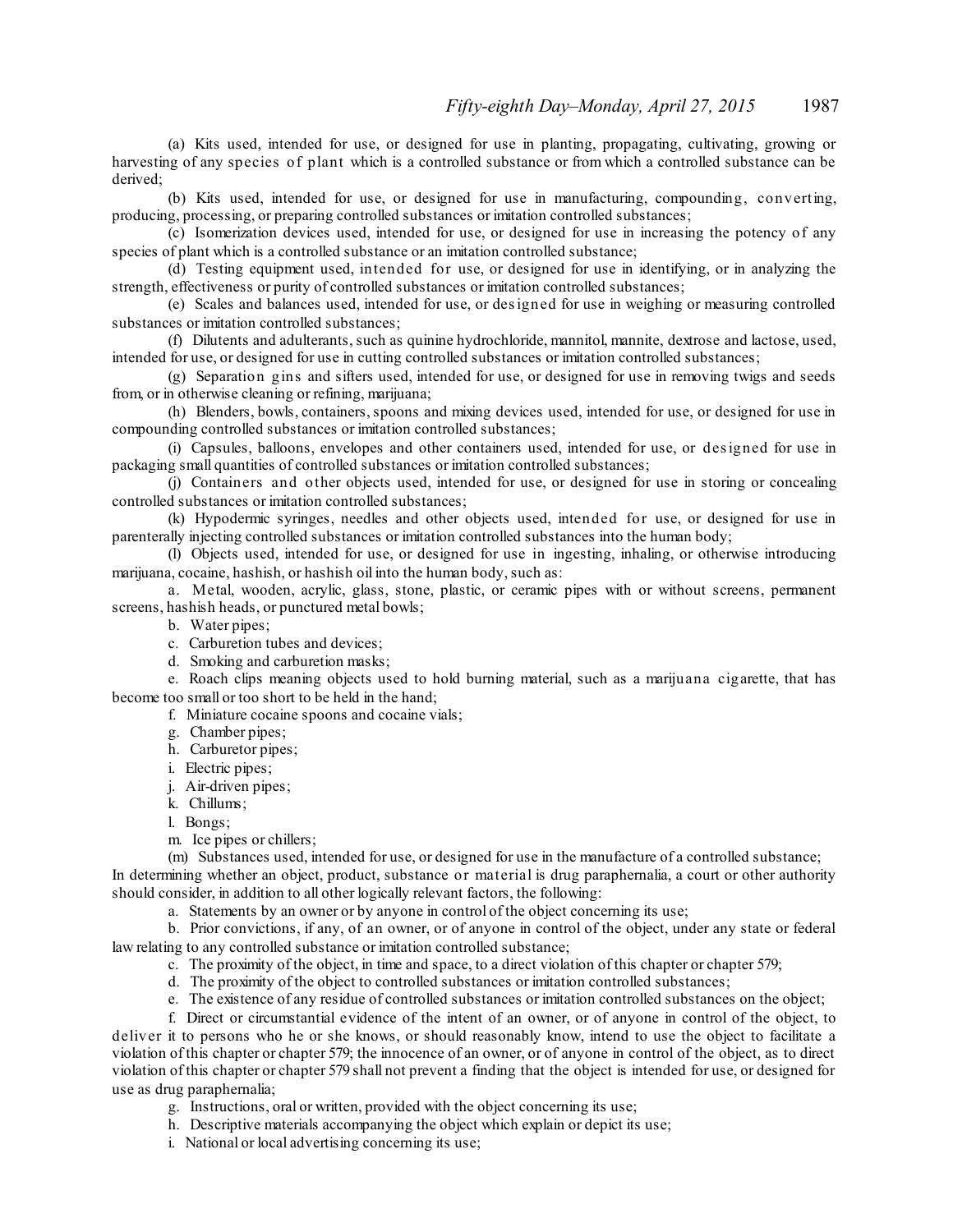j. The manner in which the object is displayed forsale;

k. Whether the owner, or anyone in control of the object, is a legitimate supplier of like or related items to the community, such as a licensed distributor or dealer of tobacco products;

l. Direct or circumstantial evidence of the ratio of sales of the object to the total sales of the business enterprise;

m. The existence and scope of legitimate uses for the object in the community;

n. Expert testimony concerning its use;

o. The quantity, formor packaging of the product, substance or material in relation to the quantity, formor packaging associated with any legitimate use for the product, substance or material;

(18) "Federal narcotic laws", the laws of the United States relating to controlled substances;

(19) "Hospital", a place devoted primarily to the maintenance and operation of facilities for the diagnosis, treatment or care, for not less than twenty-four hours in any week, of three or more nonrelated individuals suffering from illness, disease, injury, deformity or other abnormal physical conditions; or a place devoted primarily to provide, for not less than twenty-four consecutive hours in any week, medical or nursing care for three or more nonrelated individuals. The term "hospital" does not include convalescent, nursing, shelter or boarding homes as defined in chapter 198;

(20) "Immediate precursor", a substance which:

(a) The state department of health and seniorservices has found to be and by rule designates as being the principal compound commonly used or produced primarily for use in the manufacture of a controlled substance;

(b) Is an immediate chemical intermediary used or likely to be used in the manufacture of a controlled substance; and

(c) The control of which is necessary to prevent, curtail or limit the manufacture of the controlled substance;

(21) "Imitation controlled substance", a substance that is not a controlled substance, which by dosage unit appearance (including color, shape, size and markings), or by representations made, would lead a reasonable person to believe that the substance is a controlled substance. In determining whether the substance is an imitation controlled substance the court or authority concerned should consider, in addition to all other logically relevant factors, the following:

(a) Whether the substance was approved by the federal Food and Drug Administration for over-thecounter (nonprescription or nonlegend) sales and was sold in the federal Food and Drug Administration approved package, with the federal Food and Drug Administration approved labeling information;

(b) Statements made by an owner or by anyone else in control of the substance concerning the nature of the substance, or its use or effect;

(c) Whether the substance is packaged in a manner normally used for illicit controlled substances;

(d) Prior convictions, if any, of an owner, or anyone in control of the object, under state or federal law related to controlled substances or fraud;

(e) The proximity of the substances to controlled substances;

(f) Whether the consideration tendered in exchange for the noncontrolled substance substantially exceeds the reasonable value of the substance considering the actual chemical composition of the substance and, where applicable, the price at which over-the-counter substances of like chemical composition sell. An imitation controlled substance does not include a placebo or registered investigational drug either of which was manufactured, distributed, possessed or delivered in the ordinary course of professional practice or research;

(22) "Laboratory", a laboratory approved by the department of health and seniorservices as proper to be entrusted with the custody of controlled substances but does not include a pharmacist who compounds controlled substances to be sold or dispensed on prescriptions;

(23) "Manufacture", the production, preparation, propagation, compounding or processing of drug paraphernalia or of a controlled substance, or an imitation controlled substance, either directly or by extraction from substances of natural origin, or independently by means of chemical synthesis, or by a combination of extraction and chemical synthesis, and includes any packaging or repackaging of the s ubstance or labeling or relabeling of its container. This term does not include the preparation or compounding of a controlled substance or an imitation controlled substance or the preparation, compounding, packaging or labeling of a narcotic or dangerous drug:

(a) By a practitioner as an incident to his or her administering or dispensing of a controlled substance or an imitation controlled substance in the course of his or her professional practice, or

(b) By a practitioner or his or her authorized agent under his or hersupervision, for the purpose of, or as an incident to, research, teaching or chemical analysis and not forsale;

(24) "Marijuana", all parts of the plant genus Cannabis in any species or form thereof, including, but not limited to Cannabis Sativa L., Cannabis Indica, Cannabis Americana, Cannabis Ruderalis, and Cannabis Gigantea,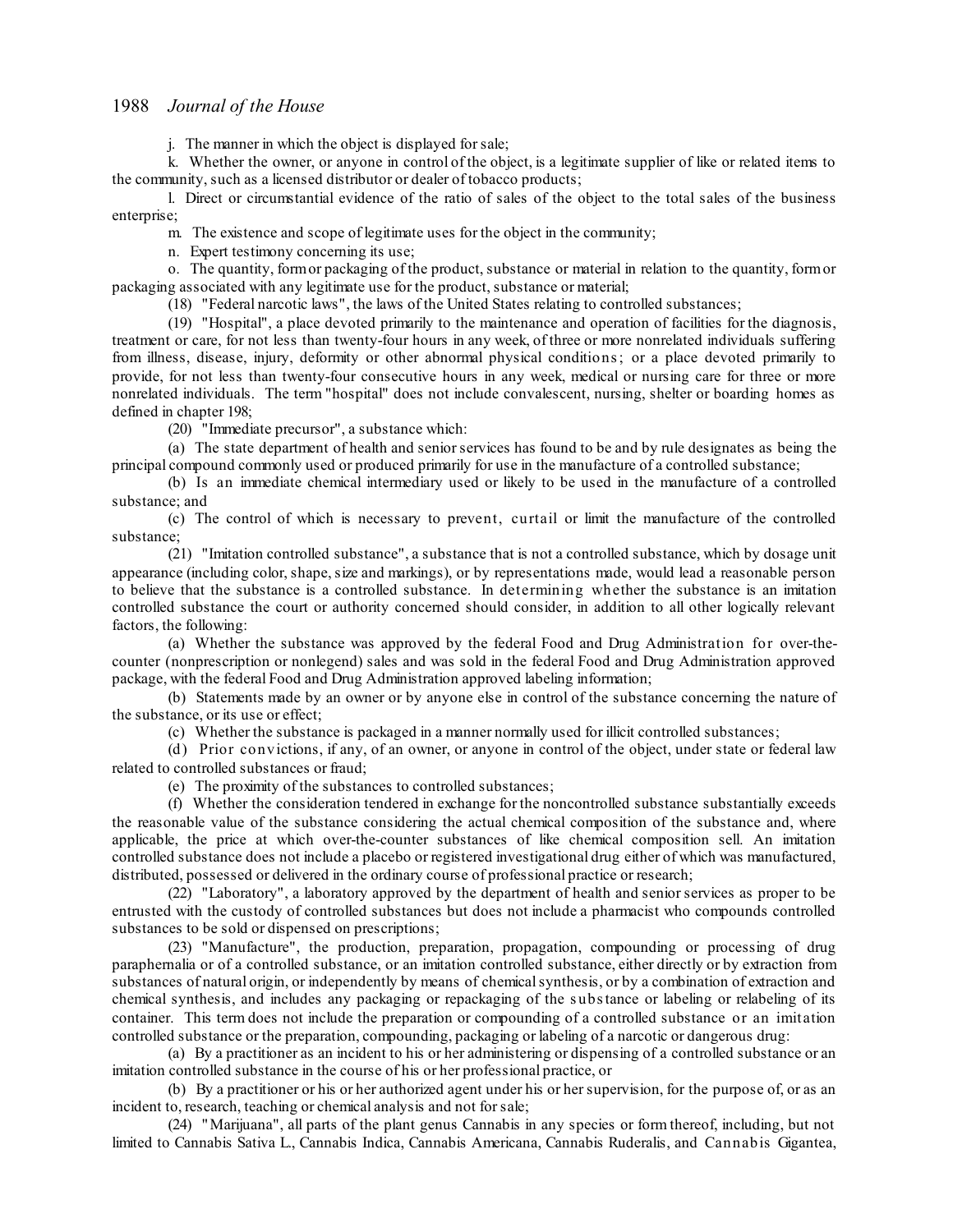whether growing or not, the seeds thereof, the resin extracted from any part of the plant; and every compound, manufacture, salt, derivative, mixture, or preparation of the plant, its seeds or resin. It does not include the mature stalks of the plant, fiber produced from the stalks, oil or cake made fromthe seeds of the plant, any other compound, manufacture, salt, derivative, mixture or preparation of the mature stalks (except the resin extracted therefrom), fiber, oil or cake, or the sterilized seed of the plant which is incapable of germination;

(25) "Methamphetamine precursor drug", any drug containing ephedrine, pseudoephedrine, phenylpropanolamine, or any of their salts, optical isomers, or salts of optical isomers;

(26) "Narcotic drug", any of the following, whether produced directly or indirectly by extraction from substances of vegetable origin, or independently by means of chemicalsynthesis, or by a combination of extraction and chemical analysis:

(a) Opium, opiate, and any derivative, of opium or opiate, including their isomers, esters, ethers, salts, and salts of isomers, esters, and ethers, whenever the existence of the isomers, esters, ethers, and salts is possible within the specific chemical designation. The termdoes not include the isoquinoline alkaloids of opium;

(b) Coca leaves, but not including extracts of coca leaves fromwhich cocaine, ecgonine, and derivatives of ecgonine or their salts have been removed;

(c) Cocaine or any salt, isomer, orsalt of isomer thereof;

(d) Ecgonine, or any derivative, salt, isomer, orsalt of isomer thereof;

(e) Any compound, mixture, or preparation containing any quantity of any substance referred to in paragraphs (a) to (d) of this subdivision;

(27) "Official written order", an order written on a form provided for that purpose by the United States Commissioner of Narcotics, under any laws of the United States making provision therefor, if such order forms are authorized and required by federal law, and if no such order form is provided, then on an official form provided for that purpose by the department of health and senior services;

(28) "Opiate", any substance having an addiction-forming or addiction-s ustaining liability similar to morphine or being capable of conversion into a drug having addiction-forming or addiction-sustaining liability. The term includes its racemic and levorotatory forms. It does not include, unless specifically controlled under section 195.017, the dextrorotatory isomer of 3-methoxy-n-methyl-morphinan and its salts (dextromethorphan);

(29) "Opiumpoppy", the plant of the species PapaversomniferumL., except its seeds;

(30) "Over-the-countersale", a retailsale licensed pursuant to chapter 144 of a drug other than a controlled substance;

(31) "Person", an individual, corporation, government or governmental subdivision or agency, business trust, estate, trust, partnership, joint venture, association, or any other legal or commercial entity;

(32) "Pharmacist", a licensed pharmacist as defined by the laws of this state, and where the context s o requires, the owner of a store or other place of business where controlled substances are compounded or dispensed by a licensed pharmacist; but nothing in this chapter shall be construed as conferring on a pers on who is not registered nor licensed as a pharmacist any authority, right or privilege that is not granted to him by the pharmacy laws of this state;

(33) "Poppy straw", all parts, except the seeds, of the opiumpoppy, after mowing;

(34) "Possessed" or "possessing a controlled substance", a person,with the knowledge ofthe presence and nature of a substance, has actual or constructive possession of the substance. A person has actual possession if he has the substance on his or her person or within easy reach and convenient control. A person who, although not in actual possession, has the power and the intention at a given time to exercise dominion or control over the substance either directly or through another person or persons is in constructive possession of it. Possession may also be sole or joint. If one pers on alone has possession of a substance possession is sole. If two or more persons share possession of a substance, possession is joint;

(35) "Practitioner", a physician, dentist, optometrist, podiatrist, veterinarian, scientific investigator, pharmacy, hospital or other person licensed, registered or otherwise permitted by this state to distribute, dispense, conduct research with respect to or administer or to use in teaching or chemical analysis, a controlled substance in the course of professional practice or research in this state, or a pharmacy, hospital or other institution licensed, registered, or otherwise permitted to distribute, dispense, conduct research with respect to or administer a controlled substance in the course of professional practice or research;

(36) "Production", includes the manufacture, planting, cultivation, growing, or harvesting of drug paraphernalia or of a controlled substance or an imitation controlled substance;

(37) "Registry number", the number assigned to each pers on registered under the federal controlled substances laws;

(38) "Sale", includes barter, exchange, or gift, or offer therefor, and each such transaction made by any person, whether as principal, proprietor, agent, servant or employee;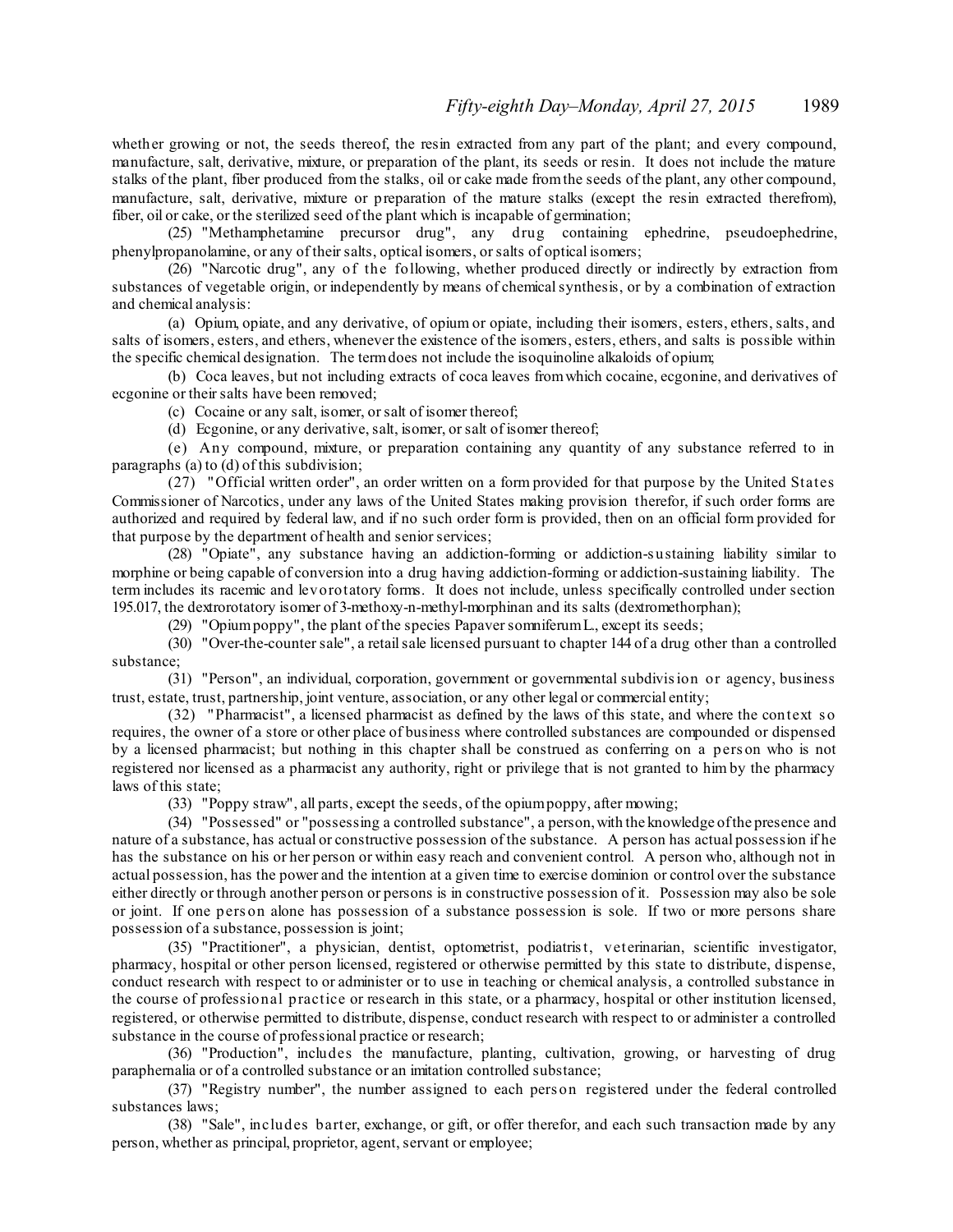(39) "State" when applied to a part of the United States, includes any state, district, commonwealth, territory, insular possession thereof, and any area subject to the legal authority of the United States of America;

(40) "Synthetic cannabinoid"**[**,**]** includes unless specifically excepted or unless listed in another schedule, any natural orsynthetic material, compound, mixture, or preparation that contains any quantity of a substance that is a cannabinoid receptor agonist, including but not limited to any substance listed in paragraph (ll) of subdivision (4) of subsection 2 of section 195.017 and any analogues; homologues; isomers, whether optical, positional, or geometric; esters; ethers; salts; and salts of isomers, esters, and ethers,whenever the existence of the isomers, esters, ethers, or salts is possible within the specific chemical designation, however, it shall not include any approved pharmaceutical authorized by the United States Food and Drug Administration;

(41) "Ultimate user", a person who lawfully possesses a controlled substance or an imitation controlled substance for his or her own use or for the use of a member of his or her household or immediate family, regardless of whether they live in the same household, or for administering to an animal owned by him or by a member of his or her household. For purposes of this section, the phrase "immediate family" means a husband, wife, parent, child, sibling, stepparent, stepchild, stepbrother, stepsister, grandparent, or grandchild;

(42) "Wholesaler", a person who supplies drug paraphernalia or controlled substances or imitation controlled substances that he himself has not produced or prepared, on official written orders, but not on prescriptions.

195.010. The following words and phrases as used in sections 195.005 to 195.425, unless the context otherwise requires, mean:

(1) "Addict", a person who habitually uses one or more controlled substances to such an extent as to create a tolerance forsuch drugs, and who does not have a medical need forsuch drugs, or who is so far addicted to the use ofsuch drugs as to have lost the power ofself-control with reference to his addiction;

(2) "Administer", to apply a controlled substance, whether by injection, inhalation, ingestion, or any other means, directly to the body of a patient or research subject by:

- (a) A practitioner (or, in his presence, by his authorized agent); or
- (b) The patient or research subject at the direction and in the presence of the practitioner;

(3) "Agent", an authorized person who acts on behalf of or at the direction of a manufacturer, distributor, or dis penser. The term does not include a common or contract carrier, public warehouseman, or employee of the carrier or warehouseman while acting in the usual and lawful course of the carrier's or warehouseman's business;

(4) "Attorney for the state", any prosecuting attorney, circuit attorney, or attorney general authorized to investigate, commence and prosecute an action under sections 195.005 to 195.425;

(5) "Controlled substance", a drug, substance, or immediate precursor in Schedules I through V listed in sections 195.005 to 195.425**. The term includes an altered state of a drug or substance listed in Schedules I through V absorbedinto the human body**;

(6) "Controlled substance analogue", a substance the chemicalstructure of which is substantially similar to the chemical structure of a controlled substance in Schedule I or II and:

(a) Which has a stimulant, depressant, or hallucinogenic effect on the central nervous systemsubstantially similar to the stimulant, depressant, or hallucinogenic effect on the central nervous systemof a controlled substance included in Schedule I or II; or

(b) With respect to a particular individual, which that individualrepresents or intends to have a stimulant, depressant, or hallucinogenic effect on the central nervous systemsubstantially similar to the stimulant, depressant, or hallucinogenic effect on the central nervous system of a controlled substance included in Schedule I or II. The term does not include a controlled substance; any substance for which there is an approved new drug application; any substance for which an exemption is in effect for investigational use, for a particular person, under Section 505 of the federal Food, Drug and Cosmetic Act (21 U.S.C. 355) to the extent conduct with respect to the substance is pursuant to the exemption; or any substance to the extent not intended for human consumption before such an exemption takes effect with respect to the substance;

(7) "Counterfeit substance", a controlled substance which, or the container or labeling of which, without authorization, bears the trademark, trade name, or other identifying mark, imprint, number or device, or any likeness thereof, of a manufacturer, distributor, or dispenser other than the person who in fact manufactured, distributed, or dispensed the substance;

(8) "Deliver" or "delivery", the actual, constructive, or attempted transfer from one person to another of drug paraphernalia or of a controlled substance, or an imitation controlled substance, whether or not there is an agency relationship, and includes a sale;

- (9) "Dentist", a person authorized by law to practice dentistry in this state;
- (10) "Depressant orstimulant substance":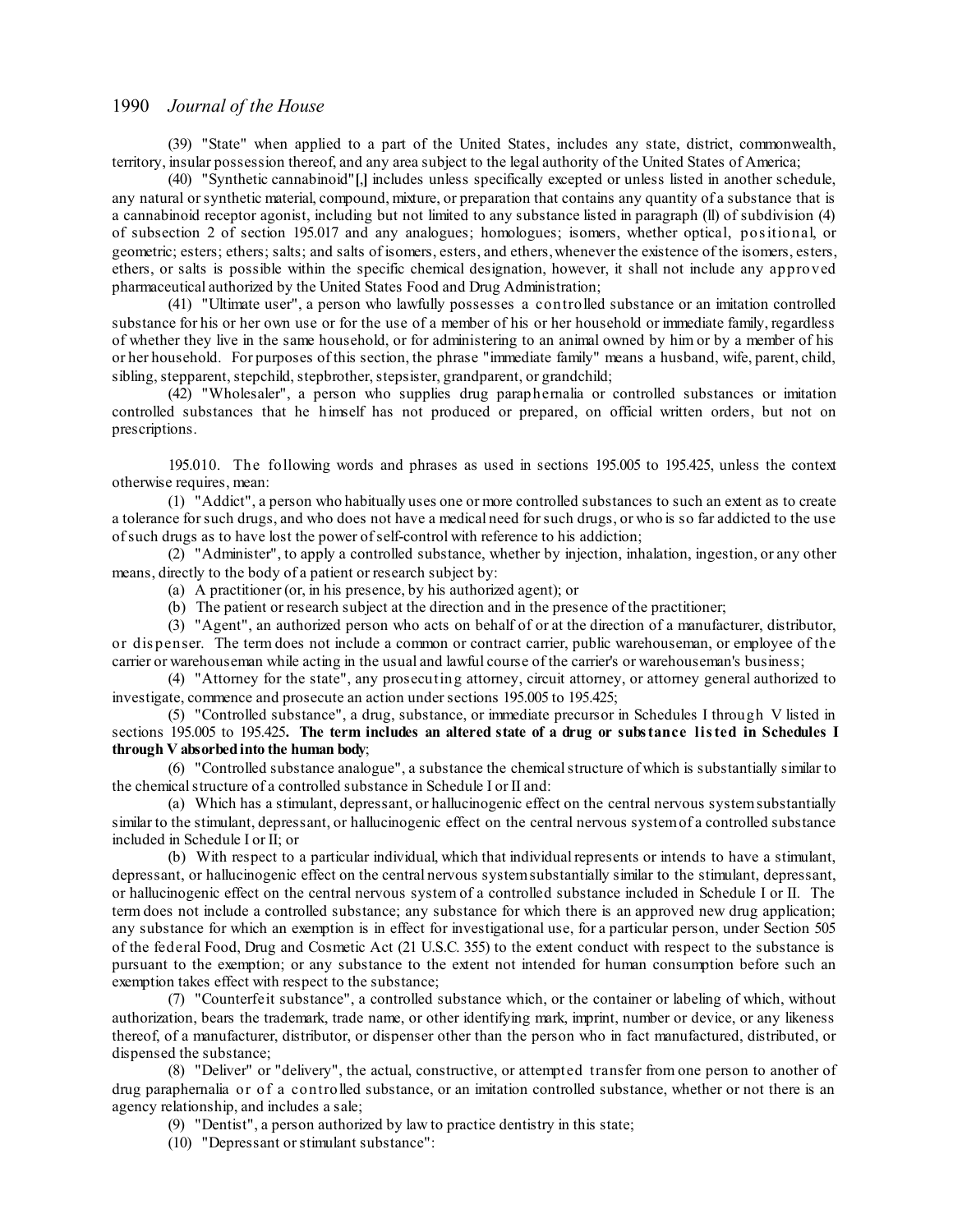(a) A drug containing any quantity of barbituric acid or any of the salts of barbituric acid or any derivative of barbituric acid which has been designated by the United States Secretary of Health and Human Services as habit forming under 21 U.S.C. 352(d);

(b) A drug containing any quantity of:

a. Amphetamine or any of its isomers;

b. Any salt of amphetamine or any salt of an isomer of amphetamine; or

c. Any substance the United States Attorney General, after investigation, has found to be, and by regulation designated as, habit forming because of its stimulant effect on the central nervous system;

(c) Lysergic acid diethylamide; or

(d) Any drug containing any quantity of a substance that the United States Attorney General, after investigation, has found to have, and by regulation designated as having, a potential for abuse because of its depressant orstimulant effect on the central nervous systemor its hallucinogenic effect;

(11) "Dispense", to deliver a narcotic or controlled dangerous drug to an ultimate user or research subject by or pursuant to the lawful order of a practitioner including the pres cribing, administering, packaging, labeling, or compounding necessary to prepare the substance for such delivery. "Dispenser" means a practitioner who dispenses;

(12) "Distribute", to deliver other than by administering or dispensing a controlled substance;

(13) "Distributor", a person who distributes;

(14) "Drug":

(a) Substances recognized as drugs in the official United States Pharmacopoeia, Official Homeopathic Pharmacopoeia of the United States, or Official National Formulary, or any supplement to any of them;

(b) Substances intended for use in the diagnosis, cure, mitigation, treatment or prevention of disease in humans or animals;

(c) Substances, other than food, intended to affect the structure or any function of the body of humans or animals; and

(d) Substances intended for use as a component of any article specified in this subdivision. It does not include devices or their components, parts or accessories;

(15) "Drug-dependent person", a person who is using a controlled substance and who is in a state of psychic or physical dependence, or both, arising from the use of such substance on a continuous basis. Drug dependence is characterized by behavioral and other responses which include a strong compulsion to take the substance on a continuous basis in order to experience its psychic effects or to avoid the discomfort caused by its absence;

(16) "Drug enforcement agency", the Drug Enforcement Administration in the United States Department ofJustice, or its successor agency;

(17) "Drug paraphernalia", all equipment, products, substances and materials of any kind which are used, intended for use, or designed for use, in planting, propagating, cultivating, growing, harvesting, manufacturing, compounding, converting, producing, processing, preparing, storing, containing, concealing, injecting, ingesting, inhaling, or otherwise introducing into the human body a controlled substance or an imitation controlled substance in violation ofsections 195.005 to 195.425. It includes, but is not limited to:

(a) Kits used, intended for use, or designed for use in planting, propagating, cultivating, growing or harvesting of any species of plant which is a controlled substance or from which a controlled substance can be derived;

(b) Kits used, intended for use, or designed for use in manufacturing, compounding, converting, producing, processing, or preparing controlled substances or imitation controlled substances;

(c) Isomerization devices used, intended for use, or designed for use in increasing the potency of any species of plant which is a controlled substance or an imitation controlled substance;

(d) Testing equipment us ed, intended for use, or designed for use in identifying, or in analyzing the strength, effectiveness or purity of controlled substances or imitation controlled substances;

(e) Scales and balances used, intended for use, or designed for use in weighing or measuring controlled substances or imitation controlled substances;

(f) Dilutents and adulterants, such as quinine hydrochloride, mannitol, mannite, dextrose and lactose, used, intended for use, or designed for use in cutting controlled substances or imitation controlled substances;

(g) Separation gins and sifters used, intended for use, or designed for use in removing twigs and s eeds from, or in otherwise cleaning or refining, marijuana;

(h) Blenders, bowls, containers, spoons and mixing devices used, intended for use, or designed for use in compounding controlled substances or imitation controlled substances;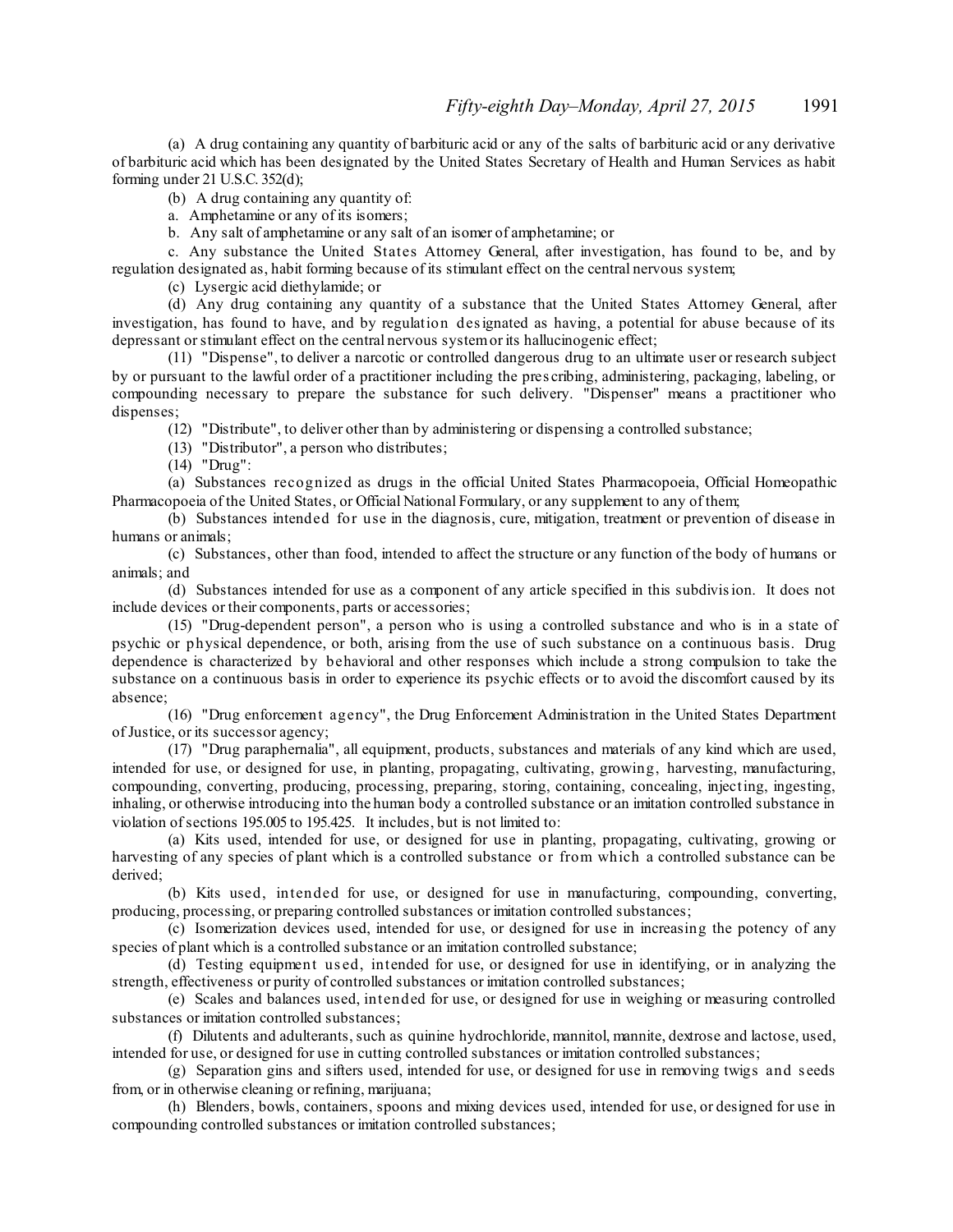(i) Capsules, balloons, envelopes and other containers used, intended for use, or designed for use in packaging small quantities of controlled substances or imitation controlled substances;

(j) Containers and other objects used, intended for use, or designed for use in storing or concealing controlled substances or imitation controlled substances;

(k) Hypodermic syringes, needles and other objects used, intended for use, or designed for us e in parenterally injecting controlled substances or imitation controlled substances into the human body;

(l) Objects used, intended for use, or designed for use in ingesting, inhaling, or otherwise introducing marijuana, cocaine, hashish, or hashish oil into the human body, such as:

a. Metal, wooden, acrylic, glass, stone, plastic, or ceramic pipes with or without screens, permanent screens, hashish heads, or punctured metal bowls;

b. Water pipes;

c. Carburetion tubes and devices;

d. Smoking and carburetion masks;

e. Roach clips meaning objects used to hold burning material, such as a marijuana cigarette, that has become too small or too short to be held in the hand;

f. Miniature cocaine spoons and cocaine vials;

- g. Chamber pipes;
- h. Carburetor pipes;
- i. Electric pipes;
- j. Air-driven pipes;
- k. Chillums;

l. Bongs;

m. Ice pipes or chillers;

(m) Substances used, intended for use, or designed for use in the manufacture of a controlled substance; In determining whether an object, product, substance or material is drug paraphernalia, a court or other authority should consider, in addition to all other logically relevant factors, the following:

a. Statements by an owner or by anyone in control of the object concerning its use;

b. Prior convictions, if any, of an owner, or of anyone in control of the object, under any state or federal law relating to any controlled substance or imitation controlled substance;

c. The proximity of the object, in time and space, to a direct violation ofsections 195.005 to 195.425;

d. The proximity of the object to controlled substances or imitation controlled substances;

e. The existence of any residue of controlled substances or imitation controlled substances on the object;

f. Direct or circumstantial evidence of the intent of an owner, or of anyone in control of the object, to deliver it to persons who he knows, or should reasonably know, intend to use the object to facilitate a violation of sections 195.005 to 195.425; the innocence of an owner, or of anyone in control of the object, as to direct violation ofsections 195.005 to 195.425 shall not prevent a finding that the object is intended for use, or designed for use as drug paraphernalia;

- g. Instructions, oral or written, provided with the object concerning its use;
- h. Descriptive materials accompanying the object which explain or depict its use;

i. National or local advertising concerning its use;

j. The manner in which the object is displayed forsale;

k. Whether the owner, or anyone in control of the object, is a legitimate supplier of like or related items to the community, such as a licensed distributor or dealer of tobacco products;

l. Direct or circumstantial evidence of the ratio of sales of the object to the total sales of the business enterprise;

m. The existence and scope of legitimate uses for the object in the community;

n. Expert testimony concerning its use;

o. The quantity, formor packaging of the product, substance or material in relation to the quantity, formor packaging associated with any legitimate use for the product, substance or material;

(18) "Federal narcotic laws", the laws of the United States relating to controlled substances;

(19) "Hospital", a place devoted primarily to the maintenance and operation of facilities for the diagnosis, treatment or care, for not less than twenty-four hours in any week, of three or more nonrelated individuals suffering from illness, diseas e, injury, deformity or other abnormal physical conditions; or a place devoted primarily to provide, for not less than twenty-four consecutive hours in any week, medical or nursing care for three or more nonrelated individuals. The term "hospital" does not include convalescent, nursing, shelter or boarding homes as defined in chapter 198;

(20) "Immediate precursor", a substance which: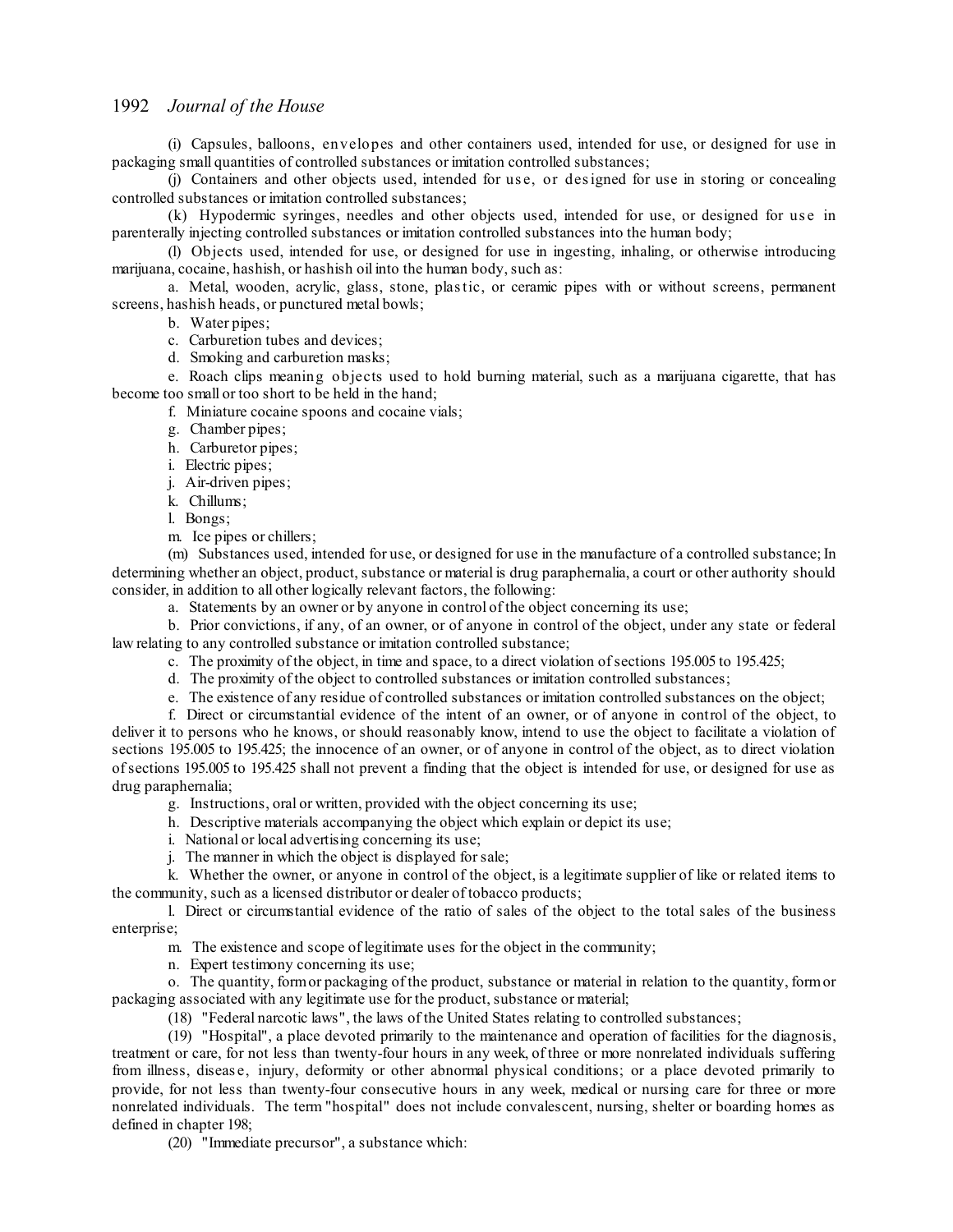(a) The state department of health and seniorservices has found to be and by rule designates as being the principal compound commonly used or produced primarily for use in the manufacture of a controlled substance;

(b) Is an immediate chemical intermediary used or likely to be used in the manufacture of a controlled substance; and

(c) The control of which is necessary to prevent, curtail or limit the manufacture of the controlled substance;

(21) "Imitation controlled substance", a substance that is not a controlled substance, which by dosage unit appearance (including color, shape, size and markings), or by representations made, would lead a reasonable person to believe that the substance is a controlled substance. In determining whether the substance is an imitation controlled substance the court or authority concerned should consider, in addition to all other logically relevant factors, the following:

(a) Whether the substance was approved by the federal Food and Drug Administration for over-thecounter (nonprescription or nonlegend) sales and was sold in the federal Food and Drug Administration approved package, with the federal Food and Drug Administration approved labeling information;

(b) Statements made by an owner or by anyone else in control of the substance concerning the nature of the substance, or its use or effect;

(c) Whether the substance is packaged in a manner normally used for illicit controlled substances;

(d) Prior convictions, if any, of an owner, or anyone in control of the object, under state or federal law related to controlled substances or fraud;

(e) The proximity of the substances to controlled substances;

(f) Whether the consideration tendered in exchange for the noncontrolled substance substantially exceeds the reasonable value of the substance considering the actual chemical composition of the substance and, where applicable, the price at which over-the-counter substances of like chemical composition sell. An imitation controlled substance does not include a placebo or registered investigational drug either of which was manufactured, distributed, possessed or delivered in the ordinary course of professional practice or research;

(22) "Laboratory", a laboratory approved by the department of health and senior services as proper to be entrusted with the custody of controlled substances but does not include a pharmacist who compounds controlled substances to be sold or dispensed on prescriptions;

(23) "Manufacture", the production, preparation, propagation, compounding or processing of drug paraphernalia or of a controlled substance, or an imitation controlled substance, either directly or by extraction from substances of natural origin, or independently by means of chemical synthesis, or by a combination of extraction and chemical synthesis, and includes any packaging or repackaging of the substance or labeling or relabeling of its container. This term does not include the preparation or compounding of a controlled substance or an imitation controlled substance or the preparation, compounding, packaging or labeling of a narcotic or dangerous drug:

(a) By a practitioner as an incident to his administering or dispensing of a controlled substance or an imitation controlled substance in the course of his professional practice, or

(b) By a practitioner or his authorized agent under his supervision, for the purpose of, or as an incident to, research, teaching or chemical analysis and not forsale;

(24) "Marijuana", all parts of the plant genus Cannabis in any s pecies or form thereof, including, but not limited to Cannabis Sativa L., Cannabis Indica, Cannabis Americana, Cannabis Ruderalis, and Cannabis Gigantea, whether growing or not, the seeds thereof, the resin extracted from any part of the plant; and every compound, manufacture, salt, derivative, mixture, or preparation of the plant, its seeds or resin. It does not include the mature stalks of the plant, fiber produced from the stalks, oil or cake made fromthe seeds of the plant, any other compound, manufacture, salt, derivative, mixture or preparation of the mature stalks (except the resin extracted therefrom), fiber, oil or cake, or the sterilized seed of the plant which is incapable of germination;

(25) "Methamphetamine precursor drug", any drug containing ephedrine, pseudoephedrine, phenylpropanolamine, or any of theirsalts, optical isomers, orsalts of optical isomers;

(26) "Narcotic drug", any of the following, whether produced directly or indirectly by extraction from substances of vegetable origin, or independently by means of chemical synthesis, or by a combination of extraction and chemical analysis:

(a) Opium, opiate, and any derivative, of opium or opiate, including their isomers, esters, ethers, salts, and salts of isomers, esters, and ethers, whenever the existence of the isomers, esters, ethers, and salts is possible within the specific chemical designation. The termdoes not include the isoquinoline alkaloids of opium;

(b) Coca leaves, but not including extracts of coca leaves fromwhich cocaine, ecgonine, and derivatives of ecgonine or their salts have been removed;

(c) Cocaine or any salt, isomer, orsalt of isomer thereof;

(d) Ecgonine, or any derivative, salt, isomer, orsalt of isomer thereof;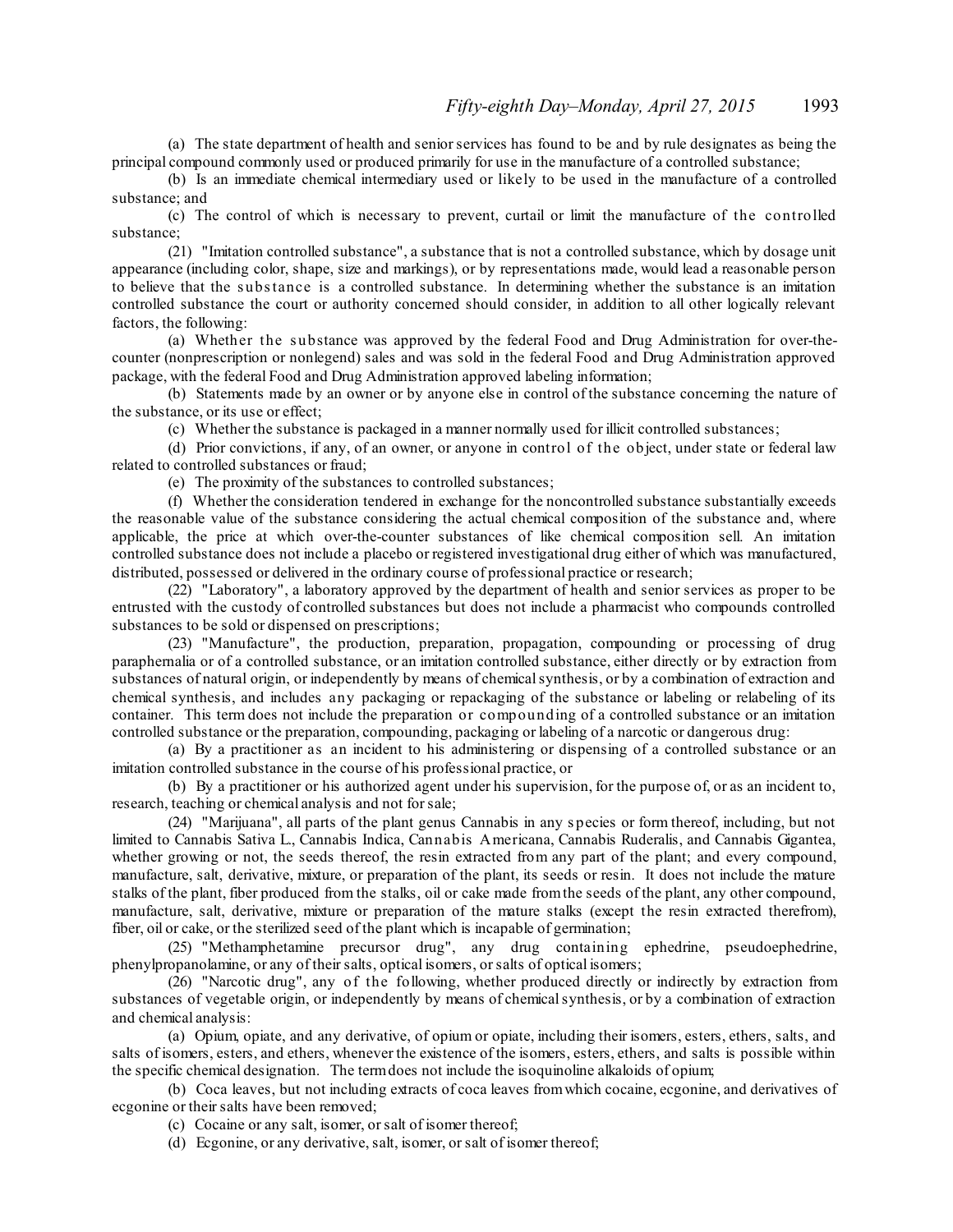(e) Any compound, mixture, or preparation containing any quantity of any substance referred to in paragraphs (a) to (d) of this subdivision;

(27) "Official written order", an order written on a form provided for that purpose by the United States Commissioner of Narcotics, under any laws of the United States making provision therefor, if such order forms are authorized and required by federal law, and if no such order form is provided, then on an official form provided for that purpose by the department of health and senior services;

(28) "Opiate", any substance having an addiction-forming or addiction-sustaining liability similar to morphine or being capable of conversion into a drug having addiction-forming or addiction-sustaining liability. The term includes its racemic and levorotatory forms. It does not include, unless specifically controlled under section 195.017, the dextrorotatory isomer of 3-methoxy-n-methyl-morphinan and its salts (dextromethorphan);

(29) "Opiumpoppy", the plant of the species PapaversomniferumL., except its seeds;

(30) "Over-the-countersale", a retailsale licensed pursuant to chapter 144 of a drug other than a controlled substance;

(31) "Person", an individual, corporation, government or governmental subdivision or agency, business trust, estate, trust, partnership, joint venture, association, or any other legal or commercial entity;

(32) "Pharmacist", a licensed pharmacist as defined by the laws of this state, and where the context so requires, the owner of a store or other place of business where controlled substances are compounded or dispensed by a licensed pharmacist; but nothing in sections 195.005 to 195.425 shall be construed as conferring on a person who is not registered nor licensed as a pharmacist any authority, right or privilege that is not granted to him by the pharmacy laws of this state;

(33) "Poppy straw", all parts, except the seeds, of the opiumpoppy, after mowing;

(34) "Possessed" or "possessing a controlled substance", a person, with the knowledge of the presence and nature of a substance, has actual or constructive possession of the substance. A person has actual possession if he has the substance on his person or within easy reach and convenient control. A person who, although not in actual possession, has the power and the intention at a given time to exercise dominion or control over the substance either directly or through another person or pers ons is in constructive possession of it. Possession may also be sole or joint. Ifone person alone has possession of a substance possession is sole. Iftwo ormore persons share possession of a substance, possession is joint;

(35) "Practitioner" , a physician, dentist, optometrist, podiatrist, veterinarian, scientific investigator, pharmacy, hospital or other person licensed, registered or otherwise permitted by this state to distribute, dispense, conduct research with respect to or administer or to use in teaching or chemical analysis, a controlled substance in the cours e of professional practice or research in this state, or a pharmacy, hospital or other institution licens ed, registered, or otherwise permitted to distribute, dispense, conduct research with respect to or administer a controlled substance in the course of professional practice or research;

(36) "Production", includes the manufacture, planting, cultivation, growing, or harvesting of drug paraphernalia or of a controlled substance or an imitation controlled substance;

(37) "Registry number", the number assigned to each person registered under the federal controlled substances laws;

(38) "Sale", includes barter, exchange, or gift, or offer therefor, and each s uch transaction made by any person, whether as principal, proprietor, agent, servant or employee;

(39) "State" when applied to a part of the United States, includes any state, district, commonwealth, territory, insular possession thereof, and any area subject to the legal authority of the United States of America;

(40) "Synthetic cannabinoid"**[**,**]** includes unless specifically excepted or unless listed in another schedule, any natural orsynthetic material, compound, mixture, or preparation that contains any quantity of a substance that is a cannabinoid receptor agonist, including but not limited to any substance listed in paragraph (ll) of subdivision (4) of subsection 2 of section 195.017 and any analogues, homologues; isomers, whether optical, positional, or geometric; esters; ethers; salts; and salts of isomers, esters, and ethers, whenever the existence of the isomers, esters, ethers, or salts is possible within the s pecific chemical designation, however, it shall not include any approved pharmaceutical authorized by the United States Food and Drug Administration;

(41) "Ultimate user", a person who lawfully poss ess es a controlled substance or an imitation controlled substance for his own use or for the use of a member of his household or for administering to an animal owned by himor by a member of his household;

(42) "Wholesaler", a person who supplies drug paraphernalia or controlled substances or imitation controlled substances that he himself has not produced or prepared, on official written orders, but not on prescriptions.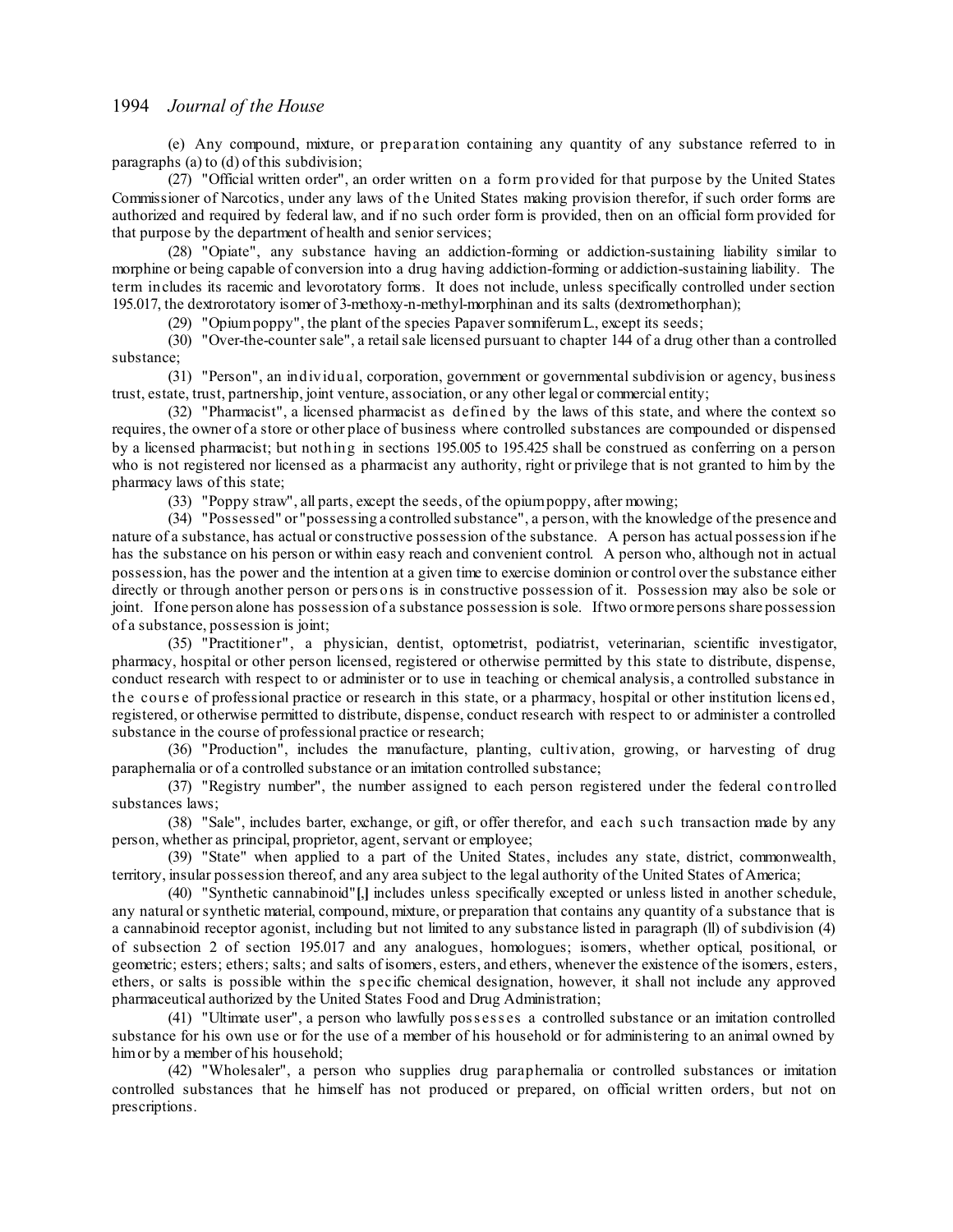195.017. 1. The department of health and senior services shall place a substance in Schedule I if it finds that the substance:

(1) Has high potential for abuse; and

(2) Has no accepted medical use in treatment in the United States or lacks accepted safety for use in treatment under medical supervision.

2. Schedule I:

(1) The controlled substances listed in this subsection are included in Schedule I;

(2) Any of the following opiates, including their isomers, esters, ethers, salts, and salts of isomers, esters, and ethers, unless specifically excepted, whenever the existence of these isomers, esters, ethers and salts is possible within the specific chemical designation:

(a) Acetyl-alpha-methylfentanyl;

(b) Acetylmethadol;

(c) Allylprodine;

(d) Alphacetylmethadol;

(e) Alphameprodine;

(f) Alphamethadol;

(g) Alpha-methylfentanyl;

(h) Alpha-methylthiofentanyl;

(i) Benzethidine;

(j) Betacetylmethadol;

(k) Beta-hydroxyfentanyl;

(l) Beta-hydroxy-3-methylfentanyl;

(m) Betameprodine;

(n) Betamethadol;

(o) Betaprodine;

(p) Clonitazene; (q) Dextromoramide;

(r) Diampromide;

(s) Diethylthiambutene;

(t) Difenoxin;

(u) Dimenoxadol;

(v) Dimepheptanol;

(w) Dimethylthiambutene;

(x) Dioxaphetyl butyrate;

(y) Dipipanone;

(z) Ethylmethylthiambutene;

(aa) Etonitazene;

(bb) Etoxeridine;

(cc) Furethidine;

(dd) Hydroxypethidine;

(ee) Ketobemidone;

(ff) Levomoramide;

(gg) Levophenacylmorphan;

(hh) 3-Methylfentanyl;

(ii) 3-Methylthiofentanyl;

(ii) Morpheridine;

(kk) MPPP;

(ll) Noracymethadol;

(mm) Norlevorphanol;

(nn) Normethadone;

(oo) Norpipanone;

(pp) Para-fluorofentanyl;

(qq) PEPAP;

(rr) Phenadoxone;

(ss) Phenampromide;

(tt) Phenomorphan;

(uu) Phenoperidine;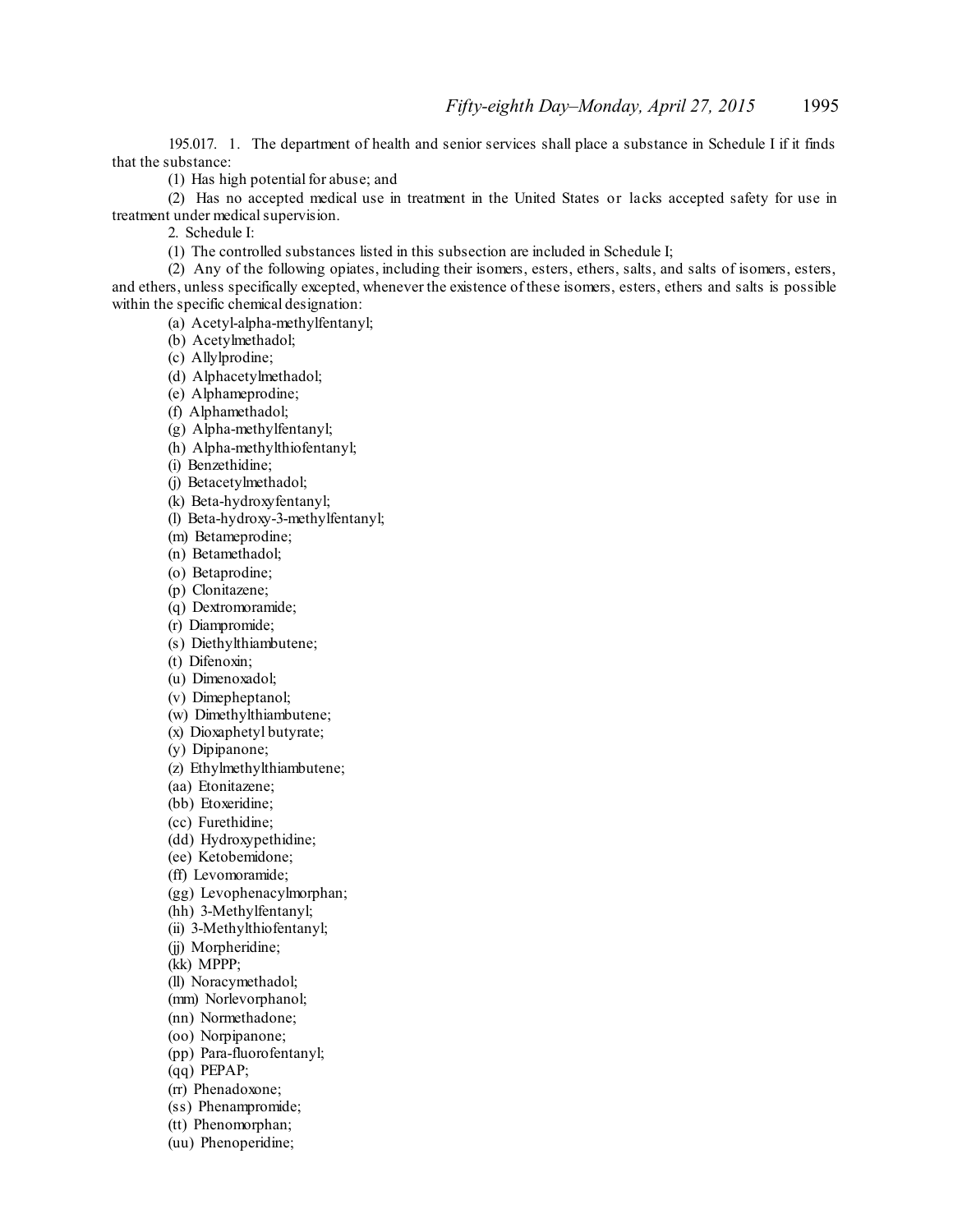- (vv) Piritramide;
- (ww) Proheptazine;
- (xx) Properidine;
- (yy) Propiram;
- (zz) Racemoramide;
- (aaa) Thiofentanyl;
- (bbb) Tilidine;
- (ccc) Trimeperidine;

(3) Any of the following opium derivatives, their salts, isomers and salts of isomers unless specifically excepted, whenever the existence of these salts, isomers and salts of isomers is possible within the specific chemical designation:

(a) Acetorphine;

- (b) Acetyldihydrocodeine;
- (c) Benzylmorphine;
- (d) Codeine methylbromide;
- (e) Codeine-N-Oxide;
- (f) Cyprenorphine;
- (g) Desomorphine;
- (h) Dihydromorphine;

(i) Drotebanol;

(j) Etorphine (except hydrochloride salt);

(k) Heroin;

- (l) Hydromorphinol;
- (m) Methyldesorphine;
- (n) Methyldihydromorphine;
- (o) Morphine methylbromide;
- (p) Morphine methylsulfonate;
- (q) Morphine-N-Oxide;
- (r) Myrophine;
- (s) Nicocodeine;
- (t) Nicomorphine;
- (u) Normorphine; (v) Pholcodine;
- 
- (w) Thebacon;

(4) Any material, compound, mixture or preparation which contains any quantity of the following hallucinogenic substances, their salts, isomers and salts of isomers, unless specifically excepted, whenever the existence of these salts, isomers, and salts of isomers is possible within the specific chemical designation:

(a) 4-bromo-2, 5-dimethoxyamphetamine;

- (b) 4-bromo-2, 5-dimethoxyphenethylamine;
- (c) 2,5-dimethoxyamphetamine;
- (d) 2,5-dimethoxy-4-ethylamphetamine;
- (e) 2,5-dimethoxy-4-(n)-propylthiophenethylamine;
- (f) 4-methoxyamphetamine;
- (g) 5-methoxy-3,4-methylenedioxyamphetamine;
- (h) 4-methyl-2, 5-dimethoxyamphetamine;
- (i) 3,4-methylenedioxyamphetamine;
- (j) 3,4-methylenedioxymethamphetamine;
- (k) 3,4-methylenedioxy-N-ethylamphetamine;
- (l) N-hydroxy-3, 4-methylenedioxyamphetamine;
- (m) 3,4,5-trimethoxyamphetamine;
- (n) 5-MeO-DMT or 5-methoxy-N,N-dimethyltryptamine, its isomers, salts, and salts of isomers;
- (o) Alpha-ethyltryptamine;
- (p) Alpha-methyltryptamine;
- (q) Bufotenine;
- (r) Diethyltryptamine;
- (s) Dimethyltryptamine;
- (t) 5-methoxy-N,N-diisopropyltryptamine;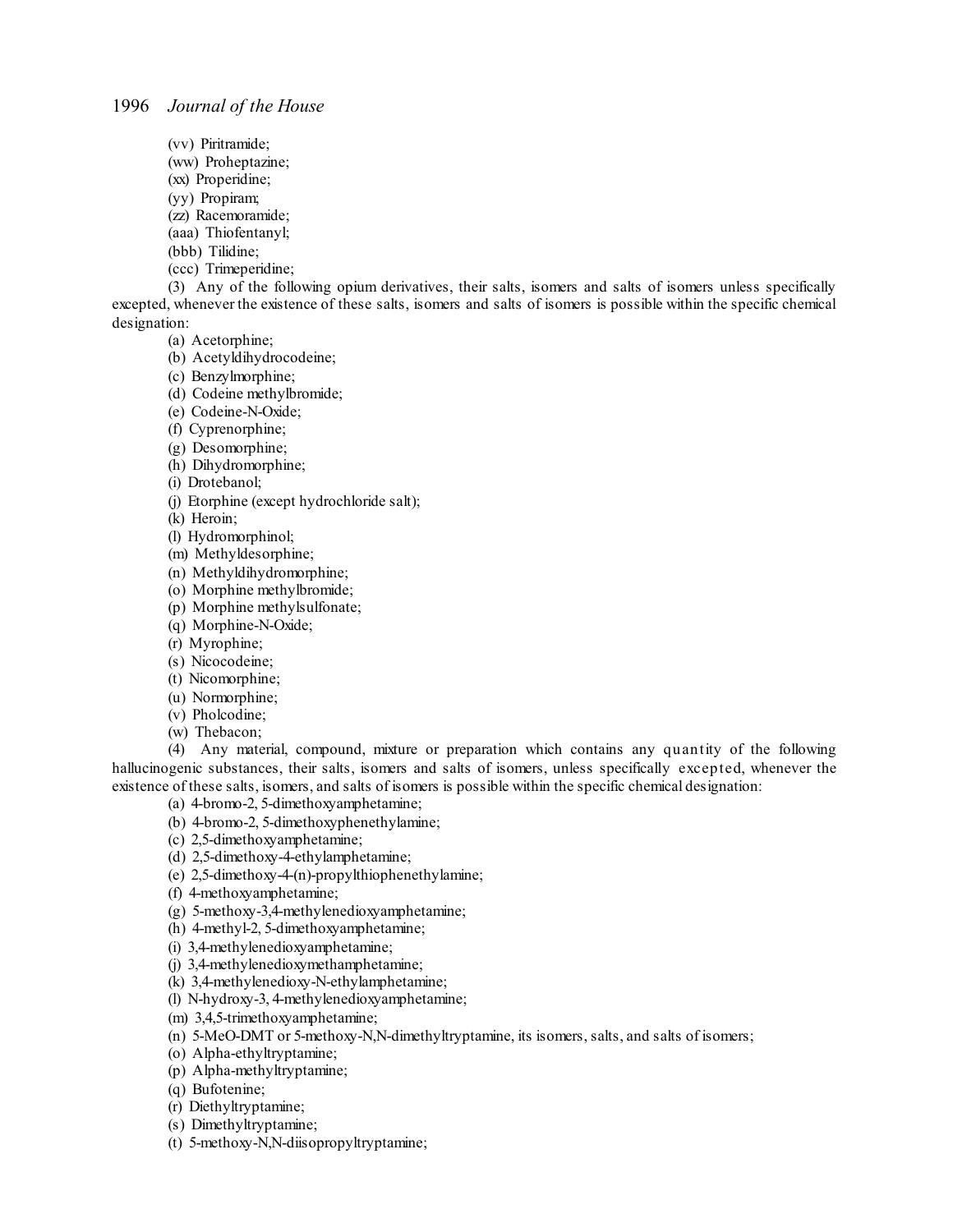(u) Ibogaine;

(v) Lysergic acid diethylamide;

(w) Marijuana or marihuana;

(x) Mescaline;

(y) Parahexyl;

(z) Peyote, to include all parts of the plant presently classified botanically as Lophophora Williamsil Lemaire, whether growing or not; the seeds thereof; any extract from any part of such plant; and every compound, manufacture, salt, derivative, mixture or preparation of the plant, its seed or extracts;

(aa) N-ethyl-3-piperidyl benzilate;

(bb) N-methyl-3-piperidyl benzilate;

(cc) Psilocybin;

(dd) Psilocyn;

(ee) Tetrahydrocannabinols naturally contained in a plant of the genus Cannabis (cannabis plant), as well as synthetic equivalents of the substances contained in the cannabis plant,orin the resinous extractives ofsuch plant, or synthetic substances, derivatives, and their isomers with similar chemical structure and pharmacological activity to those substances contained in the plant, such as the following:

a. 1 cis or trans tetrahydrocannabinol, and their optical isomers;

b. 6 cis or trans tetrahydrocannabinol, and their optical isomers;

c. 3,4 cis or trans tetrahydrocannabinol, and their optical isomers;

d. Any compounds of these structures, regardless of numerical designation of atomic positions covered;

(ff) Ethylamine analog of phencyclidine;

(gg) Pyrrolidine analog of phencyclidine;

(hh) Thiophene analog of phencyclidine;

(ii) 1-[1-(2-thienyl)cyclohexyl]pyrrolidine;

(jj) Salvia divinorum;

(kk) Salvinorin A;

(ll) Synthetic cannabinoids:

a. Any compound structurally derived from 3-(1-naphthoyl)indole or 1H-indol-3-yl-(1-naphthyl)methane by substitution at the nitrogen atomof the indole ring by alkyl, haloalkyl, alkenyl, cycloalkylmethyl, cycloalkylethyl, 1-(N-methyl-2-piperidinyl)methyl or 2-(4-morpholinyl)ethyl group, whether or not further substituted in the indole ring to any extent, whether or not substituted in the naphthylring to any extent. Including, but not limited to:

(i) JWH-007, or 1-pentyl-2-methyl-3-(1-naphthoyl)indole;

(ii) JWH-015, or 1-propyl-2-methyl-3-(1-naphthoyl)indole;

(iii) JWH-018, or 1-pentyl-3-(1-naphthoyl)indole;

(iv) JWH-019, or 1-hexyl-3-(1-naphthoyl)indole;

(v) JWH-073, or 1-butyl-3-(1-naphthoyl)indole;

(vi) JWH-081, or 1-pentyl-3-(4-methoxy-1-naphthoyl)indole;

(vii) JWH-098, or 1-pentyl-2-methyl-3-(4-methoxy-1-naphthoyl)indole;

(viii) JWH-122, or 1-pentyl-3-(4-methyl-1-naphthoyl)indole;

(ix) JWH-164, or 1-pentyl-3-(7-methoxy-1-naphthoyl)indole;

(x) JWH-200, or  $1-(2-(4-(morpholinyl)ethyl))-3-(1-naphthoyl)indole;$ 

(xi) JWH-210, or 1-pentyl-3-(4-ethyl-1-naphthoyl)indole;

(xii) JWH-398, or 1-pentyl-3-(4-chloro-1-naphthoyl)indole;

b. Any compound structurally derived from 3-(1-naphthoyl)pyrrole by substitution at the nitrogen atom of the pyrrole ring by alkyl, haloalkyl, alkenyl, cycloalkylmethyl, cycloalkylethyl, 1-(N-methyl-2-piperidinyl)methyl or 2-(4-morpholinyl)ethyl group, whether or not further substituted in the pyrrole ring to any extent, whether or not substituted in the naphthyl ring to any extent;

c. Any compound structurally derived from 1-(1-naphthylmethyl)indene by substitution at the 3-position of the indene ring by alkyl, haloalkyl, alkenyl, cycloalkylmethyl, cycloalkylethyl, 1-(N-methyl-2-piperidinyl)methyl or 2-(4-morpholinyl)ethyl group, whether or not further substituted in the indene ring to any extent, whether or not substituted in the naphthyl ring to any extent;

d. Any compound structurally derived from 3-phenylacetylindole by substitution at the nitrogen atom of the indole ring with alkyl, haloalkyl, alkenyl, cycloalkylmethyl, cycloalkylethyl, 1-(N-methyl-2-piperidinyl)methyl or 2-(4-morpholinyl)ethyl group, whether or not further substituted in the indole ring to any extent, whether or not substituted in the phenyl ring to any extent. Including, but not limited to:

(i) JWH-201, or 1-pentyl-3-(4-methoxyphenylacetyl)indole;

(ii) JWH-203, or 1-pentyl-3-(2-chlorophenylacetyl)indole;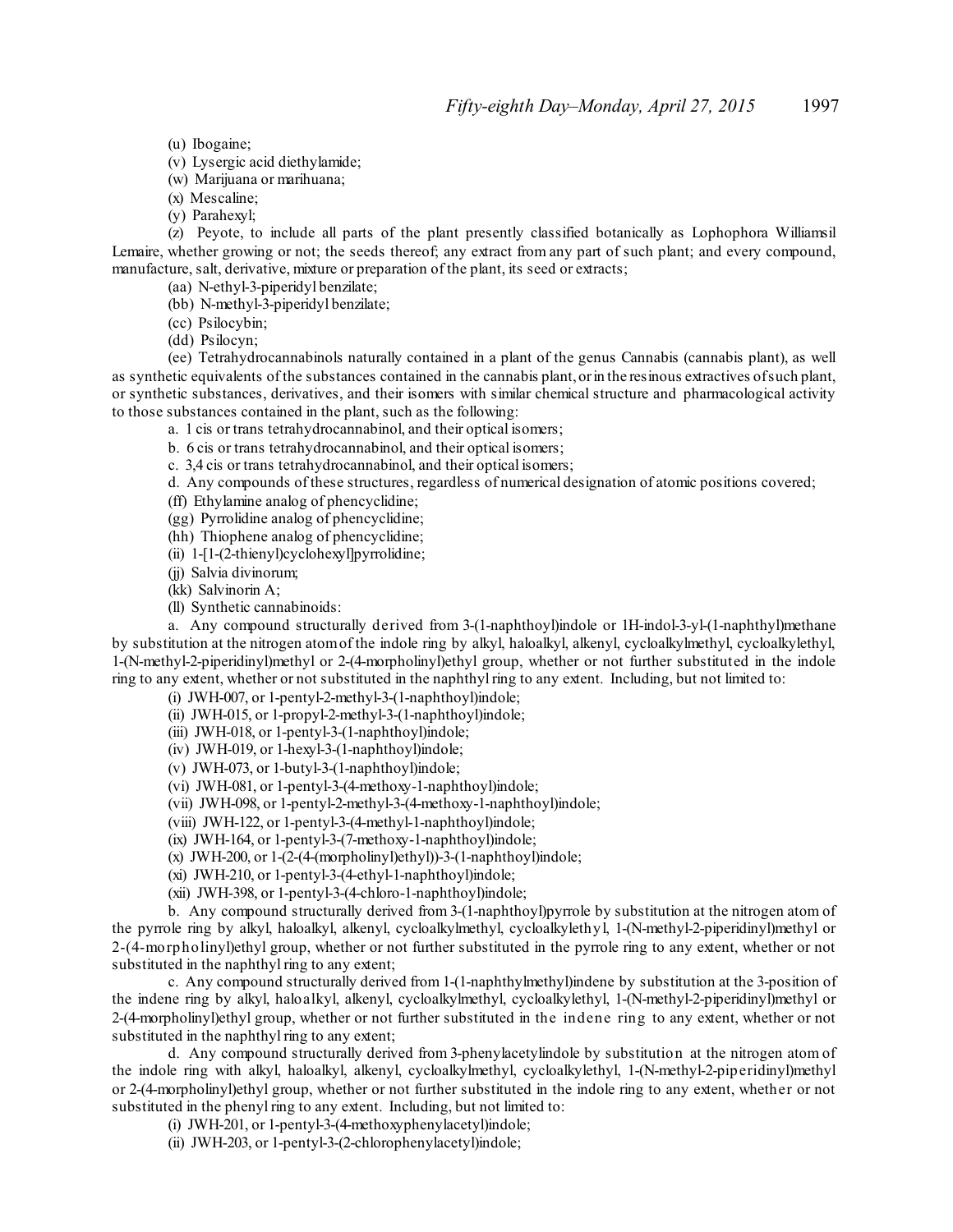(iii) JWH-250, or 1-pentyl-3-(2-methoxyphenylacetyl)indole;

(iv) JWH-251, or 1-pentyl-3-(2-methylphenylacetyl)indole;

(v) RCS-8, or 1-(2-cyclohexylethyl)-3-(2-methoxyphenylacetyl)indole;

e. Any compound structurally derived from 2-(3-hydroxycyclohexyl)phenol by s ubstitution at the 5 position of the phenolic ring by alkyl, haloalkyl, alkenyl, cycloalkylmethyl, cycloalkylethyl, 1-(N-methyl-2 piperidinyl)methyl or 2-(4-morpholinyl)ethyl group, whether or not substituted in the cyclohexyl ring to any extent. Including, but not limited to:

(i) CP 47, 497  $&$  homologues, or 2-[(1R,3S)-3-hydroxycyclohexyl]-5-(2-methyloctan-

2-yl)phenol), where side chain  $n=5$ , and homologues where side chain  $n=4,6$ , or 7;

f. Any compound containing a 3-(benzoyl)indole structure with substitution at the nitrogen atom of the indole ring by alkyl, haloalkyl, alkenyl, cycloalkylmethyl, cycloalkylethyl, 1-(N-methyl-2-piperidinyl)methyl or 2- (4-morpholinyl)ethyl group, whether or not further s ubstituted in the indole ring to any extent and whether or not substituted in the phenyl ring to any extent. Including, but not limited to:

(i) AM-694, or 1-(5-fluoropentyl)-3-(2-iodobenzoyl)indole;

(ii) RCS-4, or 1-pentyl-3-(4-methoxybenzoyl)indole;

g. CP 50,556-1, or [(6S,6aR,9R,10aR)-9-hydroxy-6-methyl-3-[(2R)-5-phenylpentan-

2-yl] oxy-5,6,6a,7,8,9,10,10a-octahydrophenanthridin-1-yl] acetate;

h. HU-210, or (6aR,10aR)-9-(hydroxymethyl)-6,6-dimethyl-3-(2-methyloctan-2-yl)- 6a,7,10,10 a-tetrahydrobenzo[c]chromen-1-ol;

i. HU-211, or Dexanabinol,(6aS,10aS)-9-(hydroxymethyl)-6,6-dimethyl-3-(2-

methyloctan-2-yl )-6a,7,10,10a-tetrahydrobenzo[c]chromen-1-ol;

j. CP 50,556-1, or [(6S,6aR,9R,10aR)-9-hydroxy-6-methyl-3-[(2R)-5-phenylpentan-2-yl] oxy-

5,6,6a,7,8,9,10,10a-octahydrophenanthridin-1-yl] acetate;

k. Dimethylheptylpyran, or DMHP;

(5) Any material, compound, mixture or preparation containing any quantity of the following substances having a depressant effect on the central nervous system, including their salts, isomers and salts of isomers whenever the existence of these salts, isomers and salts of isomers is possible within the specific chemical designation:

(a) Gamma-hydroxybutyric acid;

(b) Mecloqualone;

(c) Methaqualone;

(6) Any material, compound, mixture or preparation containing any quantity of the following substances having a stimulant effect on the central nervous system, including their salts, isomers and salts of isomers:

(a) Aminorex;

(b) N-benzylpiperazine;

(c) Cathinone;

(d) Fenethylline;

(e) 3-Fluoromethcathinone;

(f) 4-Fluoromethcathinone;

(g) Mephedrone, or 4-methylmethcathinone;

(h) Methcathinone;

(i) 4-methoxymethcathinone;

(j)  $(+,-)$ cis-4-methylaminorex $((+,-)$ cis-4,5-dihydro-4-methyl-5-phenyl-2-oxazolamine);

(k) Methylenedioxypyrovalerone, MDPV, or (1-(1,3-Benzodioxol-5-yl)-2-(1-

pyrrolidinyl)-1-pentanone;

(l) Methylone, or 3,4-Methylenedioxymethcathinone;

(m) 4-Methyl-alpha-pyrrolidinobutiophenone, or MPBP;

(n) N-ethylamphetamine;

(o) N,N-dimethylamphetamine;

(7) A temporary listing of substances subject to emergency scheduling under federal law shall include any material, compound, mixture or preparation which contains any quantity of the following substances:

(a) N-(1-benzyl-4-piperidyl)-N phenylpropanamide (benzylfentanyl), its optical isomers, salts and salts of isomers;

(b) N-(1-(2-thienyl)methyl-4-piperidyl)-N-phenylpropanamide (thenylfentanyl), its optical isomers, salts and salts of isomers;

(8) Khat, to include all parts of the plant presently classified botanically as catha edulis, whether growing or not; the seeds thereof; any extract fromany part ofsuch plant; and every compound, manufacture, salt, derivative, mixture, or preparation of the plant, its seed or extracts.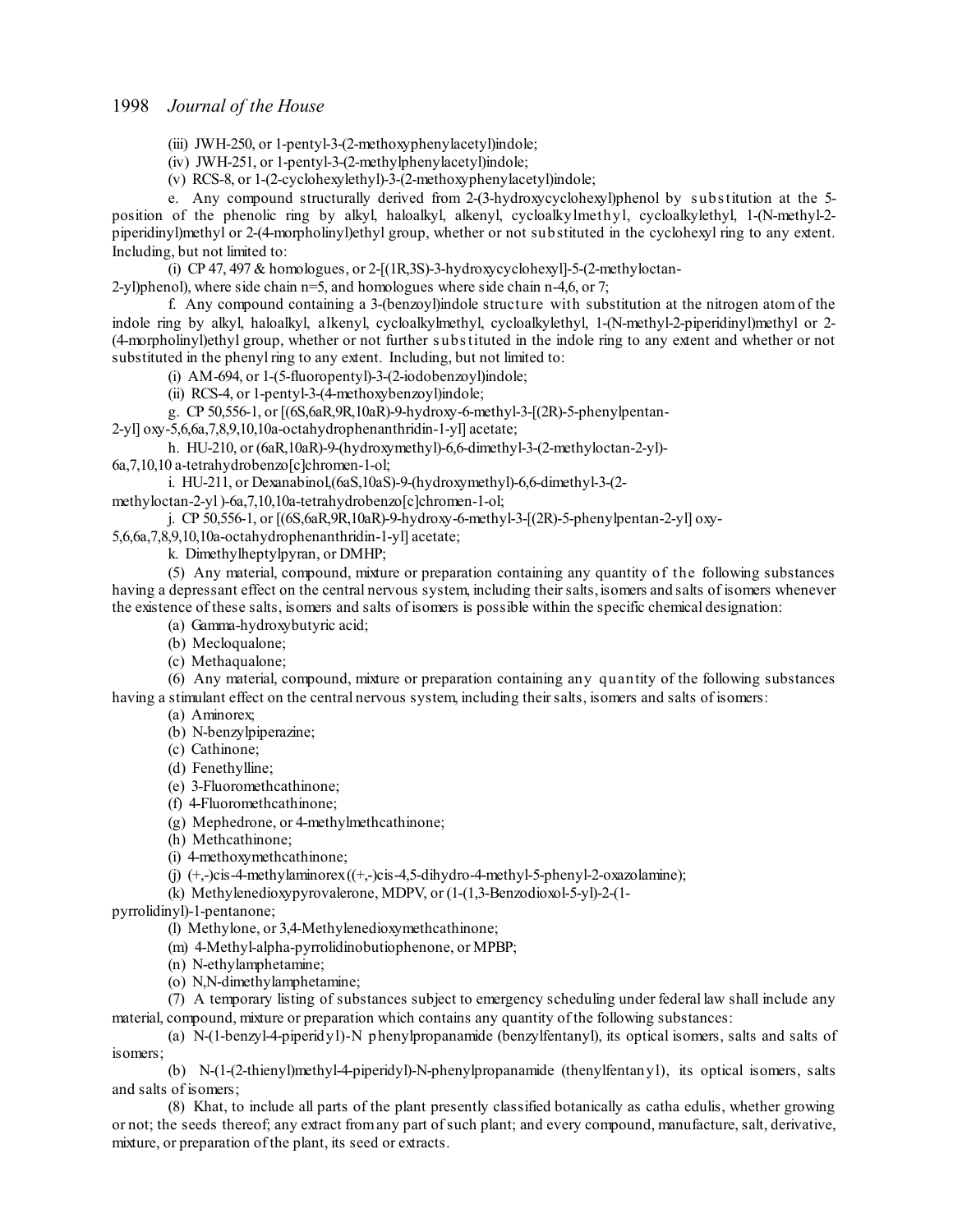3. The department of health and senior services shall place a substance in Schedule II if it finds that:

(1) The substance has high potential for abuse;

(2) The substance has currently accepted medical use in treatment in the United States, or currently accepted medical use with severe restrictions; and

(3) The abuse of the substance may lead to severe psychic or physical dependence.

4. The controlled substances listed in this subsection are included in Schedule II:

(1) Any of the following substances whether produced directly or indirectly by extraction fromsubstances of vegetable origin, or independently by means of chemicalsynthesis, or by combination of extraction and chemical synthesis:

(a) Opium and opiate and any salt, compound, derivative or preparation of opium or opiate, excluding apomorphine, thebaine-derived butorphanol, dextrorphan, nalbuphine, nalmefene, naloxone and naltrexone, and their respective salts but including the following:

a. Raw opium;

- b. Opiumextracts;
- c. Opiumfluid;
- d. Powdered opium;
- e. Granulated opium;
- f. Tincture of opium;
- g. Codeine;
- h. Ethylmorphine;
- i. Etorphine hydrochloride;
- j. Hydrocodone;
- k. Hydromorphone;
- l. Metopon;
- m. Morphine;
- n. Oxycodone;
- o. Oxymorphone;
- p. Thebaine;

(b) Any salt, compound, derivative, or preparation thereof which is chemically equivalent or identical with any of the substances referred to in this subdivision, but not including the isoquinoline alkaloids of opium;

(c) Opiumpoppy and poppy straw;

(d) Coca leaves and any salt, compound, derivative, or preparation of coca leaves, and any salt, compound, derivative, or preparation thereof which is chemically equivalent or identical with any of these substances, but not including decocainized coca leaves or extractions which do not contain cocaine or ecgonine;

(e) Concentrate of poppy straw (the crude extract of poppy straw in either liquid, solid or powder form which contains the phenanthrene alkaloids of the opium poppy);

(2) Any of the following opiates, including their isomers, esters, ethers, salts, and salts of isomers, whenever the existence of these isomers, esters, ethers and salts is possible within the specific chemical designation, dextrorphan and levopropoxyphene excepted:

(a) Alfentanil;

- (b) Alphaprodine;
- (c) Anileridine;
- (d) Bezitramide;
- (e) Bulk dextropropoxyphene;
- (f) Carfentanil;
- (g) Dihydrocodeine;
- (h) Diphenoxylate;
- (i) Fentanyl;
- (j) Isomethadone;
- (k) Levo-alphacetylmethadol;
- (l) Levomethorphan;
- (m) Levorphanol;
- (n) Metazocine;
- (o) Methadone;
- (p) Meperidine;
- (q) Methadone-Intermediate, 4-cyano-2-dimethylamino-4, 4-diphenylbutane;
- (r) Moramide-Intermediate, 2-methyl-3-morpholino-1, 1-diphenylpropane--carboxylic acid;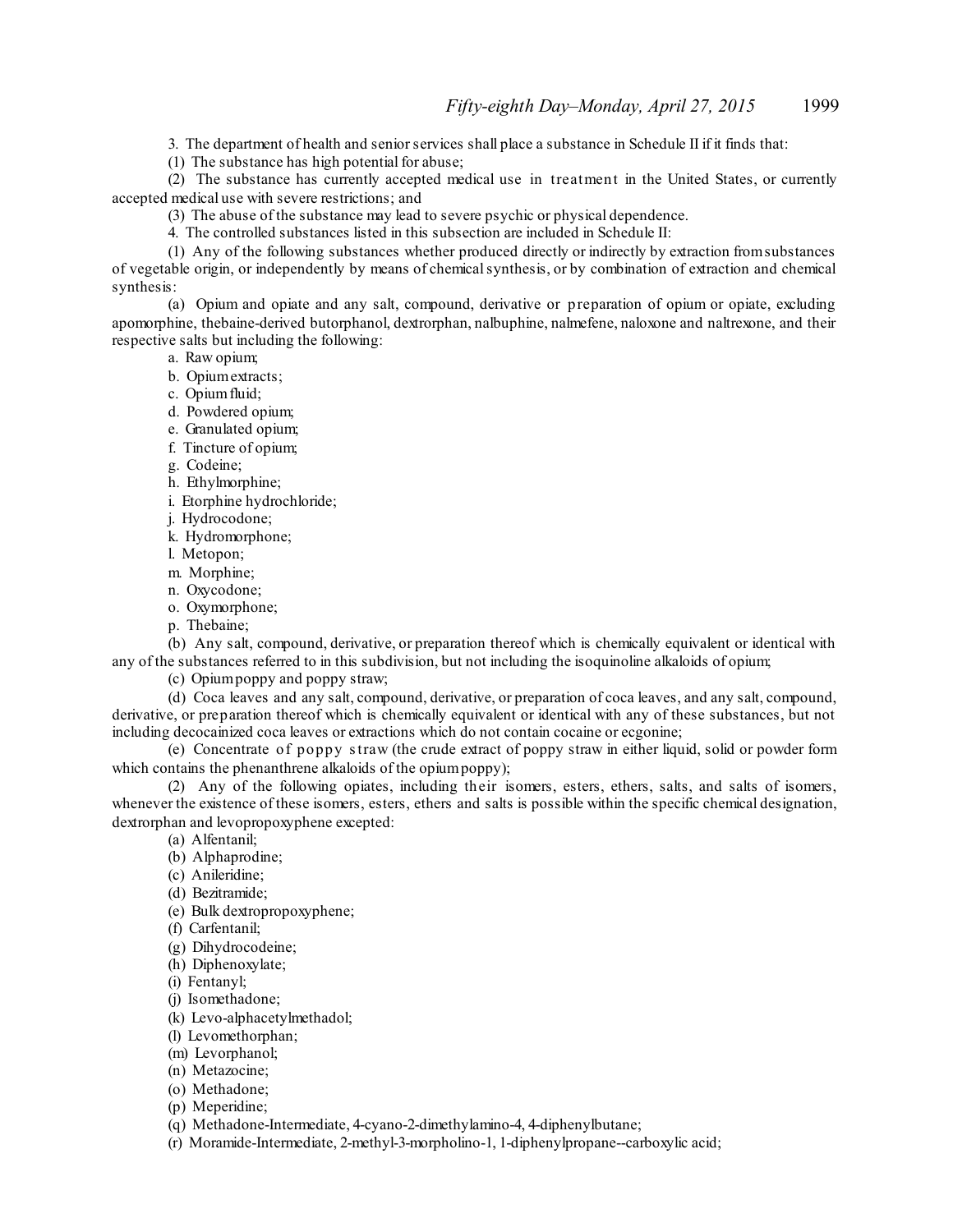(s) Pethidine (meperidine);

(t) Pethidine-Intermediate-A, 4-cyano-1-methyl-4-phenylpiperidine;

(u) Pethidine-Intermediate-B, ethyl-4-phenylpiperidine-4-carboxylate;

(v) Pethidine-Intermediate-C, 1-methyl-4-phenylpiperdine-4-carboxylic acid;

(w) Phenazocine;

(x) Piminodine;

(y) Racemethorphan;

(z) Racemorphan;

(aa) Remifentanil; (bb) Sufentanil;

(cc) Tapentadol;

(3) Any material, compound, mixture, or preparation which contains any quantity of the following substances having a stimulant effect on the central nervous system:

(a) Amphetamine, its salts, optical isomers, and salts of its optical isomers;

(b) Lisdexamfetamine, its salts, isomers, and salts of its isomers;

(c) Methamphetamine, its salts, isomers, and salts of its isomers;

(d) Phenmetrazine and its salts;

(e) Methylphenidate;

(4) Any material, compound, mixture, or preparation which contains any quantity of the following substances having a depressant effect on the centralnervous system, including its salts, isomers, and salts of isomers whenever the existence of those salts, isomers, and salts of isomers is possible within the specific chemical designation:

(a) Amobarbital;

(b) Glutethimide;

(c) Pentobarbital;

(d) Phencyclidine;

(e) Secobarbital;

(5) Any material or compound which contains any quantity of nabilone;

(6) Any material, compound, mixture, or preparation which contains any quantity of the following substances:

(a) Immediate precursor to amphetamine and methamphetamine: Phenylacetone;

(b) Immediate precursors to phencyclidine (PCP):

a. 1-phenylcyclohexylamine;

b. 1-piperidinocyclohexanecarbonitrile (PCC);

(7) Any material, compound, mixture, or preparation which contains any quantity of the following alkyl

nitrites:

(a) Amyl nitrite;

(b) Butyl nitrite.

5. The department of health and senior services shall place a substance in Schedule III if it finds that:

(1) The substance has a potential for abuse less than the substances listed in Schedules I and II;

(2) The substance has currently accepted medical use in treatment in the United States; and

(3) Abuse of the substance may lead to moderate or low physical dependence or high psychological dependence.

6. The controlled substances listed in this subsection are included in Schedule III:

(1) Any material, compound, mixture, or preparation which contains any quantity of the following substances having a potential for abuse associated with a stimulant effect on the central nervous system:

(a) Benzphetamine;

(b) Chlorphentermine;

(c) Clortermine;

(d) Phendimetrazine;

(2) Any material, compound, mixture or preparation which contains any quantity or salt of the following substances orsalts having a depressant effect on the central nervous system:

(a) Any material, compound, mixture or preparation which contains any quantity or s alt of the following substances combined with one or more active medicinal ingredients:

a. Amobarbital;

b. Secobarbital;

c. Pentobarbital;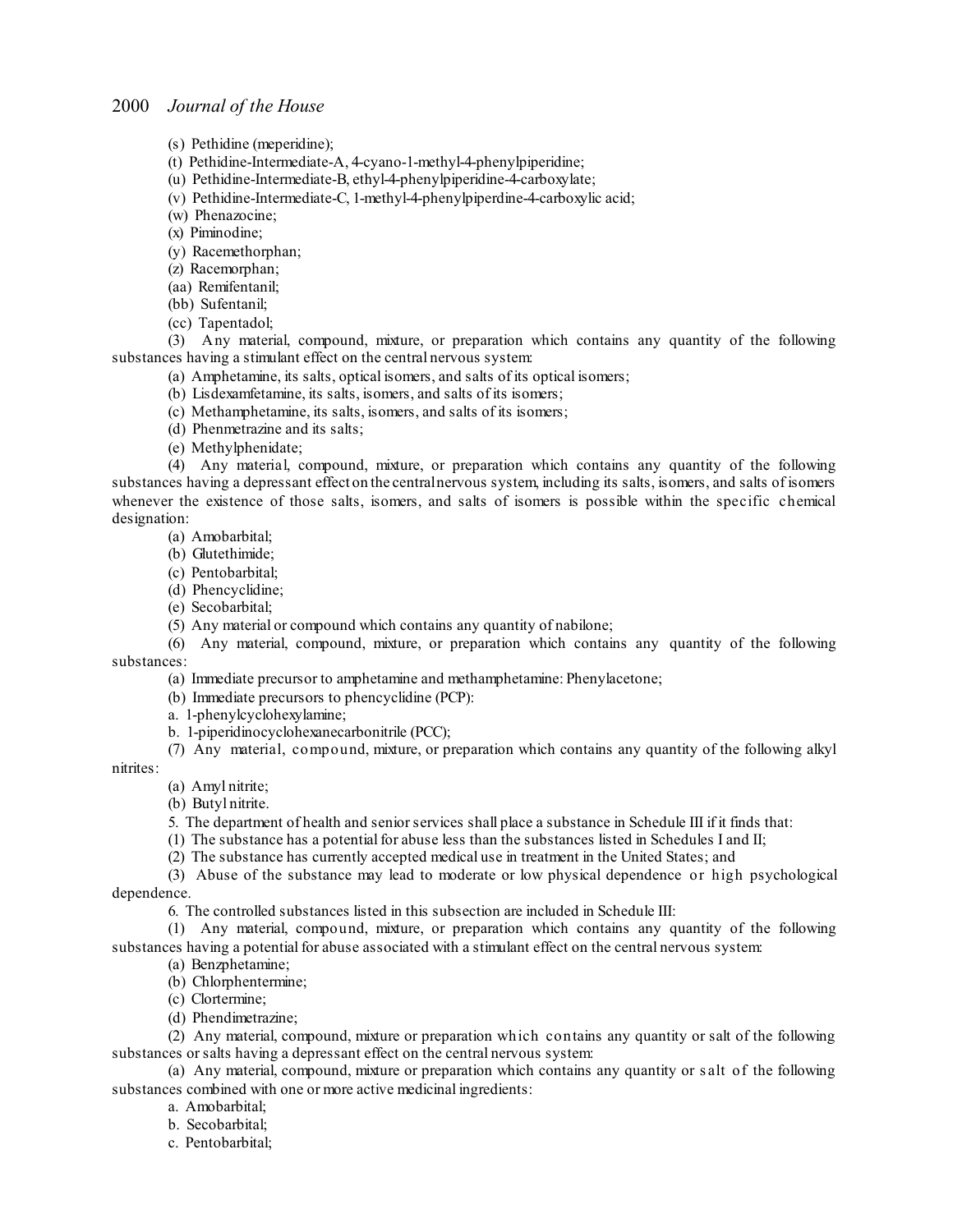(b) Any suppository dosage formcontaining any quantity orsalt of the following:

a. Amobarbital;

b. Secobarbital;

c. Pentobarbital;

(c) Any substance which contains any quantity of a derivative of barbituric acid or its salt;

(d) Chlorhexadol;

(e) Embutramide;

(f) Gamma hydroxybutyric acid and its salts, isomers, and salts of isomers contained in a drug product for which an application has been approved under Section 505 of the federal Food, Drug, and Cosmetic Act;

(g) Ketamine, its salts, isomers, and salts of isomers;

(h) Lysergic acid;

(i) Lysergic acid amide;

(j) Methyprylon;

(k) Sulfondiethylmethane;

(l) Sulfonethylmethane;

(m) Sulfonmethane;

(n) Tiletamine and zolazepamor any salt thereof;

(3) Nalorphine;

(4) Any material, compound, mixture, or preparation containing limited quantities of any of the following narcotic drugs or their salts:

(a) Not more than 1.8 grams of codeine per one hundred milliliters or not more than ninety milligrams per dosage unit, with an equal or greater quantity of an isoquinoline alkaloid of opium;

(b) Not more than 1.8 grams of codeine per one hundred milliliters or not more than ninety milligrams per dosage unit with one or more active, nonnarcotic ingredients in recognized therapeutic amounts;

(c) Not more than three hundred milligrams of hydrocodone per one hundred milliliters or not more than fifteen milligrams per dosage unit, with a fourfold or greater quantity of an isoquinoline alkaloid of opium;

(d) Not more than three hundred milligrams of hydrocodone per one hundred milliliters or not more than fifteen milligrams per dosage unit, with one or more active nonnarcotic ingredients in recognized therapeutic amounts;

(e) Not more than 1.8 grams of dihydrocodeine per one hundred milliliters or not more than ninety milligrams per dosage unit, with one or more active nonnarcotic ingredients in recognized therapeutic amounts;

(f) Not more than three hundred milligrams of ethylmorphine per one hundred milliliters or not more than fifteen milligrams per dosage unit, with one or more active, nonnarcotic ingredients in recognized therapeutic amounts;

(g) Not more than five hundred milligrams of opium per one hundred milliliters or per one hundred grams or not more than twenty-five milligrams per dosage unit, with one or more active nonnarcotic ingredients in recognized therapeutic amounts;

(h) Not more than fifty milligrams of morphine per one hundred milliliters or per one hundred grams, with one or more active, nonnarcotic ingredients in recognized therapeutic amounts;

(5) Any material, compound, mixture, or preparation containing any of the following narcotic drugs or their salts, as set forth in subdivision (6) of this subsection; buprenorphine;

(6) Anabolic steroids. Any drug or hormonal substance, chemically and pharmacologically related to testosterone (other than estrogens, progestins, corticosteroids, and dehydroepiandrosterone) that promotes muscle growth, except an anabolic steroid which is expressly intended for administration through implants to cattle or other nonhuman species and which has been approved by the Secretary of Health and Human Services for that administration. If any person prescribes, dispenses, or distributes such steroid for human use, such person shall be considered to have prescribed, dispensed, or distributed an anabolic steroid within the meaning of this subdivision. Unless specifically excepted or unless listed in another schedule, any material, compound, mixture or preparation containing any quantity of the following substances, including its salts, esters and ethers:

(a) 3ß,17-dihydroxy-5a-androstane;

(b) 3a,17ß-dihydroxy-5a-androstane;

(c) 5a-androstan-3,17-dione;

(d) 1-androstenediol (3ß,17ß-dihydroxy-5a-androst-1-ene);

(e) 1-androstenediol (3a,17ß-dihydroxy-5a-androst-1-ene);

(f) 4-androstenediol (3ß,17ß-dihydroxy-androst-4-ene);

(g) 5-androstenediol (3ß,17ß-dihydroxy-androst-5-ene);

(h) 1-androstenedione ([5a]-androst-1-en-3,17-dione);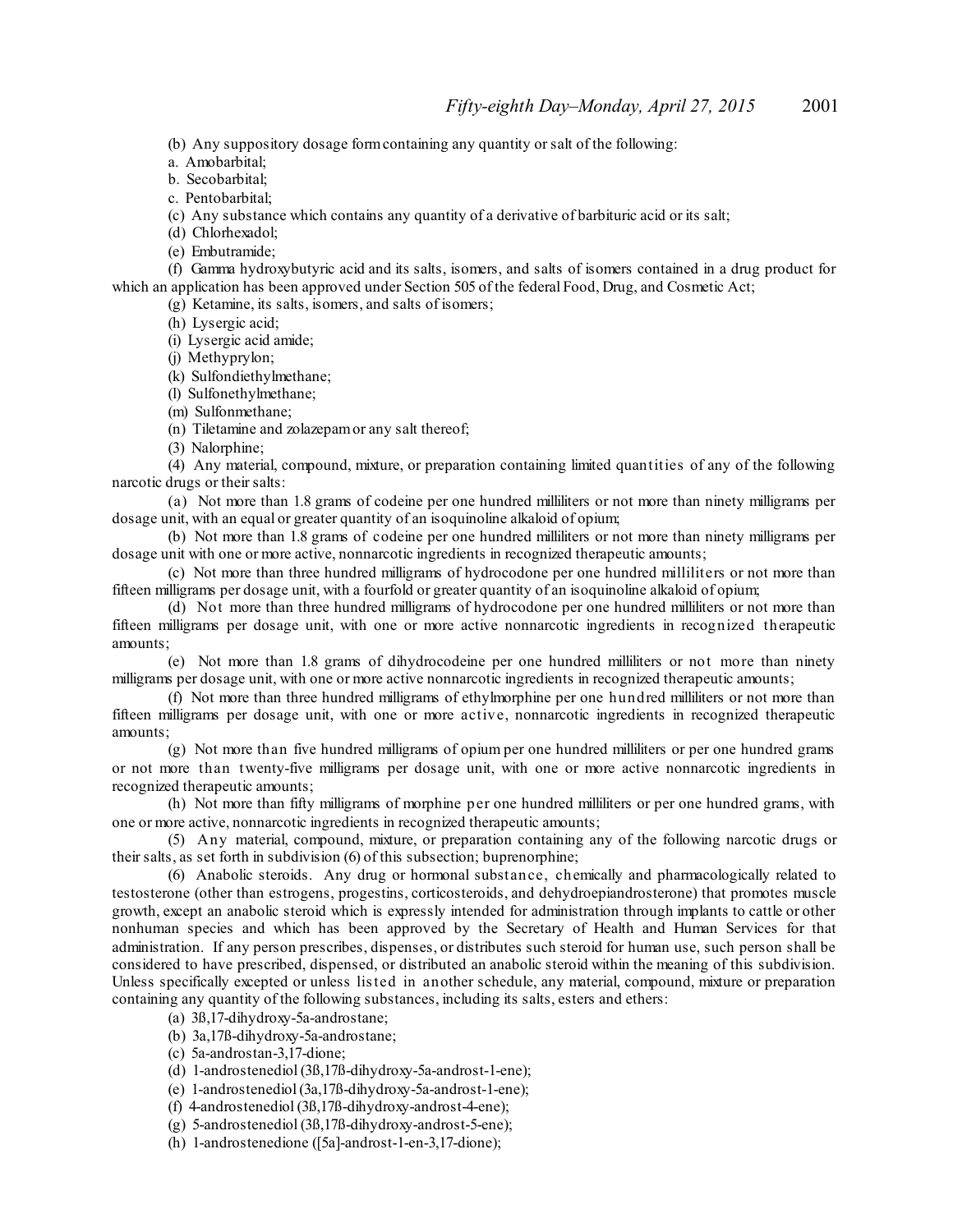- (i) 4-androstenedione (androst-4-en-3,17-dione);
- (j) 5-androstenedione (androst-5-en-3,17-dione);
- (k) Bolasterone (7a, 17a-dimethyl-17ß-hydroxyandrost-4-en-3-one);
- (l) Boldenone (17ß-hydroxyandrost-1,4,-diene-3-one);
- (m) Boldione;
- (n) Calusterone (7ß, 17a-dimethyl-17ß-hydroxyandrost-4-en-3-one);
- (o) Clostebol (4-chloro-17ß-hydroxyandrost-4-en-3-one);

(p) Dehydrochloromethyltestosterone (4-chloro-17ß-hydroxy-17a-methyl-androst-1,4-dien-3-one);

(q) Desoxymethyltestosterone;

- (r) ?1-dihydrotestosterone (a.k.a. '1-testosterone')(17ß-hydroxy-5a-androst-1-en-3-one);
- (s) 4-dihydrotestosterone (17ß-hydroxy-androstan-3-one);
- (t) Drostanolone (17ß-hydroxy-2a-methyl-5a-androstan-3-one);
- (u) Ethylestrenol (17a-ethyl-17ß-hydroxyestr-4-ene);
- (v) Fluoxymesterone (9-fluoro-17a-methyl-11ß,17ß-dihydroxyandrost-4-en-3-one);
- (w) Formebolone (2-formyl-17a-methyl-11a,17ß-dihydroxyandrost-1,4-dien-3-one);
- (x) Furazabol (17a-methyl-17ß-hydroxyandrostano[2,3-c]-furazan);
- (y) 13ß-ethyl-17ß-hydroxygon-4-en-3-one;
- (z) 4-hydroxytestosterone (4,17ß-dihydroxy-androst-4-en-3-one);
- (aa) 4-hydroxy-19-nortestosterone (4,17ß-dihydroxy-estr-4-en-3-one);
- (bb) Mestanolone (17a-methyl-17ß-hydroxy-5-androstan-3-one);
- (cc) Mesterolone (1amethyl-17ß-hydroxy-[5a]-androstan-3-one);
- (dd) Methandienone (17a-methyl-17ß-hydroxyandrost-1,4-dien-3-one);
- (ee) Methandriol (17a-methyl-3ß,17ß-dihydroxyandrost-5-ene);
- (ff) Methenolone (1-methyl-17ß-hydroxy-5a-androst-1-en-3-one);
- (gg) 17a-methyl-3ß,17ß-dihydroxy-5a-androstane);
- (hh) 17a-methyl-3a,17ß-dihydroxy-5a-androstane);
- (ii) 17a-methyl-3ß,17ß-dihydroxyandrost-4-ene;
- (jj) 17a-methyl-4-hydroxynandrolone (17a-methyl-4-hydroxy-17ß-hydroxyestr-4-en-3-one);
- (kk) Methyldienolone (17a-methyl-17ß-hydroxyestra-4,9(10)-dien-3-one);
- (ll) Methyltrienolone (17a-methyl-17ß-hydroxyestra-4,9-11-trien-3-one);
- (mm) Methyltestosterone (17a-methyl-17ß-hydroxyandrost-4-en-3-one);
- (nn) Mibolerone (7a,17a-dimethyl-17ß-hydroxyestr-4-en-3-one);

(oo) 17a-methyl-?1-dihydrotestosterone (17bß-hydroxy-17a-methyl-5a-androst-1-en-3-one) (a.k.a. '17-amethyl-1-testosterone');

- (pp) Nandrolone (17ß-hydroxyestr-4-ene-3-one);
- (qq) 19-nor-4-androstenediol (3ß,17ß-dihydroxyestr-4-ene);
- (rr) 19-nor-4-androstenediol (3a,17ß-dihydroxyestr-4-ene);
- (ss) 19-nor-4,9(10)-androstadienedione;
- (tt) 19-nor-5-androstenediol (3ß,17ß-dihydroxyestr-5-ene);
- (uu) 19-nor-5-androstenediol (3a,17ß-dihydroxyestr-5-ene);
- (vv) 19-nor-4-androstenedione (estr-4-en-3,17-dione);
- (ww) 19-nor-5-androstenedione (estr-5-en-3,17-dione);
- (xx) Norbolethone (13ß,17a-diethyl-17ß-hydroxygon-4-en-3-one);
- (yy) Norclostebol (4-chloro-17ß-hydroxyestr-4-en-3-one);
- (zz) Norethandrolone (17a-ethyl-17ß-hydroxyestr-4-en-3-one);
- (aaa) Normethandrolone (17a-methyl-17ß-hydroxyestr-4-en-3-one);
- (bbb) Oxandrolone (17a-methyl-17ß-hydroxy-2-oxa-[5a]-androstan-3-one);
- (ccc) Oxymesterone (17a-methyl-4,17ß-dihydroxyandrost-4-en-3-one);
- (ddd) Oxymethalone (17a-methyl-2-hydroxymethylene-17ß-hydroxy-[5a]-androstan-3-one);
- (eee) Stanozolol (17a-methyl-17ß-hydroxy-[5a]-androst-2-eno[3,2-c]-pyrazole);
- (fff) Stenbolone (17ß-hydroxy-2-methyl-[5a]-androst-1-en-3-one);
- (ggg) Testolactone (13-hydroxy-3-oxo-13,17-secoandrosta-1,4-dien-17-oic acid lactone);
- (hhh) Testosterone (17ß-hydroxyandrost-4-en-3-one);
- (iii) Tetrahydrogestrinone (13ß,17a-diethyl-17ß-hydroxygon-4,9,11-trien-3-one);
- (jjj) Trenbolone (17ß-hydroxyestr-4,9,11-trien-3-one);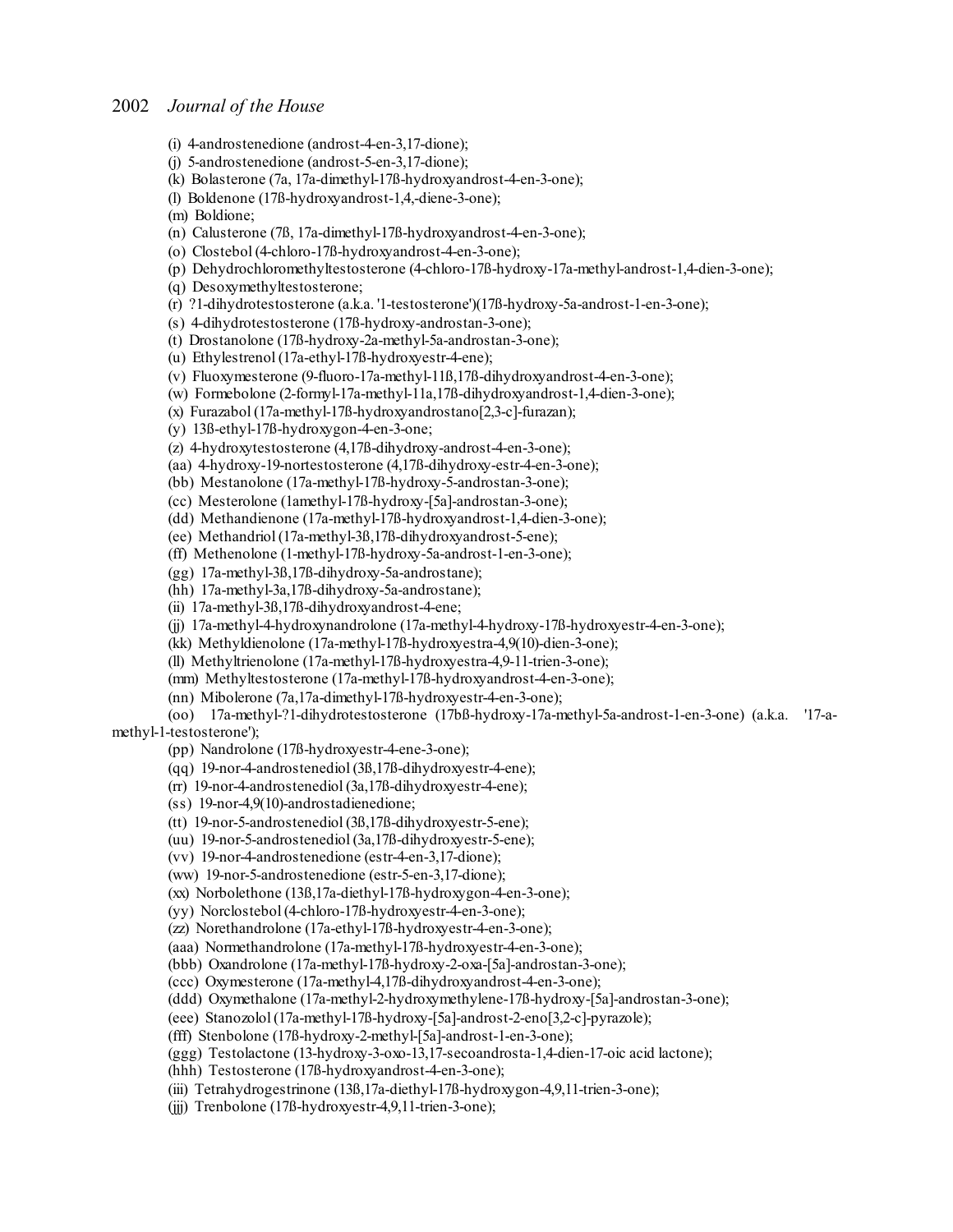(kkk) Any salt, ester, or ether of a drug or substance described or listed in this subdivision, except an anabolic steroid which is expressly intended for administration through implants to cattle or other nonhuman species and which has been approved by the Secretary of Health and Human Services for that administration;

(7) Dronabinol (synthetic) in sesame oil and encapsulated in a soft gelatin capsule in a United States Food and Drug Administration approved drug product;

(8) The department of health and senior services may except by rule any compound, mixture, or preparation containing any stimulant or depressant substance listed in subdivisions (1) and (2) of this subsection from the application of all or any part of sections 195.010 to 195.320 if the compound, mixture, or preparation contains one or more active medicinal ingredients not having a stimulant or depressant effect on the central nervous system, and if the admixtures are included therein in combinations, quantity, proportion, or concentration that vitiate the potential for abuse of the substances which have a stimulant or depressant effect on the central nervous system.

7. The department of health and senior services shall place a substance in Schedule IV if it finds that:

(1) The substance has a low potential for abuse relative to substances in Schedule III;

(2) The substance has currently accepted medical use in treatment in the United States; and

(3) Abuse of the substance may lead to limited physical dependence or psychological dependence relative to the substances in Schedule III.

8. The controlled substances listed in this subsection are included in Schedule IV:

(1) Any material, compound, mixture, or preparation containing any of the following narcotic drugs or their salts calculated as the free anhydrous base or alkaloid, in limited quantities as set forth below:

(a) Not more than one milligram of difenoxin and not less than twenty-five micrograms of atropine sulfate per dosage unit;

(b) Dextropropoxyphene (alpha-(+)-4-dimethylamino-1, 2-diphenyl-3-methyl-2-propionoxybutane);

(c) Any of the following limited quantities of narcotic drugs or their salts, which shall include one or more nonnarcotic active medicinal ingredients in sufficient proportion to confer upon the compound, mixture or preparation valuable medicinal qualities other than those possessed by the narcotic drug alone:

a. Not more than two hundred milligrams of codeine per one hundred milliliters or per one hundred grams;

b. Not more than one hundred milligrams of dihydrocodeine per one hundred milliliters or per one hundred grams;

c. Not more than one hundred milligrams of ethylmorphine per one hundred milliliters or per one hundred grams;

(2) Any material, compound, mixture or preparation containing any quantity of the following substances, including their salts, is omers, and salts of isomers whenever the existence of those salts, isomers, and salts of isomers is possible within the specific chemical designation:

(a) Alprazolam;

(b) Barbital;

- (c) Bromazepam;
- (d) Camazepam;
- (e) Chloral betaine;
- (f) Chloral hydrate;
- (g) Chlordiazepoxide;
- (h) Clobazam;
- (i) Clonazepam;
- (j) Clorazepate;
- (k) Clotiazepam;
- (l) Cloxazolam;
- (m) Delorazepam;
- (n) Diazepam;
- (o) Dichloralphenazone;
- (p) Estazolam;
- (q) Ethchlorvynol;
- (r) Ethinamate;
- (s) Ethyl loflazepate;
- (t) Fludiazepam;
- (u) Flunitrazepam;
- (v) Flurazepam;
- (w) Fospropofol;
- (x) Halazepam;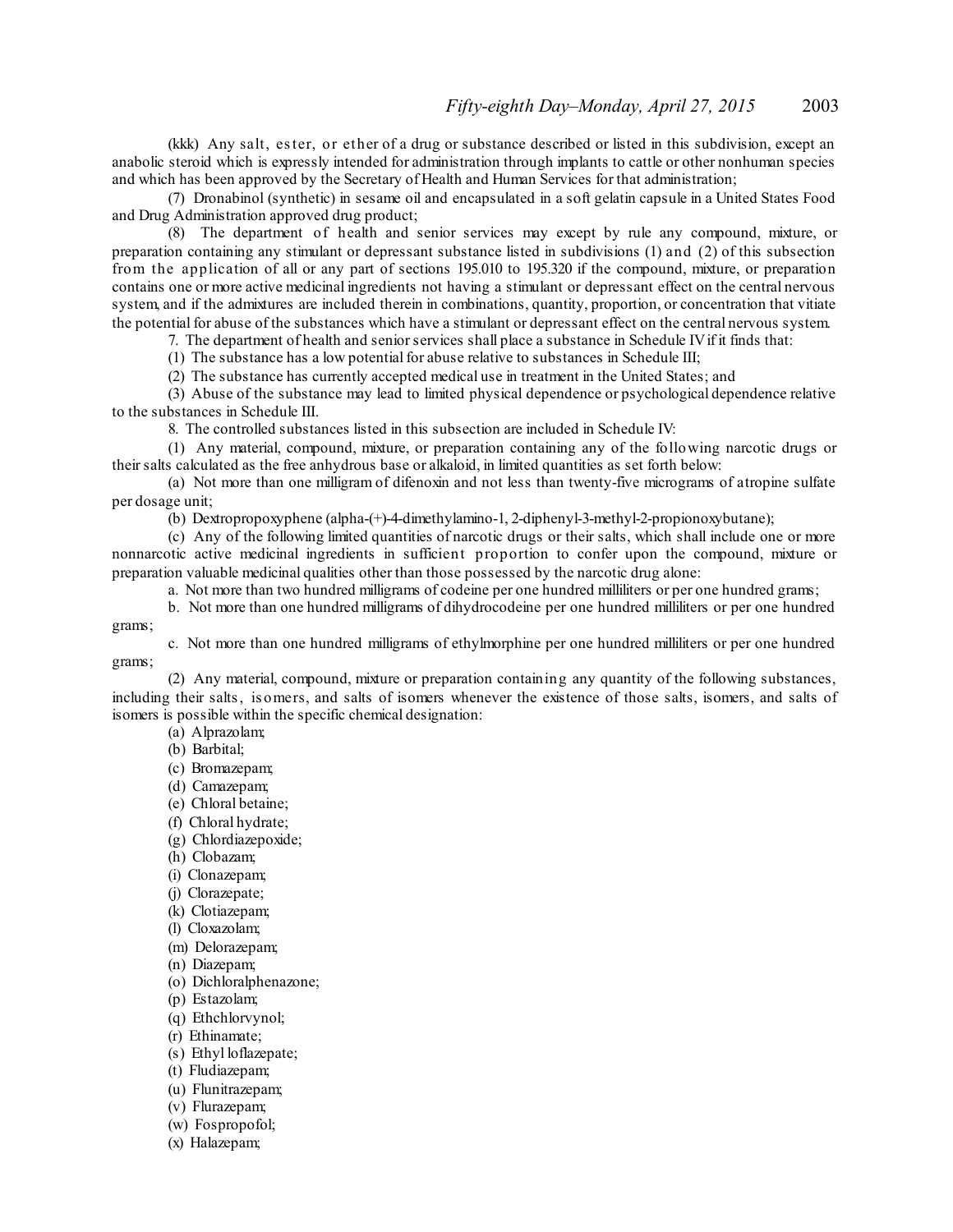- (y) Haloxazolam;
- (z) Ketazolam;
- (aa) Loprazolam;
- (bb) Lorazepam;
- (cc) Lormetazepam;
- (dd) Mebutamate;
- (ee) Medazepam;
- (ff) Meprobamate;
- (gg) Methohexital;
- (hh) Methylphenobarbital(mephobarbital);
- (ii) Midazolam;
- (jj) Nimetazepam;
- (kk) Nitrazepam;
- (ll) Nordiazepam;
- (mm) Oxazepam;
- (nn) Oxazolam;
- (oo) Paraldehyde;
- (pp) Petrichloral;
- (qq) Phenobarbital;
- (rr) Pinazepam;
- (ss) Prazepam;
- (tt) Quazepam;
- (uu) Temazepam;
- (vv) Tetrazepam;
- (ww) Triazolam;
- (xx) Zaleplon;
- (yy) Zolpidem;
- (zz) Zopiclone;

(3) Any material, compound, mixture, or preparation which contains any quantity of the following substance including its salts, isomers and salts of isomers whenever the existence ofsuch salts, isomers and salts of isomers is possible: fenfluramine;

(4) Any material, compound, mixture or preparation containing any quantity of the following substances having a stimulant effect on the central nervous system, including their salts, isomers and salts of isomers:

(a) Cathine ((+)-norpseudoephedrine);

(b) Diethylpropion;

- (c) Fencamfamin;
- (d) Fenproporex;
- (e) Mazindol;
- (f) Mefenorex;
- (g) Modafinil;
- (h) Pemoline, including organometallic complexes and chelates thereof;
- (i) Phentermine;
- (j) Pipradrol;
- (k) Sibutramine;
- (l) SPA ((-)-1-dimethyamino-1,2-diphenylethane);
- (5) Any material, compound, mixture or preparation containing any quantity of the following s ubstance, including its salts:
	- (a) butorphanol;
	- (b) pentazocine;

(6) Ephedrine, its salts, optical isomers and salts of optical isomers, when the substance is the only active medicinal ingredient;

(7) The department of health and senior services may except by rule any compound, mixture, or preparation containing any depressant substance listed in subdivision (1) of this subsection fromthe application of all or any part of sections 195.010 to 195.320 and sections 579.015 to 579.086 if the compound, mixture, or preparation contains one or more active medicinal ingredients not having a depressant effect on the central nervous system, and if the admixtures are included therein in combinations, quantity, proportion, or concentration that vitiate the potential for abuse of the substances which have a depressant effect on the central nervous system.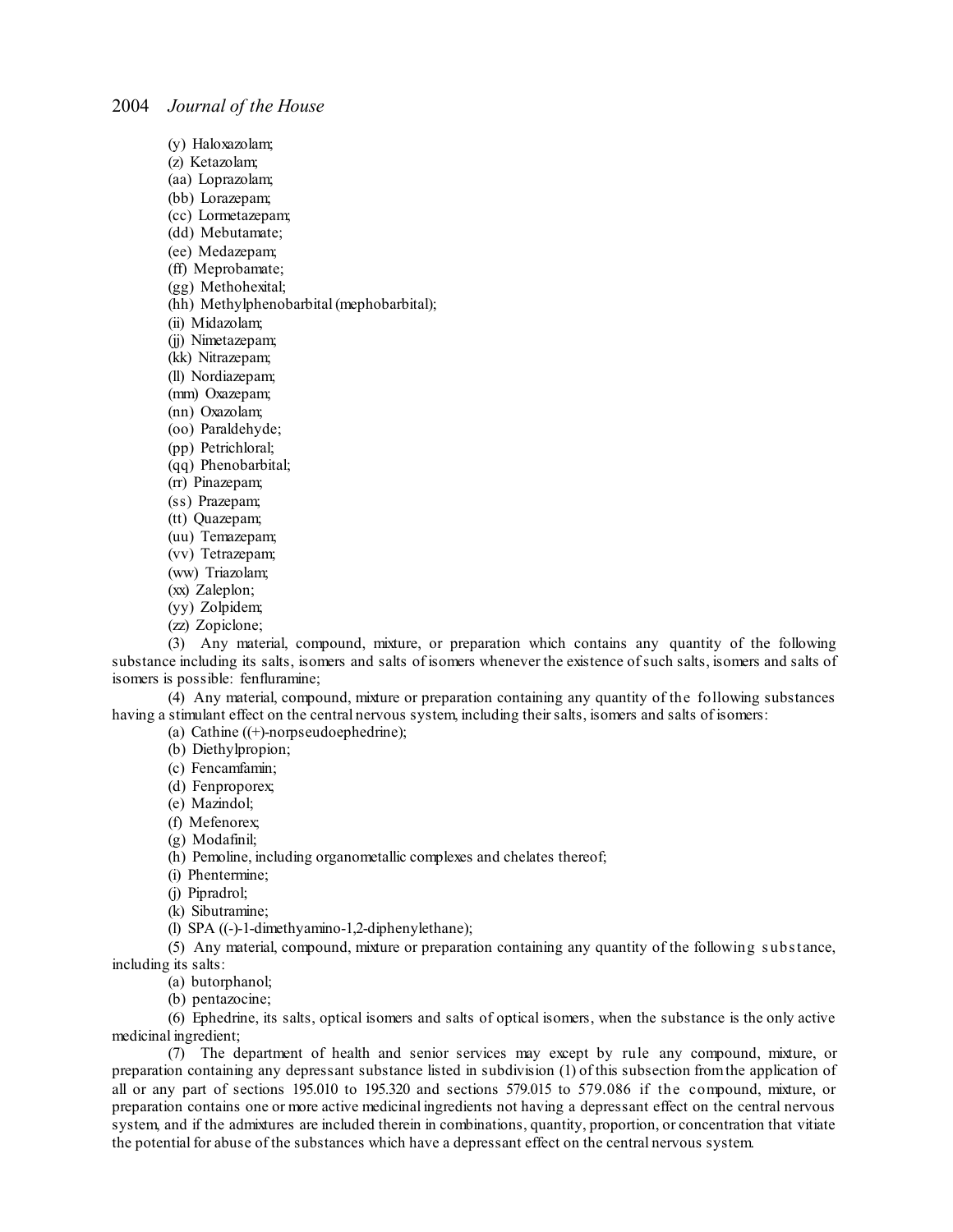9. The department of health and senior services shall place a substance in Schedule V if it finds that:

(1) The substance has low potential for abuse relative to the controlled substances listed in Schedule IV;

(2) The substance has currently accepted medical use in treatment in the United States; and

(3) The substance has limited physical dependence or psychological dependence liability relative to the controlled substances listed in Schedule IV.

10. The controlled substances listed in this subsection are included in Schedule V:

(1) Any compound, mixture or preparation containing any of the following narcotic drugs or their salts calculated as the free anhydrous base or alkaloid, in limited quantities as set forth below, which also contains one or more nonnarcotic active medicinal ingredients in sufficient proportion to confer upon the compound, mixture or preparation valuable medicinal qualities other than those possessed by the narcotic drug alone:

(a) Not more than two and five-tenths milligrams of diphenoxylate and not less than twenty-five micrograms of atropine sulfate per dosage unit;

(b) Not more than one hundred milligrams of opiumper one hundred milliliters or per one hundred grams;

(c) Not more than five-tenths milligram of difenoxin and not less than twenty-five micrograms of atropine sulfate per dosage unit;

(2) Any material, compound, mixture or preparation which contains any quantity of the following substance having a stimulant effect on the central nervous system including its salts, isomers and salts of isomers: pyrovalerone;

(3) Any compound, mixture, or preparation containing any detectable quantity of pseudoephedrine or its salts or optical isomers, or salts of optical isomers or any compound, mixture, or preparation containing any detectable quantity of ephedrine or its salts or optical isomers, orsalts of optical isomers;

(4) Unless specifically exempted or excluded or unless listed in another schedule, any material, compound, mixture, or preparation which contains any quantity of the following substances having a depressant effect on the central nervous system, including its salts:

(a) Lacosamide;

(b) Pregabalin.

11. If any compound, mixture, or preparation as specified in subdivision (3) of subsection 10 of this section is dispensed, sold, or distributed in a pharmacy without a prescription:

(1) All packages of any compound, mixture, or preparation containing any detectable quantity of pseudoephedrine, its salts or optical isomers, or salts of optical isomers or ephedrine, its salts or optical isomers, or salts of optical is omers, shall be offered for sale only from behind a pharmacy counter where the public is not permitted, and only by a registered pharmacist or registered pharmacy technician; and

(2) Any person purchasing, receiving or otherwise acquiring any compound, mixture, or preparation containing any detectable quantity of ps eudoephedrine, its salts or optical isomers, or salts of optical isomers or ephedrine, its salts or optical isomers, orsalts of optical isomers shall be at least eighteen years of age; and

(3) The pharmacist, intern pharmacist, or registered pharmacy technician shall require any person, prior to such person's purchasing, receiving or otherwise acquiring such compound, mixture, or preparation to furnish suitable photo identification that is issued by a state or the federal government or a document that, with respect to identification, is considered acceptable and showing the date of birth of the person;

(4) The seller shall deliver the product directly into the custody of the purchaser.

12. Pharmacists, intern pharmacists, and registered pharmacy technicians shall implement and maintain an electronic log of each transaction. Such log shall include the following information:

(1) The name, address, and signature of the purchaser;

(2) The amount of the compound, mixture, or preparation purchased;

(3) The date and time of each purchase; and

(4) The name or initials of the pharmacist, intern pharmacist, or registered pharmacy technician who dispensed the compound, mixture, or preparation to the purchaser.

13. Each pharmacy s hall submit information regarding sales of any compound, mixture, or preparation as specified in subdivision (3) of subsection 10 of this section in accordance with transmission methods and frequency established by the department by regulation;

14. No person shall dispense, sell, purchas e, receive, or otherwise acquire quantities greater than those specified in this chapter.

15. All persons who dispense or offer forsale pseudoephedrine and ephedrine products in a pharmacy shall ensure that allsuch products are located only behind a pharmacy counter where the public is not permitted.

16. The penalties for a knowing or reckless violation of the provisions of subsections 11 to 15 of this section are found in section 579.060.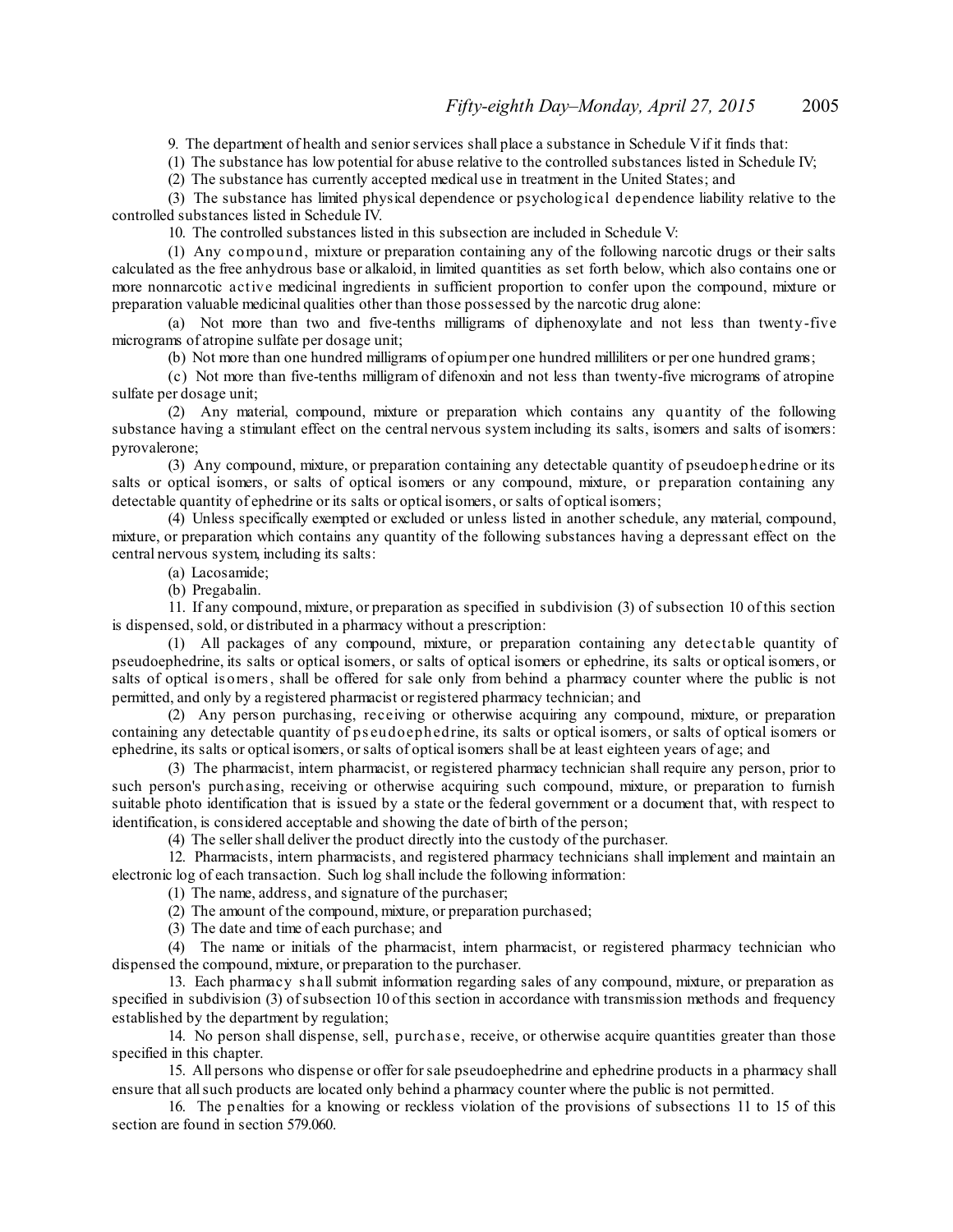17. The scheduling of substances specified in subdivision (3) of subsection 10 of this section and subsections 11, 12, 14, and 15 of this section shall not apply to any compounds, mixtures, or preparations that are in liquid or liquid-filled gel caps ule form or to any compound, mixture, or preparation specified in subdivision (3) of subsection 10 of this section which must be dispensed, sold, or distributed in a pharmacy pursuant to a prescription.

18. The manufacturer of a drug product or another interested party may apply with the department of health and senior services for an exemption from this section. The department of health and senior services may grant an exemption by rule from this section if the department finds the drug product is not used in the illegal manufacture of methamphetamine or other controlled or dangerous substances. The department of health and seniorservices shall rely on reports from law enforcement and law enforcement evidentiary laboratories in determining if the proposed product can be used to manufacture illicit controlled substances.

19. The department of health and senior services shall revise and republish the schedules annually.

20. The department of health and senior services shall promulgate rules under chapter 536 regarding the security and storage of Schedule V controlled substances, as described in subdivision (3) of subsection 10 of this section, for distributors as registered by the department of health and senior services.

21. Logs of transactions required to be kept and maintained by this section and section 195.417 shall create a rebuttable presumption that the person whose name appears in the logs is the person whose transactions are recorded in the logs.

**22. Beginning January 1, 2017, the director of the department of health and senior services shall** notify the revisor of statutes of any controlled substances that are added or removed from the five schedules **of controlled substances established by the federal Controlled Substances Act under 21 U.S.C. section 801, et seq. The revisor shall change the statutory schedule of controlled substances listed in this section to include such additions or deletions.**

217.720. 1. At any time during release on parole or conditional release the board **[**may**] shall** issue a warrant for the arrest of a released offender for violation of any of the conditions of parole or conditional release. The warrant shall authorize any law enforcement officer to return the offender to the actual custody of the correctional center from which the offender was released, or to any other suitable facility designated by the board. If any parole or probation officer has probable cause to believe that such offender has violated a condition of parole or conditional release, the probation or parole officer **[**may**] shall** issue a warrant for the arrest of the offender. The probation or parole officer may effect the arrest or may deputize any officer with the power of arrest to do so by giving the officer a copy of the warrant which shall outline the circumstances of the alleged violation and contain the statement that the offender has, in the judgment of the probation or parole officer, violated conditions of parole or conditional release. The warrant delivered with the offender by the arresting officer to the official in charge of any facility designated by the board to which the offender is brought shall be sufficient legal authority for detaining the offender. After the arrest the parole or probation officer shall present to the detaining authorities a similar statement of the circumstances of violation. Pending hearing as hereinafter provided, upon any charge of violation, the offender shall remain in custody or incarcerated without consideration of bail.

2. If the offender is arrested under the authority granted in subsection 1 of this section, the offender shall have the right to a preliminary hearing on the violation charged unless the offender waives such hearing. Upon such arrest and detention, the parole or probation officer shall immediately notify the board and shall submit in writing a report showing in what manner the offender has violated the conditions of his parole or conditional release. The board shall order the offender dis charged from such facility, require as a condition of parole or conditional release the placement of the offender in a treatment center operated by the department of corrections, or shall cause the offender to be brought before it for a hearing on the violation charged, undersuch rules and regulations as the board may adopt. If the violation is established and found, the board may continue or revoke the parole or conditional release, or enter such other order as it may see fit. If no violation is established and found, then the parole or conditional releas e shall continue. If at any time during release on parole or conditional release the offender is arrested for a crime which later leads to conviction, and sentence is then served outside the Missouri department of corrections, the board s hall determine what part, if any, of the time from the date of arrest until completion of the sentence imposed is counted as time served under the sentence fromwhich the offender was paroled or conditionally released.

3. An offender for whose return a warrant has been issued by the board shall, if it is found that the warrant cannot be served, be deemed to be a fugitive from justice or to have fled from justice. If it shall appear that the offender has violated the provisions and conditions of his parole or conditional release, the board shall determine whether the time from the issuing date of the warrant to the date of his arrest on the warrant, or continuance on parole or conditional release shall be counted as time served under the sentence. In all other cases, time served on parole or conditional release shall be counted as time served under the sentence.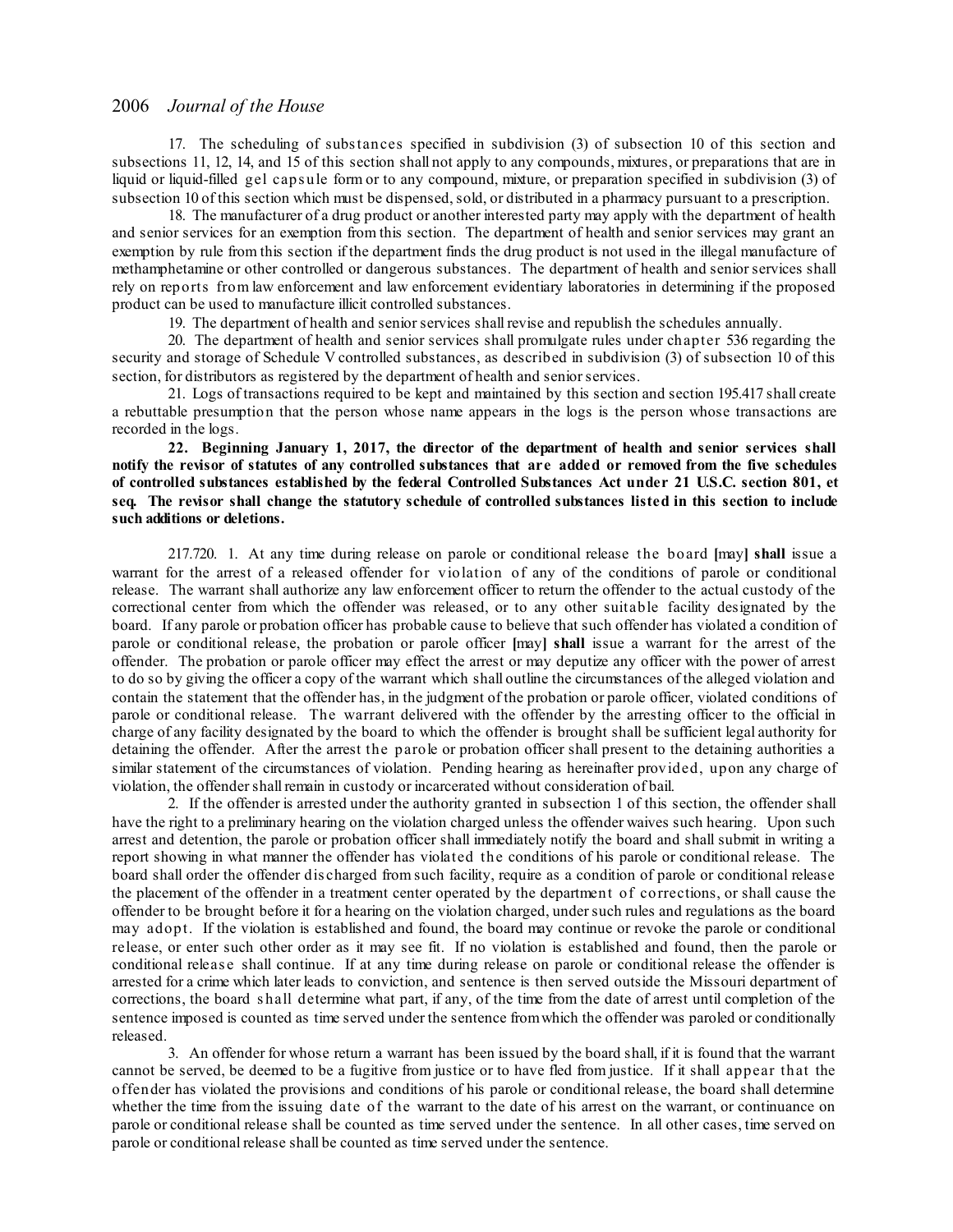4. At any time during parole or probation, the board may issue a warrant for the arrest of any person from another jurisdiction, the visitation and supervision of whomthe board has undertaken pursuant to the provisions of the interstate compact for the supervision of parolees and probationers authorized in section 217.810, for violation of any of the conditions of release, or a notice to appear to answer a charge of violation. The notice shall be served personally upon the person. The warrant shall authorize any law enforcement officer to return the offender to any suitable detention facility designated by the board. Any parole or probation officer may arrestsuch person without a warrant, or may deputize any other officer with power of arrest to do so by issuing a written statement setting forth that the defendant has, in the judgment of the parole or probation officer, violated the conditions of his release. The written statement delivered with the person by the arresting officer to the official in charge of the detention facility to which the pers on is brought shall be sufficient legal authority for detaining him. After making an arrest the parole or probation officershall present to the detaining authorities a similarstatement of the circumstances of violation.

217.722. 1. If any probation officer has probable cause to believe that the person on probation has violated a condition of probation, the probation officer **[**may**] shall** issue a warrant for the arrest of the person on probation. The officer may effect the arrest or may deputize any other officer with the power of arrest to do so by giving the officer a copy of the warrant which will outline the circumstances of the alleged violation and contain the statement that the person on probation has, in the judgment of the probation officer, violated the conditions of probation. The warrant delivered with the offender by the arresting officer to the official in charge of any jail or other detention facility shall be sufficient authority for detaining the person on probation pending a preliminary hearing on the alleged violation. Other provisions of law relating to release on bail of persons charged with criminal offenses shall be applicable to persons detained on alleged probation violations.

2. Any person on probation arrested under the authority granted in subsection 1 of this section shall have the right to a preliminary hearing on the violation charged as long as the person on probation remains in custody or unless the offender waives such hearing. The person on probation shall be notified immediately in writing of the alleged probation violation. If arrested in the jurisdiction of the sentencing court, and the court which placed the pers on on probation is immediately available, the preliminary hearing shall be heard by the sentencing court. Otherwise, the person on probation shall be taken before a judge or associate circuit judge in the county of the alleged violation or arrest having original juris diction to try criminal offenses or before an impartial member of the staff of the Missouri board of probation and parole, and the preliminary hearing shall be held as soon as possible after the arrest. Such preliminary hearings shall be conducted as provided by rule of court or by rules of the Missouri board of probation and parole. If it appears that there is probable cause to believe that the person on probation has violated a condition of probation, or if the person on probation waives the preliminary hearing, the judge or associate circuit judge, or member of the staff of the Missouri board of probation and parole shall order the person on probation held for further proceedings in the sentencing court. If probable cause is not found, the court shall not be barred from holding a hearing on the question of the alleged violation of a condition of probation nor fromordering the person on probation to be present at such a hearing.

3. Upon such arrest and detention, the probation officer shall immediately notify the sentencing court and shall submit to the court a written report showing in what manner the person on probation has violated the conditions of probation. Thereupon, or upon arrest by warrant, the court shall cause the person on probation to be brought before it without unnecessary delay for a hearing on the violation charged. Revocation hearings shall be conducted as provided by rule of court.

306.126. 1. **[**The operator of a motorboat shall not allow any person to ride or sit on the gunwales, decking over the bow, railing, top of seat back or decking over the back of the motorboat while under way, unless such person is inboard of adequate guards or railing provided on the motorboat to prevent a passenger from being lost overboard. As used in this section, the term "adequate guards or railing" means guards or railings having a height parameter of at least sixinches but not more than eighteen inches. Nothing in this section shall be construed to mean that passengers or other persons aboard a motorboat cannot occupy the decking over the bow of the boat to moor it to a mooring buoy or to cast off fromsuch a buoy, or for any othernecessary purpose. The provisions of this section shall not apply to vessels propelled by sail.

2.**]** Whenever any person leaves any watercraft, other than a personal watercraft, on the waters of the Mississippi River, the waters of the Missouri River or the lakes of this state and enters the water between the hours of 11:00 a.m. and sunset, the operator of such watercraft shall display on the watercraft a red or orange flag measuring not less than twelve inches by twelve inches. The provisions of this subsection shall not apply to watercraft that is moored or anchored. The flag required by this subsection shall be visible for three hundred sixty degrees around the horizon when displayed and shall be displayed only when an occupant of the watercraft has left the confines of the watercraft and entered the water. The flag required by this subsection shall not be displayed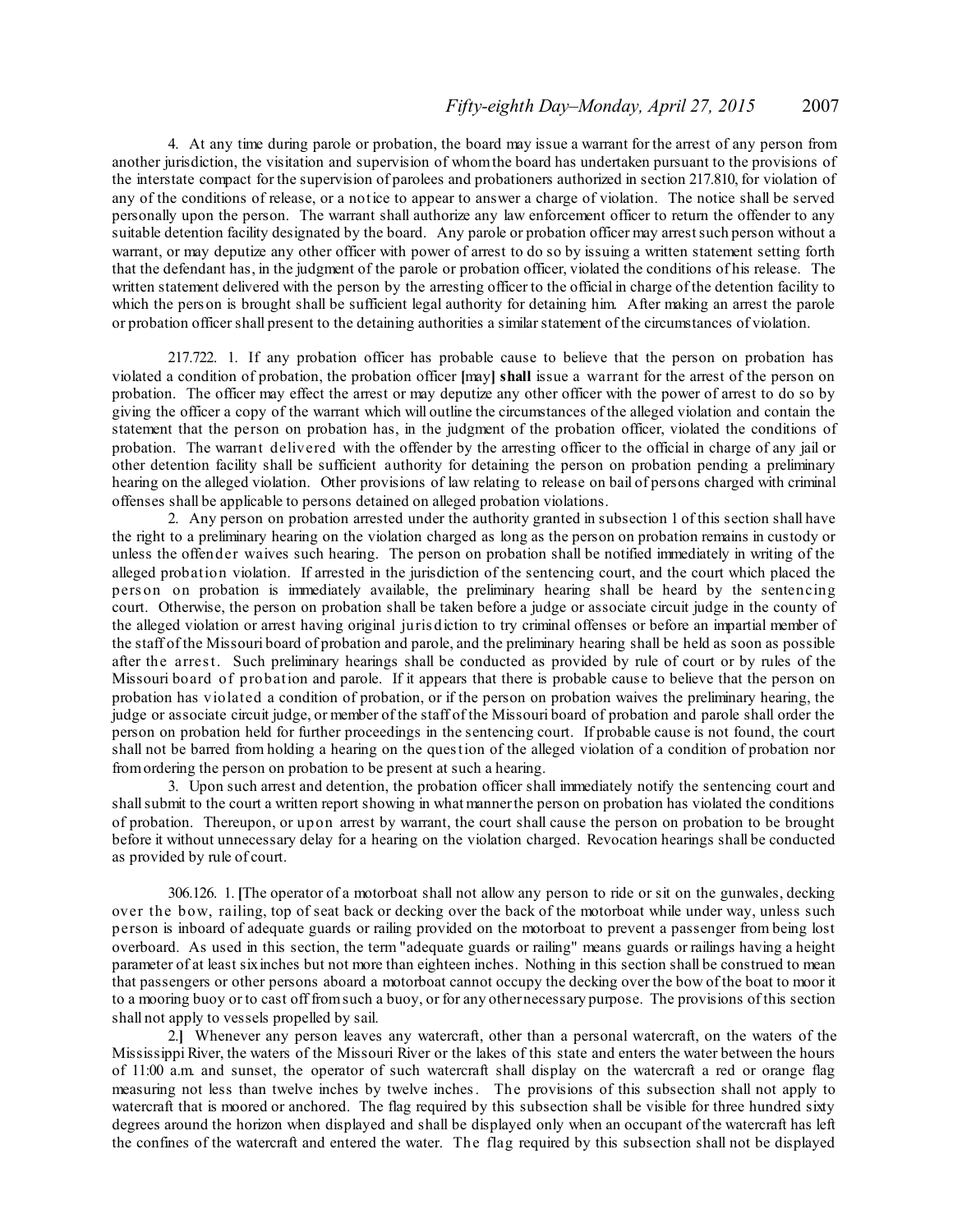when the watercraft is engaged in towing any person, but shall be displayed when such person has ceased being towed and has reentered the water.

**[**3.**] 2.** No operator shall knowingly operate any watercraft within fifty yards of a flag required by subsection 2 of this section at a speed in excess of a slow-no wake speed."; and

Further amend said bill and page, Section 541.033, Line 16, by inserting immediately after said line the following:

"568.068. 1. A person commits the offense of abuse of an unborn child as defined in section 188.015 **if such person ingests, injects, consumes, inhales, or otherwise uses a narcotic drug or a controlled substance without a prescription while such person is pregnant and such person knows or reas onably should have known thatsuch person was pregnant.**

**2. The offense of abuse of an unborn childis:**

(1) A class C felony if the child is born addicted to or harmed by the narcotic drug or controlled **substance; or**

(2) A class B felony if the child dies as a result of the conduct chargeable under the provisions of this **section.**

**579.010. 1. A person commits the offense of ingesting a controlled substance if he or she intentionally ingests, inhales, or otherwise takes into the body any controlled substance, unless the substance was obtained** directly from, or pursuant to, a valid prescription or order of a practitioner while acting in the course of a **practitioner's professional practice.**

**2. The offense of ingesting a controlledsubstance is a Class A misdemeanor.**

3. The venue for a violation of this section exists in either the jurisdiction in which the controlled **substance was ingested, inhaled, or otherwise taken into the body or the jurisdiction in which the controlled substance was detectedin the body of the accused.**"; and

Further amend said bill by amending the title, enacting clause, and intersectional references accordingly.

#### *House Committee Amendment No. 3*

AMEND Senate Bill No. 561, Page 1, In the Title, Line 3, by deleting all of said line and inserting in lieu thereof "to public safety."; and

Further amend said bill and page, Section A, Line 2, by inserting the following after all of said line:

"160.261. 1. The local board of education of each school district shall clearly establish a written policy of discipline, including the district's determination on the use of corporal punishment and the procedures in which punishment will be applied. A written copy of the district's discipline policy and corporal punishment procedures, if applicable, shall be provided to the pupil and parent or legal guardian of every pupil enrolled in the district at the beginning of each school year and also made available in the office of the superintendent of such district, during normal business hours, for public inspection. All employees of the district shall annually receive instruction related to the specific contents of the policy of discipline and any interpretations necessary to implement the provisions of the policy in the course of their duties, including but not limited to approved methods of dealing with acts ofschool violence, disciplining students with disabilities and instruction in the necessity and requirements for confidentiality.

2. The policy shall require school administrators to report acts of s chool violence to all teachers at the attendance center and, in addition, to other school district employees with a need to know. For the purposes of this chapter or chapter 167, "need to know" is defined as school personnel who are directly responsible for the student's education or who otherwise interact with the student on a professional basis while acting within the scope of their assigned duties. As used in this section,the phrase "act ofschool violence" or "violent behavior" means the exertion of physical force by a student with the intent to do serious physical injury as defined in section 556.061 to another person while on school property, including a school bus in service on behalf of the district, or while involved in school activities. The policy shall at a minimum require school administrators to report, as soon as reasonably practical, to the appropriate law enforcement agency any of the following crimes, or any act which if committed by an adult would be one of the following crimes:

- (1) First degree murder undersection 565.020;
- (2) Second degree murder under section  $565.021$ ;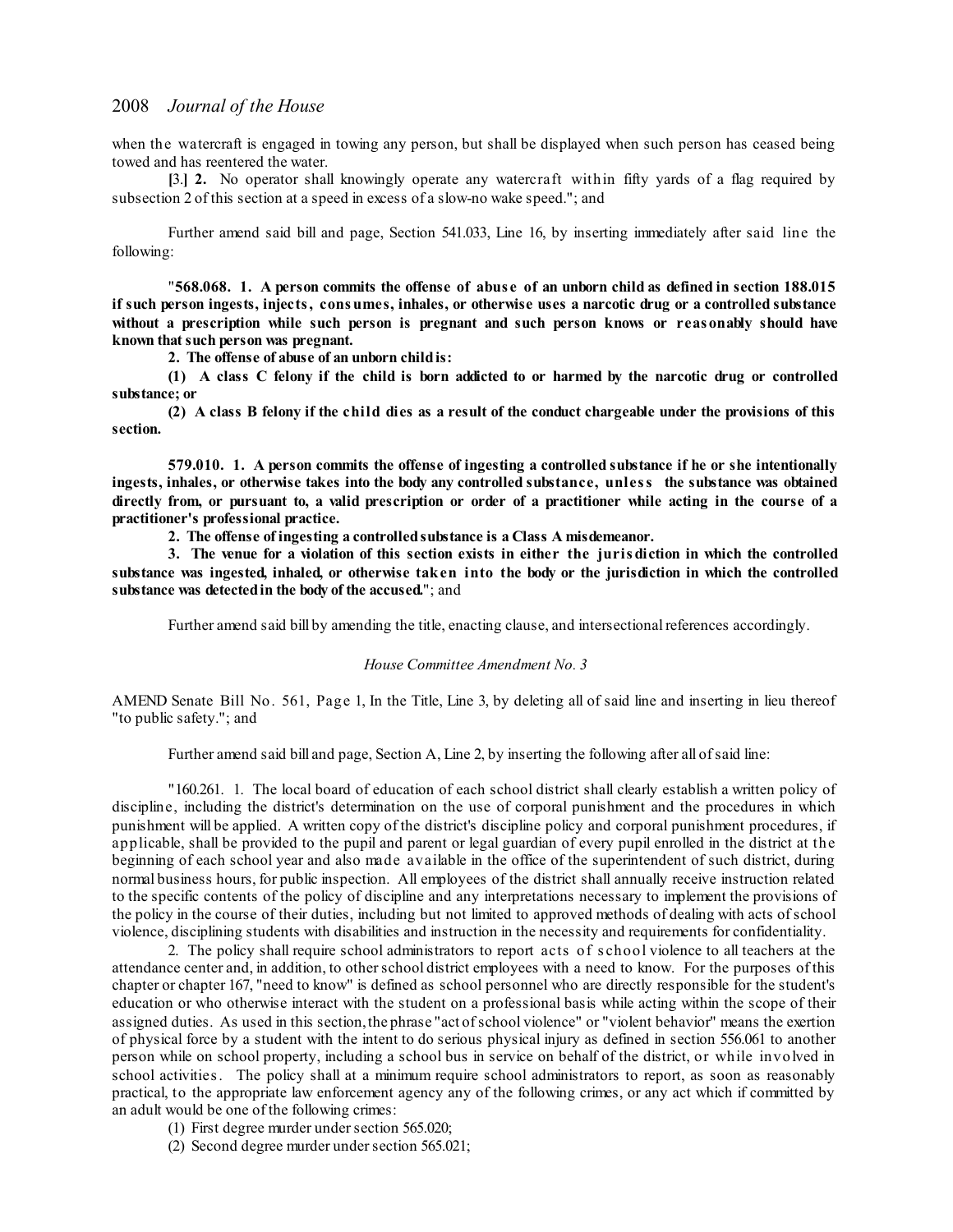(3) Kidnapping under s ection 565.110 as it existed prior to January 1, 2017, or kidnapping in the first degree under section 565.110;

(4) First degree assault under section 565.050;

(5) Rape in the first degree under section 566.030;

 $(6)$  Sodomy in the first degree under section 566.060;

(7) Burglary in the first degree under section 569.160;

(8) Burglary in the second degree undersection 569.170;

(9) Robbery in the first degree under section 569.020 as it existed prior to January 1, 2017, or robbery in the first degree under section 570.023;

(10) Distribution of drugs under s ection 195.211 as it existed prior to January 1, 2017, or manufacture of a controlled substance under section 579.055;

(11) Distribution of drugs to a minor under section 195.212 as it existed prior to January 1, 2017, or delivery of a controlled substance under section 579.020;

(12) Arson in the first degree under section  $569.040$ ;

(13) Voluntary manslaughter undersection 565.023;

(14) Involuntary manslaughter under s ection 565.024 as it existed prior to January 1, 2017, involuntary manslaughter in the first degree under section 565.024, or involuntary manslaughter in the second degree under section 565.027;

(15) Second degree assault under section 565.060 as it existed prior to January 1, 2017, or second degree assault under section 565.052;

 $(16)$  Rape in the second degree under section 566.031;

(17) Felonious restraint under section 565.120 as it existed prior to January 1, 2017, or kidnapping in the second degree under section 565.120;

(18) Property damage in the first degree undersection 569.100;

(19) The possession of a weapon under chapter 571;

(20) Child molestation in the first degree pursuant to section 566.067 as it existed prior to January 1, 2017, or child molestation in the first, second, or third degree pursuant to section 566.067, 566.068, or 566.069;

(21) Sodomy in the second degree pursuant to section 566.061;

(22) Sexual misconduct involving a child pursuant to section 566.083;

(23) Sexual abuse in the first degree pursuant to section 566.100;

(24) Harassment under section 565.090 as it existed prior to January 1, 2017, or harassment in the first degree undersection 565.090; **[**or**]**

(25) Stalking under section 565.225 as it existed prior to January 1, 2017, or stalking in the first degree undersection 565.225; **or**

#### **(26) Making a terrorist threat under section 574.115;**

committed on school property, including but not limited to actions on any school bus in service on behalf of the district or while involved in school activities. The policy shall require that any portion of a student's individualized education programthat is related to demonstrated orpotentially violent behaviorshall be provided to any teacher and other school district employees who are directly responsible for the student's education or who otherwise interact with the student on an educational basis while acting within the scope of their assigned duties. The policy shall also contain the consequences of failure to obey standards of conduct set by the local board of education, and the importance of the standards to the maintenance of an atmosphere where orderly learning is possible and encouraged.

3. The policy shall provide that any student who is on suspension for any of the offenses listed in subsection 2 of this section or any act of violence or drug-related activity defined by school district policy as a serious violation of school discipline pursuant to subsection 9 of this section shall have as a condition of his or her suspension the requirement that such student is not allowed, while on such suspension, to be within one thousand feet of any school property in the school district where such student attended school or any activity of that district, regardless of whether or not the activity takes place on district property unless:

(1) Such student is under the direct supervision of the student's parent, legal guardian, or custodian and the superintendent or the superintendent's designee has authorized the student to be on school property;

(2) Such student is under the direct supervision of another adult designated by the student's parent, legal guardian, or custodian, in advance, in writing, to the principal of the school which suspended the student and the superintendent or the superintendent's designee has authorized the student to be on school property;

(3) Such student is enrolled in and attending an alternative school that is located within one thousand feet of a public school in the school district where such student attended school; or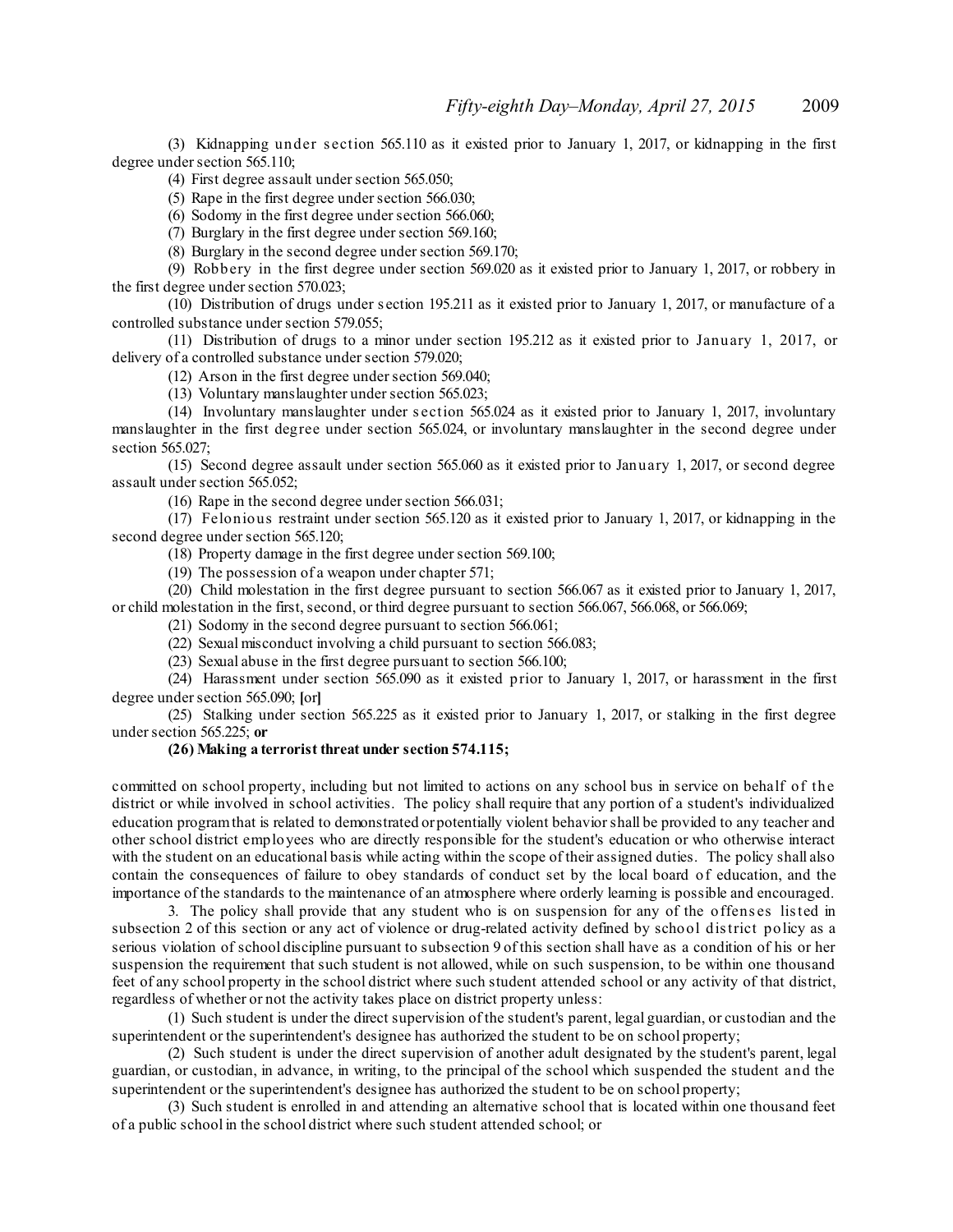(4) Such student resides within one thousand feet of any public school in the school district where such student attended school in which case such student may be on the property of his or her residence without direct adult supervision.

4. Any student who violates the condition ofsuspension required pursuant to subsection 3 of this section may be subject to expulsion or further suspension pursuant to the provisions of sections 167.161, 167.164, and 167.171. In making this determination consideration shall be given to whether the student poses a threat to the safety of any child or school employee and whether such student's unsupervised presence within one thousand feet of the school is disruptive to the educational process or undermines the effectiveness of the school's dis ciplinary policy. Removal of any pupil who is a student with a disability is subject to state and federal procedural rights. This section shall not limit a school district's ability to:

(1) Prohibit allstudents who are suspended frombeing on school property or attending an activity while on suspension;

(2) Discipline students for off-campus conduct that negatively affects the educational environment to the extent allowed by law.

5. The policy shall provide for a s uspension for a period of not less than one year, or expulsion, for a student who is determined to have brought a weapon to school, including but not limited to the school playground or the school parking lot, brought a weapon on a school bus or brought a weapon to a school activity whether on or off of the school property in violation of district policy, except that:

(1) The superintendent or, in a school district with no high school, the principal of the school which such child attends may modify such suspension on a case-by-case basis; and

(2) This section shall not prevent the school district from providing educational services in an alternative setting to a student suspended under the provisions of this section.

6. For the purpose of this section, the term "weapon" shall mean a firearm as defined under 18 U.S.C. Section 921 and the following items, as defined in section 571.010: a blackjack, a concealable firearm, an explosive weapon, a firearm, a firearm silencer, a gas gun, a knife, knuckles, a machine gun, a projectile weapon, a rifle, a shotgun, a spring gun or a switchblade knife; except that this section shall not be construed to prohibit a school board from adopting a policy to allow a Civil War reenactor to carry a Civil War era weapon on school property for educational purposes so long as the firearm is unloaded. The local board of education shall define weapon in the discipline policy. Such definition shall include the weapons defined in this s ubsection but may also include other weapons.

7. All school district personnel responsible for the care and supervision ofstudents are authorized to hold every pupilstrictly accountable for any disorderly conduct in school or on any property of the school, on any school bus going to or returning fromschool, during school-sponsored activities, or during intermission or recess periods.

8. Teachers and other authorized district personnel in public schools responsible for the care, supervision, and discipline of schoolchildren, including volunteers selected with reasonable care by the school district, shall not be civilly liable when acting in conformity with the established policies developed by each board, including but not limited to policies of student discipline or when reporting to his or her supervisor or other person as mandated by state law acts ofschool violence or threatened acts of school violence, within the course and scope of the duties of the teacher, authorized district pers onnel or volunteer, when such individual is acting in conformity with the established policies developed by the board. Nothing in this section shall be construed to create a new cause of action against such school district, or to relieve the school district from liability for the negligent acts of such persons.

9. Each school board shall define in its discipline policy acts of violence and any other acts that constitute a serious violation of that policy. "Acts of violence" as defined by school boards shall include but not be limited to exertion of physical force by a student with the intent to do serious bodily harmto another person while on school property, including a school bus in service on behalf of the district, or while involved in school activities. School districts shall for each student enrolled in the school district compile and maintain records of any serious violation of the district's discipline policy. Such records shall be made available to teachers and other school district employees with a need to know while acting within the scope of their assigned duties, and shall be provided as required in section 167.020 to any school district in which the student subsequently attempts to enroll.

10. Spanking, when administered by certificated personnel and in the presence of a witness who is an employee of the school district, or the use of reasonable force to protect persons or property, when administered by personnel of a school district in a reasonable manner in accordance with the local board of education's written policy of discipline, is not abuse within the meaning of chapter 210. The provisions of sections 210.110 to 210.165 notwithstanding, the children's division shall not have jurisdiction over or investigate any report of alleged child abuse arising out of or related to the use of reasonable force to protect persons or property when administered by personnel of a school district or any spanking administered in a reasonable manner by any certificated s chool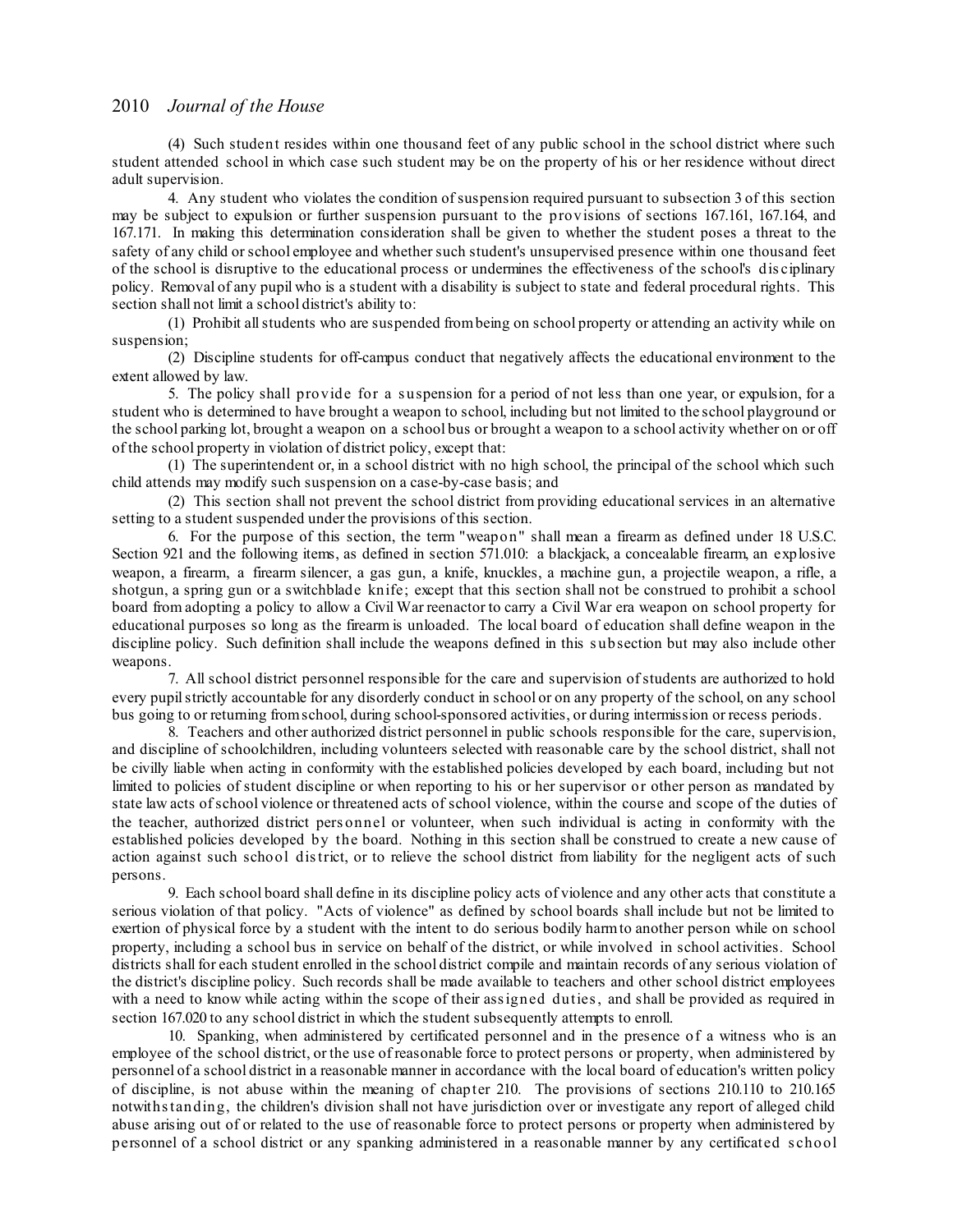pers onnel in the presence of a witness who is an employee of the school district pursuant to a written policy of discipline established by the board of education of the school district, as long as no allegation of sexual misconduct arises fromthe spanking or use of force.

11. If a student reports alleged sexual misconduct on the part of a teacher or other school employee to a person employed in a school facility who is required to report s uch misconduct to the children's division under section 210.115, such person and the superintendent of the school district shall report the allegation to the children's division as set forth in section 210.115. Reports made to the children's division under this subsection shall be investigated by the division in accordance with the provisions of sections 210.145 to 210.153 and shall not be investigated by the school district under subsections 12 to 20 of this section for purposes of determining whether the allegations should or should not be substantiated. The district may investigate the allegations for the purpose of making any decision regarding the employment of the accused employee.

12. Upon receipt of any reports of child abuse by the children's division other than reports provided under subsection 11 of this section, pursuant to sections 210.110 to 210.165 which allegedly involve personnel of a school district, the children's division shall notify the superintendent of schools of the district or, if the person named in the alleged incident is the superintendent ofschools, the president of the school board of the school district where the alleged incident occurred.

13. If, after an initial investigation, the superintendent ofschools or the president of the school board finds that the report involves an alleged incident of child abuse other than the administration of a spanking by certificated school personnel or the use of reasonable force to protect persons or property when administered by school personnel pursuant to a written policy of discipline or that the report was made for the sole purpose of harassing a public school employee, the superintendent of schools or the president of the school board shall immediately refer the matter back to the children's division and take no further action. In all matters referred back to the children's division, the division shall treat the report in the same manner as other reports of alleged child abuse received by the division.

14. If the report pertains to an alleged incident which arose out of or is related to a spanking administered by certificated personnel or the use of reasonable force to protect pers ons or property when administered by personnel of a school district pursuant to a written policy of dis cipline or a report made for the sole purpose of harassing a public school employee, a notification of the reported child abuse shall be sent by the superintendent of s chools or the president of the school board to the law enforcement in the county in which the alleged incident occurred.

15. The report shall be jointly investigated by the law enforcement officer and the superintendent of schools or, if the subject of the report is the superintendent of schools, by a law enforcement officer and the president of the school board orsuch president's designee.

16. The investigation shall begin no later than forty-eight hours after notification from the children's division is received, and shall consist of, but need not be limited to, interviewing and recording statements of the child and the child's parents or guardian within two working days after the start of the investigation, of the school district personnel allegedly involved in the report, and of any witnesses to the alleged incident.

17. The law enforcement officer and the investigating school district personnel shall issue separate reports of their findings and recommendations after the conclusion of the investigation to the school board of the school district within seven days after receiving notice fromthe children's division.

18. The reports shall contain a statement of conclusion as to whether the report of alleged child abuse is substantiated or is unsubstantiated.

19. The school board s hall consider the separate reports referred to in subsection 17 of this section and shall issue its findings and conclusions and the action to be taken, if any, within seven days after receiving the last of the two reports. The findings and conclusions shall be made in substantially the following form:

(1) The report of the alleged child abuse is unsubstantiated. The law enforcement officer and the investigating schoolboard personnelagree that there was not a preponderance of evidence to substantiate that abuse occurred;

(2) The report of the alleged child abuse is substantiated. The law enforcement officer and the investigating school district personnel agree that the preponderance of evidence is sufficient to support a finding that the alleged incident of child abuse did occur;

(3) The issue involved in the alleged incident of child abuse is unresolved. The law enforcement officer and the investigating school personnel are unable to agree on their findings and conclusions on the alleged incident.

20. The findings and conclusions of the school board undersubsection 19 of this section shallbe sent to the children's division. If the findings and conclusions of the school board are that the report of the alleged child abuse is unsubstantiated, the investigation shall be terminated, the case closed, and no record shall be entered in the children's division central registry. If the findings and conclusions of the school board are that the report of the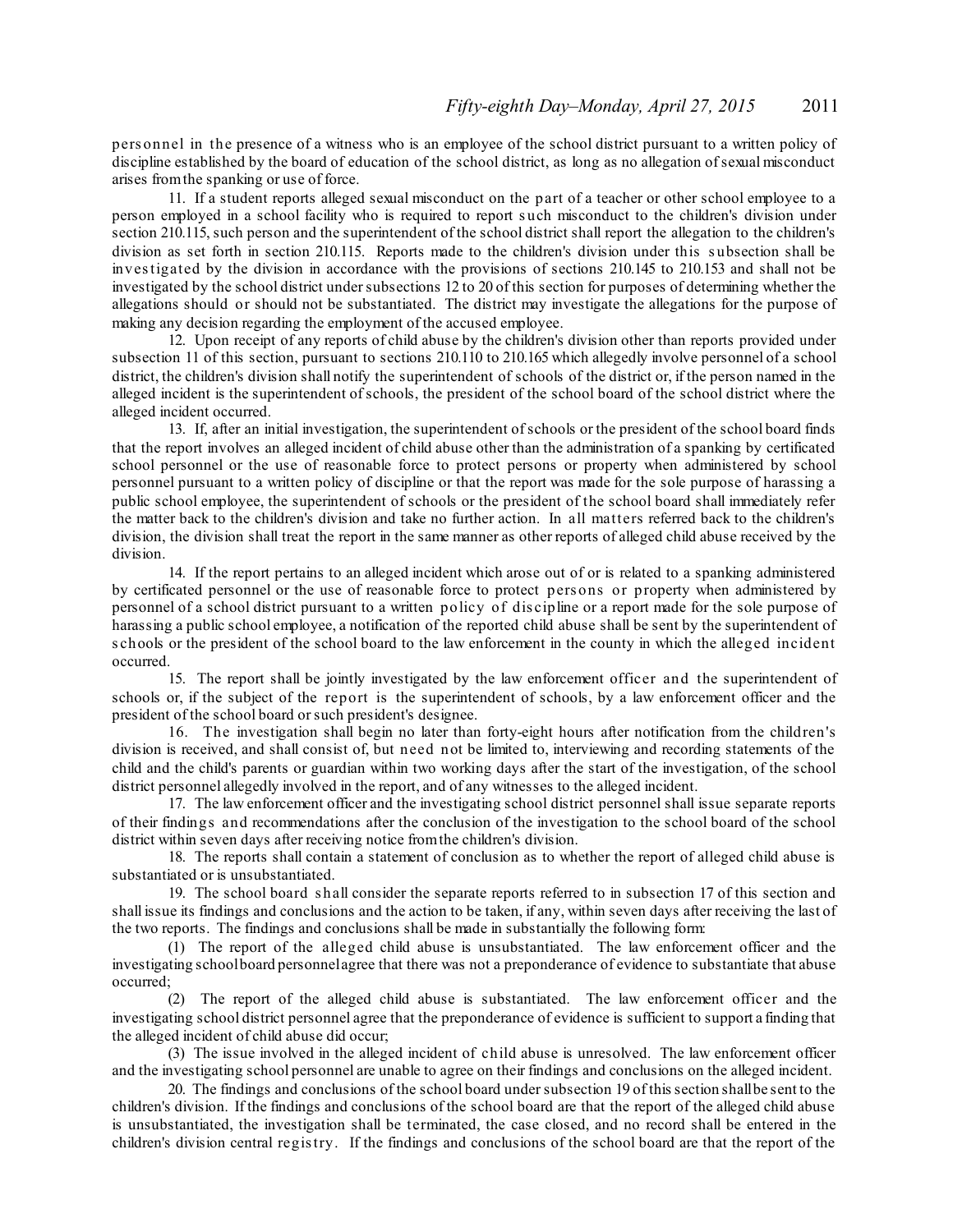alleged child abuse is substantiated, the children's division shall report the incident to the prosecuting attorney of the appropriate county along with the findings and conclusions of the school district and shall include the information in the division's central registry. If the findings and conclusions of the school board are that the issue involved in the alleged incident of child abuse is unresolved, the children's division shall report the incident to the prosecuting attorney of the appropriate county along with the findings and conclusions of the schoolboard,however,the incident and the names of the parties allegedly involved shall not be entered into the central registry of the children's division unless and until the alleged child abuse is substantiated by a court of competent jurisdiction.

21. Any superintendent of schools, president of a s chool board or such person's designee or law enforcement officer who knowingly falsifies any report of any matter pursuant to this section or who knowingly withholds any information relative to any investigation or report pursuant to this section is guilty of a class A misdemeanor.

22. In order to ensure the safety of all students, should a student be expelled for bringing a weapon to school, violent behavior, or for an act ofschool violence, that student shall not, for the purposes of the accreditation process of the Missouri school improvement plan, be considered a dropout or be included in the calculation of that district's educational persistence ratio.

160.261. 1. The local board of education of each school district shall clearly establish a written policy of discipline, including the district's determination on the use of corporal punishment and the procedures in which punishment will be applied. A written copy of the district's discipline policy and corporal punishment procedures, if applicable, shall be provided to the pupil and parent or legal guardian of every pupil enrolled in the district at the beginning of each school year and also made available in the office of the s uperintendent of such district, during normal business hours, for public inspection. All employees of the district shall annually receive instruction related to the specific contents of the policy of discipline and any interpretations necessary to implement the provisions of the policy in the course of their duties, including but not limited to approved methods of dealing with acts of school violence, disciplining students with disabilities and instruction in the necessity and requirements for confidentiality.

2. The policy shall require school administrators to report acts of school violence to all teachers at the attendance center and, in addition, to other school district employees with a need to know. For the purposes of this chapter or chapter 167, "need to know" is defined as school personnel who are directly responsible for the student's education or who otherwise interact with the student on a professional basis while acting within the scope of their assigned duties. As used in this section, the phrase "act ofschool violence" or "violent behavior" means the exertion of physical force by a student with the intent to do serious physical injury as defined in subdivision (6) of section 565.002 to another person while on school property, including a school bus in service on behalf of the district, or while involved in school activities. The policy shall at a minimum require school administrators to report, as soon as reasonably practical, to the appropriate law enforcement agency any of the following crimes, or any act which if committed by an adult would be one of the following crimes:

- (1) First degree murder undersection 565.020;
- (2) Second degree murder under section 565.021;
- (3) Kidnapping under section 565.110;
- (4) First degree assault undersection 565.050;
- (5) Rape in the first degree under section 566.030;
- $(6)$  Sodomy in the first degree under section 566.060;
- (7) Burglary in the first degree under section 569.160;
- (8) Burglary in the second degree undersection 569.170;
- (9) Robbery in the first degree under section 569.020;
- (10) Distribution of drugs undersection 195.211;
- (11) Distribution of drugs to a minor undersection 195.212;
- $(12)$  Arson in the first degree under section 569.040;
- (13) Voluntary manslaughter undersection 565.023;
- (14) Involuntary manslaughter undersection 565.024;
- (15) Second degree assault undersection 565.060;
- (16) Rape in the second degree undersection 566.031;
- (17) Felonious restraint undersection 565.120;
- (18) Property damage in the first degree undersection 569.100;
- (19) The possession of a weapon under chapter 571;
- (20) Child molestation in the first degree pursuant to section 566.067;
- (21) Sodomy in the second degree pursuant to section 566.061;
- (22) Sexual misconduct involving a child pursuant to section 566.083;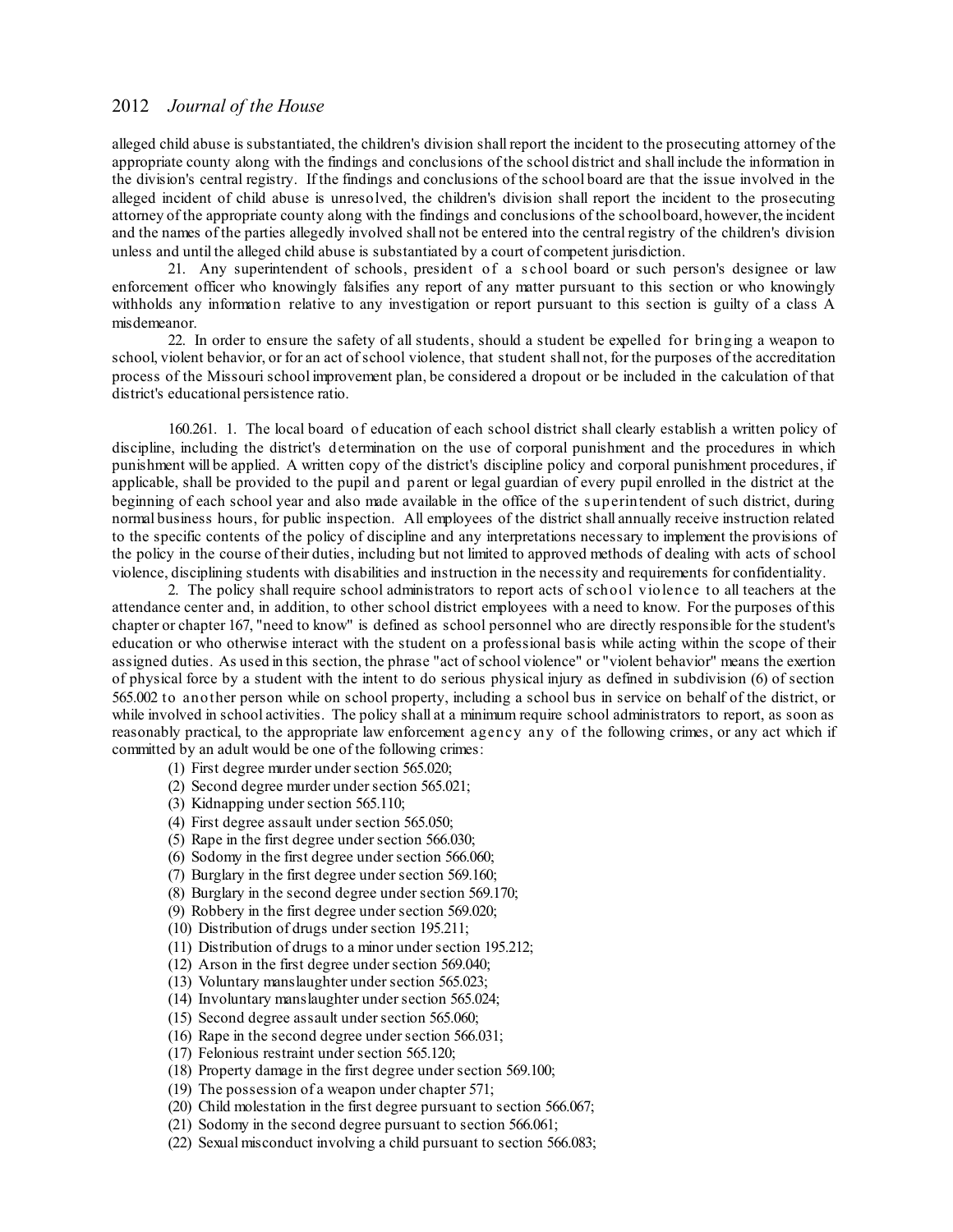- (23) Sexual abuse in the first degree pursuant to section 566.100;
- (24) Harassment undersection 565.090; **[**or**]**
- (25) Stalking undersection 565.225; **or**

### **(26) Making a terrorist threat under section 574.115;**

committed on school property, including but not limited to actions on any school bus in service on behalf of the district or while involved in school activities. The policy shall require that any portion of a student's individualized education programthat is related to demonstrated or potentially violent behaviorshall be provided to any teacher and other s chool district employees who are directly responsible for the student's education or who otherwise interact with the student on an educational basis while acting within the scope of their assigned duties. The policy shall also contain the consequences of failure to obey standards of conduct set by the local board of education, and the importance ofthe standards to the maintenance of an atmosphere where orderly learning is possible and encouraged.

3. The policy s hall provide that any student who is on suspension for any of the offenses listed in subsection 2 of this section or any act of violence or drug-related activity defined by s chool district policy as a serious violation of school discipline pursuant to subsection 9 of this section shall have as a condition of his or her suspension the requirement that such student is not allowed, while on such suspension, to be within one thousand feet of any school property in the school district where such student attended school or any activity of that district, regardless of whether or not the activity takes place on district property unless:

(1) Such student is under the direct supervision of the student's parent, legal guardian, or custodian and the superintendent or the superintendent's designee has authorized the student to be on school property;

(2) Such student is under the direct supervision of another adult designated by the student's parent, legal guardian, or custodian, in advance, in writing, to the principal of the school which suspended the student and the superintendent or the superintendent's designee has authorized the student to be on school property;

(3) Such student is enrolled in and attending an alternative school that is located within one thousand feet of a public school in the school district where such student attended school; or

(4) Such student resides within one thousand feet of any public school in the school district where such student attended school in which case such student may be on the property of his or her residence without direct adult supervision.

4. Any student who violates the condition of suspension required pursuant to subsection 3 of this section may be subject to expulsion or further suspension pursuant to the provisions of sections 167.161, 167.164, and 167.171. In making this determination consideration shall be given to whether the student poses a threat to the safety of any child or school employee and whether such student's unsupervised presence within one thousand feet of the school is disruptive to the educational process or undermines the effectiveness of the school's disciplinary policy. Removal of any pupil who is a student with a disability is subject to state and federal procedural rights. This section shall not limit a school district's ability to:

(1) Prohibit all students who are suspended frombeing on school property or attending an activity while on suspension;

(2) Discipline students for off-campus conduct that negatively affects the educational environment to the extent allowed by law.

5. The policy shall provide for a suspension for a period of not less than one year, or expulsion, for a student who is determined to have brought a weapon to school, including but not limited to the school playground or the school parking lot, brought a weapon on a school bus or brought a weapon to a school activity whether on or off of the school property in violation of district policy, except that:

(1) The superintendent or, in a school district with no high school, the principal of the school which such child attends may modify such suspension on a case-by-case basis; and

(2) This section shall not prevent the school district from providing educational services in an alternative setting to a student suspended under the provisions of this section.

6. For the purpose of this section, the term "weapon" shall mean a firearm as defined under 18 U.S.C. Section 921 and the following items, as defined in section 571.010: a blackjack, a concealable firearm, an explosive weapon, a firearm, a firearm silencer, a gas gun, a knife, knuckles, a machine gun, a projectile weapon, a rifle, a shotgun, a spring gun or a switchblade knife; except that this section shall not be construed to prohibit a school board from adopting a policy to allow a Civil War reenactor to carry a Civil War era weapon on school property for educational purposes so long as the firearm is unloaded. The local board of education shall define weapon in the dis cipline policy. Such definition shall include the weapons defined in this subsection but may also include other weapons.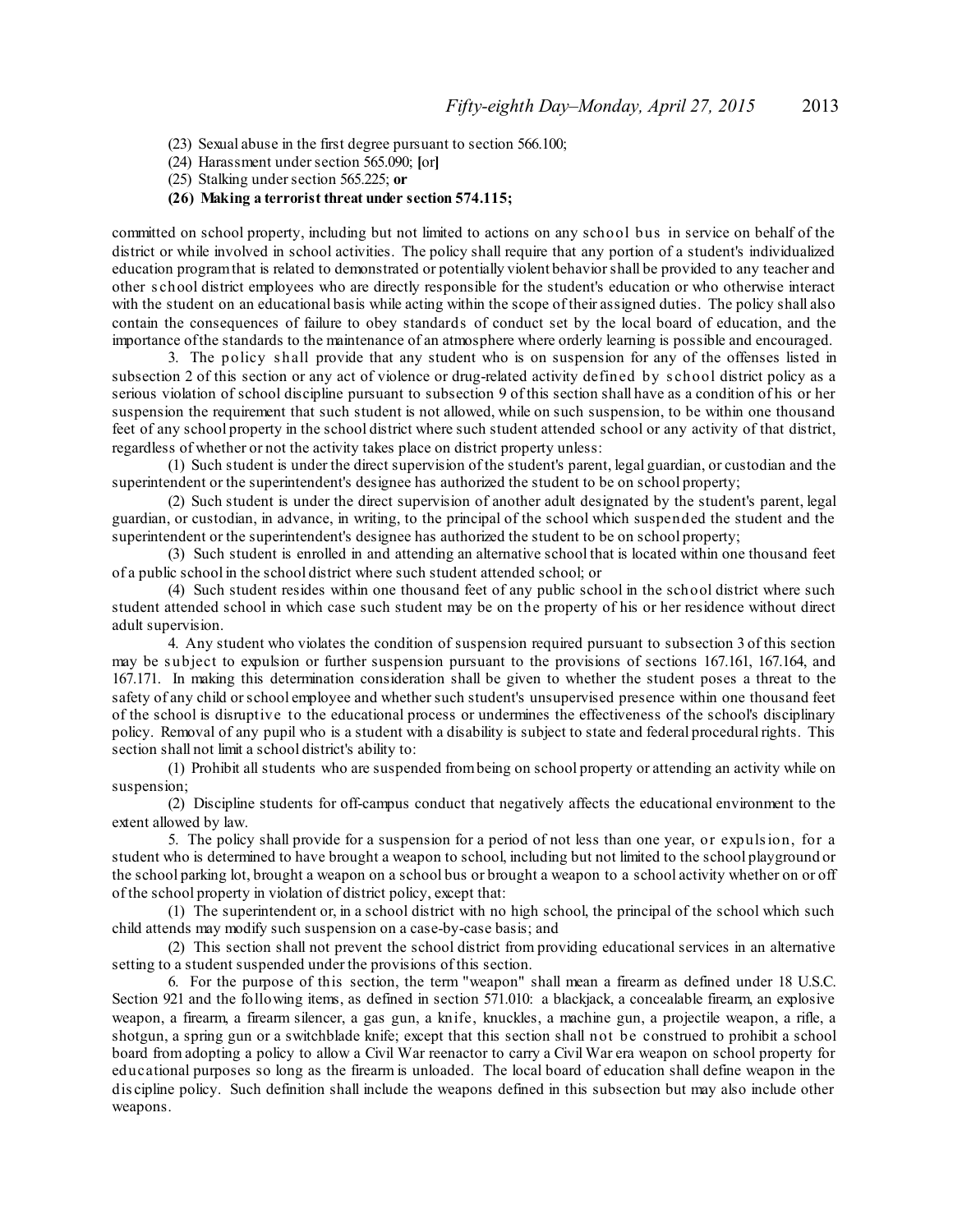7. Allschool district personnel responsible for the care and supervision of students are authorized to hold every pupilstrictly accountable for any disorderly conduct in school or on any property of the school, on any school bus going to or returning fromschool, during school-sponsored activities, or during intermission or recess periods.

8. Teachers and other authorized district personnel in public schools responsible for the care, supervision, and discipline of schoolchildren, including volunteers selected with reasonable care by the school district, shall not be civilly liable when acting in conformity with the established policies developed by each board, including but not limited to policies of student discipline or when reporting to his or her supervisor or other person as mandated by state law acts ofschool violence or threatened acts ofschool violence, within the course and scope of the duties of the teacher, authorized district personnel or volunteer, when such individual is acting in conformity with the established policies developed by the board. Nothing in this section shall be construed to create a new cause of action against such school district, or to relieve the school district from liability for the negligent acts of such persons.

9. Each school board shall define in its discipline policy acts of violence and any other acts that constitute a serious violation of that policy. "Acts of violence" as defined by school boards shall include but not be limited to exertion of physical force by a student with the intent to do serious bodily harmto another person while on school property, including a school bus in service on behalf of the district, or while involved in school activities. School districts shall for each student enrolled in the school district compile and maintain records of any serious violation of the district's discipline policy. Such records shall be made available to teachers and other school district employees with a need to know while acting within the scope of their assigned duties, and shall be provided as required in section 167.020 to any school district in which the student subsequently attempts to enroll.

10. Spanking, when administered by certificated personnel and in the presence of a witness who is an employee of the school district, or the use of reasonable force to protect persons or property, when administered by personnel of a school district in a reasonable manner in accordance with the local board of education's written policy of discipline, is not abuse within the meaning of chapter 210. The provisions of sections 210.110 to 210.165 notwithstanding, the children's division shall not have jurisdiction over or investigate any report of alleged child abuse arising out of or related to the use of reasonable force to protect persons or property when administered by personnel of a school district or any spanking administered in a reasonable manner by any certificated school personnel in the presence of a witness who is an employee of the school district purs uant to a written policy of discipline established by the board of education of the school district, as long as no allegation ofsexual misconduct arises fromthe spanking or use of force.

11. If a student reports alleged sexual misconduct on the part of a teacher or other school employee to a person employed in a school facility who is required to report such misconduct to the children's division under section 210.115, such person and the superintendent of the school district shall report the allegation to the children's division as set forth in section 210.115. Reports made to the children's division under this subsection shall be investigated by the division in accordance with the provisions of sections 210.145 to 210.153 and shall not be investigated by the school district under subsections 12 to 20 of this section for purposes of determining whether the allegations should or should not be substantiated. The district may investigate the allegations for the purpose of making any decision regarding the employment of the accused employee.

12. Upon receipt of any reports of child abuse by the children's division other than reports provided under subsection 11 of this section, pursuant to sections 210.110 to 210.165 which allegedly involve personnel of a school district, the children's division shall notify the superintendent ofschools of the district or, if the person named in the alleged incident is the superintendent of schools, the president of the school board of the school district where the alleged incident occurred.

13. If, after an initial investigation, the superintendent ofschools or the president of the school board finds that the report involves an alleged incident of child abuse other than the administration of a spanking by certificated school personnel or the use of reasonable force to protect persons or property when administered by school personnel pursuant to a written policy of discipline or that the report was made for the sole purpose of harassing a public school employee, the superintendent of schools or the president of the school board shall immediately refer the matter back to the children's division and take no further action. In all matters referred back to the children's division, the division shall treat the report in the same manner as other reports of alleged child abuse received by the division.

14. If the report pertains to an alleged incident which arose out of or is related to a spanking administered by certificated personnel or the use of reasonable force to protect persons or property when administered by personnel of a s chool district pursuant to a written policy of discipline or a report made for the sole purpose of harassing a public school employee, a notification of the reported child abuse shall be sent by the superintendent of schools or the president of the school board to the law enforcement in the county in which the alleged incident occurred.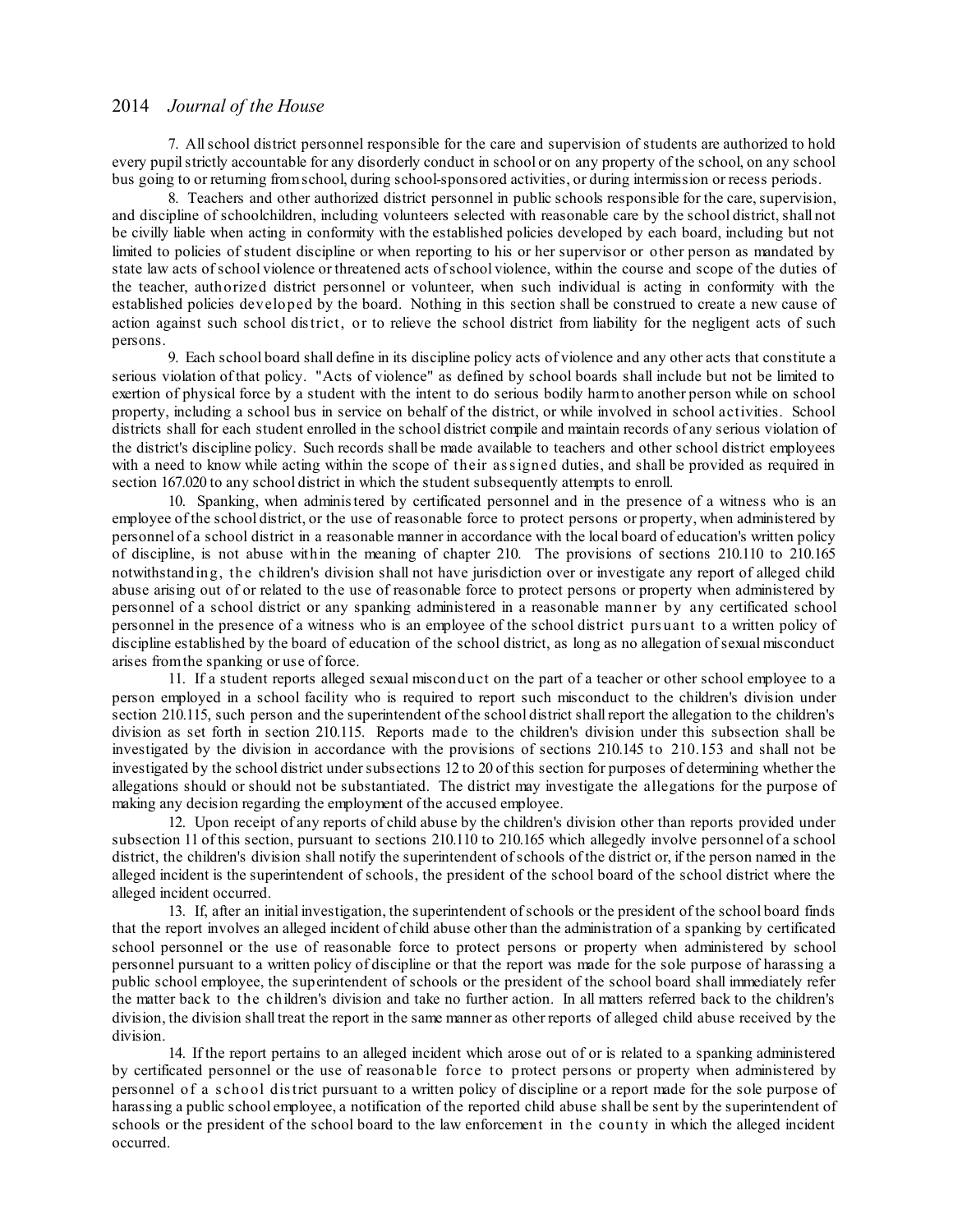15. The report shall be jointly investigated by the law enforcement officer and the superintendent of schools or, if the subject of the report is the superintendent of schools, by a law enforcement officer and the president of the school board or such president's designee.

16. The investigation shall begin no later than forty-eight hours after notification from the children's division is received, and shall consist of, but need not be limited to, interviewing and recording statements of the child and the child's parents or guardian within two working days after the start of the investigation, of the school district personnel allegedly involved in the report, and of any witnesses to the alleged incident.

17. The law enforcement officer and the investigating school district personnelshall issue separate reports of their findings and recommendations after the conclusion of the investigation to the school board of the school district within seven days after receiving notice fromthe children's division.

18. The reports shall contain a statement of conclusion as to whether the report of alleged child abuse is substantiated or is unsubstantiated.

19. The school board shall consider the separate reports referred to in subsection 17 of this s ection and shall issue its findings and conclusions and the action to be taken, if any, within seven days after receiving the last of the two reports. The findings and conclusions shall be made in substantially the following form:

(1) The report of the alleged child abuse is unsubstantiated. The law enforcement officer and the investigating school board personnel agree that there was not a preponderance of evidence to substantiate that abuse occurred;

(2) The report of the alleged child abuse is substantiated. The law enforcement officer and the investigating school district personnelagree that the preponderance of evidence is sufficient to support a finding that the alleged incident of child abuse did occur;

(3) The issue involved in the alleged incident of child abuse is unresolved. The law enforcement officer and the investigating school personnel are unable to agree on their findings and conclusions on the alleged incident.

20. The findings and conclusions of the school board undersubsection 19 of this section shallbe sent to the children's division. If the findings and conclusions of the school board are that the report of the alleged child abuse is unsubstantiated, the investigation shall be terminated, the case closed, and no record shall be entered in the children's division central registry. If the findings and conclusions of the school board are that the report of the alleged child abuse is substantiated, the children's division shall report the incident to the prosecuting attorney of the appropriate county along with the findings and conclusions of the school district and shall include the information in the division's central registry. If the findings and conclusions of the school board are that the issue involved in the alleged incident of child abuse is unresolved, the children's division shall report the incident to the pros ecuting attorney ofthe appropriate county along with the findings and conclusions of the school board, however, the incident and the names of the parties allegedly involved shall not be entered into the central registry of the children's division unless and until the alleged child abuse is substantiated by a court of competent jurisdiction.

21. Any superintendent of schools, president of a school board or such pers on's designee or law enforcement officer who knowingly falsifies any report of any matter pursuant to this section or who knowingly withholds any information relative to any investigation or report pursuant to this section is guilty of a class A misdemeanor.

22. In order to ensure the safety of all students, should a student be expelled for bringing a weapon to school, violent behavior, or for an act ofschool violence, that student shall not, for the purposes of the accreditation process of the Missourischool improvement plan, be considered a dropout or be included in the calculation of that district's educational persistence ratio.

**170.047. 1. Beginning in the 2016-2017 school year, any licensed educator may annually complete up** to two hours of training or professional development in youth suicide awareness and prevention as part of the **professional development hours requiredfor state boardof education certification.**

**2. The department of elementary and secondary education shall develop guidelines suitable for training or professional development in youth suicide awareness and prevention. The department shall developmaterials that may be usedfor such training or professional development.**

**3. For purposes of this section, the term "licensed educator" means any teacher with a certificate of** license to teach issued by the state board of education or any other educator or administrator required to **maintain a professional license issuedby the state boardof education.**

**4. The department of elementary and secondary education may promulgate rules and regulations to** implement this section. Any rule or portion of a rule, as that term is defined in section 536.010, that is created under the authority delegated in this section shall become effective only if it complies with and is subject to all **of the provisions of chapter 536 and, if applicable, section 536.028. This section and chapter 536 are** nonseverable, and if any of the powers vested with the general assembly pursuant to chapter 536 to review, to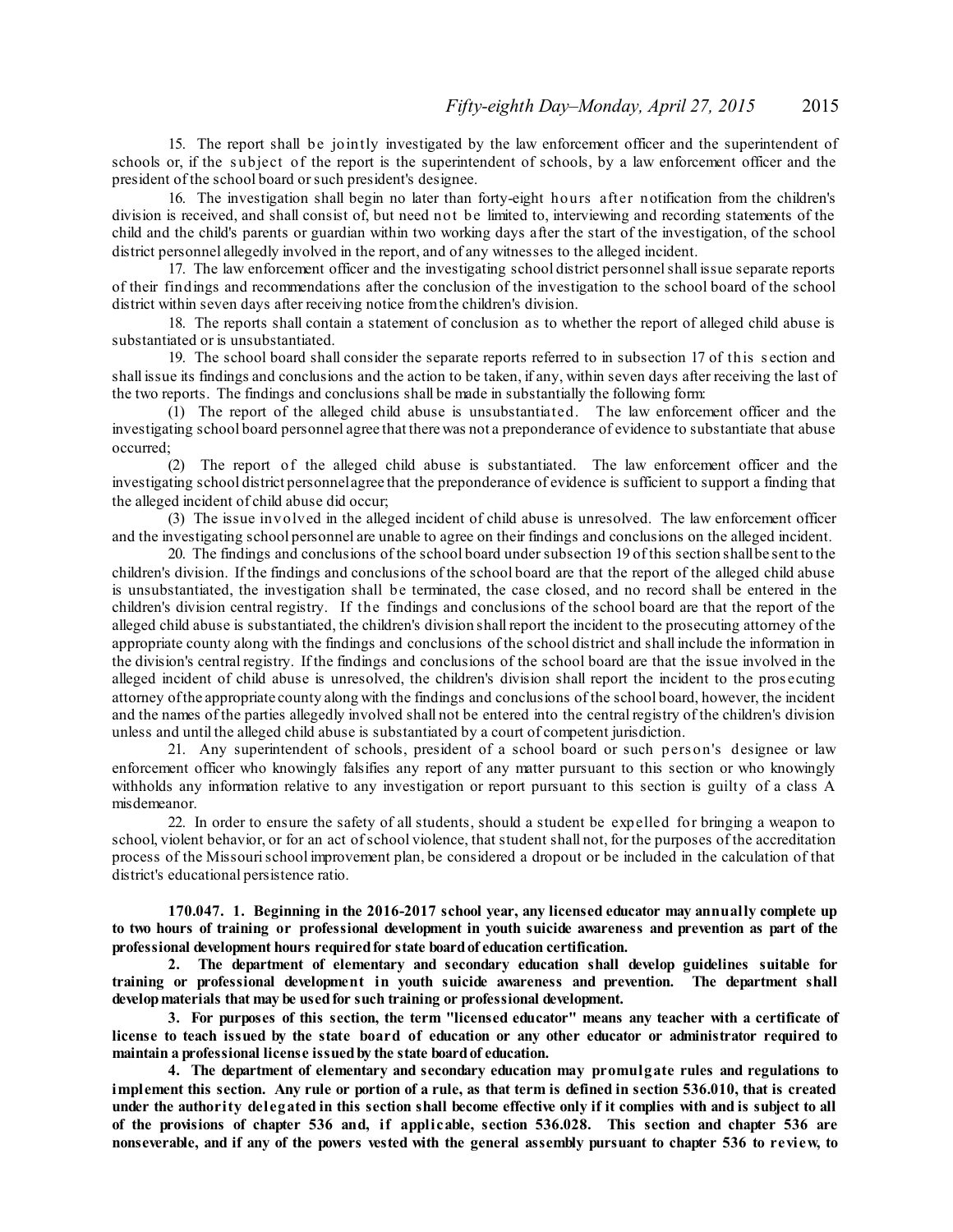delay the effective date, or to disapprove and annul a rule are subsequently held unconstitutional, then the grant of rulemaking authority and any rule proposed or adopted after August 28, 2015, shall be invalid and **void.**

**170.048. 1. By July 1, 2017, each district shall adopt a policy for youth suicide awareness and prevention, including the training andeducation of district employees.**

**2. Each district's policy shall address, but neednot be limitedto, the following:**

- **(1) Strategies that can helpidentify students who are at possible risk ofsuicide;**
- **(2) Strategies andprotocols for helping students at possible risk ofsuicide; and**
- **(3) Protocols for responding to a suicide death.**

**3. By July 1, 2016, the department of elementary and secondary education shall develop a model policy that districts may adopt. When developing the model policy, the department shall cooperate, consult with, and seek input from organizations that have expertise in youth suicide awareness and prevention. By** July 1, 2020, and at least every three years thereafter, the department shall request information and seek **feedback from districts on their experience with the policy for youth suicide awareness and prevention. The department shall review this information and may us e it to change the department's model policy. The** department shall post any information on its website that it has received from districts that it deems relevant. **The department shall not post any confidential information or any information that personally identifies any student or school employee.**

219.011. 1. As used in **[**sections 219.011 to 219.086**] this chapter**, unless the context clearly indicates otherwise, the following terms mean:

(1) "Aftercare supervision", treatment and control of children in the community under the jurisdiction of the division;

(2) "Board", the state advisory board of youth services;

(3) "Child", a person under eighteen years of age;

(4) "Commit", to transfer legal and physical custody;

(5) "Community based treatment", a treatment programwhich is locally or regionally based;

(6) "Department", the department of social services;

(7) "Director", the director of the division of youth services;

(8) "Division", the division of youth services **(DYS);**

**(9) "Youth", a person under twenty-one years of age committed to the custody of the division of youth services**.

2 When consistent with the intent of **[**sections 219.011 to 219.086**] this chapter**, the singular includes the plural, the plural the singular and the masculine the feminine.

219.021. 1. Except as provided in subsections 2 and 3 of this section, any child may be committed to the custody of the division when the juvenile court determines a suitable community-based treatment service does not exist, or has proven ineffective; and when the child is adjudicated pursuant to the provisions of subdivision (3) of subsection 1 of section 211.031 or when the child is adjudicated pursuant to subdivision (2) of subsection 1 of section 211.031 and is currently under court supervision for adjudication under subdivision (2) or (3) of subsection 1 of section 211.031 The division shall not keep any **[**child**] youth** beyond his eighteenth birth date, except upon petition and a showing of just cause in which case the division may maintain custody until the **[**child's**] youth's** twenty-first birth date Notwithstanding any other provision of law to the contrary, the committing court shall review the treatment plan to be provided by the division The division shall notify the court of original jurisdiction from which the child was committed at least three weeks prior to the child's release to aftercare supervision The notification shall include a summary of the treatment plan and progress of the child that has resulted in the planned release The court may formally object to the director of the division in writing, stating its reasons in opposition to the release The director shall review the court's objection in consideration of its final approval for release The court's written objection shall be made within a one-week period after it receives notification of the division's planned release; otherwise the division may assume court agreement with the release The division director's written response to the court shall occur within five working days of**service of** the court's objection and preferably prior to the release of the child The division shall not place a child directly into a precare setting immediately upon commitment from the court until it advises the court of such placement.

2. No child who has been diagnosed as having a mental disease or a communicable or contagious disease shall be committed to the division; except the division may, by regulation, when **[**facilities**] services** for the proper care and treatment of persons having such diseases are available at any of the facilities under its control, authorize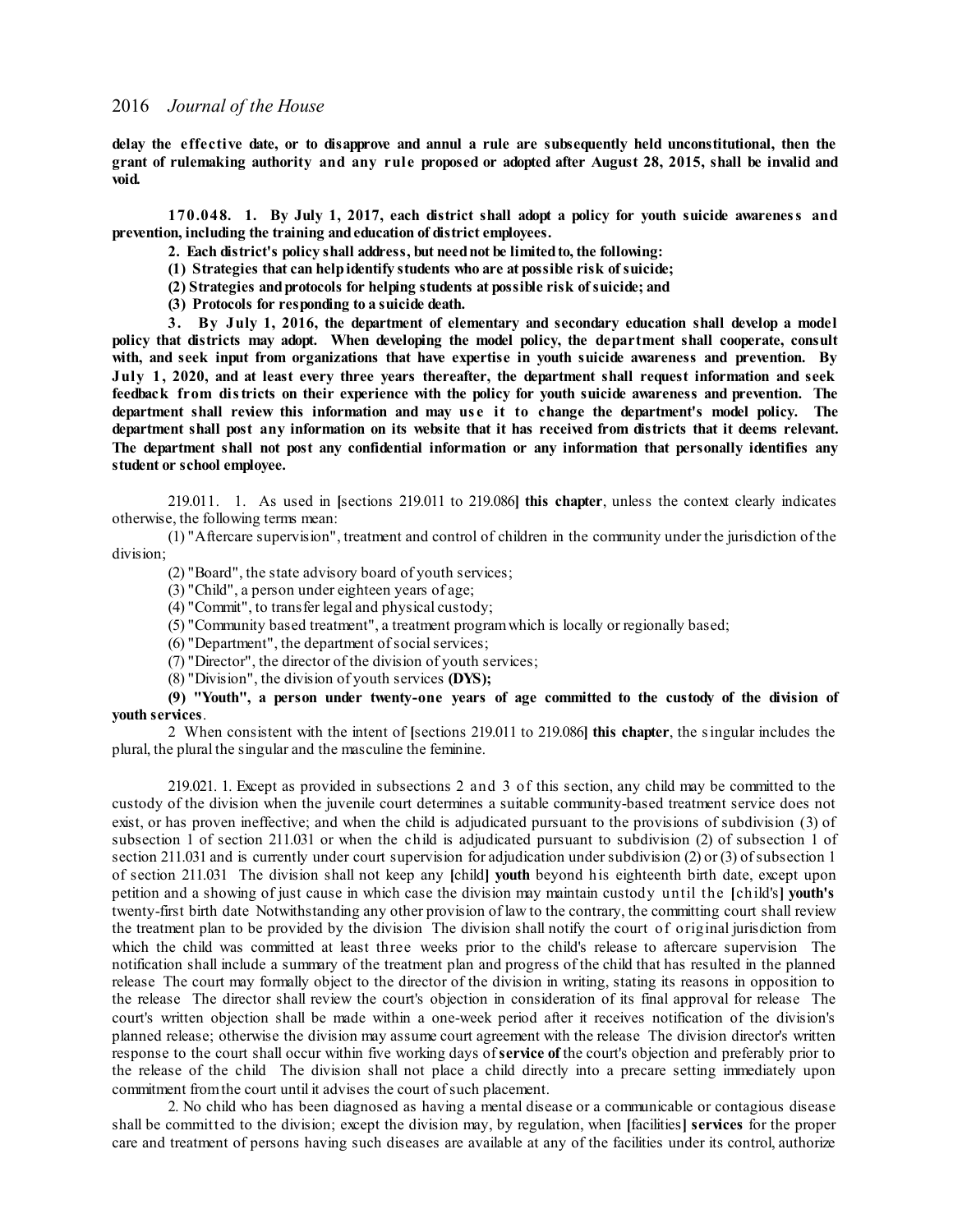the commitment of children having such diseases to it for treatment **[**and training**]** in such institution Notice of any such regulation shall be promptly mailed to the judges and juvenile officers of all courts having jurisdiction of cases involving children.

3. When a child has been committed to the division, the division shall forthwith examine the individual and investigate all pertinent circumstances of his background for the purpose of facilitating the placement **andtreatment** of the child in the most appropriate programor residential facility to assure the public safety and the rehabilitation of the child; except that, no child committed under the provisions of subdivision (2) of subsection 1 of section 211.031 may be placed in the **[**regional**] residential** facilities **[**at the W. E. Sears Youth Center at Poplar Bluff or the Hogan Street Regional Youth Center at St. Louis**] designated by the division as a maximum security facility**, unless the juvenile is subsequently adjudicated undersubdivision (3) ofsubsection 1 ofsection 211.031.

4. The division may transfer any child under its juris diction to any other institution for children if, after carefulstudy of the child's needs, it is the judgment of the division that the transfershould be effected If the division determines that the child requires treatment by another state agency, it may transfer the physical custody of the child to that agency, and that agency shall accept the child if the services are available by that agency.

5. The division shall make periodic reexaminations of all children committed to its custody for the purpose of determining whether existing dispositions should be modified or continued Reexamination shall include a study of all current circumstances of such child's personal and family situation and an evaluation of the progress made by such child since the previous study Reexamination shall be conducted as frequently as the division deems necessary, but in any event, with respect to each such child, at intervals not to exceed six months Reports of the results ofsuch examinations shall be sent to the child's committing court and to his parents or guardian.

6. Failure of the division to examine a child committed to it or to reexamine him within six months of a previous examination shall not of itself entitle the child to be discharged from the custody of the division but shall entitle the child, his parent, guardian, or agency to which the child may be placed by the division to petition for review as provided in section 219.051.

7. The division is hereby authorized to establish, build, repair, maintain, and operate, from funds appropriated or approved by the legislature for these purposes, facilities and programs necessary to implement the provisions of **[**sections 219.011 to 219.086**] this chapter**. Such facilities or programs may include, but not be limited to, the establishment and operation of training s chools, maximum security facilities, **[**park camps, regional**] moderate care** facilities, group homes, **day treatment programs,** family foster homes, aftercare, counseling services, educational services, and such other services as may be required to meet the needs of children committed to it The division may terminate any facility or programno longer needed to meet the needs of children.

8. The division may institute day release programs for children committed to it The division may arrange with local schools, public or private agencies, or persons approved by the division for the release of children committed to the division on a daily basis to the custody of such schools, agencies, or persons for participation in programs.

9. **[**The division may establish and offer on-the-job vocational training to develop work habits and equip children committed to it with marketable skills Such training shall not exceed eight hours per day The division may provide for the payment of reasonable wages or allowances for work or tasks performed by a child committed to the division For any work performed by a child committed to the division in any state park or park work camp, the state park board is hereby authorized, out of appropriations made to it, to pay wages not in excess of fifteen dollars per month to each child All funds paid to the child in accordance with this section shall be deposited with the director and not less than one-half of this amount shall be paid monthly to the child The balance ofsuch funds shall be held in trust by the director for payment to the child at the time of his release froma facility.

10.**]** The division shall make all reasonable efforts to ensure that any outstanding judgment entered in accordance with section 211.185 or any outstanding assessments ordered in accordance with section 211.181 be paid while a child is in the care, custody or control of the division.

219.091. 1. As used in this section, the term"department" means:

- (1) The office of administration;
- (2) The department of agriculture;
- (3) The department of conservation;
- (4) The department of economic development;
- (5) The department of elementary and secondary education;
- (6) The department of health and senior services;
- (7) The department of higher education;
- (8) The department of transportation;

(9) The department of insurance, financial institutions and professional registration;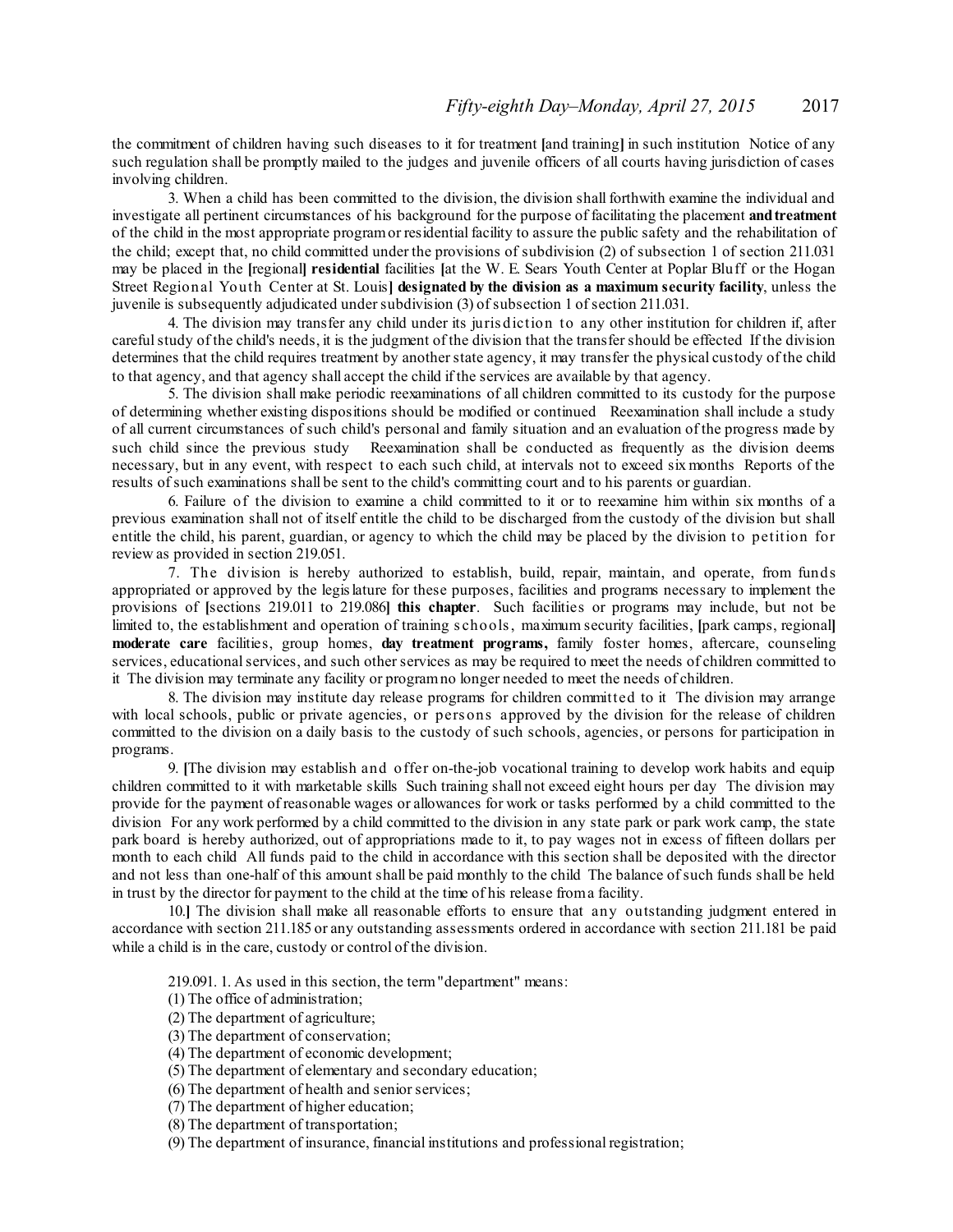(10) The department of labor and industrial relations;

(11) The department of mental health;

(12) The department of natural resources;

(13) The department of public safety;

- (14) The department of revenue; and
- (15) The department of social services.

2. The division of youth services **[**shall**] may** develop and establish a community work program whereby **[**offenders from age fourteen to eighteen**] youth** committed to the custody of the division may be employed in projects developed and established by any department.

3. The director or chief administrative officer of any department may request that the director of the division of youth services choose suitable **[**offenders**] youth** for employment in work projects developed by the division Such projects shall be designed and approved by the director or chief administrative officer of any department and approved by the director of the division of youth services.

4. The division of youth services shall retain custody, supervision and control of any **[**offender**] youth** employed in a work project developed pursuant to this section Any work **[**crew**] group** employed in a work project developed pursuant to this section shall consist of not more than **[**eleven offenders**] thirteen youth**.

5. No offender shall be employed in a work project developed pursuant to this section if the offender has been convicted of a violent crime or whose conduct while under the control of the division of youth services suggests a propensity toward violence As used in this subsection, the term"violent crime" means any crime which, in the determination of the director of the division of youth services, involves violence or the threat of violence.

6. The department proposing the work project shall supply all plans, tools and equipment necessary for the completion of work projects developed pursuant to this section.

7. The department proposing the work project shall supply **[**crew leaders**] staff** to direct work **[**crews**] groups** and supervise the completion of work projects Such **[**crew leaders**] staff** shall be employees of the department proposing the work project and shallreceive fromsuch department and the division of youth services **[**at least twenty hours of**] appropriate** training per year, which shall be designed to instruct the **[**crew leaders**] staff** in the skills necessary to performtheir duties.

8. The department proposing the work project and the

division of youth services may promulgate rules to effectuate the purposes of this section pursuant to chapter 536 and section 217.040.

9. For any work performed by a youth committed to the division in any state park, the state park **boardis hereby authorized, out of appropriations made to it, to pay wages.**

**10. The division may establish and offer on-the-job vocational training to develop work habits and** equip youth committed to it with marketable skills. The division may provide for the payment of reasonable wages for work or tasks performed by a youth committed to the division. All payments made to or on behalf of the youth under this subsection shall be property of the youth; however, the division may place such restrictions on the youth's access to the funds as the division determines appropriate in the best interests of the youth and to assure security in the division's facilities. All funds paid to or on behalf of the youth in **accordance with this subsection shall be depositedin the DYS trust fundestablishedin section 219.095.**

**219.095. 1. There is hereby created a special class of trust funds to be known as the "DYS Trust** Fund" for depositing wages earned by a youth or for other funds provided for the use or benefit of the youth. These funds will be established for each facility where youth are located in the custody of the DYS throughout the state. The division shall deposit money in a DYS trust fund with a financial institution. Any earnings attributable to the money in the account of a youth shall be credited to that youth's DYS trust fund. The **division will establish regulations regarding the creation and administration of accounts. Moneys in these** special trust funds shall not be deemed to be state funds. Moneys deposited in these funds shall be used only for the purposes specified by federal or state law, or regulation of the division. Notwithstanding the provisions of section 33.080 to the contrary, moneys in these funds shall not be transferred to general revenue at the end of each biennium. Any funds not expended by or on behalf of the youth before the youth's release from DYS **residential care shall be paidto the youth upon release fromDYS residential care.**

**2. The division shall establish by regulation a program for youth to access funds, as deemed** appropriate by the division, in the DYS trust fund for reasonable purposes while the youth is in DYS **residential care. The program shall include training for youth on wise money management, maintaining personal financial accounts, andsaving money for use after discharge from DYS residential care.**

3. There is hereby created a special trust fund to be known as the "DYS Child Benefits Fund" within the state treasury for depositing of payments from the social security administration to youth in DYS custody.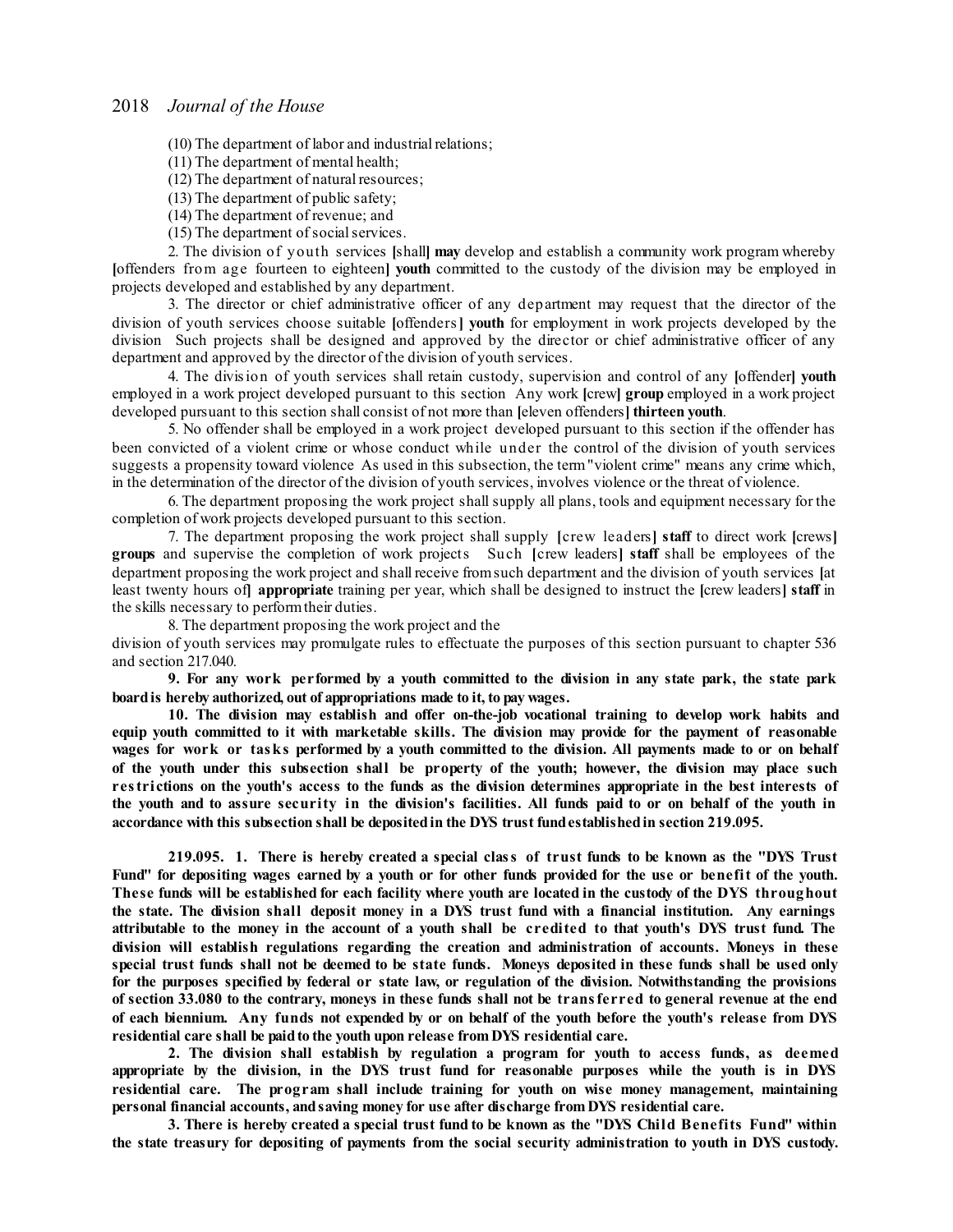Moneys in this special trust fund shall not be deemed to be state funds. Moneys deposited in this fund shall be used only for the purposes specified by federal or state law, or regulation of the division. The state treasurer **shall be custodian of the fund and may approve disbursements from the fund in accordance with sections** 30.170 and 30.180, RSMo. The state treasurer shall invest moneys in the fund in the same manner as other **funds are invested. Any interest and moneys earned on such investments shall be credited to the fund. Notwithstanding the provisions of section 33.080 to the contrary, moneys in the fund shall not be transferred** to general revenue at the end of each biennium. Any funds not expended by or on behalf of the youth before **release from DYS residential care shall be distributedas requiredby federal law.**

**4. The division may accept an appointment to serve as repres entative payee or fiduciary, or in a similar capacity for payments to a youth from the social s ecurity administration or under any public or private benefit arrangement. Money so received shall be governed by this section unless otherwise provided by law.**

5. Any money received by the division under this section on behalf of a youth shall be deposited in either a DYS trust fund or the DYS child benefits fund and accounted for in the name of the youth or as **representative payee of the youth. The division shall by rule adopted under chapter 536 establish procedures for the use and accounting of the money and the protection of the money against theft, loss, or misappropriation. The rules promulgated by the division shall comply with all federal requirements to be a representative payee of the youth.**

**6. The division may accept funds which a parent, guardian or other person wishes to provide for the** use or benefit of the youth. The funds shall be deposited in a DYS trust fund in the name of the youth at the **DYS location where the youth resides. The use ofsuch funds shall be governedby this section.**

**7. Each youth shall be furnished annually with a statement listing every transaction involving funds which have been depositedwith the division on the youth's behalf, to include all receipts anddisbursements.**

**8. The division shall use all proper diligence to promptly disburse any balance of money accumulated** in the youth's account in the manner required by law when the youth is released from DYS residential care or **upon death of the youth. When the youth is deceased the balance shall be disbursed according to the** procedures established by law for descent and distribution or, in the case of moneys received from the social security administration as representative payee, disbursed as required by federal law. If, after the division has **diligently used such methods and means as considered reasonable to refund such funds, there shall remain** any money, the owner of which is unknown to the division, or if known, cannot be located by the division, in **each andevery such instance such money shall be reportedpursuant to sections 447.500 to 447.595.**

**9. Within five years after money has been paid into the state treasury, any person who appears and** wishes to claim the money may file a petition in the circuit court of Cole County, Missouri, stating the nature of the claim and requesting that such money be paid to such person. A copy of the petition shall be provided to the director of the department of social services who shall file an answer to the same. The court shall proceed to examine the claim and the allegations and proof, and if it finds that such person is entitled to any money so paid into the state treasury, it shall order the commissioner of administration to issue a warrant on the state treasurer for the amount of such claim, but without interest or costs. A certified copy of the order shall be sufficient voucher for issuing a warrant; provided, that either party may appeal from the decision of **the court in the same manner as providedby lawin other civil actions.**

**10. All moneys remaining unclaimed for a period of five years that have been paid into the state** treasury under the provisions of this section after remaining there unclaimed for five years shall escheat and vest absolutely in the state and be credited to the state treasury, and all persons shall be forever barred and **precludedfrom setting uptitle or claim to any such funds.**

11. Nothing in this section shall be deemed to apply to funds regularly due the state of Missouri for the support and maintenance of youth in the care and custody of the division or collected by the state of **Missouri as reimbursement for state funds expendedon behalf of the youth.**"; and

Further amend said bill by amending the title, enacting clause, and intersectional references accordingly.

#### **Committee on Ways and Means**, Chairman Koenig reporting:

Mr. Speaker: Your Committee on Ways and Means, to which was referred **HB 1015**, begs leave to report it has examined the same and recommends that it **Do Pass**, and pursuant to Rule 27(6) be referred to the Select Committee on Financial Institutions and Taxation.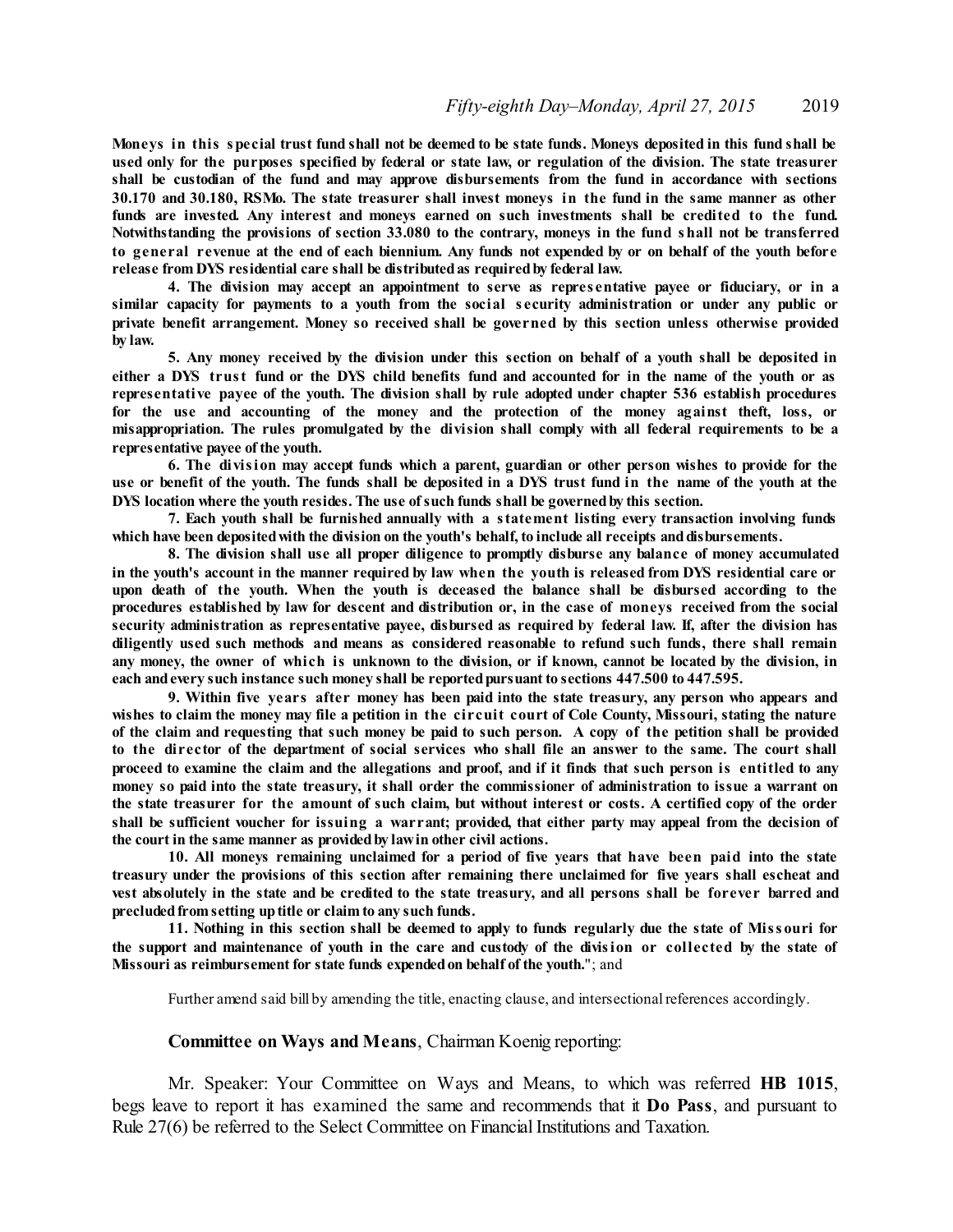## **Committee on Workforce Standards and Development**, Chairman Lant reporting:

Mr. Speaker: Your Committee on Workforce Standards and Development, to which was referred **HB 105**, begs leave to report it has examined the same and recommends that it **Do Pass**, and pursuant to Rule 27(10) be referred to the Select Committee on Labor and Industrial Relations.

Mr. Speaker: Your Committee on Workforce Standards and Development, to which was referred **HB 1361**, begs leave to report it has examined the same and recommends that it **Do** Pass, and pursuant to Rule 27(10) be referred to the Select Committee on Labor and Industrial Relations.

## **Select Committee on Commerce**, Chairman Zerr reporting:

Mr. Speaker: Your Select Committee on Commerce, to which was referred **HB 865**, begs leave to report it has examined the same and recommends that it **Do Pass**.

## **Select Committee on Education**, Chairman Lair reporting:

Mr. Speaker: Your Select Committee on Education, to which was referred **HB 1017, with House Committee Amendment No. 1**, begs leave to report it has examined the same and recommends that it **Do Pass with House Committee Substitute**.

Mr. Speaker: Your Select Committee on Education, to which was referred **HB 1262**, begs leave to report it has examined the same and recommends that it **Do Pass**.

Mr. Speaker: Your Select Committee on Education, to which was referred **HB 1293**, begs leave to report it has examined the same and recommends that it **Do Pass**.

Mr. Speaker: Your Select Committee on Education, to which was referred **SB 13**, begs leave to report it has examined the same and recommends that it **Do Pass with House Committee Substitute**.

Mr. Speaker: Your Select Committee on Education, to which was referred **SCS SB 172**, **with House Committee Amendment No. 1**, begs leave to report it has examined the same and recommends that it **Do Pass with House Committee Substitute**.

Mr. Speaker: Your Select Committee on Education, to which was referred **SCS SB 224**, begs leave to report it has examined the same and recommends that it **Do Pass**.

**Select Committee on Financial Institutions and Taxation**, Chairman Dugger reporting:

Mr. Speaker: Your Select Committee on Financial Institutions and Taxation, to which was referred **SS SCS SB 15**, begs leave to report it has examined the same and recommends that it **Do Pass**.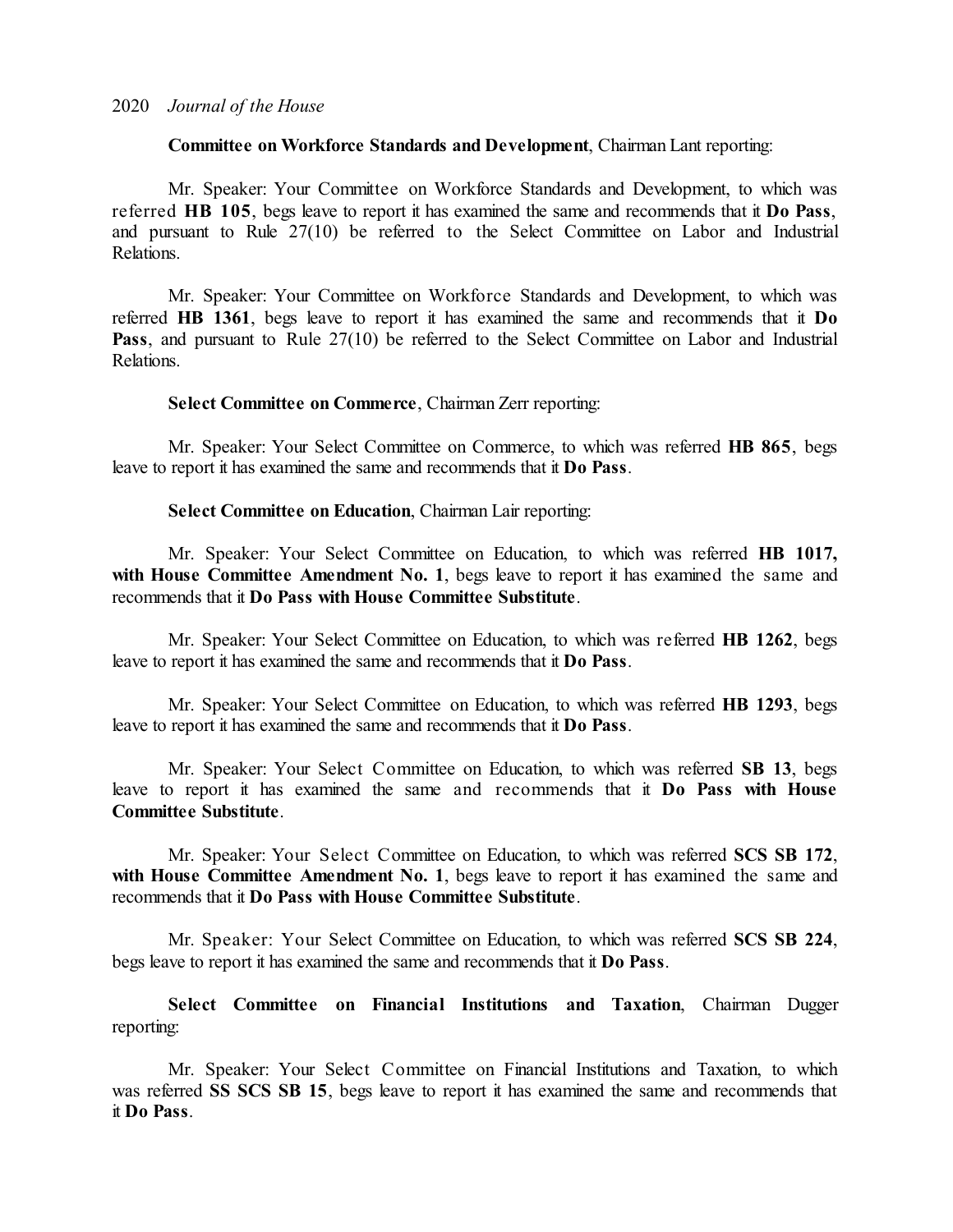Mr. Speaker: Your Select Committee on Financial Institutions and Taxation, to which was referred **SS SCS SB 115**, begs leave to report it has examined the same and recommends that it **Do Pass with House Committee Substitute**.

Mr. Speaker: Your Select Committee on Financial Institutions and Taxation, to which was referred **SS SCS SB 174**, **with House Committee Amendment No. 1**, begs leave to report it has examined the same and recommends that it **Do Pass with House Committee Substitute**.

Mr. Speaker: Your Select Committee on Financial Institutions and Taxation, to which was referred **SCS SB 300**, **with House Committee Amendment No. 1** and **Hous e Committee Amendment No. 2**, begs leave to report it has examined the same and recommends that it **Do Pass with House Committee Substitute**.

Mr. Speaker: Your Select Committee on Financial Institutions and Taxation, to which was referred **SCS SB 336**, **with House Committee Amendment No. 1** and **House Committe e Amendment No. 2**, begs leave to report it has examined the same and recommends that it **Do Pass with House Committee Substitute**.

Mr. Speaker: Your Select Committee on Financial Institutions and Taxation, to which was referred **SCS SB 345**, begs leave to report it has examined the same and recommends that it **Do Pass**.

Mr. Speaker: Your Select Committee on Financial Institutions and Taxation, to which was referred **SB 524**, begs leave to report it has examined the same and recommends that it **Do Pass**.

### **Select Committee on Insurance**, Chairman Gosen reporting:

Mr. Speaker: Your Select Committee on Insurance, to which was referred **SB 164**, **with House Committee Amendment No. 1**, begs leave to report it has examined the same and recommends that it **Do Pass with House Committee Substitute**.

**Select Committee on Judiciary**, Chairman Austin reporting:

Mr. Speaker: Your Select Committee on Judiciary, to which was referred **HB 657, with House Committee Amendment No. 1**, begs leave to report it has examined the same and recommends that it **Do Pass with House Committee Substitute**.

Mr. Speaker: Your Select Committee on Judiciary, to which was referred **HB 1176**, begs leave to report it has examined the same and recommends that it **Do Pass with House Committee Substitute**.

### **Select Committee on Social Services**, Chairman Allen reporting:

Mr. Speaker: Your Select Committee on Social Services, to which was referred **HB 1268**, begs leave to report it has examined the same and recommends that it **Do Pass**.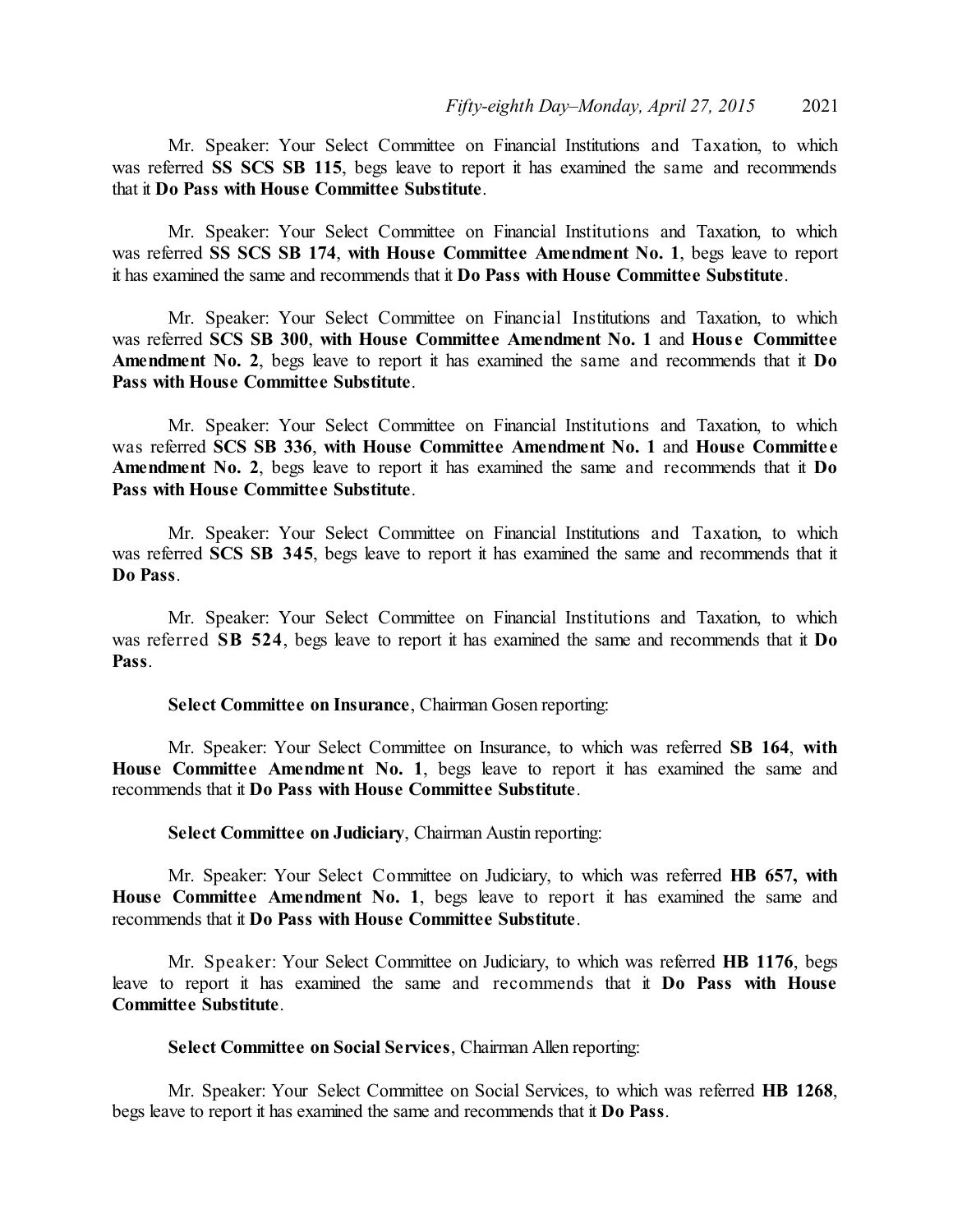Mr. Speaker: Your Select Committee on Social Services, to which was referred **SCR 12**, begs leave to report it has examined the same and recommends that it **Do Pass**.

Mr. Speaker: Your Select Committee on Social Services, to which was referred **SB 82**, begs leave to report it has examined the same and recommends that it **Do Pass**.

Mr. Speaker: Your Select Committee on Social Services, to which was referred **SCS SB 322**, **with House Committee Amendment No. 1**, begs leave to report it has examined the same and recommends that it **Do Pass with House Committee Substitute**.

Mr. Speaker: Your Select Committee on Social Services, to which was referred **SB 426**, begs leave to report it has examined the same and recommends that it **Do Pass**.

**Select Committee on State and Local Governments**, Chairman Solon reporting:

Mr. Speaker: Your Select Committee on State and Local Governments, to which was referred **HB 1179, with Hous e Committee Amendment No. 1**, begs leave to report it has examined the same and recommends that it **Do Pass with House Committee Substitute**.

Mr. Speaker: Your Select Committee on State and Local Governments, to which was referred **SS SCS SB 278**, **with House Committe e Amendment No. 1** and **House Committee Amendment No. 2**, begs leave to report it has examined the same and recommends that it **Do Pass with House Committee Substitute**.

**Select Committee on Utilities**, Chairman Berry reporting:

Mr. Speaker: Your Select Committee on Utilities, to which was referred **SCS SB 445**, **with House Committee Amendment No. 1** and **House Committee Amendment No. 2**, begs leave to report it has examined the same and recommends that it **Do Pass with House Committee Substitute**.

## **REFERRAL OF HOUSE BILLS**

The following House Bills were referred to the Committee indicated:

**SS SCS HB 458** - Fiscal Review **HB 515** - Fiscal Review **HB 1335** - Utility Infrastructure

## **REFERRAL OF SENATE CONCURRENT RESOLUTIONS**

The following Senate Concurrent Resolutions were referred to the Committee indicated:

- **SCR 13** Trade and Tourism
- **SCR 35** Trade and Tourism
- **SCR 36** Energy and the Environment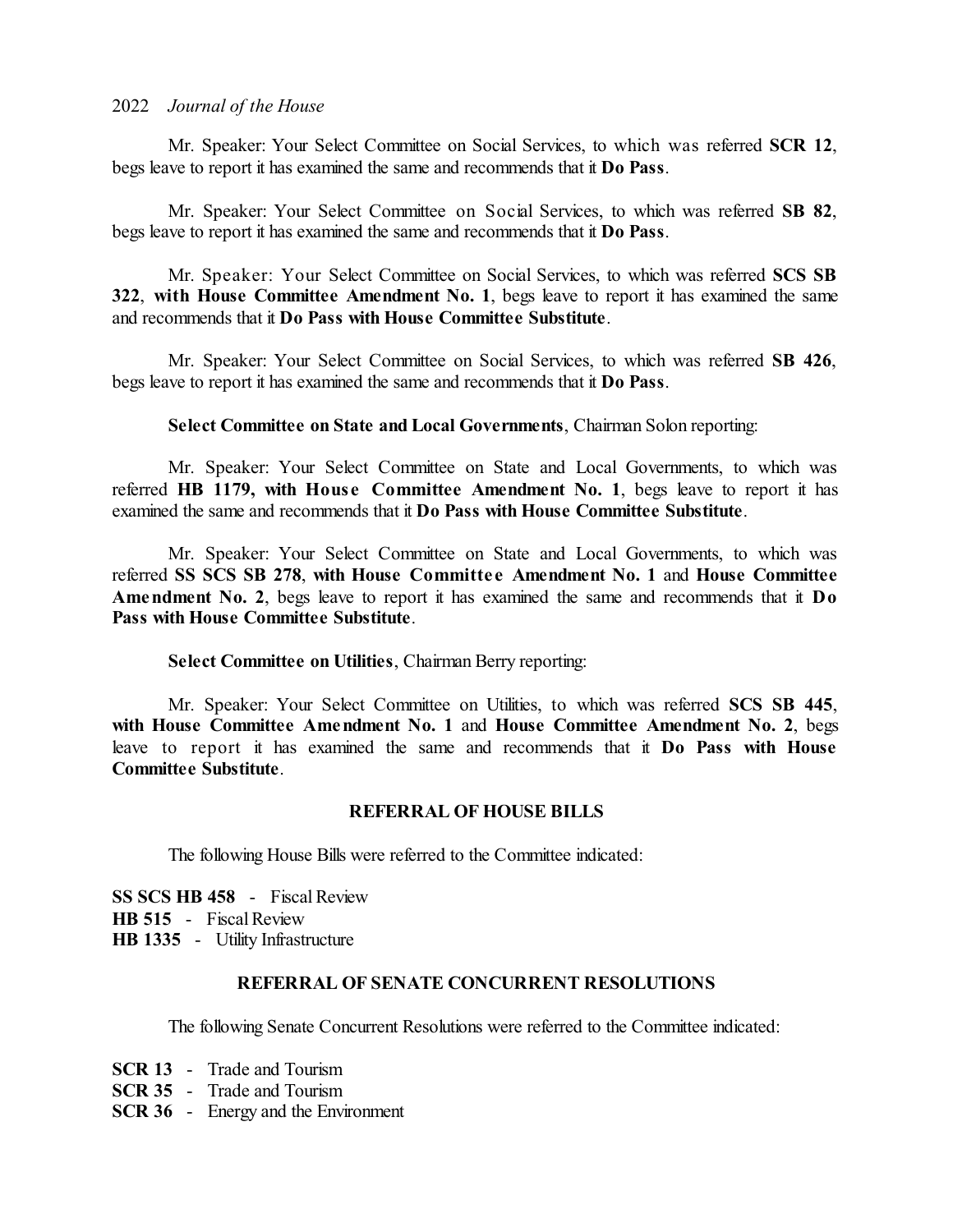# **REFERRAL OF SENATE BILLS**

The following Senate Bills were referred to the Committee indicated:

**HCS SS SCS SB 115** - Fiscal Review **HSC SB 282** - Fiscal Review **HCS SCS SB 456** - Fiscal Review **SS SB 58** - Emerging Issues **SS SCS SB 87** - Local Government **SB 113** - Emerging Issues **SB 141** - Civil and Criminal Proceedings **SS#3 SCS SB 142** - Energy and the Environment **SS SCS SB 145** - Health Insurance **SS SB 314** - Economic Development and Business Attraction and Retention **SCS SB 315** - Emerging Issues **SS SB 330** - Select Committee on Budget **SS SCS SB 354** - Children and Families **SS SB 366** - Higher Education **SB 405** - Local Government **SS SB 416** - Professional Registration and Licensing **SS SB 476** - Conservation and Natural Resources **SB 488** - Banking **SS SCS SB 517** - Professional Registration and Licensing

## **MESSAGES FROM THE GOVERNOR**

April 27, 2015

TO THECHIEF CLERK OF THE HOUSEOF REPRESENTATIVES 98<sup>th</sup> GENERAL ASSEMBLY FIRST REGULAR SESSION STATEOF MISSOURI

Herewith I return to you **House Committee Substitute for House Bill No. 14** entitled:

#### AN ACT

To appropriate money forsupplemental purposes for the several departments and offices ofstate government, and for the payment of various claims for refunds, for persons, firms, and corporations, and for other purposes, and to transfer money among certain funds, fromthe funds designated for the fiscal period ending June 30, 2015.

On April 27, 2015, I approved said **House Committee Substitute for House Bill No. 14**.

Respectfully submitted,

/s/ Jeremiah W. (Jay) Nixon Governor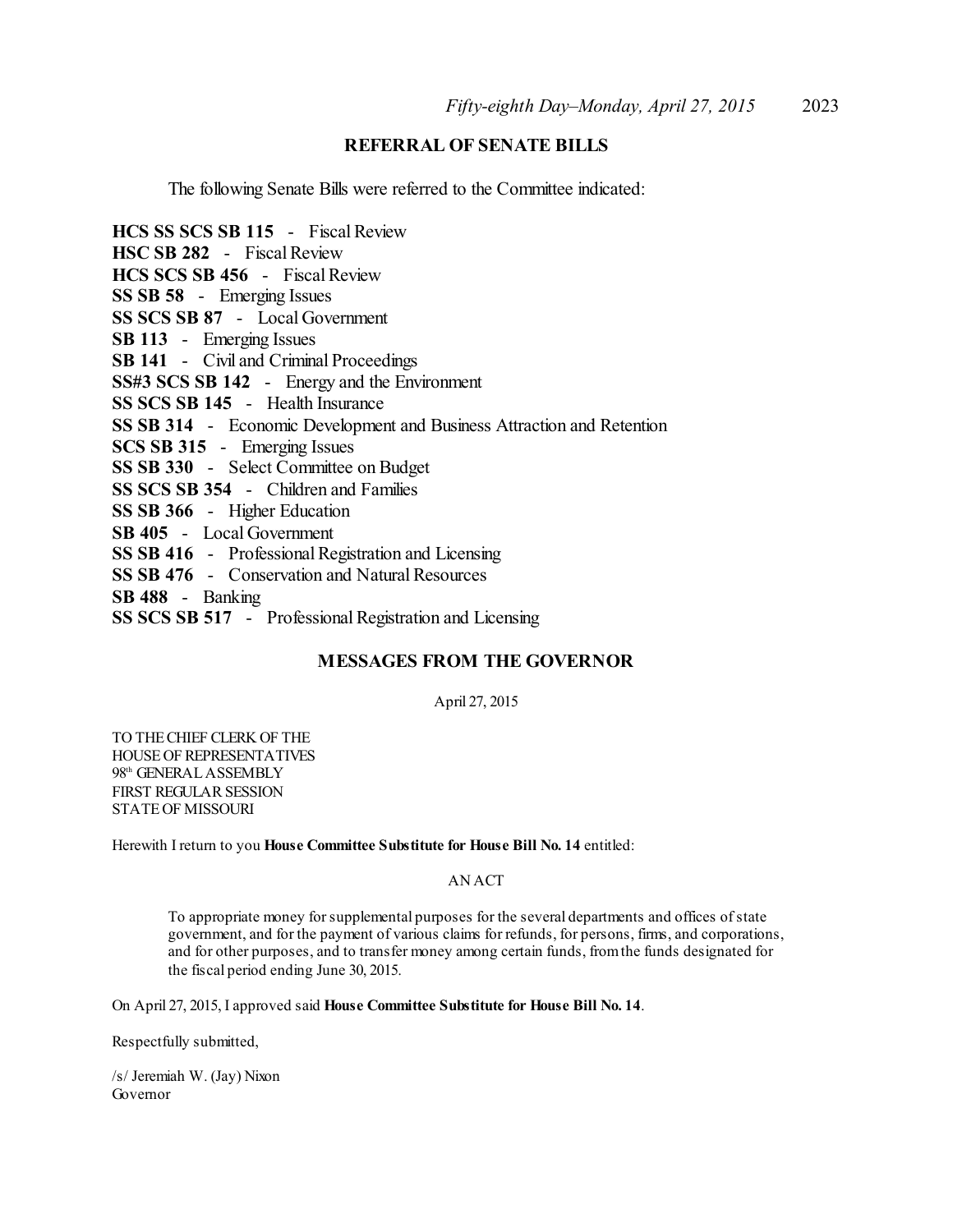April 27, 2015

TO THECHIEF CLERK OF THE HOUSEOF REPRESENTATIVES 98<sup>th</sup> GENERAL ASSEMBLY FIRST REGULAR SESSION STATEOF MISSOURI

Herewith I return to you **Senate Substitute for House Bill No. 384** entitled:

#### AN ACT

To repealsection 136.380, RSMo, and to enact in lieu thereofsixnew sections relating to taxation.

On April 27, 2015, I approved said **Senate Substitute for House Bill No. 384**.

Respectfully submitted,

/s/ Jeremiah W. (Jay) Nixon Governor

### **COMMUNICATION**

April 23, 2015

D. AdamCrumbliss Chief Clerk Missouri House of Representatives 201 W. Capitol Ave. Jefferson City, MO 65101

Dear Mr. Crumbliss,

Pursuant to Section 105.461, RSMo, I am hereby filing a written report of a possible personal interest in legislation in which the House of Representatives may vote during the legislative session. I am a retired member of the Missouri Local Government Employees Retirement System(MLGERS).

In compliance with Section 105.461, RSMo, please publish this report in the Journal of the House.

Respectfully,

/s/ Ken Wilson Missouri State Representative District 12

The following member's presence was noted: Webber.

### **ADJOURNMENT**

On motion of Representative Richardson, the House adjourned until 10:00 a.m., Tuesday, April 28, 2015.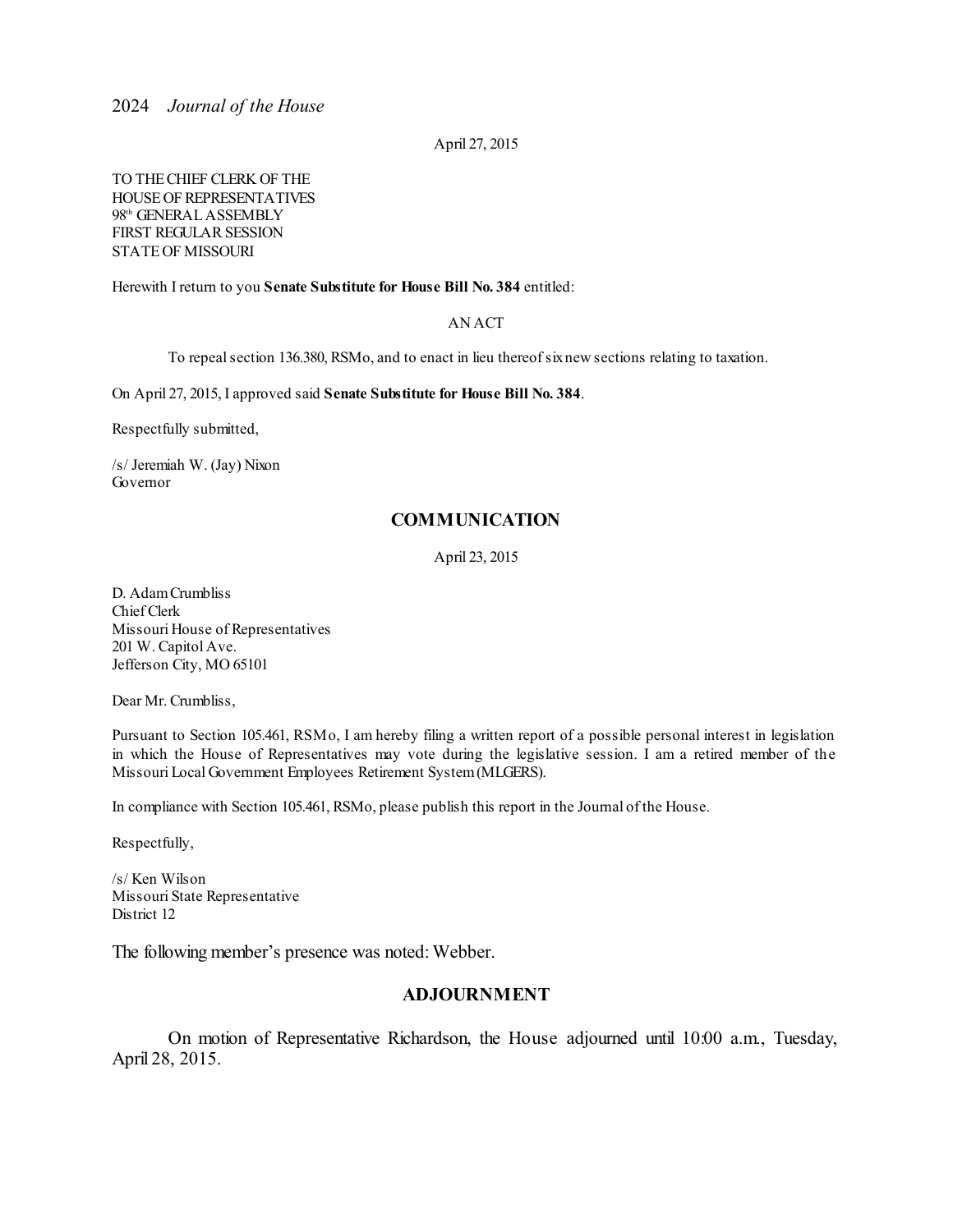## **COMMITTEE HEARINGS**

## AGRICULTURE POLICY

Tuesday, April 28, 2015, 12:30 PM, House Hearing Room 6. Public hearing will be held: SCR 10, SCS SCR 30, SCR 31, SB 500 Executive session will be held: SCR 10, SCS SCR 30, SCR 31, SB 500, HCR 47 Executive session may be held on any matter referred to the committee.

## CIVIL AND CRIMINAL PROCEEDINGS

Wednesday, April 29, 2015, 12:00 PM, House Hearing Room 1. Public hearing will be held: HB 80, HB 294, HB 431, HB 860, SCS SB 321 Executive session may be held on any matter referred to the committee.

CONFERENCE COMMITTEE ON SCS HCS HB 42 Tuesday, April 28, 2015, Upon Afternoon Recess or Adjournment , House Hearing Room 6. Executive session may be held on any matter referred to the committee. Hearing SCS HCS HB 42

CONSUMER AFFAIRS Tuesday, April 28, 2015, 5:00 PM, House Hearing Room 4. Public hearing will be held: HB 1167 Executive session may be held on any matter referred to the committee.

**CORRECTIONS** Wednesday, April 29, 2015, 8:00 AM, House Hearing Room 5. Public hearing will be held: SB 369 Executive session will be held: HB 708 Executive session may be held on any matter referred to the committee.

ECONOMIC DEVELOPMENT AND BUSINESS ATTRACTION AND RETENTION Tuesday, April 28, 2015, 1:00 PM, House Hearing Room 1. Public hearing will be held: SB 401, HB 151 Executive session will be held: SB 401 Executive session may be held on any matter referred to the committee.

ENERGY AND THE ENVIRONMENT Tuesday, April 28, 2015, 8:00 AM, House Hearing Room 7. Public hearing will be held: HB 1304, HCR 50 Executive session will be held: HB 1027 Executive session may be held on any matter referred to the committee.

FISCAL REVIEW Tuesday, April 28, 2015, 9:15 AM, South Gallery. Executive session may be held on any matter referred to the committee.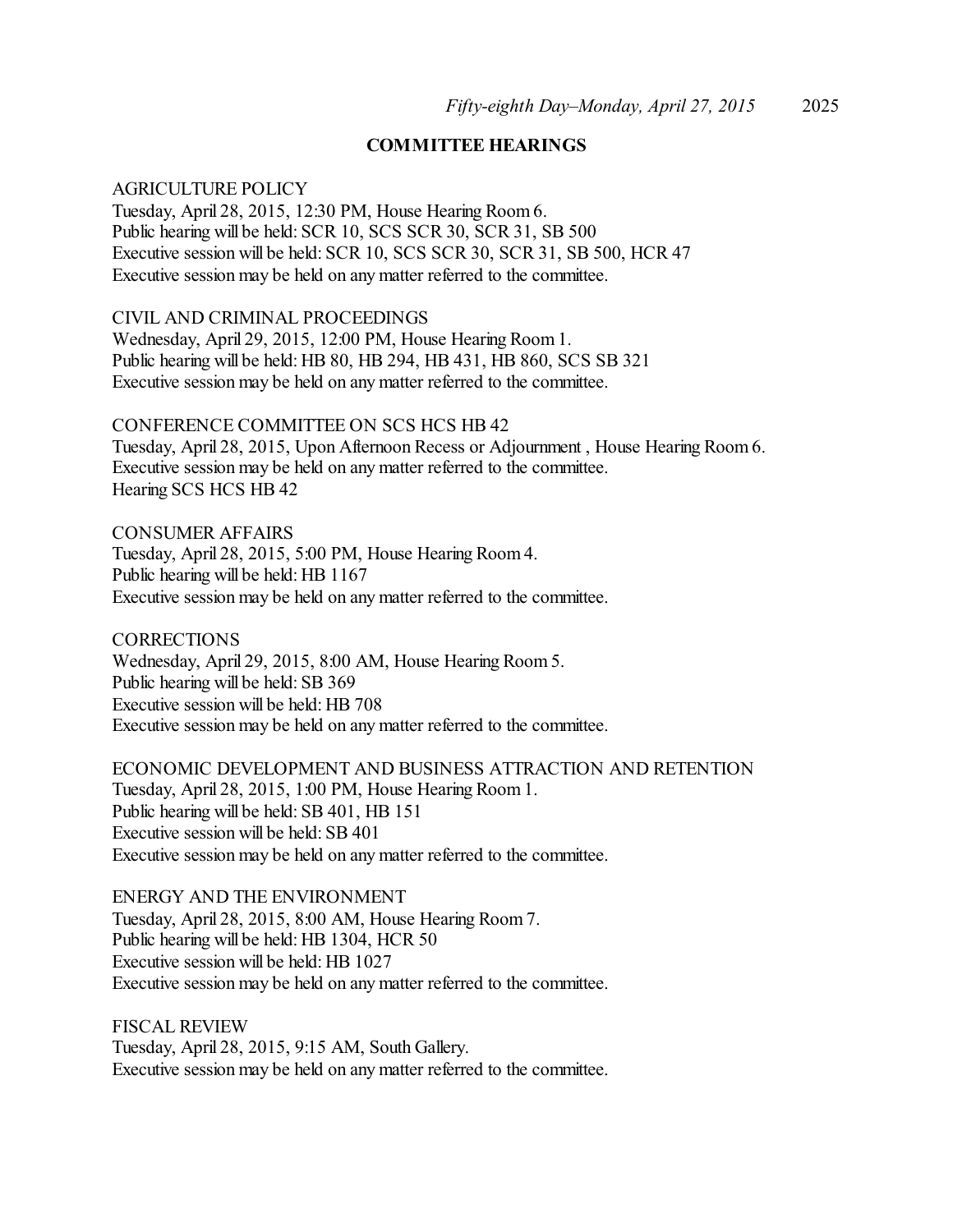FISCAL REVIEW Wednesday, April 29, 2015, 9:15 AM, South Gallery. Executive session may be held on any matter referred to the committee.

FISCAL REVIEW Thursday, April 30, 2015, 9:15 AM, South Gallery. Executive session may be held on any matter referred to the committee.

HEALTH AND MENTAL HEALTH POLICY Wednesday, April 29, 2015, Upon Conclusion of Morning Session, Legislative Library. Public hearing will be held: HB 718, HB 1133, SCS SB 197 Executive session may be held on any matter referred to the committee.

HEALTH INSURANCE Wednesday, April 29, 2015, 9:00 AM, House Hearing Room 4. Public hearing will be held: SS SCS SB 145 Executive session may be held on any matter referred to the committee.

HIGHER EDUCATION Tuesday, April 28, 2015, 8:00 AM, House Hearing Room 6. Public hearing will be held: SB 334, HB 688, HB 1104, HB 653 Executive session may be held on any matter referred to the committee.

JOINT COMMITTEE ON PUBLIC EMPLOYEE RETIREMENT Tuesday, April 28, 2015, 8:00 AM, House Hearing Room 4. Executive session may be held on any matter referred to the committee. 2<sup>nd</sup> Quarter Meeting. Portions of the meeting may be closed pursuant to Section 610.021, RSMo.

LOCAL GOVERNMENT Tuesday, April 28, 2015, 12:30 PM, House Hearing Room 5. Public hearing will be held: SB 155, SCS SB 190, SCS SB 539 Executive session will be held: SCS SB 326 Executive session may be held on any matter referred to the committee.

PROFESSIONAL REGISTRATION AND LICENSING Tuesday, April 28, 2015, 12:30 AM, House Hearing Room 4. Executive session will be held: HB 49, HB 1319, SB 458 Executive session may be held on any matter referred to the committee.

SELECT COMMITTEE ON BUDGET Tuesday, April 28, 2015, 12:30 PM, House Hearing Room 3. Public hearing will be held: SCS SB 210 Executive session will be held: HB 17, HB 18 Executive session may be held on any matter referred to the committee.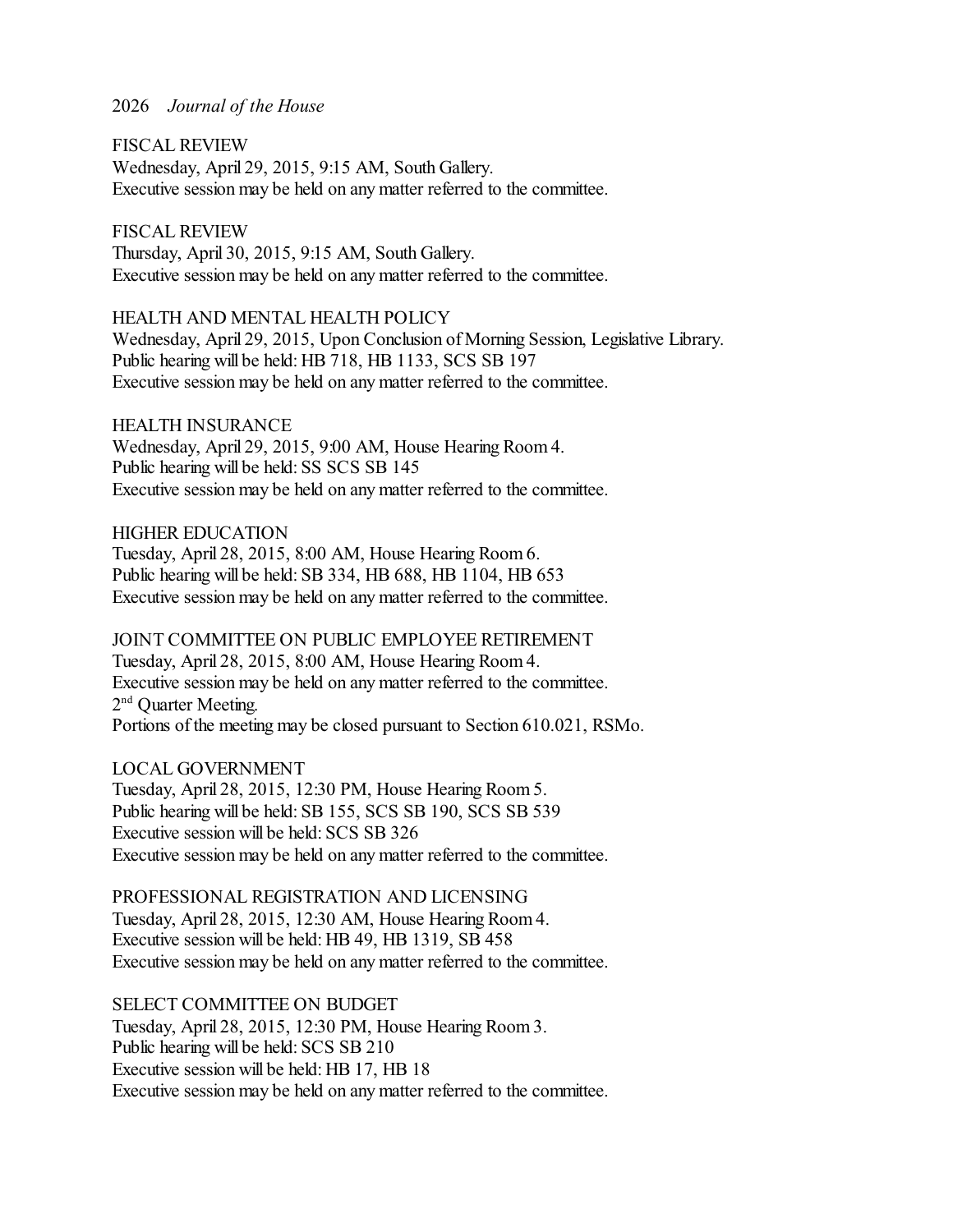SELECT COMMITTEE ON LABOR AND INDUSTRIAL RELATIONS Tuesday, April 28, 2015, 5:00 PM or Upon Adjournment, whichever is later, South Gallery. Executive session will be held: HB 126 Executive session may be held on any matter referred to the committee.

#### TRANSPORTATION

Tuesday, April 28, 2015, 12:30 PM, House Hearing Room 7. Public hearing will be held: SB 474, HJR 33, HJR 42, HB 455, HB 806, HB 823, HB 1327 Executive session will be held: HB 295, HB 738, HB 1287 Executive session may be held on any matter referred to the committee.

#### VETERANS

Tuesday, April 28, 2015, 8:45 AM, House Hearing Room 1. Executive session may be held on any matter referred to the committee. This will be an informational meeting only. There will be a presentation of the ESGR (Employer Support of the Guard Reserve) of the Mo. National Guard.

WAYS AND MEANS Tuesday, April 28, 2015, 5:00 PM, House Hearing Room 1. Public hearing will be held: SB 20 Executive session will be held: SCS SB 18, SCR 29, HB 1306 Executive session may be held on any matter referred to the committee.

## **HOUSE CALENDAR**

FIFTY-NINTH DAY, TUESDAY, APRIL 28, 2015

# **HOUSE JOINT RESOLUTIONS FOR PERFECTION**

HJR 44 - Shumake HJR 9 - Burlison HJR 4 - Haahr HCS HJR 41 - Jones

### **HOUSE BILLS FOR PERFECTION**

HCS HB 138 - Reiboldt HCS HB 181 - Haahr HCS HB 497 - Austin HCS HB 203 - Curtman HB 793 - Rizzo HCS HB 321 - Jones HCS HB 339 - McGaugh HCS HB 550 - Wood HCS HB 655 - Love HB 676 - Rowden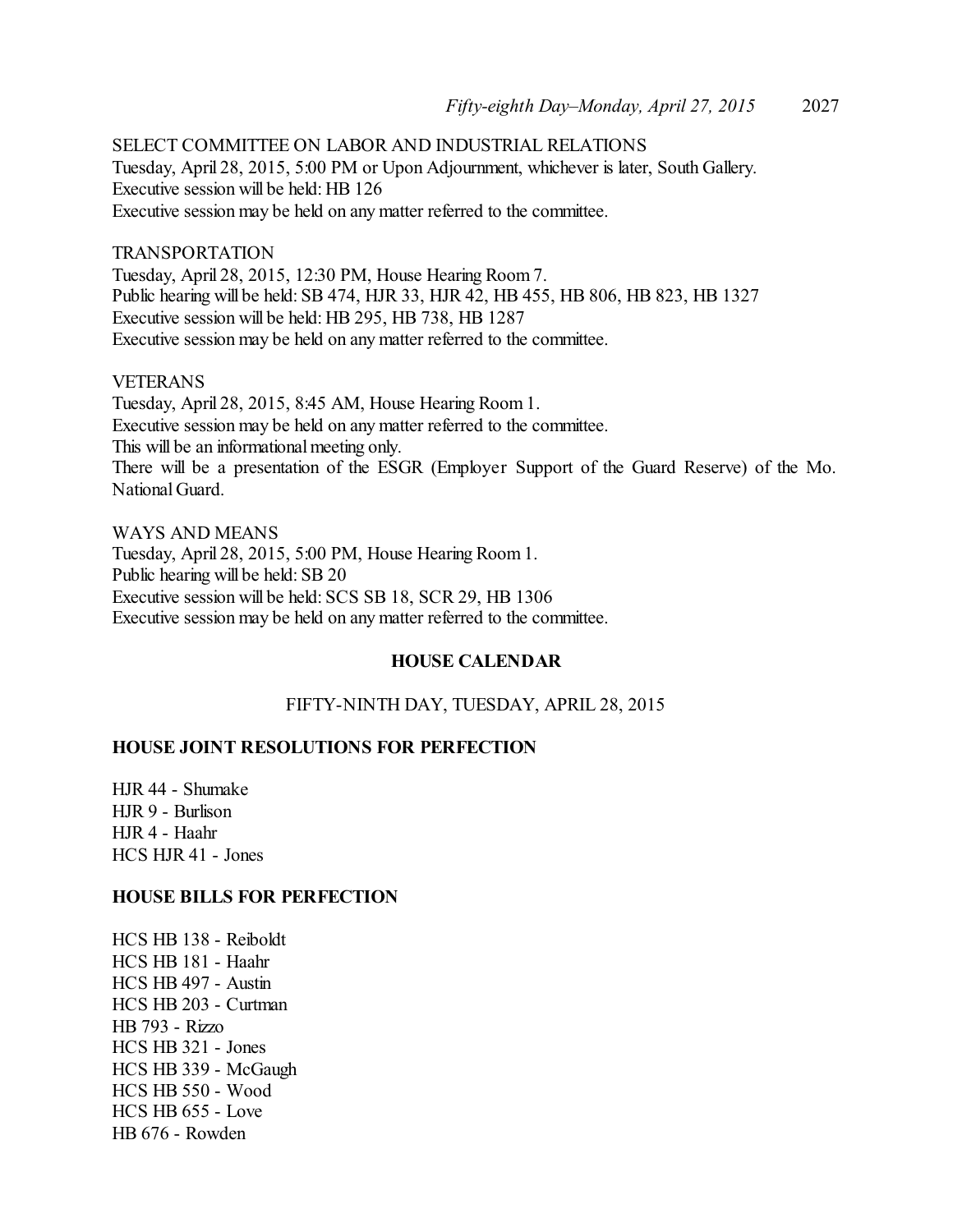HCS HB 965 - Allen HCS HB 356 - Jones HCS HB 624 - Franklin HCS HB 654 - Allen HCS HB 770 - Jones HCS HB 461 - Bahr HCS HB 520 - Hicks HCS HB 540 - Johnson HB 739 - McCann Beatty HCS HB 955 - Ross HCS HB 547 - Allen HB 981 - Rowden HCS HB 67 - Dugger HB 702 - Higdon HB 761 - Jones HB 892 - Shumake HCS HB 1047 - Zerr HCS HB 1091 - Phillips HCS HB 122 - McGaugh HB 464 - Rowden HCS HB 479 - Houghton HCS HB 760 - Flanigan HCS HB 803 - Swan HCS HB 921 - Burlison HCS HB 1003 - Hummel HB 1313 - Rowden HB 1324, HCA 1 - Rowden HB 854 - Reiboldt HCS HB 956 - Fraker HCS HB 165 - Gosen HCS HB 180 - Cookson HCS HB 530 - Roden HCS HB 697 - Corlew HCS HB 1074 - Lant HB 1247 - Lant HCS HB 1254 - Lichtenegger HCS HBs 159 & 570 - Rehder HB 195 - Love HB 253 - Berry HB 257 - Dugger HB 285 - White HB 612 - Fitzwater (144) HB 824 - Korman HB 1005 - Berry HCS HB 1040 - Jones HB 1054 - Spencer HCS HB 1067 - Koenig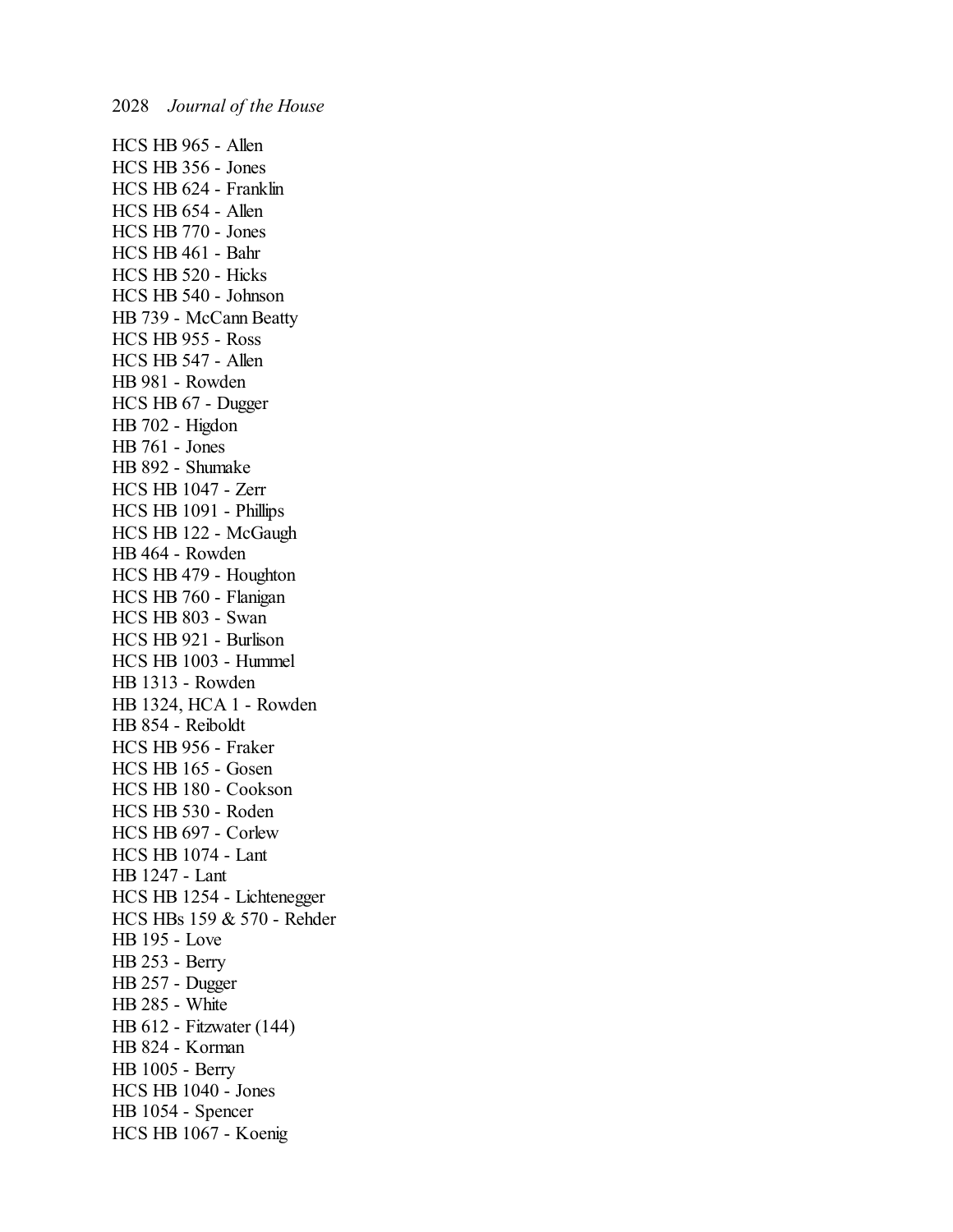HCS HB 879 - Korman HCS HB 978 - Dogan HCS HB 1044 - Corlew HCS HB 1357 - Corlew HCS HB 207 - Curtman HCS HB 657 - Phillips HCS HB 1006 - Cross HB 1096 - Houghton HCS HB 1179 - Alferman HB 1330 - Cross

## **HOUSE CONCURRENT RESOLUTIONS FOR THIRD READING**

HCR 35 - Reiboldt

## **HOUSE BILLS FOR THIRD READING**

HB 582 - Curtis HCS HB 513, (Fiscal Review 3/4/15) - McCaherty HB 928 - Corlew HCS HB 476, (Fiscal Review 4/22/15), E.C. - Fitzwater (144) HB 842, (Fiscal Review 4/23/15), E.C. - McDaniel HCS HB 209, (Fiscal Review 4/23/15) - Conway (104) HB 411, (Fiscal Review 4/23/15) - Kelley HCS HB 1023, (Fiscal Review 4/23/15) - Swan HCS HB 627, (Fiscal Review 4/23/15) - King HB 389, (Fiscal Review 4/23/15) - Hoskins HCS HB 781 - Gosen HB 101, (Fiscal Review 4/23/15) - Redmon HB 202 - Morris

## **SENATE BILLS FOR SECOND READING**

SB 433

## **SENATE BILLS FOR THIRD READING - CONSENT**

SB 116 - Davis

## **SENATE BILLS FOR THIRD READING**

SB 68 - Black HCS SB 231 - Rhoads HCS SCS SBs 34 & 105, E.C. - Davis HCS SB 254 - Kolkmeyer HCS SCS SB 270 - Colona HCS SB 283 - Leara